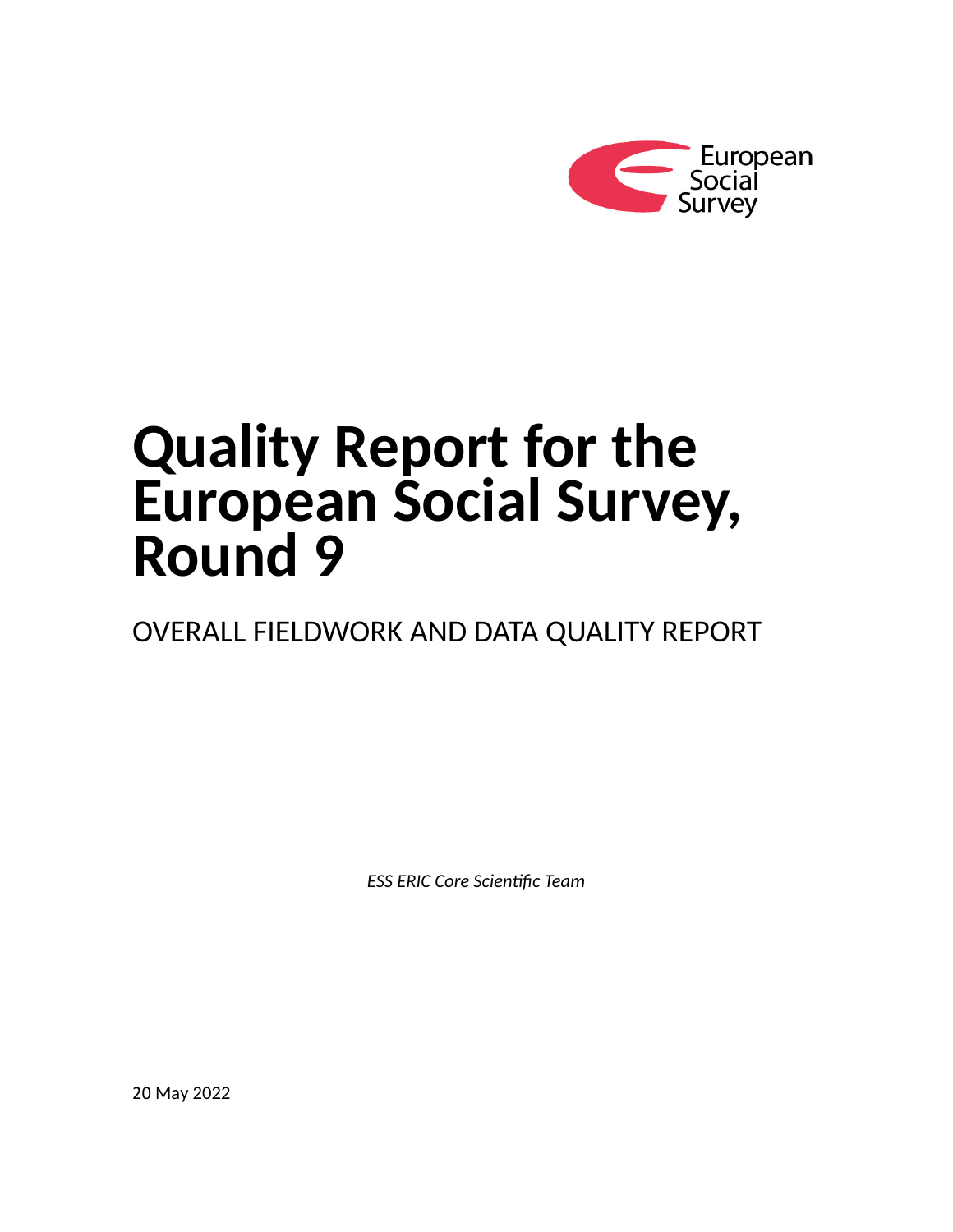# <span id="page-1-0"></span>**CONTENTS**

|                | <b>INTRODUCTION</b>                                                                                                                                                                                                                                                                                                                                                                                                                                                                                                                                                                                                                                                                                                                                                          | $\mathbf{1}$                           |  |  |  |  |  |  |  |
|----------------|------------------------------------------------------------------------------------------------------------------------------------------------------------------------------------------------------------------------------------------------------------------------------------------------------------------------------------------------------------------------------------------------------------------------------------------------------------------------------------------------------------------------------------------------------------------------------------------------------------------------------------------------------------------------------------------------------------------------------------------------------------------------------|----------------------------------------|--|--|--|--|--|--|--|
| $\mathbf{1}$   | 3<br>TIMING OF ACTIVITIES                                                                                                                                                                                                                                                                                                                                                                                                                                                                                                                                                                                                                                                                                                                                                    |                                        |  |  |  |  |  |  |  |
| $\overline{2}$ | SAMPLING<br>2.1<br>2.2<br>2.3<br>2.4                                                                                                                                                                                                                                                                                                                                                                                                                                                                                                                                                                                                                                                                                                                                         | 5<br>5<br>$6\phantom{1}6$<br>12<br>15  |  |  |  |  |  |  |  |
| 3              | <b>TRANSLATION</b><br>3.1<br>3.2<br>3.3<br>3.4<br>3.5                                                                                                                                                                                                                                                                                                                                                                                                                                                                                                                                                                                                                                                                                                                        | 20<br>20<br>20<br>21<br>25<br>28       |  |  |  |  |  |  |  |
| 4              | SURVEY INSTRUMENT IMPLEMENTATION AND PRETESTING<br>4.1<br>National Pretesting enterpreterate and the contract of the contract of the contract of the contract of the contract of the contract of the contract of the contract of the contract of the contract of the contract of the con<br>4.2                                                                                                                                                                                                                                                                                                                                                                                                                                                                              | 31<br>31<br>31                         |  |  |  |  |  |  |  |
| 5              | INTERVIEWER CAPACITY, WORKLOAD, EXPERIENCE, AND TRAINING<br>5.1<br>5.2<br>5.3                                                                                                                                                                                                                                                                                                                                                                                                                                                                                                                                                                                                                                                                                                | 33<br>33<br>36<br>38                   |  |  |  |  |  |  |  |
| 6              | <b>FIELDWORK</b><br>6.1<br>6.2<br>6.3<br>6.4<br>6.5<br>6.6                                                                                                                                                                                                                                                                                                                                                                                                                                                                                                                                                                                                                                                                                                                   | 42<br>42<br>44<br>47<br>60<br>62<br>65 |  |  |  |  |  |  |  |
|                | 7 INTERVIEW PROCESS<br>Interview setting respectively and the contract of the contract of the contract of the contract of the contract of the contract of the contract of the contract of the contract of the contract of the contract of the contrac<br>7.1<br>Interview language research and the contract of the contract of the contract of the contract of the contract of the contract of the contract of the contract of the contract of the contract of the contract of the contract o<br>7.2<br>Interview duration (a) and a contract of the contract of the contract of the contract of the contract of the contract of the contract of the contract of the contract of the contract of the contract of the contract of the c<br>7.3<br>7.4<br>Interviewer effects | 72<br>72<br>75<br>78<br>81             |  |  |  |  |  |  |  |
| 8              | DATA DEPOSIT AND PROCESSING<br>89                                                                                                                                                                                                                                                                                                                                                                                                                                                                                                                                                                                                                                                                                                                                            |                                        |  |  |  |  |  |  |  |
|                | CONCLUSION AND RECOMMENDATIONS<br>94                                                                                                                                                                                                                                                                                                                                                                                                                                                                                                                                                                                                                                                                                                                                         |                                        |  |  |  |  |  |  |  |
|                | <b>REFERENCES</b>                                                                                                                                                                                                                                                                                                                                                                                                                                                                                                                                                                                                                                                                                                                                                            | 96                                     |  |  |  |  |  |  |  |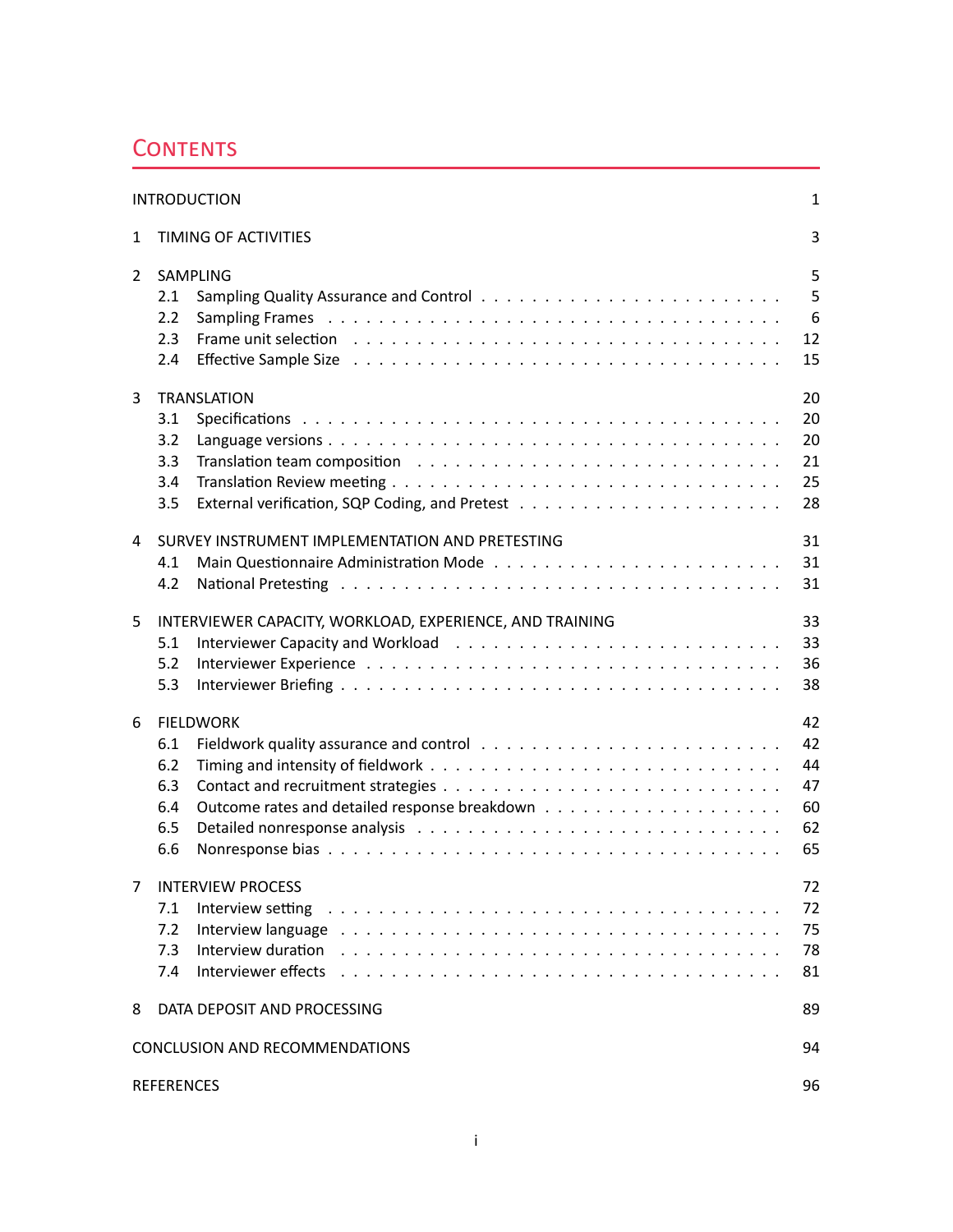# LIST OF TABLES

| 1.1  |                                                                                        | 4  |
|------|----------------------------------------------------------------------------------------|----|
| 2.1  |                                                                                        | 6  |
| 2.2  |                                                                                        | 8  |
| 2.3  |                                                                                        | 10 |
| 2.4  |                                                                                        | 12 |
| 2.5  |                                                                                        | 14 |
| 2.6  |                                                                                        | 15 |
| 2.7  | Predicted and estimated effective sample sizes, Round 9                                | 17 |
| 2.8  | Predicted and estimated parameters of clustering, Round 9                              | 18 |
| 2.9  | Predicted and estimated variation in design weights, Round 9                           | 19 |
| 3.1  |                                                                                        | 21 |
| 3.2  |                                                                                        | 23 |
| 3.3  |                                                                                        | 26 |
| 3.4  | External Verification, SQP Coding, and Pretest, Round 9                                | 29 |
| 4.1  |                                                                                        | 32 |
| 5.1  | Number of interviewers, Round 9                                                        | 34 |
| 5.2  |                                                                                        | 36 |
| 5.3  |                                                                                        | 37 |
| 5.4  |                                                                                        | 39 |
| 5.5  | Interviewer briefing presentation slides and written instructions, Round 9             | 41 |
| 6.1  |                                                                                        | 43 |
| 6.2  |                                                                                        | 45 |
| 6.3  |                                                                                        | 48 |
| 6.4  |                                                                                        | 53 |
| 6.5  | Compliance with contact specifications: Number of personal visits, Round 9             | 56 |
| 6.6  | Compliance with contact specifications: Timing and spread of personal visits, Round 9  | 58 |
| 6.7  |                                                                                        | 59 |
| 6.8  |                                                                                        | 61 |
| 6.9  |                                                                                        | 63 |
| 6.10 |                                                                                        | 65 |
|      | 6.11 Respondent, nonrespondent and full-sample proportion for Neighbourhood Charac-    |    |
|      |                                                                                        | 68 |
|      | 6.12 Respondent, nonrespondent and full-sample proportion for Neighbourhood Charac-    |    |
|      |                                                                                        | 69 |
|      | 6.13 Respondent and nonrespondent full-sample averages for Neighbourhood Character-    |    |
|      | istics Form auxiliary variables and average standardized contrast over all auxiliary   |    |
|      |                                                                                        | 70 |
|      | 6.14 Respondent, nonrespondent and full-sample mean/proportion for register-based aux- |    |
|      |                                                                                        | 71 |
| 7.1  |                                                                                        | 73 |
| 7.2  |                                                                                        | 74 |
| 7.3  |                                                                                        | 75 |
| 7.4  | Interview language different from first home language, Round 9                         | 77 |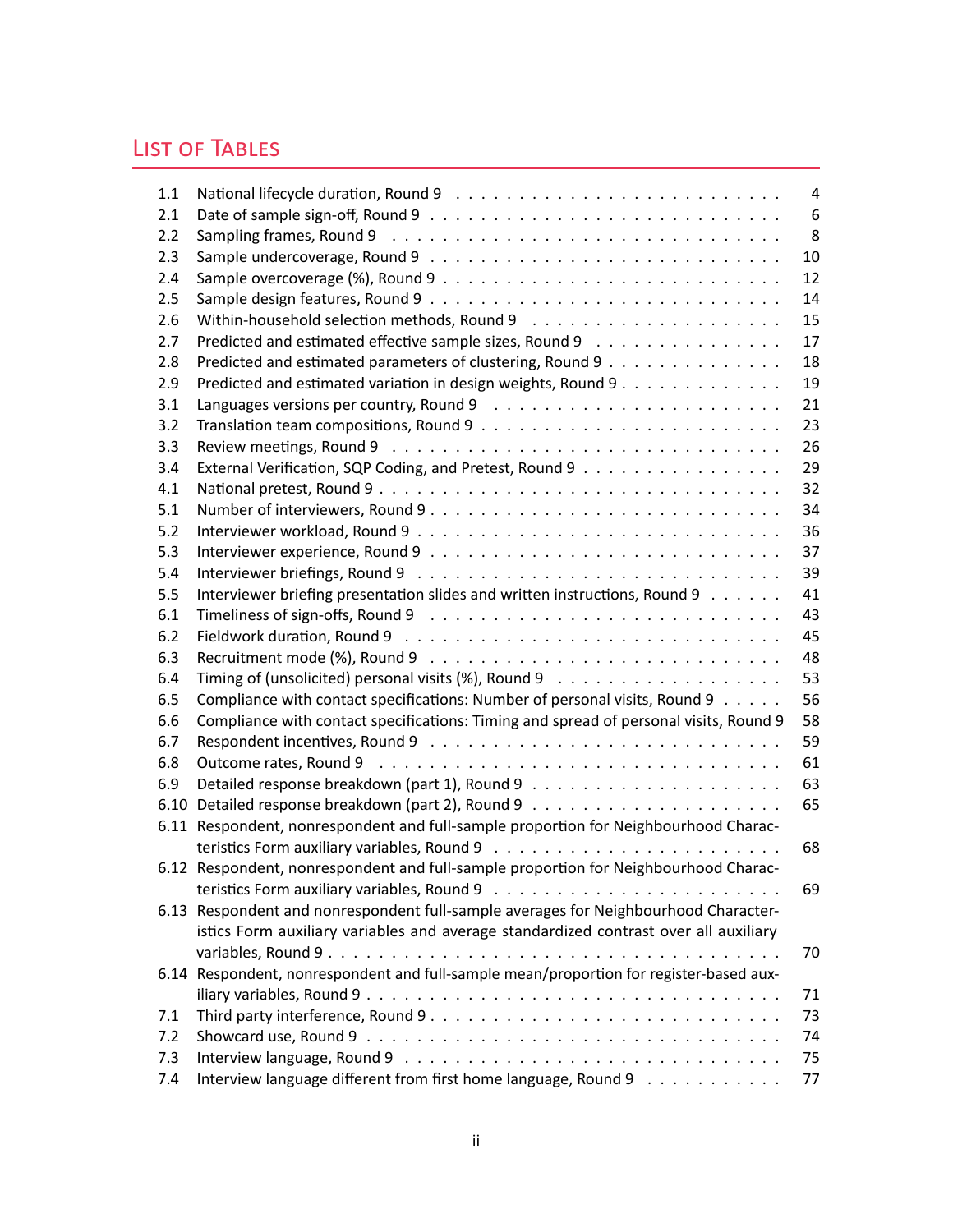| 7.10 Change in interviewer effects relative to the previous Round 8, Round 9 87                             |                                                                                         |
|-------------------------------------------------------------------------------------------------------------|-----------------------------------------------------------------------------------------|
|                                                                                                             |                                                                                         |
|                                                                                                             |                                                                                         |
| deliverables, Round $9 \ldots \ldots \ldots \ldots \ldots \ldots \ldots \ldots \ldots \ldots \ldots \ldots$ |                                                                                         |
|                                                                                                             | 8.2 Time between end of fieldwork and deposit (in weeks) of main data and documentation |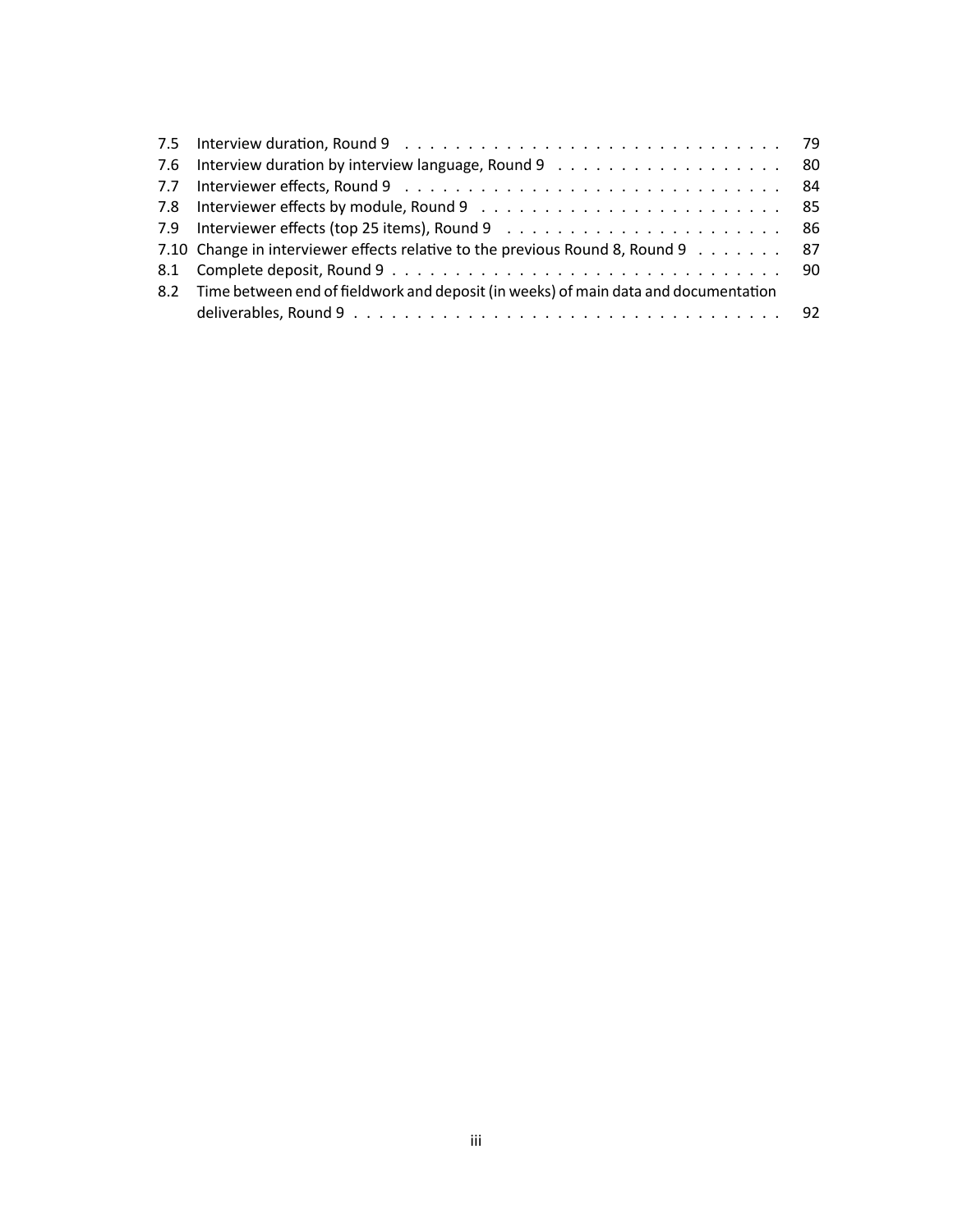# LIST OF FIGURES

| 6.1 |                                                                                         |     |
|-----|-----------------------------------------------------------------------------------------|-----|
| 6.2 | Timing of (unsolicited) personal visits, Round 9                                        |     |
|     | on ESS9 data from Contact forms, edition 3.0.                                           |     |
|     | Visits following an appointment (for which the timing likely would have been determ-    |     |
|     | ined by the target respondent) and visits with day of the week or hour missing or with  |     |
|     |                                                                                         |     |
| 6.3 | Statistical representation of contact patterns (numbers indicate number of countries    |     |
|     | with respictive pattern), Round 9                                                       |     |
|     |                                                                                         |     |
| 6.4 | Adherence to specifications of contact strategy concerning final non-contacts (respect- |     |
|     | ive level in %), Round 9                                                                |     |
|     |                                                                                         | -57 |
| 7.1 | Interviewer effects, Round 9                                                            |     |
|     |                                                                                         |     |
| 7.2 | Interviewer effects (top 25 items), Round 9                                             |     |
|     |                                                                                         |     |
| 7.3 | Interviewer effects across ESS Rounds                                                   |     |
|     |                                                                                         | -88 |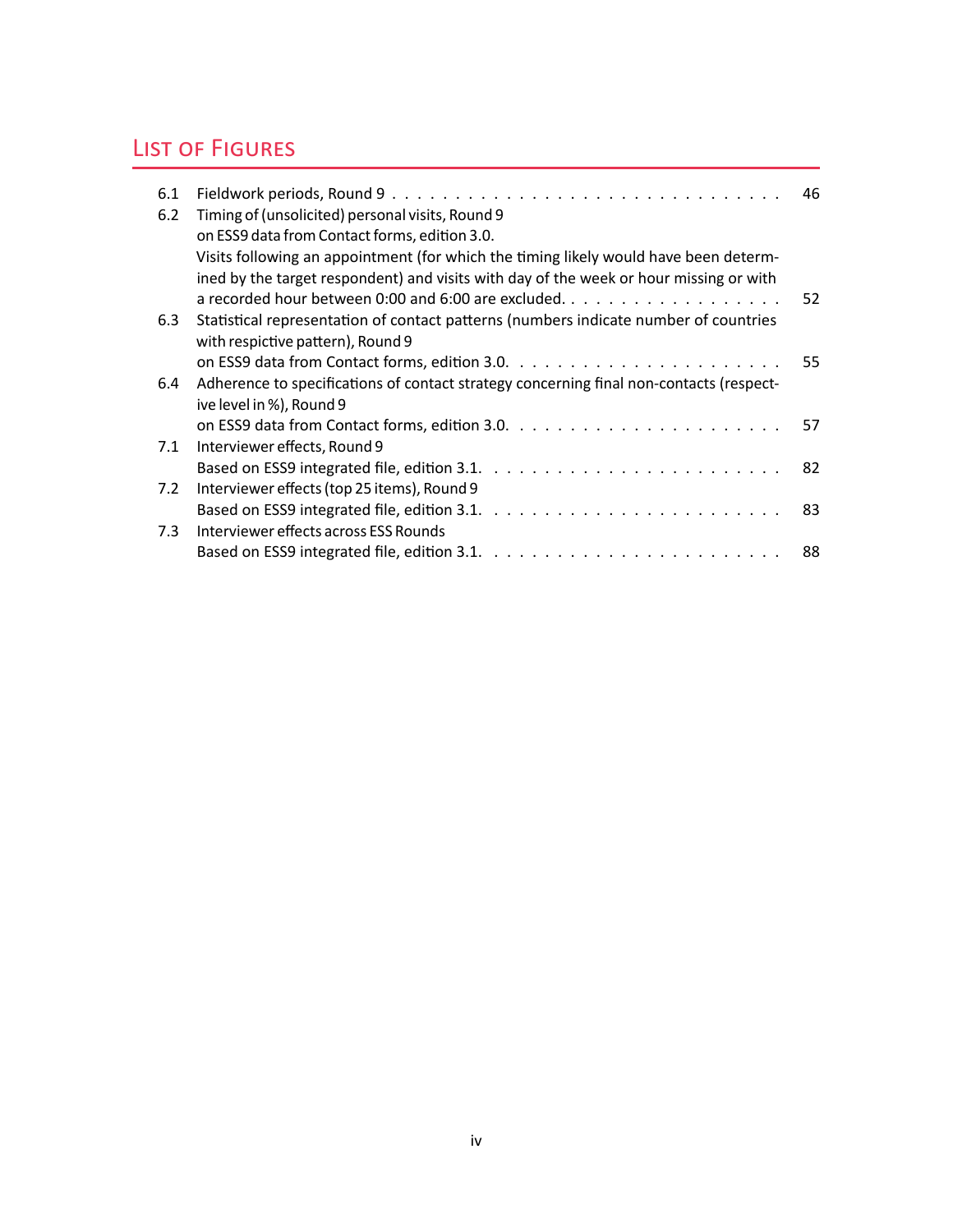# INTRODUCTION

From its foundation in 2001, the European Social Survey has prioritised methodological rigour and comparability across countries and over time. Quality assurance and control procedures have been adopted to verify and monitor quality at different stages of the survey lifecycle. At the end of each survey round, the quality of the collected data and the overall data collection process is assessed in view of both the ESS quality commitment to data users and continuous quality improvement.

The purpose of this report is to inform interested substantive data users, survey methodological researchers, survey sponsors and practitioners on the quality of the European Social Survey Round 9 data and data collection process. The report integrates and elaborates on the 29 country-specific quality reports that were produced in 2020. The focus is on the strengths and relative weaknesses in the different stages of the (national) survey lifecycle for the participating countries (Austria, Belgium, Bulgaria, Croatia, Cyprus, Czechia, Denmark, Estonia, Finland, France, Germany, Hungary, Iceland, Ireland, Italy, Latvia, Lithuania, Montenegro, the Netherlands, Norway, Poland, Portugal, Serbia, Slovakia, Slovenia, Spain, Sweden, Switzerland, and the United Kingdom), rather than the cross-national survey lifecycle of the European Social Survey as a whole (which would include rotating topic selection, questionnaire design, the preparation of specification, guidelines and templates for participating countries etc.). For some elements in the survey lifecycle, the ESS9 Specifications (European Social Survey, 2018) provide clear benchmarks in the form of standards to adopt and targets to achieve. For other elements, the distribution of practices or quality indicators across countries may be informative.

The European Social Survey aims for cross-national comparability through standardisation of survey design and implementation (input harmonisation). Most of the specifications are formulated with respect to survey design choices, procedures and documentation. Compliance is no guarantee for high data quality, and falling short does not necessarily mean that data quality is poor, but deviations do increase the risk of serious threats to data quality. Contextual factors also have to be acknowledged. The survey climate and survey population characteristics (e.g. at-home patterns, language barriers), survey capability and infrastructure, available funding and regulations may facilitate or impede compliance, even if they do not justify deviations.

The assessment mainly draws on ESS data and documentation that is publicly available, i.e. the main questionnaire, interviewer questionnaire and contact form data, the data documentation report (based on the submitted National Technical Summaries), and documents such as advance letters to respondents. Stages in the survey lifecycle which are sparsely documented additionally draw on information from the ESS Sampling Expert Panel, Translation Team, SQP Team, Fieldwork Team, and country contacts.

The final report was compiled and edited by Georg Kessler, GESIS Mannheim. Respective Core Scientific Team (CST) members provided the chapters' content:

- Chapter 1: Niccolò Ghirelli (ESS ERIC Headquarters, United Kingdom)
- Chapter 2: Peter Lynn (University of Essex, United Kingdom)
- Chapter 3: Brita Dorer (GESIS Mannheim, Germany) & Hannah Schwarz (Pompeu Fabra University, Spain)
- Chapter 4: Niccolò Ghirelli (ESS ERIC Headquarters, United Kingdom)
- Chapter 5: Joost Kappelhof & Jannine van de Maat (The Netherlands Institute for Social Research/SCP, The Netherlands)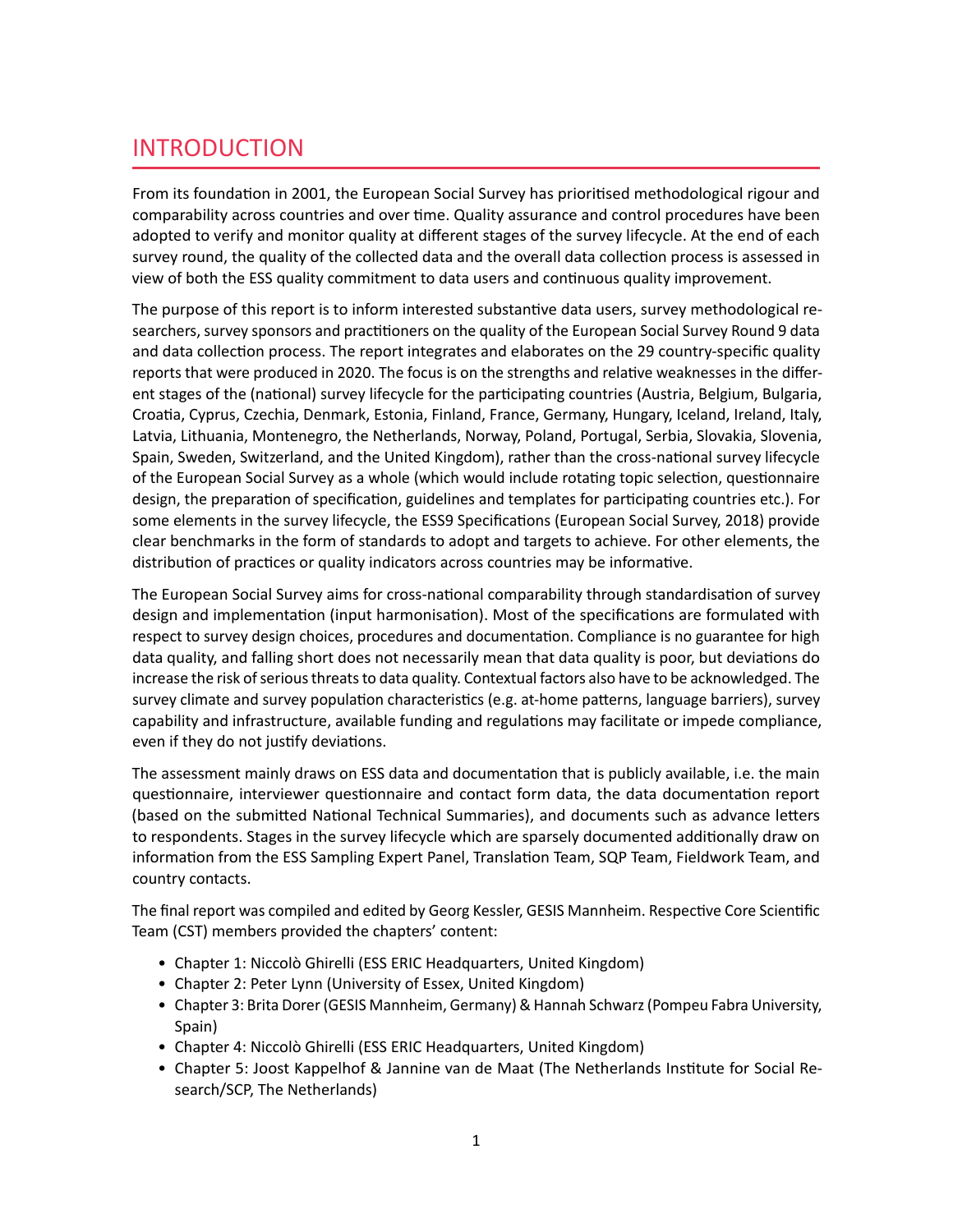- Chapter 6: Georg Kessler (GESIS Mannheim, Germany)
- Chapter 7: Roberto Briceno-Rosas (GESIS Mannheim, Germany)
- Chapter 8: Linn-Merethe Rød (Norwegian Agency for Shared Services in Education and Research, Norway)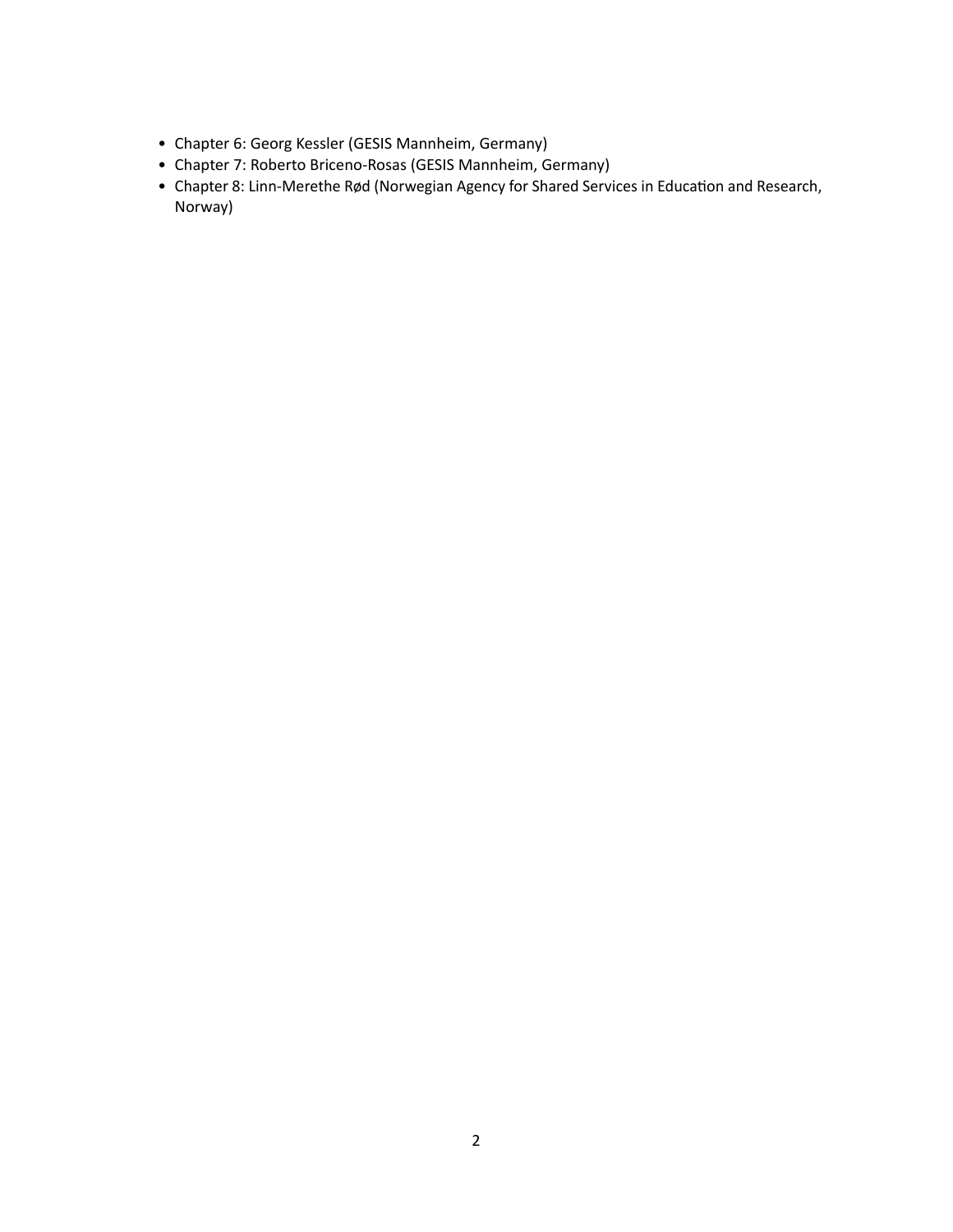# <span id="page-7-0"></span>1 TIMING OF ACTIVITIES

<span id="page-7-3"></span>Relative to the timetable proposed in the ESS9 Specification<sup>[1](#page-7-1)</sup>, the preparatory activities related to sampling, translation and pretesting were completed on schedule in 5 countries (Belgium, Finland, the Netherlands, Sweden, and the United Kingdom). The sampling design was signed off only after the end of June 2018 in 17 countries, cApStAn verification was completed only after the end of August 2018 in 12 countries, SQP Coding was started after the end of August 2018 in 18 countries, and pretesting was completed after the end of August 2018 in 19 countries. In Bulgaria, Croatia, Czechia, Hungary, Iceland, Latvia, Lithuania, Montenegro, Slovakia and Spain, all of the preparatory activities were completed late relative to the project timetable.

Fieldwork in Bulgaria was completed by the end of December 2018. In 16 countries, fieldwork was extended beyond this date, and in Croatia, Hungary, Iceland, Latvia, Lithuania, Montenegro, Slovakia, Spain, fieldwork only started in 2019.

For 18 countries (Austria, Belgium, Bulgaria, Cyprus, Czechia, Estonia, Finland, France, Germany, Hungary, Ireland, Italy, the Netherlands, Norway, Poland, Slovenia, Switzerland, and the United Kingdom) complete deposits were made by the end of May 2019. These countries were included in the first data release (October 2019). For Croatia, Latvia, Lithuania, Montenegro, Portugal, Slovakia, Spain and Sweden, complete deposits were made between July 2019 and the first week of March 2020. These countries were added in the second data release (June 2020). Denmark and Iceland completed the Round 9 data deposit between March and April 2020. As a result, these countries were included in the third data release (December 2020).

<span id="page-7-4"></span>Taking the dates of the release of the Round 9 Source Questionnaire or of the confirmed participation to ESS9 as the start of the national survey lifecycle<sup>[2](#page-7-2)</sup> and the date at which the main data file was signed off by the National Coordinator as the end, we observe that the cycle took between 56 weeks (Spain) and 140 (Denmark). In the median country, the cycle took 79 weeks (Table [1.1\)](#page-8-0). This suggests that a National Coordinator has to be available for about one year and a half in order to prepare, implement and monitor the different steps in the national lifecycle.

<span id="page-7-1"></span><sup>&</sup>lt;sup>[1](#page-7-3)</sup> In view of comparable data collection periods (taking at least one month between September and December) and a timely data release, the ESS9 Specification suggests that sampling preparations are to be preferably completed by the end of June 2018, and translation and pretesting by the end of August 2018.

<span id="page-7-2"></span> $2$  The Round 9 Source Questionnaire was released to the NCs at the end of March 2018. This can be considered as the survey start date for most of the Round 9 countries. However, a few countries joined the Round 9 after this release. In these cases, the date of their confirmed participation is considered as the start date.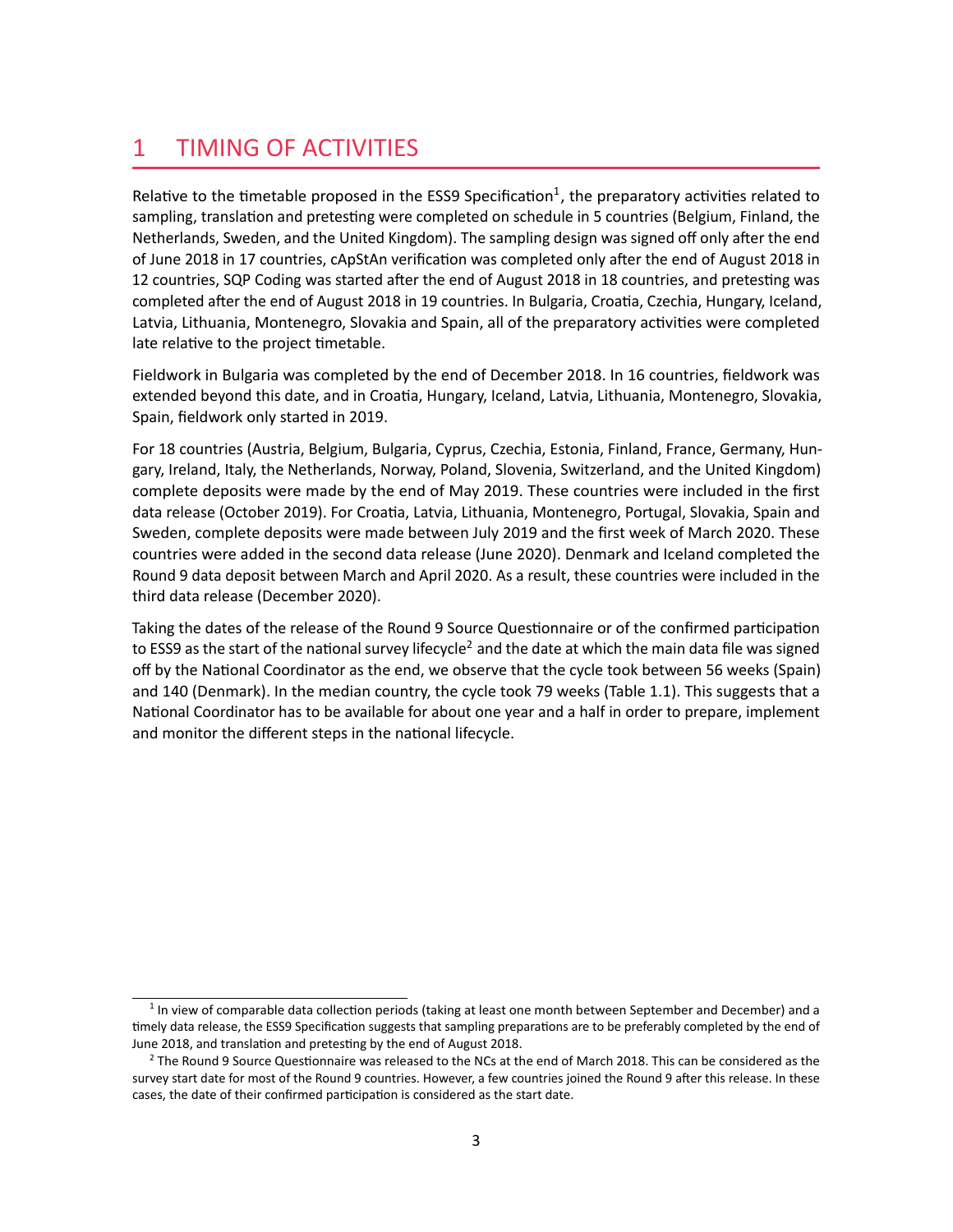<span id="page-8-0"></span>

| Country         | Date of finalisation of<br>main data file |                   | Duration<br>(weeks) |
|-----------------|-------------------------------------------|-------------------|---------------------|
| Austria         | 31 March 2018                             | 29 April 2019     | 56.3                |
| Belgium         | 31 March 2018                             | 18 June 2019      | 63.4                |
| <b>Bulgaria</b> | 01 July 2018                              | 09 October 2019   | 66.4                |
| Croatia         | 01 March 2019                             | 07 April 2020     | 57.6                |
| Cyprus          | 31 March 2018                             | 14 October 2019   | 80.3                |
| Czechia         | 31 March 2018                             | 01 August 2019    | 69.7                |
| Denmark         | 31 March 2018                             | 04 December 2020  | 139.9               |
| Estonia         | 31 March 2018                             | 07 October 2019   | 79.3                |
| Finland         | 31 March 2018                             | 15 October 2019   | 80.4                |
| France          | 31 March 2018                             | 25 September 2019 | 77.6                |
| Germany         | 31 March 2018                             | 25 July 2019      | 68.7                |
| Hungary         | 31 March 2018                             | 21 October 2019   | 81.3                |
| Iceland         | 31 March 2018                             | 13 October 2020   | 132.4               |
| Ireland         | 31 March 2018                             | 15 October 2019   | 80.4                |
| Italy           | 31 March 2018                             | 26 June 2019      | 64.6                |
| Latvia          | 31 March 2018                             | 12 May 2020       | 110.4               |
| Lithuania       | 31 March 2018                             | 28 May 2020       | 112.7               |
| Montenegro      | 01 September 2018                         | 29 May 2020       | 90.9                |
| Netherlands     | 31 March 2018                             | 03 June 2019      | 61.3                |
| Norway          | 31 March 2018                             | 09 October 2019   | 79.6                |
| Poland          | 31 March 2018                             | 24 June 2019      | 64.3                |
| Portugal        | 31 March 2018                             | 26 April 2020     | 108.1               |
| Serbia          | 31 March 2018                             | 04 October 2019   | 78.9                |
| Slovakia        | 01 July 2018                              | 20 April 2020     | 94.1                |
| Slovenia        | 31 March 2018                             | 18 September 2019 | 76.6                |
| Spain           | 01 December 2018                          | 07 April 2020     | 70.4                |
| Sweden          | 31 March 2018                             | 05 May 2020       | 109.4               |
| Switzerland     | 31 March 2018                             | 03 October 2019   | 78.7                |
| United Kingdom  | 31 March 2018                             | 08 October 2019   | 79.4                |

# Table 1.1 National lifecycle duration, Round 9

Note:

Based on ESS9 Data documentation report and information from the ESS Core Scientific Team.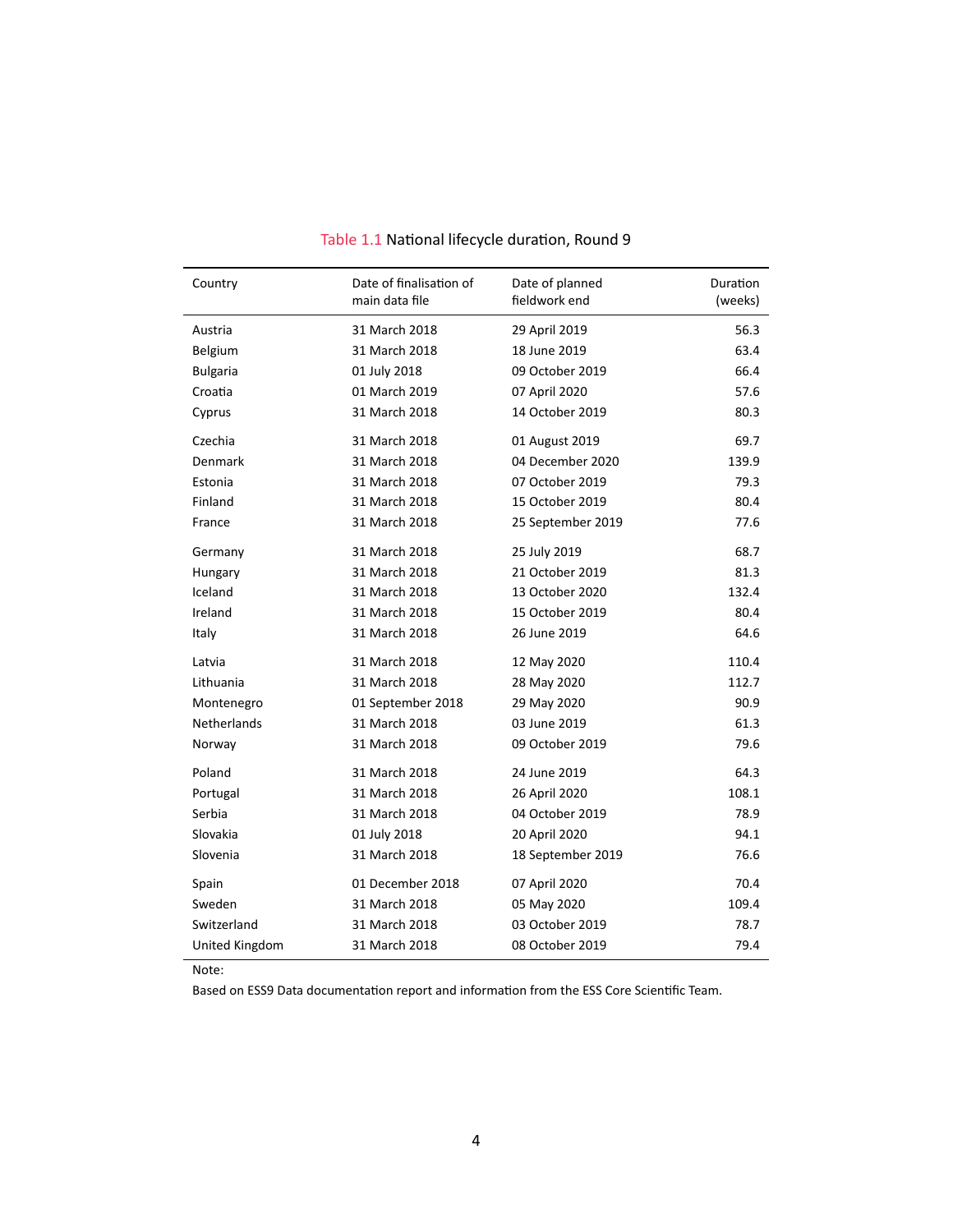# <span id="page-9-0"></span>2 SAMPLING

The ESS Sampling Guidelines specify the minimum quality criteria that must be met by an ESS sampling design and provide national teams with advice and guidance on how to achieve those criteria. Key components of the criteria are the following:

- 1. Random probability sampling methods must be used at all stages;
- 2. The sampling frame and sample design must provide excellent coverage of the ESS target population (persons aged 15 or over living at private addresses);
- 3. The sample should be designed to achieve a minimum effective sample size of 1,500 (or 800 for countries with a population of fewer than 2 million persons aged 15 or over).

# <span id="page-9-1"></span>2.1 SAMPLING QUALITY ASSURANCE AND CONTROL

The national team develops the sample design for each country in close co-operation with the ESS Sampling and Weighting Expert Panel (SWEP), who must ultimately "sign off" each design, indicating that it meets the specification and is the best possible design that can be achieved. Full details of the design are recorded in the 'Sample Design Summary,' a form that is completed iteratively with the involvement of both the national team and the SWEP. A key parameter in the sample design is the gross sample size. This is based on assumptions about eligibility rate, response rate and design effect, all of which have to be approved by the SWEP as appearing realistic.

After the completion of fieldwork, national teams must provide a 'Sample Design Data File' (SDDF), containing a range of relevant variables reflecting the sample design and implementation. The contents of the SDDF are specified on the SDS and agreed upon between the national teams and the SWEP. Upon receiving the SDDF, the SWEP carries out a range of quality control checks and reverts to the national teams with queries if necessary.

The objective was to sign off the sample designs of all countries by the end of July 2018, well in advance of fieldwork starting in September 2018. However,there are always some countries where the design is signed off later. At Round 9, only 12 of the 29 countries that eventually participated in Round 9 had signed off their designs by this date. By the end of November 2018, 24 designs had been signed off. The last five were signed off between March and September 2019. Three of these—Lithuania, Croatia and Iceland—were signed off more than a year after the 31 July 2018 target, all in September 2019. The sign-off date for each country is shown in Table [2.1.](#page-10-1)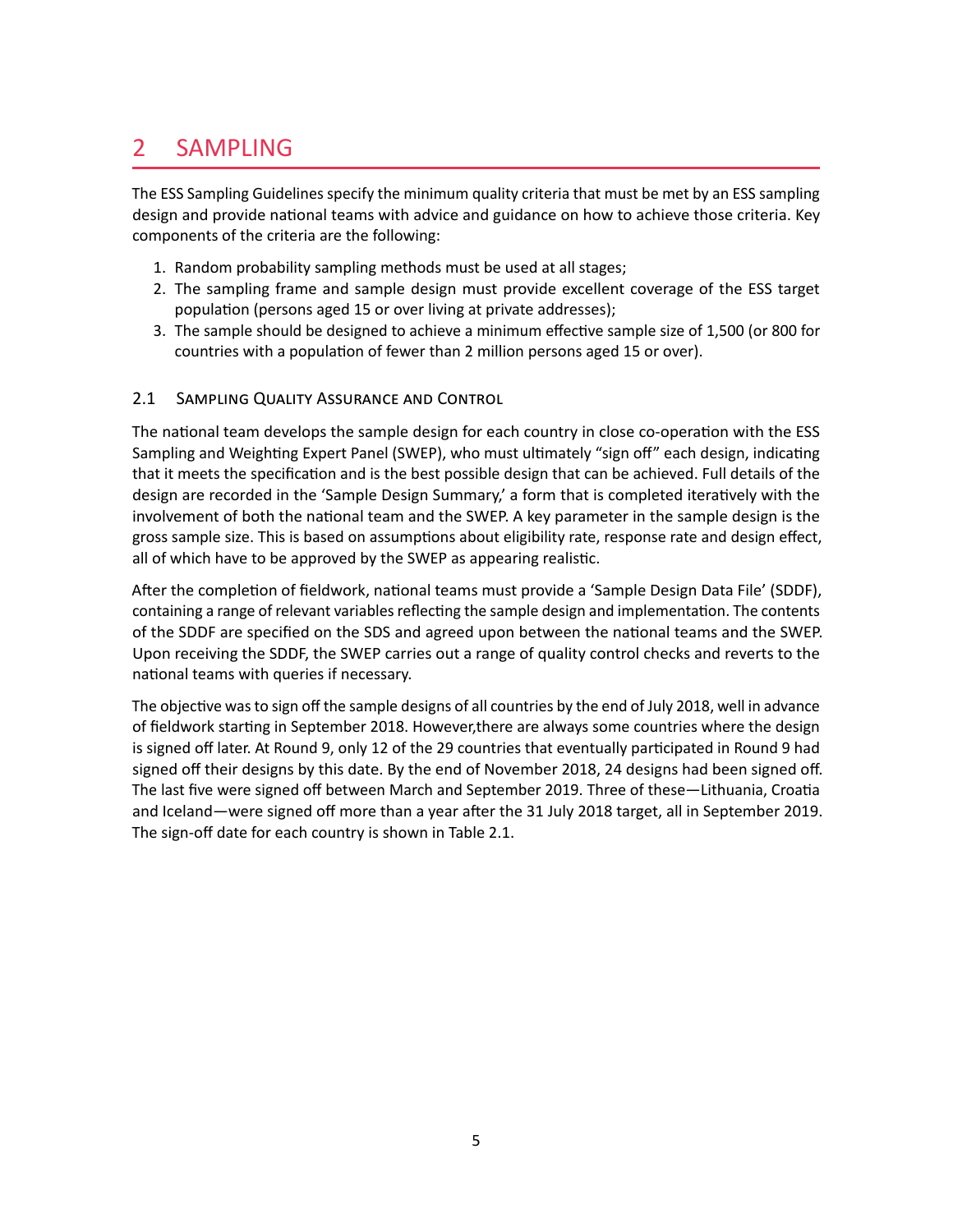<span id="page-10-1"></span>

| Country         | Sign-off date     | Timely<br>sign-off |
|-----------------|-------------------|--------------------|
| Austria         | 13 September 2018 |                    |
| Belgium         | 11 June 2018      | Yes                |
| <b>Bulgaria</b> | 07 November 2018  |                    |
| Croatia         | 05 September 2019 |                    |
| Cyprus          | 05 July 2018      | Yes                |
| Czechia         | 16 October 2018   |                    |
| Denmark         | 04 September 2018 |                    |
| Estonia         | 07 September 2018 |                    |
| Finland         | 27 June 2018      | Yes                |
| France          | 14 September 2018 |                    |
| Germany         | 26 August 2018    |                    |
| Hungary         | 27 November 2018  |                    |
| Iceland         | 17 September 2019 |                    |
| Ireland         | 02 October 2018   |                    |
| Italy           | 24 July 2018      | Yes                |
| Latvia          | 19 September 2018 |                    |
| Lithuania       | 02 September 2019 |                    |
| Montenegro      | 14 March 2019     |                    |
| Netherlands     | 03 July 2018      | Yes                |
| Norway          | 11 June 2018      | Yes                |
| Poland          | 30 May 2018       | Yes                |
| Portugal        | 23 July 2018      | Yes                |
| Serbia          | 07 September 2018 |                    |
| Slovakia        | 11 October 2018   |                    |
| Slovenia        | 12 June 2018      | Yes                |
| Spain           | 31 July 2019      |                    |
| Sweden          | 19 July 2018      | Yes                |
| Switzerland     | 28 June 2018      | Yes                |
| United Kingdom  | 11 June 2018      | Yes                |

Table 2.1 Date of sample sign-off, Round 9

Note:

Based on internal records of the Sampling and Weighting Expert Panel.

### <span id="page-10-0"></span>2.2 SAMPLING FRAMES

The sampling frames used by ESS countries can be broadly classified into one of three categories. There are frames of individual persons, frames of residential addresses, and frames of very small geographical areas, which are used in combination with field enumeration to produce a list of addresses (area sampling).

Sampling frames of persons, such as a population register, are generally the preferred type of frame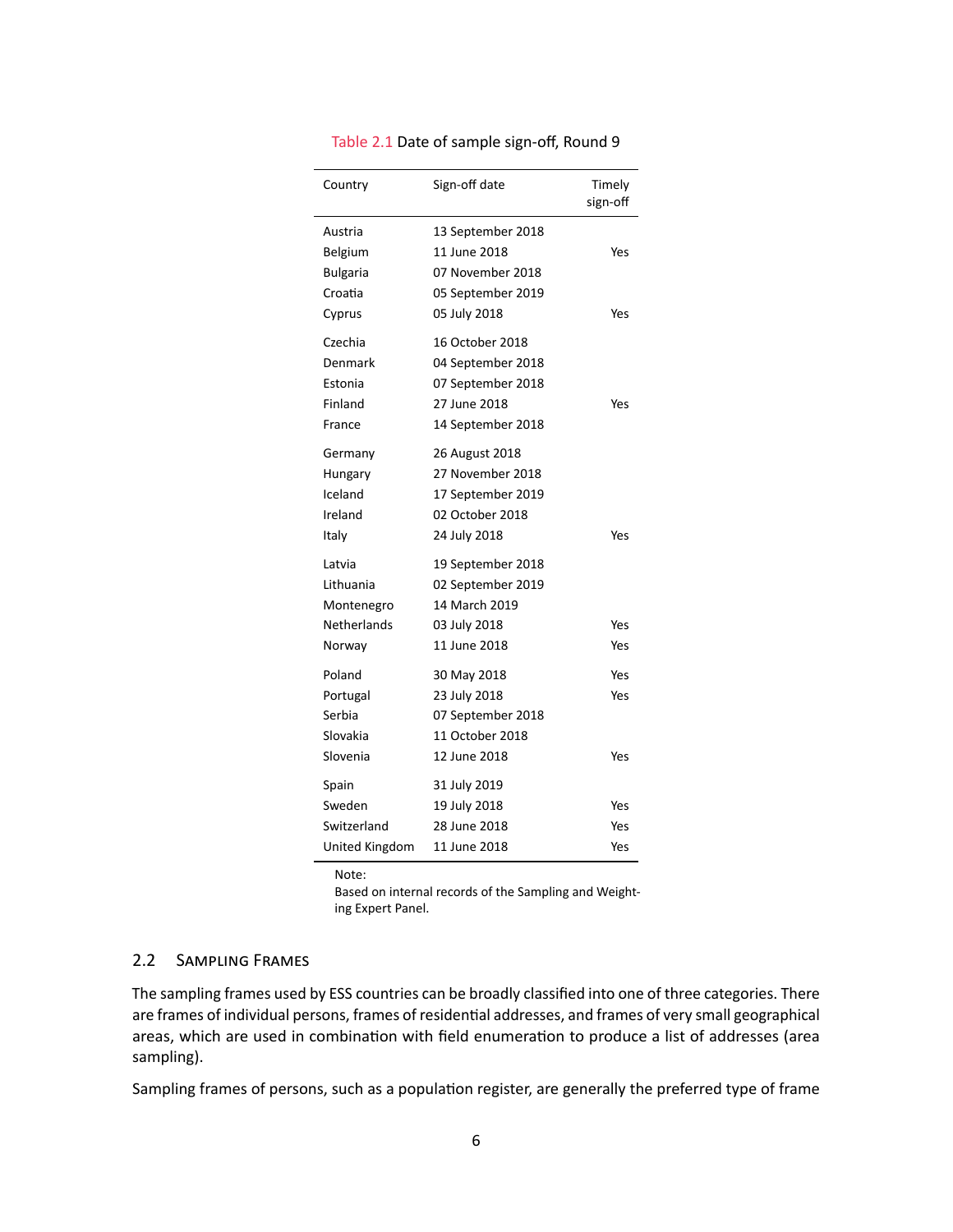for the ESS. The main reasons for preferring population registers as a sampling frame are that coverage is typically excellent, and equal-probability samples can be implemented, which minimises the number of interviews needed to meet the effective sample size requirement.

Sampling frames of addresses vary in nature. Some are official registers of dwellings, some are lists of addresses used by the postal delivery service to organise mail delivery, some are lists of dwellings identified in the most recent population census, and some are lists of domestic properties supplied with electricity. Such lists tend to have the advantage of good population coverage. However, a disadvantage is that it is not usually possible to select equal-probability samples of persons, leading to the need to carry out a larger number of interviews. Furthermore, the final stage of selection must be carried out by the interviewer in the field, who must implement a procedure to select one person to interview at each address randomly. This step can introduce errors.

If neither a person list nor an address list is available, then area sampling must be used. The first stage in such a design is to select a probability sample of small areas such as villages, grid squares, streets or city blocks. At the second stage, an enumerator makes a complete listing of the dwellings in the area from observation. The list is then returned to the central field office, where a random selection of dwellings is made to constitute the survey sample.

Half the countries participating in ESS9 (15 out of 29) used a sampling frame of persons, such as a population register, while most of the remainder (13 out of 29) used a sampling frame of addresses. Just one country, Slovakia, used an area sampling approach. The sampling frames used are summarised in Table [2.2.](#page-12-0)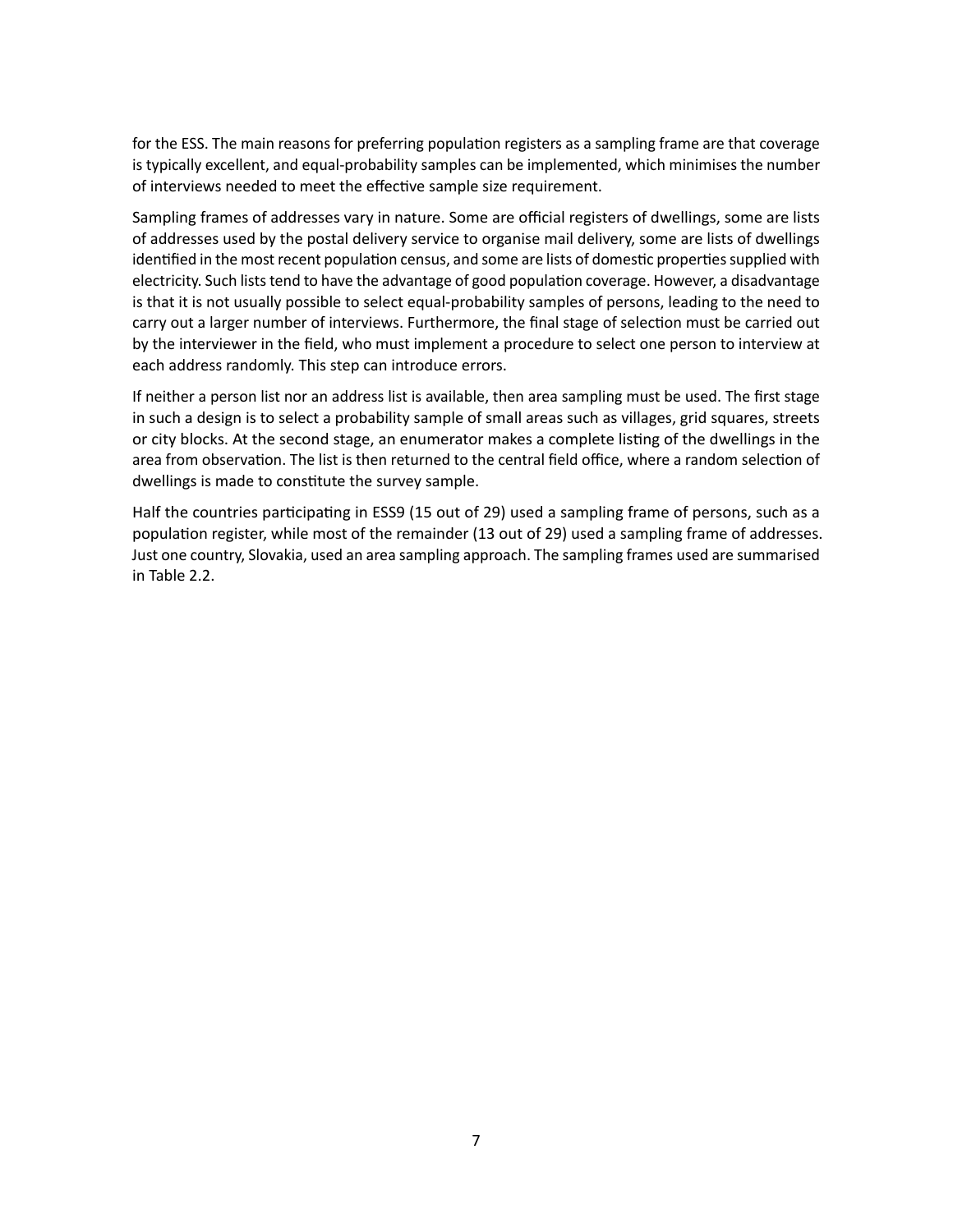<span id="page-12-0"></span>

| Country         | Frame units    | Frame                                                                                                                      |
|-----------------|----------------|----------------------------------------------------------------------------------------------------------------------------|
| Austria         | <b>Address</b> | data.door (postal delivery file)                                                                                           |
| <b>Belgium</b>  | Person         | Belgian national population register                                                                                       |
| <b>Bulgaria</b> | Address        | 2011 population census list of dwellings                                                                                   |
| Croatia         | <b>Address</b> | National list of addresses of buildings with private households                                                            |
| Cyprus          | Address        | Electricity Authority of Cyprus (EAC) list of domestic household<br>customers                                              |
| Czechia         | Address        | Czech Statistical Office register of houses and apartments                                                                 |
| Denmark         | Person         | Dansk centrale personregister (CPR)                                                                                        |
| Estonia         | Person         | Eesti rahvastikuregister                                                                                                   |
| Finland         | Person         | Kansallinen väestörekisteri (national population register)                                                                 |
| France          | Address        | <b>INSEE master list of dwellings</b>                                                                                      |
| Germany         | Person         | Official register of residents                                                                                             |
| Hungary         | Person         | Magyar Népesség Nyilvántartás (National Population Registry<br>from the BM NYHÁT)                                          |
| Iceland         | Person         | Icelandic Population Register                                                                                              |
| Ireland         | Address        | GeoDirectory                                                                                                               |
| Italy           | Person         | Liste Anagrafiche comunali (LAC)                                                                                           |
| Latvia          | <b>Address</b> | List of occupied private dwellings in Latvia: Population Register -<br>State Address Register - Central Statistical Bureau |
| Lithuania       | Address        | Lietuvos Respublikos adresų registras                                                                                      |
| Montenegro      | <b>Address</b> | Geoportal and eRegistry (combined)                                                                                         |
| Netherlands     | Person         | Dutch population register                                                                                                  |
| Norway          | Person         | Norwegian National Population Register                                                                                     |
| Poland          | Person         | Powszechny Elektroniczny System Ewidencji Ludności (PESEL)                                                                 |
| Portugal        | Address        | List of addresses of domestic clients of Energias de Portugal<br>(EDP)                                                     |
| Serbia          | Address        | 2011 Serbian Population Census list of dwellings                                                                           |
| Slovakia        | <b>Address</b> | List of dwellings constructed by field enumeration                                                                         |
| Slovenia        | Person         | Central Register of Population (CRP)                                                                                       |
| Spain           | Person         | Padrón Continuo (Continuous Population Register)                                                                           |
| Sweden          | Person         | Svenska skattemyndighetens register över befolkningen                                                                      |
|                 |                | (population register)                                                                                                      |
| Switzerland     | Person         | Stichprobenrahmen für Personen- und Haushaltserhebungen<br>(population register)                                           |
| United Kingdom  | Address        | Postcode address file (small users)                                                                                        |

#### Table 2.2 Sampling frames, Round 9

Note:

Based on the ESS9 country-specific Sample Design Summaries, Round 9.

#### 2.2.1 Coverage of the target population

The target population of ESS9 was:

All persons aged 15 and over (no upper age limit)who live in private dwellings in each country, regardless of their nationality, citizenship or language.

Living in a dwelling unit means that the accommodation was currently the person's primary residence at the time of the survey fieldwork. ESS survey organisations were provided with the following working definition of a private dwelling: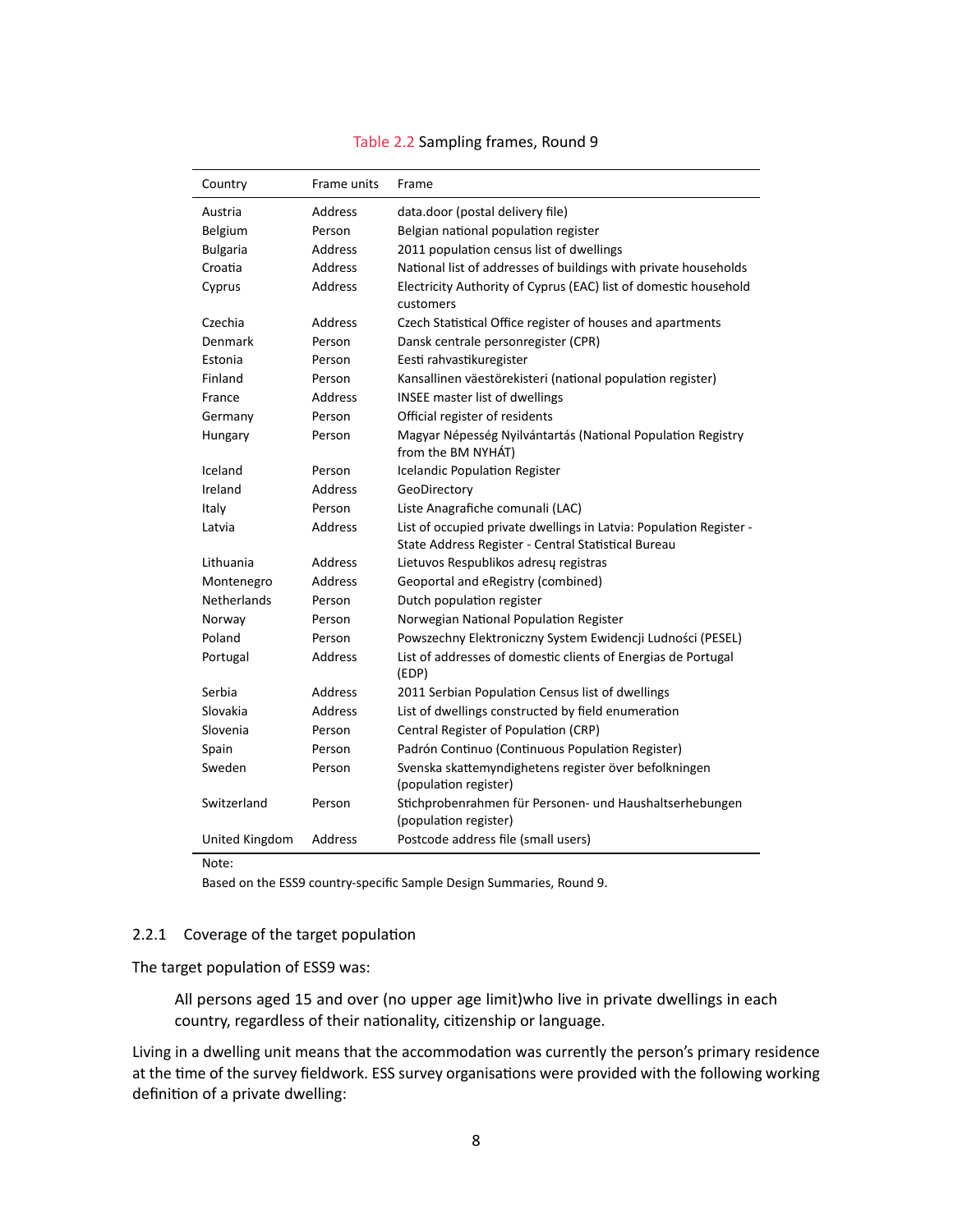A dwelling unit is a self-contained place to live with its own lockable front doors, such as an apartment or an undivided house. A dwelling unit will usually include basic facilities such as sleeping, cooking, washing, and toilet facilities.

Thus, the target population excludes people living abroad or whose main residence is in a different country and people living in institutions such as military barracks and nursing homes for the elderly. However, the target population includes people of all nationalities, regardless of citizenship or legal status.

In general, the only undercoverage with population registers is likely to consist of residents without legal status. However, there can also be delays in new emigrants joining the register in some countries. Address lists should not suffer from this undercoverage, but they may exclude some persons living in non-standard accommodation such as caravans or boats. Some address lists may suffer delays in newly-built or newly-converted dwellings being added to the list. Undercoverage due to the list not being up-to-date tends to be substantial only in the case where the list consists of dwellings enumerated in the last population census, in which case the extent of the undercoverage mainly depends on how long ago the census was last conducted. At Round 9, Bulgaria, Serbia and France all used address lists of this kind, but in the case of France, the list was constructed in 2017, just a year before the ESS fieldwork. However, Bulgaria and Serbia both relied on lists of dwellings enumerated for the 2011 Census, so these lists have the potential for substantial undercoverage.

In addition to undercoverage caused by the sampling frames' inherent properties, some countries deliberately excluded certain geographical areas, mainly because fieldwork would have been prohibitively expensive in those areas. The areas concerned typically account for very small proportions of the target population. Examples include the German-speaking area of Belgium (0.7% of the Belgian population), the smaller Balearic and Canary Islands in Spain (1.3% of the Spanish population), islands in France (0.5% of the French population), the Isle of Man, the Channel Islands and the area north of the Caledonian Canal in Scotland (0.6% of the population of the United Kingdom), small islands in Croatia (1.9% of Croatian population), the island of Grimsey (0.02% of Icelandic population), and islands in Portugal (4.8% of Portuguese population).Undercoverage in each country is summarised in Table [2.3.](#page-14-0)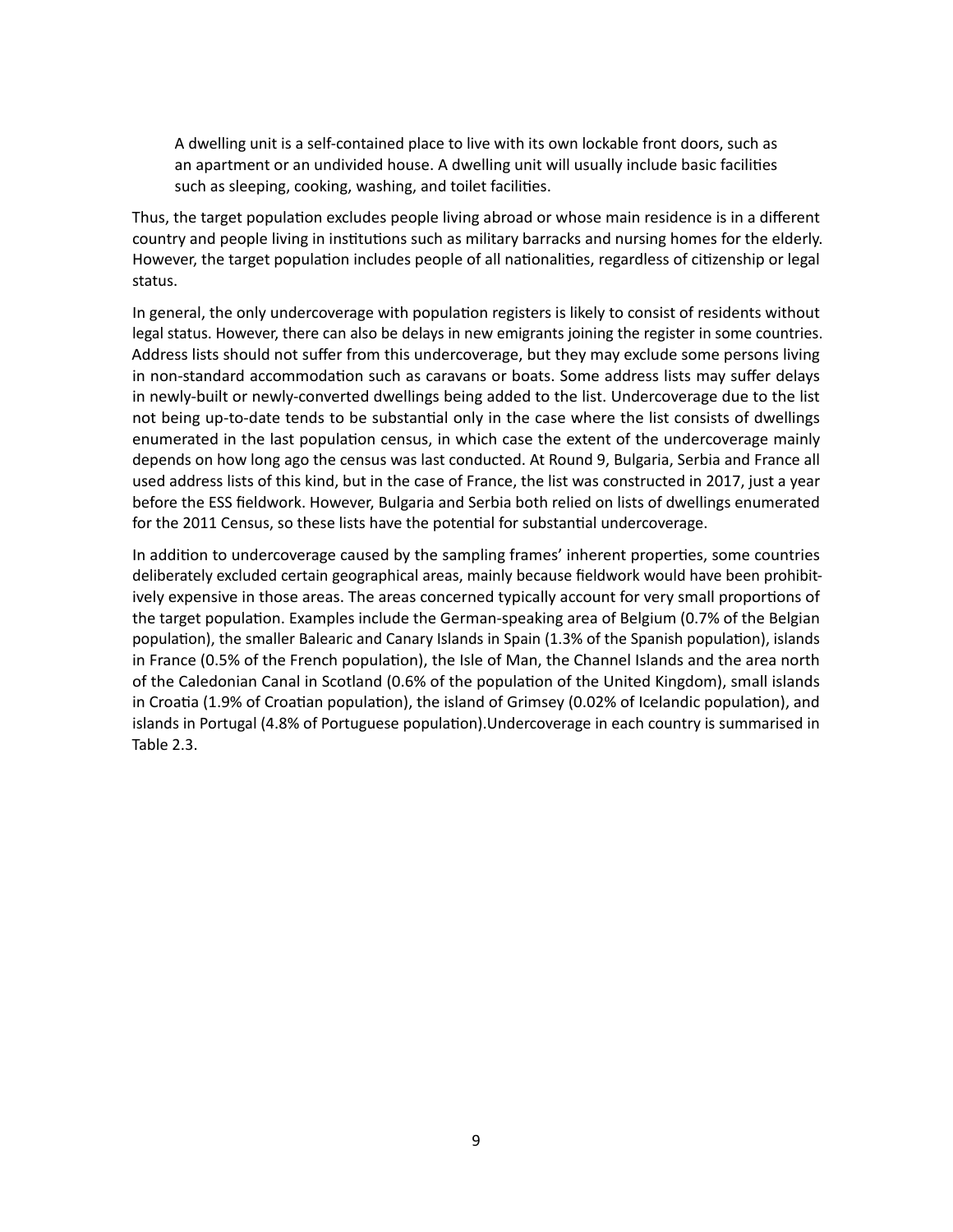<span id="page-14-0"></span>

| Country         | Exclusions (undercoverage)                                                                                                                                                                                                                                                           |
|-----------------|--------------------------------------------------------------------------------------------------------------------------------------------------------------------------------------------------------------------------------------------------------------------------------------|
| Austria         | Persons residing at addresses not included in the Austrian Postal Service address list (data.door)                                                                                                                                                                                   |
| Belgium         | Persons not in the National Register. Also, the nine German-speaking municipalities (approx.<br>0.7% of total Belgian population)                                                                                                                                                    |
| <b>Bulgaria</b> | Persons residing at dwellings not included in the 2011 Bulgarian Census or at dwellings where<br>all Census 2011 residents have since died                                                                                                                                           |
| Croatia         | Islands that are not connected by bridge to the mainland. Residents of such islands constitute<br>around 1.9% of the Croatian population.                                                                                                                                            |
| Cyprus          | Persons residing at addresses not connected to the mains electricity grid                                                                                                                                                                                                            |
| Czechia         | Persons residing at addresses not included in Czech Statistical Office's register of residential<br>dwellings, e.g. homeless persons, persons living in non-standard dwellings                                                                                                       |
| Denmark         | Persons not in the population register                                                                                                                                                                                                                                               |
| Estonia         | Persons not in the population register                                                                                                                                                                                                                                               |
| Finland         | Persons not in the population register                                                                                                                                                                                                                                               |
| France          | Persons residing at addresses not included in the 2017 rotating Census of population. Also, all<br>islands (incl. Corsica, constituting 0.5% of the target population).                                                                                                              |
| Germany         | Persons not registered with any municipality                                                                                                                                                                                                                                         |
| Hungary         | Persons not in the population register                                                                                                                                                                                                                                               |
| Iceland         | Persons not in the population register. Also, one remote island (Grimsey), with 15+ population<br>of 50 people, is excluded                                                                                                                                                          |
| Ireland         | Persons residing at addresses not included in the GeoDirectory                                                                                                                                                                                                                       |
| Italy           | Persons not in the public register of individuals (Liste Anagrafiche comunali - LAC)                                                                                                                                                                                                 |
| Latvia          | Persons residing at an address not declared by anyone as their residence                                                                                                                                                                                                             |
| Lithuania       | Persons residing under addresses not included in the address register of the Republic of<br>Lithuania (version October 1, 2016)                                                                                                                                                      |
| Montenegro      | Persons not residing in a recognised dwelling                                                                                                                                                                                                                                        |
| Netherlands     | Persons residing at addresses not included in the Postaal Afgiftenpuntenbestand provided by<br>Cendris, a subsidiary of the Dutch Postal Service                                                                                                                                     |
| Norway          | Persons not in the population register                                                                                                                                                                                                                                               |
| Poland          | Persons not included in the National Register of Citizens. The estimated number of<br>non-registered immigrants varies from 50,000 to 500,000, depending on the method of<br>estimation.                                                                                             |
| Portugal        | All islands, including Madeira. Persons living in municipalities with less than 20 dwellings                                                                                                                                                                                         |
| Serbia          | Persons residing at dwellings not included in the 2011 Census. Excluded dwellings include a<br>large number in the municipalities of Preševo and Bujanovac - encompassing around 0.5% of<br>the population - where the census was boycotted by most of the Albanian ethnic community |
| Slovakia        | Persons not residing in a recognised dwelling                                                                                                                                                                                                                                        |
| Slovenia        | Persons not included in the Central Register of Population                                                                                                                                                                                                                           |
| Spain           | Persons not in the Continuous Population Register (Padrón Continuo), as updated in 2015. Also,<br>the smaller Balearic and Canary Islands (constituting 1.3% of the target population).                                                                                              |
| Sweden          | Persons not in the population register obtained from the Swedish tax authority. This includes<br>illegal immigrants. A report from 2010 estimates that there are between 10 000 and 35 000<br>illegal immigrants in Sweden.                                                          |
| Switzerland     | Persons not in the population register of any cantons or municipalities, nor in the federal<br>register of immigrants or the register of international civil servants                                                                                                                |
| United Kingdom  | Persons not residing at an address in the Post Office's small user file (PAF), e.g. homeless<br>persons. Also, the Isle of Man, the Channel Islands and areas north of the Caledonian Canal.                                                                                         |

# Table 2.3 Sample undercoverage, Round 9

Note:

Based on the ESS9 country-specific Sample Design Summaries, Round 9.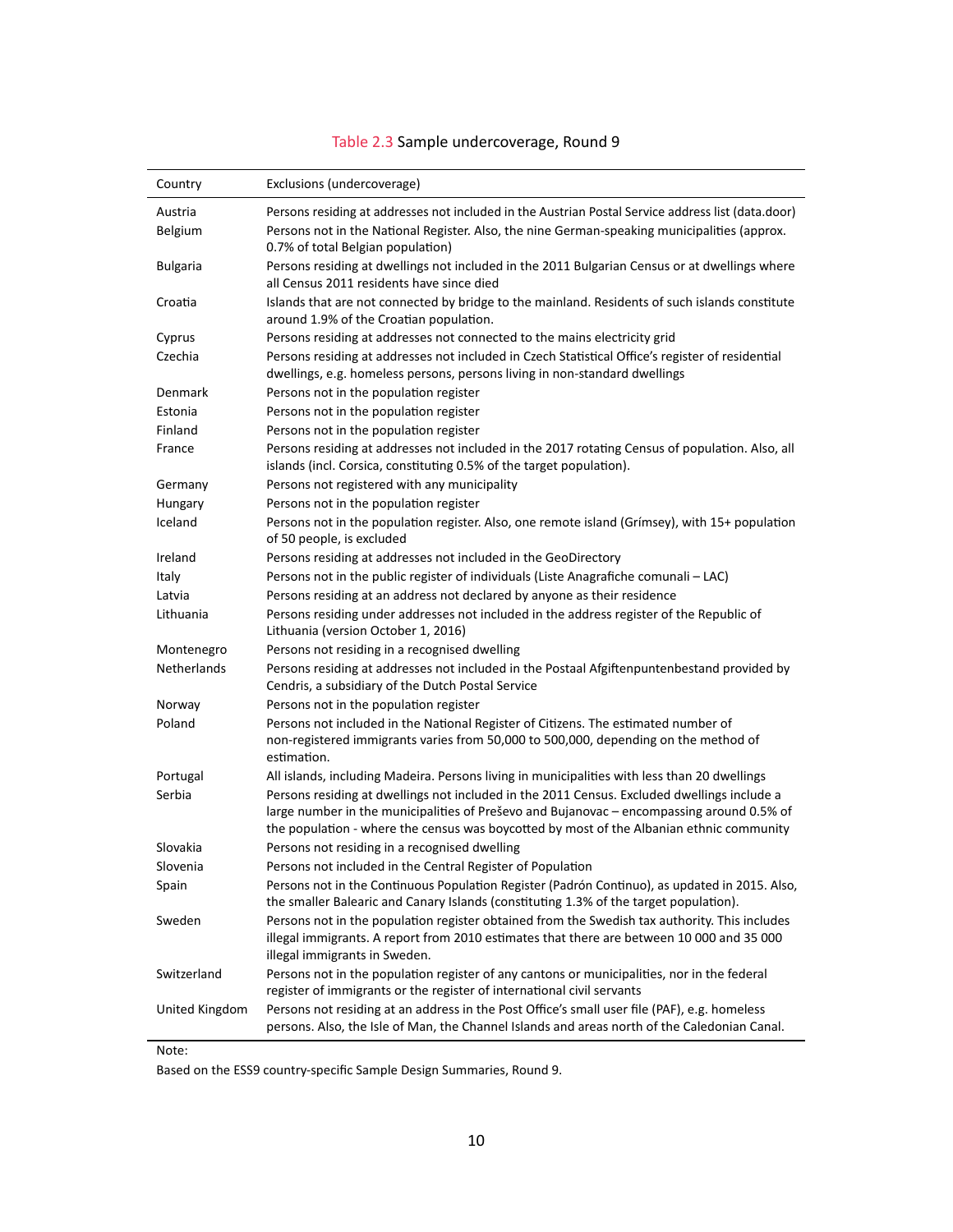Unlike undercoverage, overcoverage should not introduce any error to survey estimates, provided that all cases of overcoverage (ineligible units) are identified as such either in advance of fieldwork or during fieldwork. Such units do, however, increase field costs. Ineligible units on population registers include people who have died, reside in institutions, or moved overseas. Ineligible units on address lists consist of addresses at which no persons reside. These can include business premises, second homes and vacant or demolished properties.

Table [2.4](#page-16-1) shows the extent and nature of ineligibility in each country. The outcomes 'died' and 'abroad' should only apply to person frames but have been (wrongly) used in some address frame countries, notably Bulgaria, Montenegro and Serbia. Similarly, vacant, demolished and non-residential addresses are outcomes that should only apply to address frames but have been used quite extensively in Belgium, Spain, Hungary and Italy.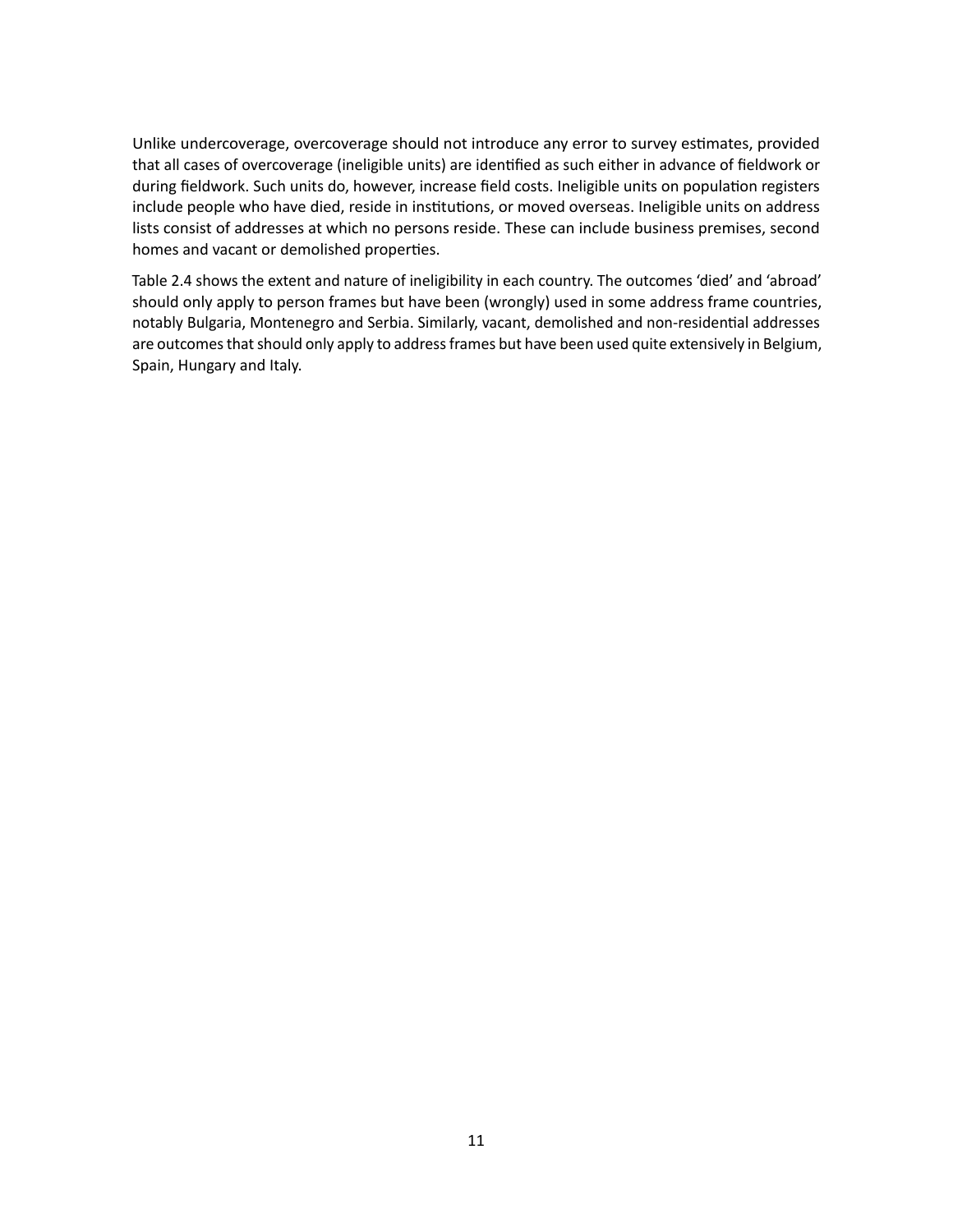<span id="page-16-1"></span>

| Frames  | Country         | Total<br>Ineligible | Died                         | Abroad                       | Demol-<br>ished          | Vacant                   | Non-<br>residential      | Other |
|---------|-----------------|---------------------|------------------------------|------------------------------|--------------------------|--------------------------|--------------------------|-------|
| Person  | Belgium         | 4.8                 | 0.3                          | 2.0                          | 0.7                      | 0.8                      | 0.5                      | 0.7   |
|         | Denmark         | 1.5                 | 0.3                          | 0.9                          | 0.1                      | 0.0                      | $\blacksquare$           | 0.2   |
|         | Estonia         | 2.1                 | 1.7                          | 0.2                          | $\blacksquare$           | $\overline{\phantom{a}}$ |                          | 0.2   |
|         | Finland         | 0.4                 | 0.1                          | 0.3                          | 0.0                      |                          |                          |       |
|         | Germany         | 1.6                 | 0.5                          | 0.4                          | 0.2                      |                          | 0.5                      |       |
|         | Hungary         | 5.0                 | 0.7                          | 2.7                          | 1.3                      | 0.1                      | $0.1\,$                  | 0.1   |
|         | Iceland         | 4.4                 | 0.2                          | 2.1                          | $1.1\,$                  | 0.1                      | 0.1                      | 0.7   |
|         | Italy           | 5.2                 | 0.9                          | 1.3                          | 1.5                      | 0.9                      | 0.3                      | 0.3   |
|         | Netherlands     | 2.7                 | 0.4                          | 0.9                          | 0.1                      | 0.6                      | 0.4                      | 0.4   |
|         | Norway          | 1.6                 | 0.4                          | $\overline{\phantom{a}}$     | $\overline{\phantom{a}}$ | $\sim$ $-$               | $\overline{\phantom{a}}$ | 1.2   |
|         | Poland          | 8.0                 | 0.6                          | 6.7                          | 0.3                      | 0.3                      | 0.3                      |       |
|         | Slovenia        | 2.1                 | 0.1                          | $1.1\,$                      | 0.1                      | 0.6                      | $0.1\,$                  | 0.1   |
|         | Spain           | 5.6                 | 1.3                          | 1.7                          | $1.1\,$                  | $1.0\,$                  | 0.4                      | 0.2   |
|         | Sweden          | 3.3                 | 0.3                          | 1.7                          |                          |                          | $\overline{\phantom{a}}$ | 1.4   |
|         | Switzerland     | 1.3                 | 0.4                          | 0.8                          |                          |                          | 0.2                      |       |
| Address | Austria         | 0.9                 | $\overline{\phantom{a}}$     | $\overline{\phantom{a}}$     | 0.1                      | 0.5                      | 0.2                      | 0.1   |
|         | <b>Bulgaria</b> | 5.1                 | 0.5                          | 1.5                          | 0.5                      | 2.2                      | 0.1                      | 0.4   |
|         | Croatia         | 13.2                | $\qquad \qquad \blacksquare$ | $1.0\,$                      | 7.7                      | 3.3                      | 0.9                      | 0.2   |
|         | Cyprus          | 11.1                | -                            | 0.2                          | 2.8                      | 5.5                      | 2.3                      | 0.4   |
|         | Czechia         | 0.1                 |                              | 0.0                          | $\bar{\phantom{a}}$      | $\sim$ $-$               | 0.1                      |       |
|         | France          | 7.5                 |                              | 0.0                          | 2.7                      | 4.3                      | 0.5                      |       |
|         | Ireland         | 5.2                 | 0.1                          | $\overline{\phantom{a}}$     | 0.4                      | 3.9                      | 0.6                      | 0.3   |
|         | Latvia          | 7.4                 | 0.3                          | 0.5                          | 1.6                      | 3.9                      | 0.7                      | 0.5   |
|         | Lithuania       | 26.0                | $\overline{\phantom{a}}$     | $\overline{\phantom{a}}$     | 2.0                      | 9.2                      | 7.9                      | 7.0   |
|         | Montenegro      | 6.3                 | 0.7                          | 3.0                          | 1.9                      | 0.4                      | $\overline{\phantom{a}}$ | 0.3   |
|         | Portugal        | 27.2                | 0.2                          | 0.4                          | 11.0                     | 11.3                     | 2.6                      | 1.7   |
|         | Serbia          | 2.5                 | $1.2\,$                      | 0.5                          | 0.5                      | 0.2                      | 0.1                      |       |
|         | Slovakia        | 3.3                 |                              | 0.1                          | 1.6                      | $1.0\,$                  | 0.6                      |       |
|         | United Kingdom  | 8.3                 | $\overline{\phantom{a}}$     | $\qquad \qquad \blacksquare$ | 0.4                      | 5.7                      | 1.1                      | 1.2   |

#### Table 2.4 Sample overcoverage (%), Round 9

Note:

Based on ESS9 data from Contact forms, edition 3.0.

Analysis is based on the variable 'foutcod' in the contact form data file, coded as follows: Died (63), Abroad (51), Demolished (54, 61), Vacant (63), Non-residential (64, 65) Other (67).

Overall ineligibility rates were highest in Portugal (27.2%) and Lithuania (26.0%) and lowest in Finland (0.4%) and Czechia (0.1%).

#### <span id="page-16-0"></span>2.3 FRAME UNIT SELECTION

Sample designs vary considerably between countries, from unstratified, simple random samples to multi-domain designs with multiple stages, unequal selection probabilities and complex stratification schemes. Section [2.3.1](#page-17-0) describes the selection procedures used to draw the sample of individual persons or addresses/dwellings assigned to interviewers in the field. These persons or addresses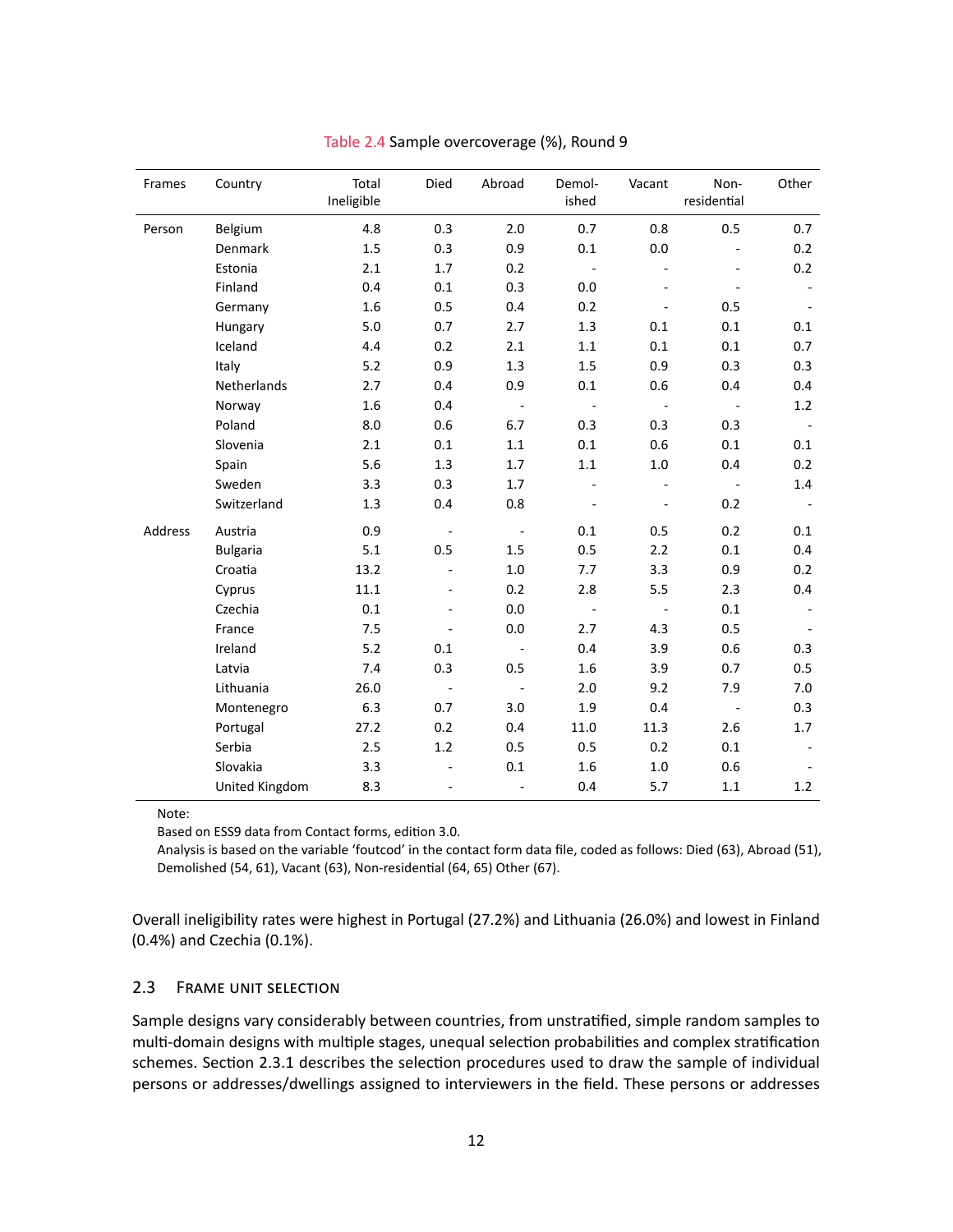are hereafter referred to as 'frame units.' For countries where the sample consists of addresses, the interviewers additionally have to apply selection procedures to determine the target respondents. The household and within-household selection procedures used for address-based samples are described in Section [2.3.2.](#page-18-1)

#### <span id="page-17-0"></span>2.3.1 Field unit selection

In nine countries, a 2-domain sample design was implemented. In eight of these countries, an unclustered sample was selected in a domain consisting of urban areas or larger towns and cities, while a clustered sample was selected in the rest of the country. The one exception was Slovakia, where clustered samples were selected in both domains. However, the clustering units differed, being whole municipalities in the rural domain, but streets or groups of streets in the urban domain. The other 20 countries had a single-domain design. Of these, 12 were multi-stage clustered designs, and 8 were single-stage unclustered designs (7 of persons and 1 of addresses). These design features are summarised in Table [2.5.](#page-18-0) The frame units are shown in Table [2.2.](#page-12-0)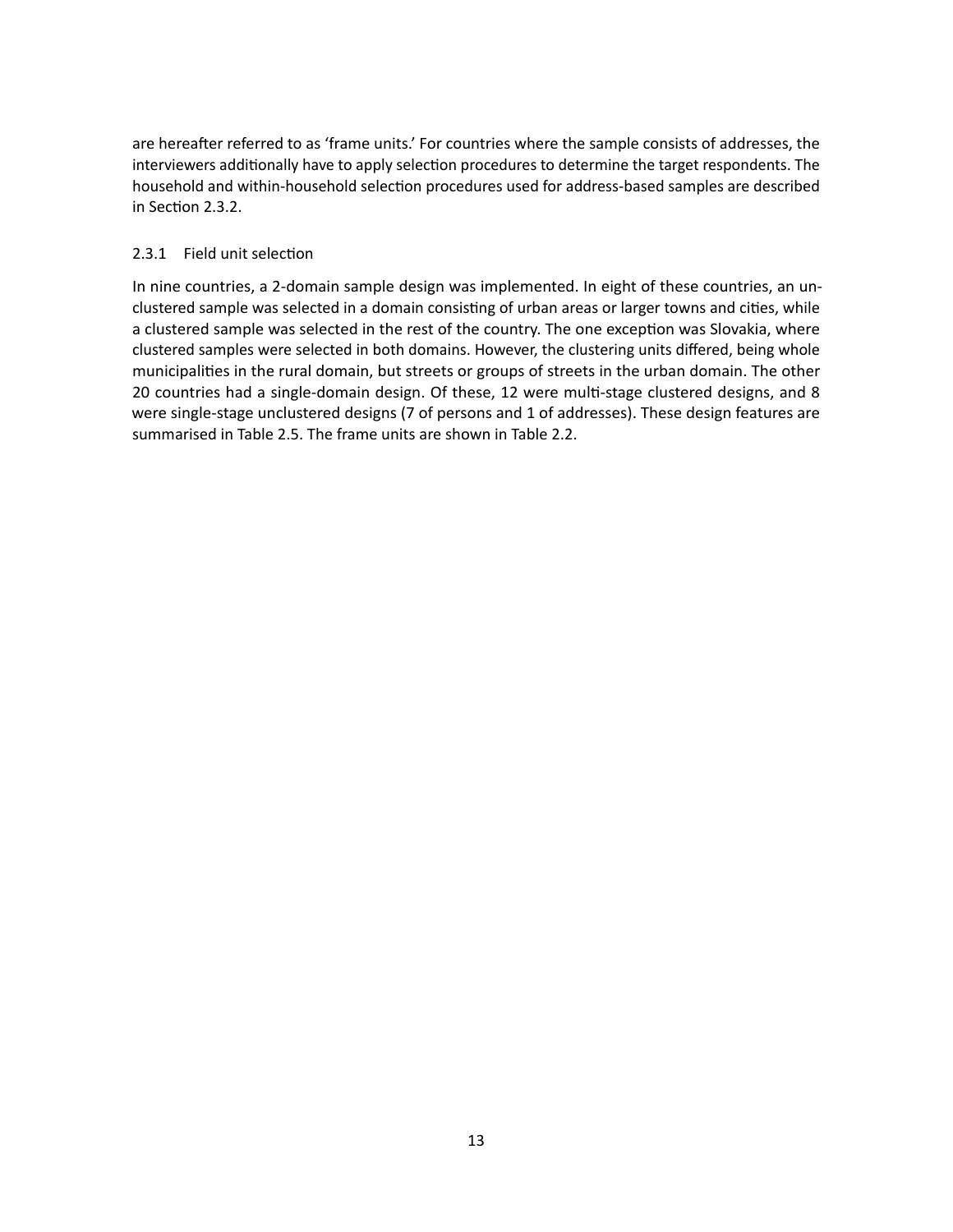<span id="page-18-0"></span>

| Country            | Domains        | Clusters (primary sampling units)                                                     |
|--------------------|----------------|---------------------------------------------------------------------------------------|
| Austria            | $\overline{2}$ | Census districts (Zählsprengel) (outside-Vienna domain)                               |
| Belgium            | $\mathbf{1}$   | Municipalities                                                                        |
| <b>Bulgaria</b>    | $\mathbf{1}$   | Census enumeration areas                                                              |
| Croatia            | $\mathbf{1}$   | Polling areas                                                                         |
| Cyprus             | $\mathbf{1}$   |                                                                                       |
| Czechia            | $\mathbf{1}$   | <b>Basic settlement units</b>                                                         |
| Denmark            | $\mathbf{1}$   |                                                                                       |
| Estonia            | $\mathbf{1}$   |                                                                                       |
| Finland            | $\mathbf{1}$   |                                                                                       |
| France             | $\overline{2}$ | Interviewer action areas (Zone Action Enquêteur)<br>(smaller municipalities domain)   |
| Germany            | 1              | Municipalities                                                                        |
| Hungary            | 2              | Settlements (smaller settlements domain)                                              |
| Iceland            | $\overline{2}$ | 2-digit postcode areas (rural domain)                                                 |
| Ireland            | $\mathbf{1}$   | Address clusters                                                                      |
| Italy              | $\overline{2}$ | Municipalities (smaller municipalities domain)                                        |
| Latvia             | $\mathbf{1}$   | Address clusters                                                                      |
| Lithuania          | $\overline{2}$ | Polling stations (rural domain)                                                       |
| Montenegro         | $\mathbf{1}$   | Polling stations                                                                      |
| <b>Netherlands</b> | $\mathbf{1}$   |                                                                                       |
| Norway             | $\mathbf{1}$   |                                                                                       |
| Poland             | $\overline{2}$ | Settlements (gminas) (rural domain)                                                   |
| Portugal           | $\overline{2}$ | Postcode areas (small postcode areas domain)                                          |
| Serbia             | 1              | Census enumeration areas                                                              |
| Slovakia           | $\overline{2}$ | Streets (large municipalities domain); Muncipalities<br>(small municipalities domain) |
| Slovenia           | $\mathbf{1}$   | Clusters of enumeration areas                                                         |
| Spain              | $\mathbf{1}$   | Census blocks (sección)                                                               |
| Sweden             | $\mathbf{1}$   |                                                                                       |
| Switzerland        | $\mathbf{1}$   |                                                                                       |
| United Kingdom     | $\mathbf{1}$   | Postcode sectors                                                                      |

#### Table 2.5 Sample design features, Round 9

Note:

Based on the ESS9 country-specific Sample Design Summaries, Round 9.

#### <span id="page-18-1"></span>2.3.2 In-Field selection

For countries where the frame units are addresses (whether selected from an existing list of addresses or a list created through enumeration in the field), a target respondent has to be selected by the interviewer at the doorstep using a random selection procedure. If each address corresponds to a single dwelling, a target respondent must be selected from the eligible persons resident in the dwelling (within-household selection). If an address is found to correspond to multiple dwellings (for example, a house containing three separate apartments), one or more dwellings must first be selected (dwelling selection). Random probability selection procedures also have to be used in these steps of the sample design.

For dwelling selection, the Kish grid method is used. Three acceptable methods used for within-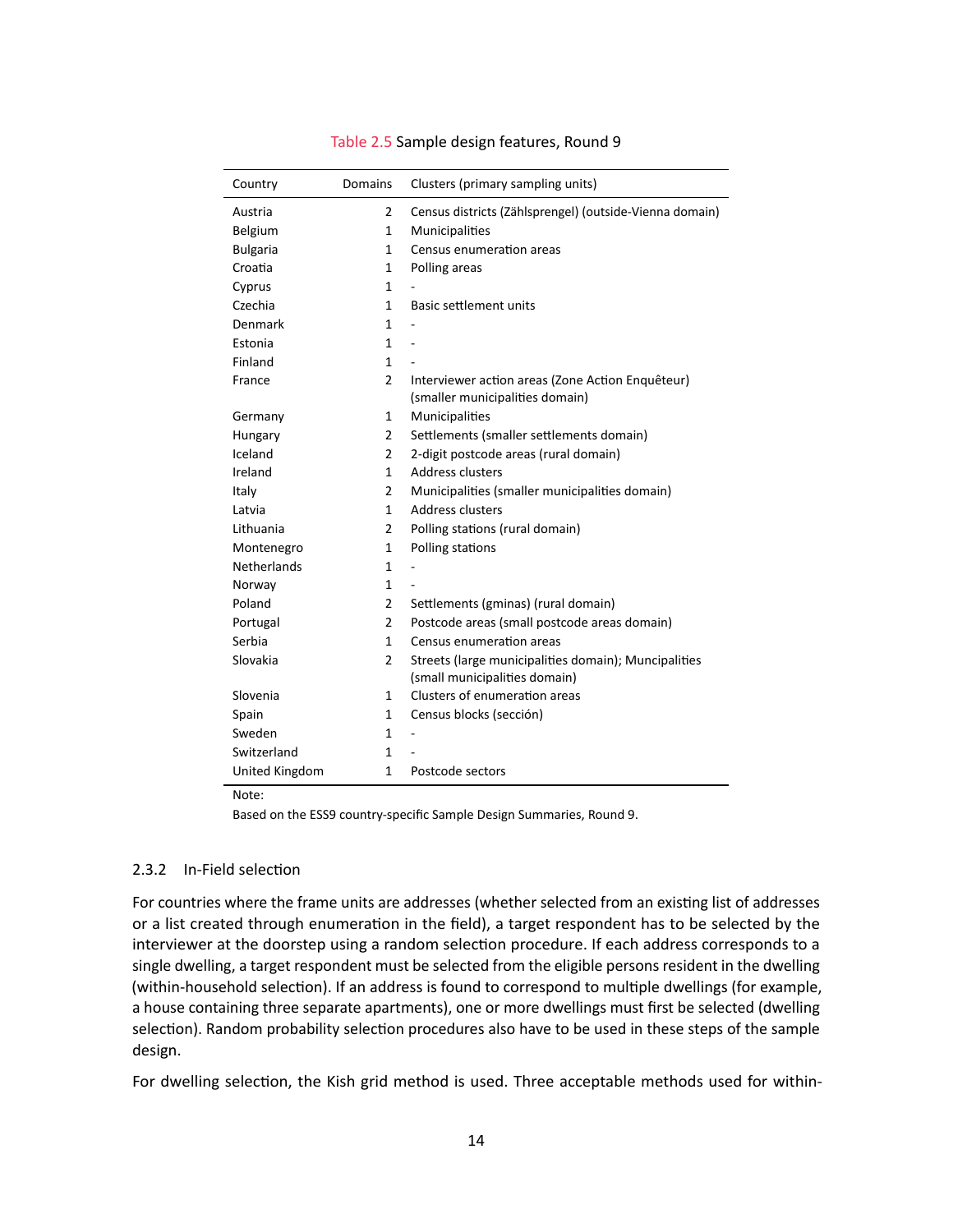household selection are the Kish grid method, the Rizzo method and the (last, next to or nearest) birthday method. Birthday methods were used for within-household selection in seven countries, and the Kish grid method was used in four countries (Table [2.6\)](#page-19-1). A further three countries used the standardised ESS Fieldwork Management System (FMS), which effectively selects a simple random sample of size 1. Table [2.6](#page-19-1) additionally highlights the considerable between-country variation in the household size distribution, which means that the scope for error in the within-household selections also varies significantly between countries.

<span id="page-19-1"></span>

|                 | Selection method |                     |                           | Number of eligible persons<br>in dwelling (row %) |      |      |      |                |      |
|-----------------|------------------|---------------------|---------------------------|---------------------------------------------------|------|------|------|----------------|------|
| Country         | Kish             | <b>SRS</b><br>(FMS) | Last<br>Birth-<br>day     | Next<br>Birth-<br>day                             | 1    | 2    | 3    | $\overline{4}$ | $5+$ |
| Austria         |                  |                     | X                         |                                                   | 33.4 | 48.1 | 11.6 | 5.2            | 1.6  |
| <b>Bulgaria</b> |                  |                     | x                         |                                                   | 21.5 | 41.8 | 20.7 | 10.5           | 5.6  |
| Croatia         |                  | x                   |                           |                                                   | 27.3 | 43.7 | 17.4 | 7.0            | 4.6  |
| Cyprus          |                  |                     | $\pmb{\times}$            |                                                   | 23.9 | 44.5 | 16.2 | 10.3           | 5.1  |
| Czechia         |                  |                     |                           | X                                                 | 23.0 | 49.6 | 17.6 | 8.1            | 1.8  |
| France          | x                |                     |                           |                                                   | 39.0 | 48.1 | 8.5  | 3.7            | 0.8  |
| Ireland         |                  |                     | X                         |                                                   | 29.5 | 50.0 | 15.7 | 8.9            | 4.2  |
| Latvia          | x                |                     |                           |                                                   | 40.0 | 43.7 | 12.6 | 2.3            | 1.3  |
| Lithuania       | x                |                     |                           |                                                   | 35.5 | 49.8 | 10.1 | 3.1            | 1.6  |
| Montenegro      |                  |                     | x                         |                                                   | 16.8 | 24.2 | 18.8 | 22.1           | 18.1 |
| Portugal        |                  |                     | $\boldsymbol{\mathsf{x}}$ |                                                   | 22.6 | 49.2 | 16.8 | 9.0            | 2.5  |
| Serbia          |                  | x                   |                           |                                                   | 29.9 | 39.0 | 15.1 | 10.3           | 5.7  |
| Slovakia        |                  | x                   |                           |                                                   | 33.9 | 45.3 | 12.3 | 6.6            | 1.9  |
| United Kingdom  | X                |                     |                           |                                                   | 39.1 | 47.1 | 9.0  | 3.6            | 1.2  |

#### Table 2.6 Within-household selection methods, Round 9

Note:

Selection method is based on ESS9 country-specific Sample Design Summaries.

The distribution of the number of persons aged 15 or older resident in the dwelling is based on Sample Design Data File for participating units only.

#### <span id="page-19-0"></span>2.4 EFFECTIVE SAMPLE SIZE

The ESS requires each participating country to achieve a minimum effective sample size ( $n_{\text{eff}}$ ) of 1,500, with an exception for countries with a total population of fewer than 2 million people aged 15 or over: for these 'small' countries, the minimum is 800. The effective sample size is defined as the size of a simple random sample that would provide the same precision as the actual design under consideration.

During the process of agreeing on the sample design for each country at each ESS round,  $n_{\text{eff}}$  is estimated by adjusting the predicted net sample size (number of interviews achieved, n) by the predicted design effect (deff), a measure of the impact of two factors, sample clustering and variability in selection probabilities. These factors will always reduce precision, reflected in a value of deff greater than 1. Consequently, the greater the variability in selection probabilities, and the larger the cluster sample sizes, the larger the number of interviews that will be needed to deliver the required effective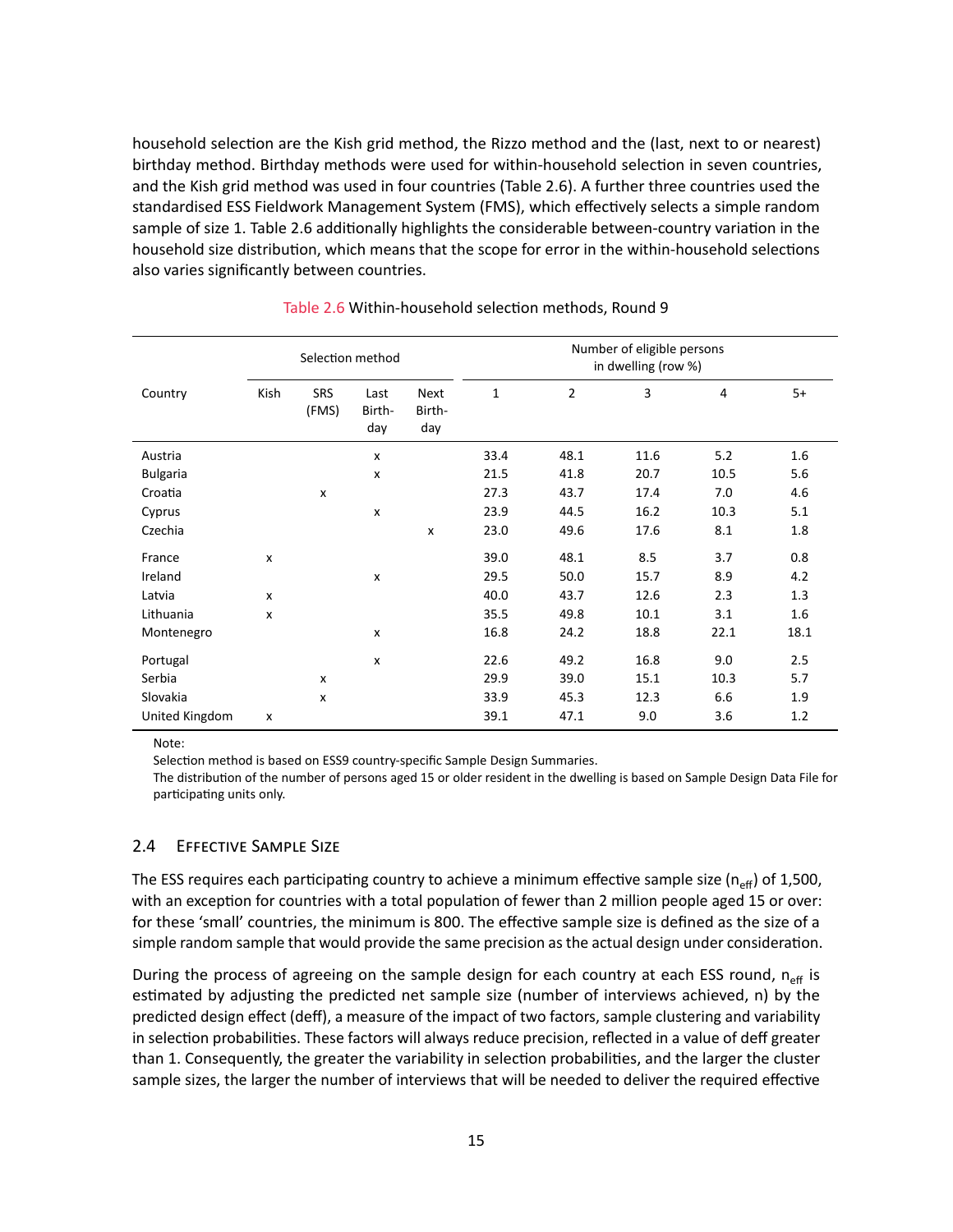### sample size,  $n_{\text{eff}} = n/\text{deff}$ .

In this section, we present for each country the effective sample size predicted prior to fieldwork and the effective sample size achieved in practice. The latter is estimated in the same way that the pre-fieldwork prediction is made, so that differences between the two arise solely from differences in the sample design parameters, not as artefacts of different estimation methods. The parameters that influence  $n_{\text{eff}}$  are the following, so a difference between the predicted and realised values of  $n_{\text{eff}}$ implies that at least one of these parameters differed from its pre-fieldwork expected value:

- Gross sample size;
- Eligibility rate;
- Response rate;
- Mean number of interviews per cluster;
- The relative homogeneity of interviews within a cluster  $(\rho)$ ;
- Coefficient of variation of selection probabilities.

It can be seen (Table [2.7\)](#page-21-0) that 22 of the 29 countries went into the field with a design predicted to meet the minimum requirement for effective sample size. Of these 22, only 13 achieved at least 95% of the minimum target, while nine did not. The countries that fell short of the target included three of the smaller countries for whom the minimum effective sample size was 800: Cyprus (633), Latvia (728) and Montenegro (644). The others were Bulgaria (1,172), Croatia (1,286), Norway (1,406), Poland (1,312) and Serbia (1,352). Of the seven countries with below-minimum predicted  $n_{\text{eff}}$ , two achieved better than predicted, but five achieved less. The net result was that 21 of the 29 countries achieved the specified minimum n<sub>eff</sub> to within a tolerance of 10% (i.e. at least 1,350, or 720 for smaller countries). Only two countries achieved less than 80% of the specified minimum effective sample size: Portugal (56%) and Slovakia (45%).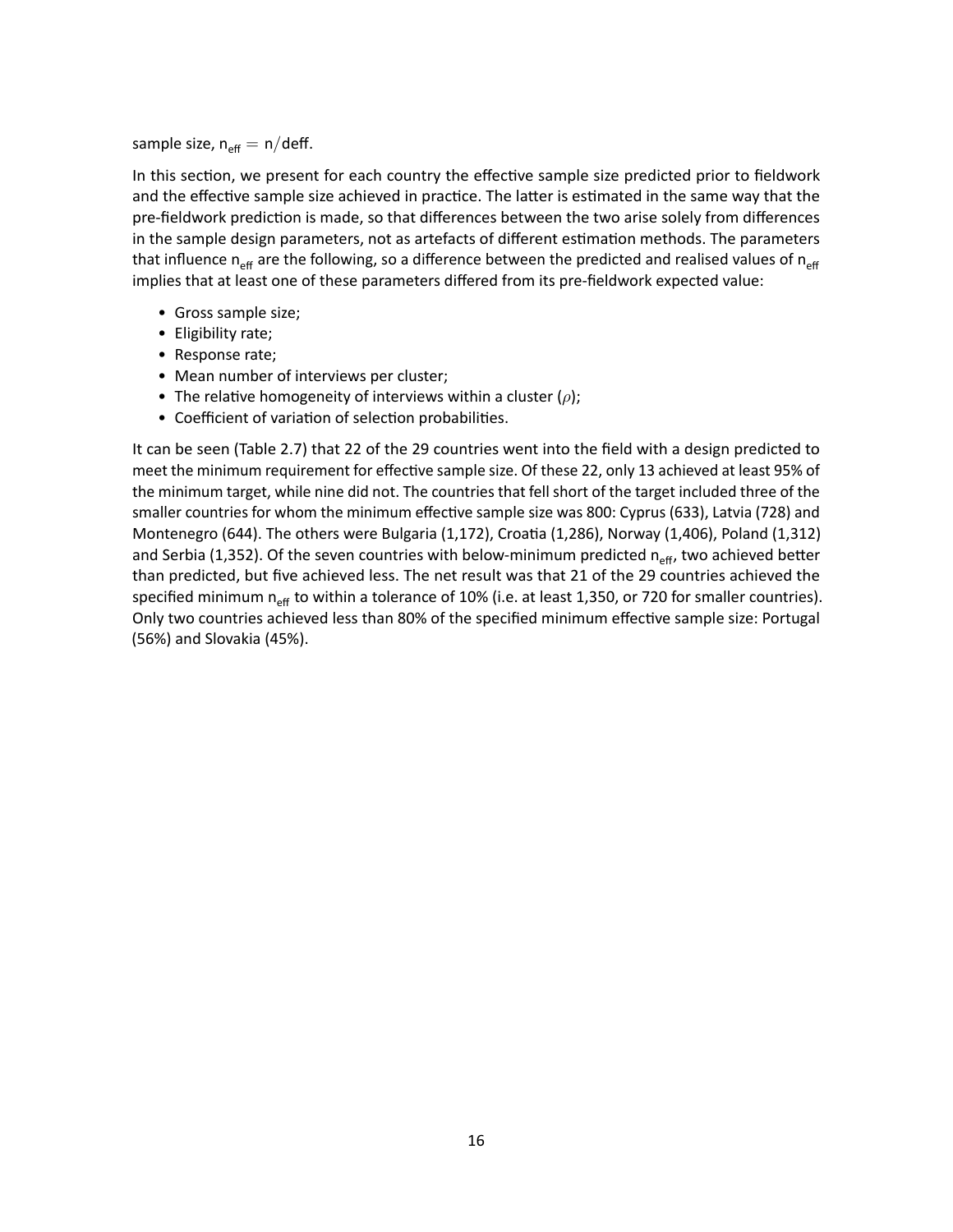| Country         | Target minimum<br>$\mathsf{n}_\mathsf{eff}$ | Pre-fieldwork<br>predicted n <sub>eff</sub> | Post-fieldwork<br>estimated n <sub>eff</sub> |
|-----------------|---------------------------------------------|---------------------------------------------|----------------------------------------------|
|                 |                                             |                                             |                                              |
| Austria         | 1500                                        | 1509                                        | 1488                                         |
| Belgium         | 1500                                        | 1500                                        | 1524                                         |
| <b>Bulgaria</b> | 1500                                        | 1500                                        | 1172                                         |
| Croatia         | 1500                                        | 1500                                        | 1286                                         |
| Cyprus          | 800                                         | 835                                         | 633                                          |
| Czechia         | 1500                                        | 1484                                        | 1452                                         |
| Denmark         | 1500                                        | 1621                                        | 1575                                         |
| Estonia         | 800                                         | 1994                                        | 1904                                         |
| Finland         | 1500                                        | 1999                                        | 1755                                         |
| France          | 1500                                        | 1412                                        | 1464                                         |
| Germany         | 1500                                        | 1732                                        | 1921                                         |
| Hungary         | 1500                                        | 1438                                        | 1538                                         |
| Iceland         | 800                                         | 1000                                        | 828                                          |
| Ireland         | 1500                                        | 1513                                        | 1534                                         |
| Italy           | 1500                                        | 1557                                        | 1521                                         |
| Latvia          | 800                                         | 801                                         | 724                                          |
| Lithuania       | 1500                                        | 1300                                        | 1196                                         |
| Montenegro      | 800                                         | 803                                         | 644                                          |
| Netherlands     | 1500                                        | 1800                                        | 1666                                         |
| Norway          | 1500                                        | 1761                                        | 1406                                         |
| Poland          | 1500                                        | 1500                                        | 1312                                         |
| Portugal        | 1500                                        | 1100                                        | 843                                          |
| Serbia          | 1500                                        | 1500                                        | 1352                                         |
| Slovakia        | 1500                                        | 974                                         | 679                                          |
| Slovenia        | 800                                         | 1064                                        | 1160                                         |
| Spain           | 1500                                        | 1502                                        | 1426                                         |
| Sweden          | 1500                                        | 1800                                        | 1539                                         |
| Switzerland     | 1500                                        | 1500                                        | 1542                                         |
| United Kingdom  | 1500                                        | 1466                                        | 1373                                         |

<span id="page-21-0"></span>Table 2.7 Predicted and estimated effective sample sizes, Round 9

Note:

Based on the ESS9 country-specific Sampling Design Summaries and the ESS9 Sample Design Data File.

The accuracy of the predictions of the impact of sample clustering on design effects, and hence on effective sample size, is summarised in Table [2.8,](#page-22-0) which therefore lists only the countries/domains with clustered designs. The two relevant parameters are b̄the mean number of interviews per cluster and  $\bar{\rho}$  the mean intra-cluster correlation. The latter is calculated across a set of 74 core variables using the loneway command in Stata 15.1. The predictions of both parameters were generally good. However, in a few cases, the predicted value of  $\bar{\rho}$  turned out to be unnecessarily pessimistic (realised values were 70% or less of the predicted values for Germany, France domain 2, Croatia, Hungary domain 2, Lithuania domain 2, Latvia, Portugal domain 1, Serbia and Slovenia).

On the other hand, the predicted valueof  $\bar{\rho}$  was overly optimistic in three countries that had not taken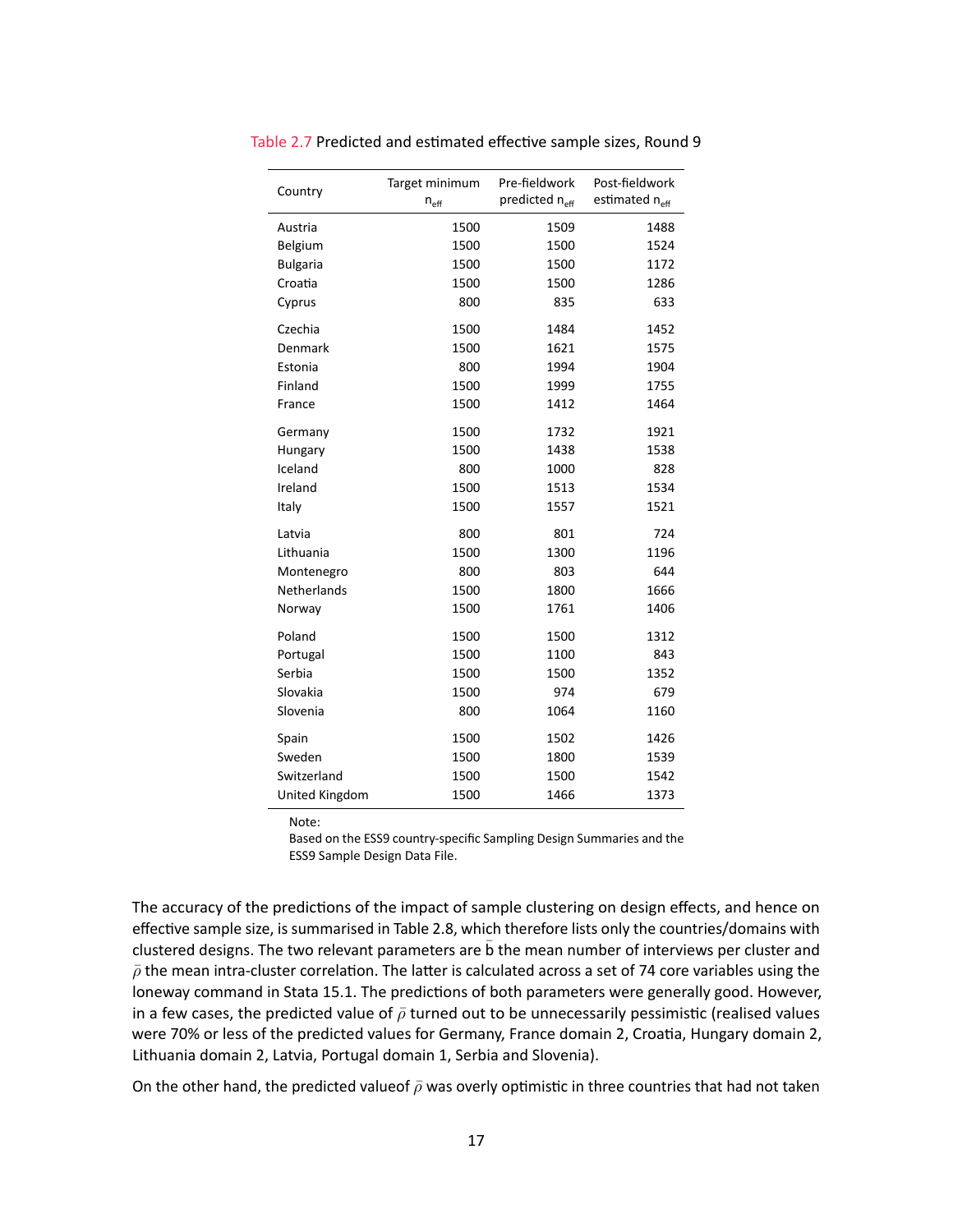part in Round 9 and therefore did not have a prior estimate based on recent ESS data. In Bulgaria,  $\bar{\rho}$ turned out to be 2.14 times the predicted value, in Slovakia 1.53 times higher and in Montenegro 1.49 times higher. In Slovakia, b was over-estimated due to undue optimism about the likely response rate achieved: the realised value was only 52% of the predicted value. There was also an overestimation in Latvia (75%), but all other realised values were in the range of 82% to 108% of the predicted value.

<span id="page-22-0"></span>

| Country              | Pre-fieldwork<br>predicted <b>b</b> | Post-fieldwork<br>realised b | Pre-fieldwork<br>predicted $\bar{\rho}$ | Post-fieldwork<br>estimated $\bar{\rho}$ |
|----------------------|-------------------------------------|------------------------------|-----------------------------------------|------------------------------------------|
| Austria (domain 2)   | 5.62                                | 5.669                        | 0.08                                    | 0.092                                    |
| Belgium              | 4.89                                | 4.96                         | 0.04                                    | 0.039                                    |
| <b>Bulgaria</b>      | 3.927                               | 3.964                        | 0.1                                     | 0.214                                    |
| Croatia              | 2.91                                | 2.03                         | 0.15                                    | 0.091                                    |
| Czechia              | 4.2                                 | 4.196                        | 0.1                                     | 0.121                                    |
| France (domain 2)    | 9.47                                | 7.76                         | 0.04                                    | 0.025                                    |
| Germany              | 13.33                               | 13.25                        | 0.04                                    | 0.019                                    |
| Hungary (domain 2)   | 6.09                                | 6.552                        | 0.12                                    | 0.036                                    |
| Iceland (domain 2)   | 20.3                                | 17.6                         | 0.02                                    | 0.021                                    |
| Ireland              | 3.485                               | 3.53                         | 0.08                                    | 0.061                                    |
| Italy (domain 2)     | 14.25                               | 14.595                       | 0.06                                    | 0.068                                    |
| Latvia               | 2.425                               | 1.818                        | 0.15                                    | 0.048                                    |
| Lithuania (domain 2) | 4.676                               | 3.949                        | 0.2                                     | 0.108                                    |
| Montenegro           | 5.066                               | 4.167                        | 0.1                                     | 0.149                                    |
| Poland (domain 2)    | 3                                   | 2.63                         | 0.1                                     | 0.124                                    |
| Portugal (domain 1)  | 5.53                                | 5.413                        | 0.06                                    | 0.037                                    |
| Serbia               | 2.95                                | 2.83                         | 0.06                                    | 0.04                                     |
| Slovakia             | 5.18                                | 2.71                         | 0.1                                     | 0.153                                    |
| Slovenia             | 4.23                                | 4.393                        | 0.06                                    | 0.04                                     |
| Spain                | 3.8                                 | 3.595                        | 0.062                                   | 0.059                                    |
| United Kingdom       | 6.14                                | 5.651                        | 0.05                                    | 0.047                                    |

Table 2.8 Predicted and estimated parameters of clustering, Round 9

Note:

<span id="page-22-2"></span>Based on the ESS9 country-specific Sampling Design Summaries and the ESS9 Sample Design Data File.

Table [2.9](#page-23-0) compares the predicted (pre-fieldwork) and realised (post-fieldwork) variation in the design weights. This variation determines the impact of variation in selection probabilities on the variance of survey estimates, deff<sub>p</sub>, thus: deff<sub>p</sub> =  $1 + \text{CV(w)}^{2.3}$  $1 + \text{CV(w)}^{2.3}$  $1 + \text{CV(w)}^{2.3}$  In most cases, the predictions are very close to the realised values. There are five instances of CV(w)<sup>2</sup> being under-estimated by 10% or more, namely Lithuania, where the realised deff<sub>p</sub> is 8% greater than predicted, three countries where the realised deff<sub>p</sub> is 4% greater than predicted (Bulgaria, France (domain 1) and Ireland) and Serbia, where it is 3%. There are also two instances of modest over-estimation: Austria domain 2 (realised deff<sub>p</sub> is 94% of predicted) and Slovakia (84%).

<span id="page-22-1"></span> $3$  CV(w)<sup>2</sup> is the squared coefficient of variation of the design weights. The coefficient of variation is the ratio of the standard deviation to the mean. The design effect due to variation in selection probabilities is predicted as  $1 + \text{CV(w)}^2$ .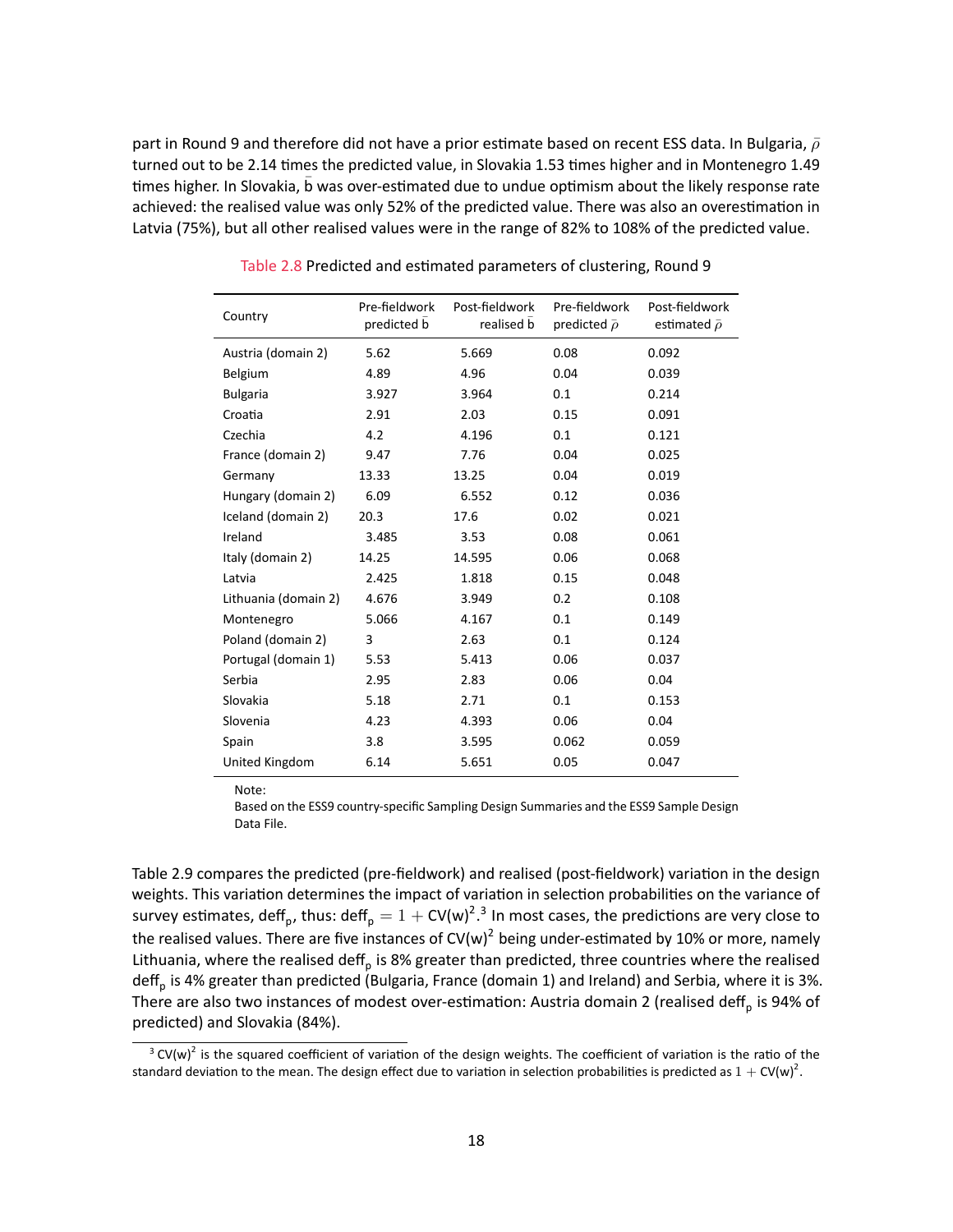| Country         | Domain   | Pre-fieldwork<br>predicted $CV(w)^2$ | Post-fieldwork<br>predicted CV(w) <sup>2</sup> |
|-----------------|----------|--------------------------------------|------------------------------------------------|
| Austria         | domain 1 | 0.000                                | 0.230                                          |
|                 | domain 2 | 0.334                                | 0.250                                          |
| Belgium         |          | 0.000                                | 0.000                                          |
| <b>Bulgaria</b> |          | 0.100                                | 0.147                                          |
| Croatia         |          | 0.348                                | 0.312                                          |
| Cyprus          |          | 0.240                                | 0.234                                          |
| Czechia         |          | 0.226                                | 0.190                                          |
| Denmark         |          | 0.000                                | 0.000                                          |
| Estonia         |          | 0.000                                | 0.000                                          |
| Finland         |          | 0.000                                | 0.000                                          |
| France          | domain 1 | 0.200                                | 0.244                                          |
|                 | domain 2 | 0.200                                | 0.191                                          |
| Germany         |          | 0.000                                | 0.000                                          |
| Hungary         | domain 1 | 0.000                                | 0.000                                          |
|                 | domain 2 | 0.000                                | 0.000                                          |
| Iceland         | domain 1 | 0.000                                | 0.000                                          |
|                 | domain 2 | 0.000                                | 0.000                                          |
| Ireland         |          | 0.206                                | 0.251                                          |
| Italy           | domain 1 | 0.000                                | 0.000                                          |
|                 | domain 2 | 0.000                                | 0.005                                          |
| Latvia          |          | 0.260                                | 0.219                                          |
| Lithuania       | domain 1 | 0.116                                | 0.203                                          |
|                 | domain 2 | 0.495                                | 0.621                                          |
| Montenegro      |          | 0.292                                | 0.265                                          |
| Netherlands     |          | 0.000                                | 0.004                                          |
| Norway          |          | 0.000                                | 0.000                                          |
| Poland          | domain 1 | 0.000                                | 0.002                                          |
|                 | domain 2 | 0.000                                | 0.005                                          |
| Portugal        | domain 1 | 0.220                                | 0.201                                          |
|                 | domain 2 | 0.220                                | 0.203                                          |
| Serbia          |          | 0.268                                | 0.309                                          |
| Slovakia        |          | 0.500                                | 0.265                                          |
| Slovenia        |          | 0.000                                | 0.000                                          |
| Spain           |          | 0.000                                | 0.014                                          |
| Sweden          |          | 0.000                                | 0.000                                          |
| Switzerland     |          | 0.000                                | 0.000                                          |
| United Kingdom  |          | 0.300                                | 0.319                                          |

<span id="page-23-0"></span>Table 2.9 Predicted and estimated variation in design weights, Round 9

Note:

Based on the ESS9 country-specific Sampling Design Summaries and the ESS9 Sample Design Data File.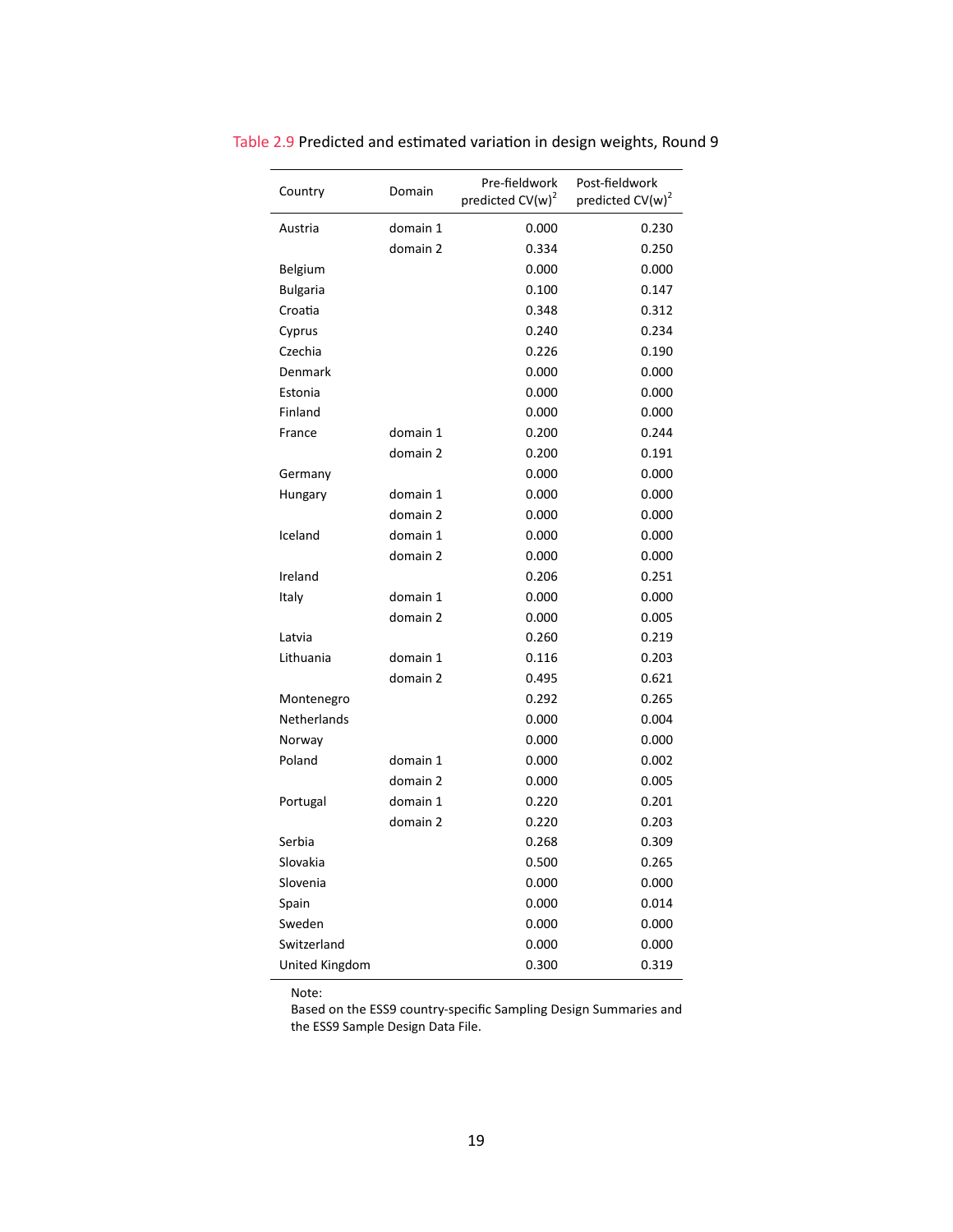# <span id="page-24-0"></span>3 TRANSLATION

# <span id="page-24-1"></span>3.1 SPECIFICATIONS

Each country translates the source questionnaire into those languages spoken by 5% or more of the Population as first language. ESS follows the TRAPD translation approach, consisting of the steps: Translation, Review, Adjudication, Pretesting and Documentation. NCs are required to find suitable individuals to fulfil the three critical roles in the approach: at least two translators, one reviewer, and one adjudicator (with the option of having one reviewer-cum-adjudicator, thus two roles provided by one person). In the case of languages fielded in more than one country, the so-called 'shared languages', countries should engage in shared language harmonization (e.g. for French in Belgium, France, and Switzerland).

High-quality questionnaire translation is of utmost importance in a cross-cultural survey design. Comparability across the national data requires that questions are understood equally, independent of the language in which they are asked. Therefore, ESS ERIC adopted the strategy that, in addition to the TRAPD approach, two external expert evaluation procedures are carried out: On the one hand, the external service provider cApStAn carries out a linguistic, pragmatic, and semantic quality assessment and enhancement step (verification). On the other hand, the survey quality prediction system  $SQP<sup>4</sup>$  $SQP<sup>4</sup>$  $SQP<sup>4</sup>$ detects formal inconsistencies between the source and translated questionnaire.

# <span id="page-24-4"></span><span id="page-24-2"></span>3.2 LANGUAGE VERSIONS

Table [3.1](#page-25-1) lists all languages the questionnaire was translated into in each country. Overall, 27 countries in which languages other than English were fielded—participated in ESS9, with overall 38 language versions other than English. Ireland and the United Kingdom also participated in ESS9 and used an English questionnaire. Ten countries carried out fieldwork in more than one language: Belgium, Estonia, Finland, Iceland, Latvia, Lithuania, Montenegro, Slovakia, Spain, and Switzerland.

The following 'shared languages' were fielded in more than one country:

- Dutch (Belgium, Netherlands)
- French (Belgium, France, Switzerland)
- German (Austria, Germany, Switzerland)
- Hungarian (Hungary, Slovakia)
- Italian (Italy, Switzerland)
- Polish (Iceland, Polish)
- Russian (Estonia, Latvia, Lithuania)
- Swedish (Finland, Sweden)

Shared language harmonisation steps were carried out for all shared languages except for Swedish. For the Albanian language, the team from Montenegro collaborated with the team from Albania. As the Albanian data was not part of an official data release, the country is not listed in the ESS9 translation overview.

<span id="page-24-3"></span>[<sup>4</sup>](#page-24-4) The service is openly available for researchers under [http://sqp.upf.edu.](http://sqp.upf.edu)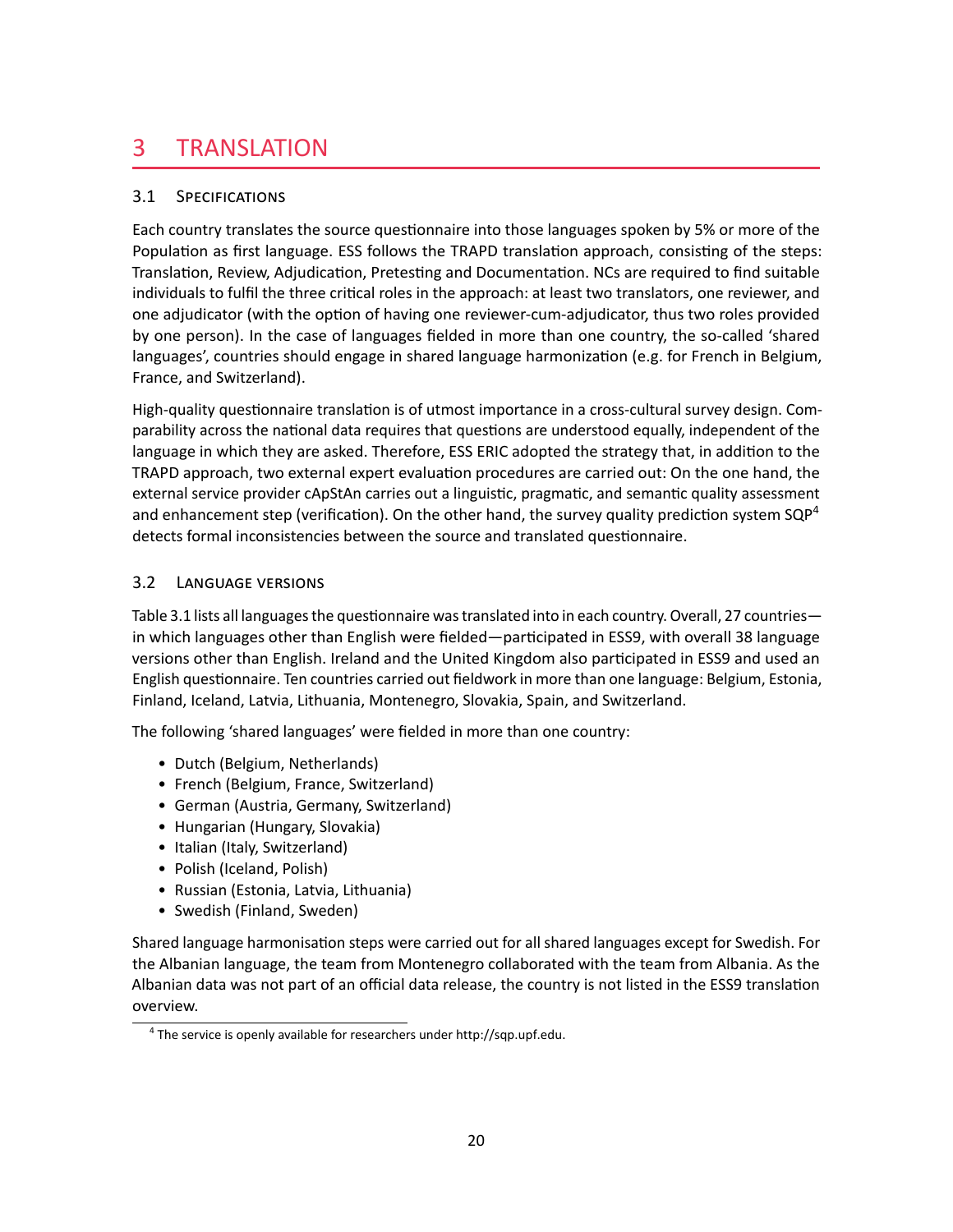| Country            | Language                |
|--------------------|-------------------------|
| Austria            | German                  |
| Belgium            | Dutch, French           |
| <b>Bulgaria</b>    | <b>Bulgarian</b>        |
| Croatia            | Croatian                |
| Cyprus             | Greek                   |
| Czechia            | Czech                   |
| Denmark            | Danish                  |
| Estonia            | Estonia, Russian        |
| Finland            | Finnish, Swedish        |
| France             | French                  |
| Germany            | German                  |
| Hungary            | Hungarian               |
| Iceland            | Icelandic, Polish       |
| Italy              | Italian                 |
| Latvia             | Latvian, Russian        |
| Lithuania          | Lithuanian, Russian     |
| Montenegro         | Albanian, Montenegrin   |
| <b>Netherlands</b> | Dutch                   |
| Norway             | Norwegian               |
| Poland             | Polish                  |
| Portugal           | Portuguese              |
| Serbia             | Serbian                 |
| Slovenia           | Slovene                 |
| Slovakia           | Hungarian, Slovak       |
| Spain              | Spanish, Catalan        |
| Sweden             | Swedish                 |
| Switzerland        | French, German, Italian |

#### <span id="page-25-1"></span>Table 3.1 Languages versions per country, Round 9

Note:

Based on ESS9 Data documentation report.

### <span id="page-25-0"></span>3.3 TRANSLATION TEAM COMPOSITION

The ESS translation scheme requires that the translation team for each language version is composed of at least three persons. That requirement was met in all ESS9 translation teams, where team sizes ranged between three and nine individuals. Two countries stand out: in Latvia and Montenegro the translation teams for the secondary languages (Russian and Albanian, respectively) consisted only of two persons. This irregularity was accepted because the second parallel translations came from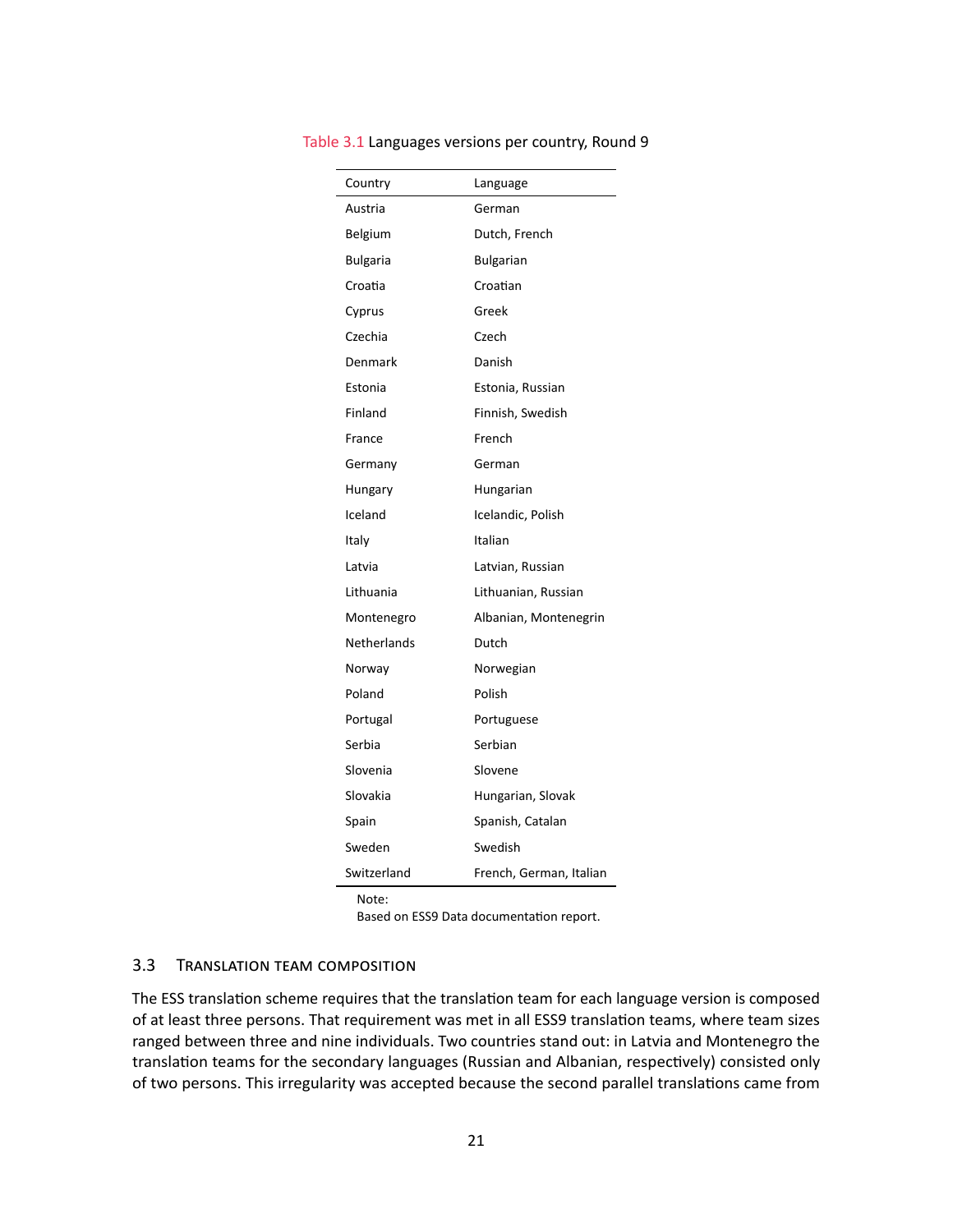different national ESS9 teams via a 'shared language harmonisation step' with complete translation teams.

Another requirement is that at least two independent parallel translations are considered in the Review meetings. This requirement was met in most ESS9 language versions. Three national teams prepared only one translation for a secondary language: Russian in Latvia, Hungarian in Slovakia, and Albanian in Montenegro. In the case of these secondary languages, a different national ESS9 team provided the second parallel translation via a 'shared language harmonisation step.' In the case of Montenegrin in Montenegro and it was the first national language in Montenegro.The situation was different: Montenegrin was a completely new language to the ESS in Round 9. If only one translation is used, very little or no alternative translation options and understandings of the source text are available. The likelihood that this leads to lower translation quality is higher than if two parallel translations are used as reference. This is even more problematic in the case of the core modules, as these translations will have to be repeated with as few changes as possible in all following rounds. Therefore, Montengrin is the only language version in Round 9 that did not meet the ESS translation requirements with regard to the implementation of the team approach.

In addition, the ESS translation scheme expresses two recommendations: (a) professional or at least trained translators should be part of the translation teams, and (b) questionnaire translation experience should be covered in the translation teams. Most Round 9 translation teams met these recommendations (see Table [3.2\)](#page-27-0).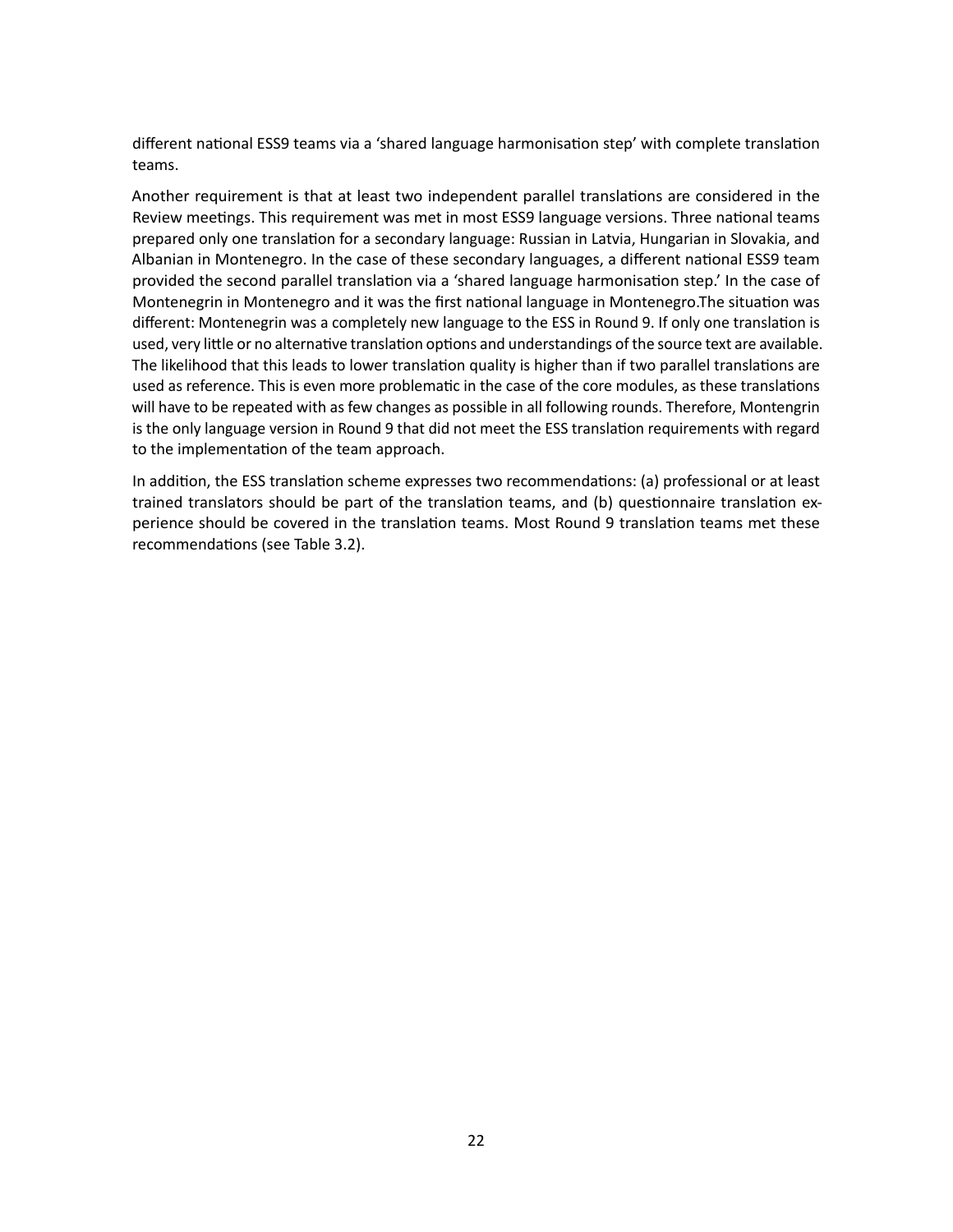| Country         | Language            | Team size<br>(qualified <sup>a</sup><br>translators) | Quest.<br>translation<br>experience | Number of<br>parallel<br>translations | Requirements<br>met | <b>Notes</b>                       |
|-----------------|---------------------|------------------------------------------------------|-------------------------------------|---------------------------------------|---------------------|------------------------------------|
| Austria         | German              | 3(0)                                                 | yes                                 | $\overline{2}$                        | yes                 |                                    |
| Belgium         | Dutch<br>French     | 5(2)<br>3(2)                                         | no<br>yes                           | $\mathbf{2}$<br>$\overline{2}$        | yes<br>yes          | new team                           |
| <b>Bulgaria</b> | <b>Bulgarian</b>    | 5(1)                                                 | yes                                 | $\overline{2}$                        | yes                 |                                    |
| Croatia         | Croatian            | 4(0)                                                 | yes                                 | 2                                     | yes                 |                                    |
| Cyprus          | Greek               | 9(0)                                                 | yes                                 | $\overline{2}$                        | yes                 |                                    |
| Czechia         | Czech               | 4(0)                                                 | yes                                 | $\overline{2}$                        | yes                 |                                    |
| Denmark         | Danish              | 4(2)                                                 | yes                                 | 2                                     | yes                 |                                    |
| Estonia         | Estonian<br>Russian | 6(2)<br>4(2)                                         | yes<br>yes                          | $\overline{2}$<br>$\overline{2}$      | yes<br>yes          | Russian shared<br>language process |
| Finland         | Finnish<br>Swedish  | 4(2)<br>4(1)                                         | yes<br>yes                          | $\overline{c}$<br>$\overline{2}$      | yes<br>yes          |                                    |
| France          | French              | 4(1)                                                 | yes                                 | 4                                     | yes                 |                                    |
| Germany         | German              | 8(2)                                                 | yes                                 | $\overline{2}$                        | yes                 |                                    |
| Hungary         | Hungarian           | 4(1)                                                 | yes                                 | $\overline{2}$                        | yes                 |                                    |
| Iceland         | Icelandic<br>Polish | 5(1)<br>3(1)                                         | yes<br>yes                          | $\overline{2}$<br>$\overline{2}$      | yes<br>yes          |                                    |
| Italy           | Italian             | 3(1)                                                 | yes                                 | $\overline{2}$                        | yes                 |                                    |
| Latvia          | Latvian<br>Russian  | 5(1)<br>2(0)                                         | yes<br>yes                          | $\overline{2}$<br>$\mathbf 1$         | yes<br>yes          | Russian shared<br>language process |

Table 3.2 Translation team compositions, Round <sup>9</sup>

<span id="page-27-0"></span>

(continued …) a By 'qualified' we mean trained and/ or professional translator.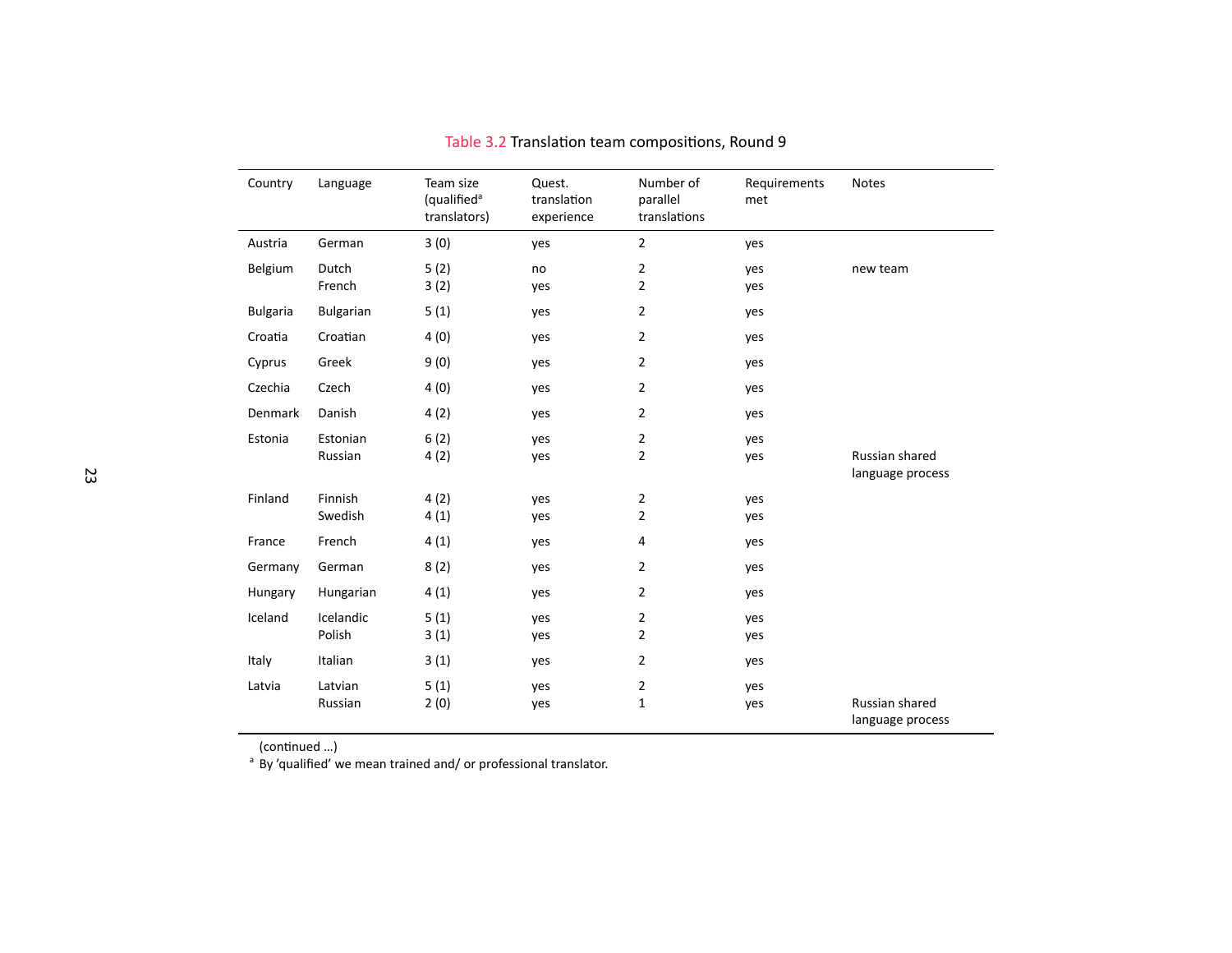| Country            | Language    | Team size<br>(qualified <sup>a</sup><br>translators) | Quest.<br>translation<br>experience | Number of<br>parallel<br>translations | Requirements<br>met | <b>Notes</b>                       |
|--------------------|-------------|------------------------------------------------------|-------------------------------------|---------------------------------------|---------------------|------------------------------------|
| Lithuania          | Lithuanian  | 3(0)                                                 | yes                                 | 2                                     | yes                 |                                    |
|                    | Russian     | 3(0)                                                 | yes                                 | $\overline{2}$                        | yes                 | Russian shared<br>language process |
| Montenegro         | Albanian    | 2(1)                                                 | no                                  | 1                                     | yes                 | new team                           |
|                    | Montenegrin | 3(1)                                                 | no                                  | 1                                     | no                  | only 1 initial translation         |
| <b>Netherlands</b> | Dutch       | 6(0)                                                 | yes                                 | $\overline{2}$                        | yes                 |                                    |
| Norway             | Bokmål      | 4(1)                                                 | yes                                 | $\overline{2}$                        | yes                 |                                    |
| Poland             | Polish      | 9(3)                                                 | yes                                 | 2                                     | yes                 |                                    |
| Portugal           | Portuguese  | 5(2)                                                 | yes                                 | $\overline{2}$                        | yes                 |                                    |
| Serbia             | Serbian     | 5(0)                                                 | yes                                 | $\overline{2}$                        | yes                 |                                    |
| Slovenia           | Slovene     | 5(1)                                                 | yes                                 | 3                                     | yes                 |                                    |
| Slovakia           | Hungarian   | 3(2)                                                 | yes                                 | 1                                     | yes                 |                                    |
|                    | Slovak      | 4(1)                                                 | yes                                 | $\overline{2}$                        | yes                 |                                    |
| Spain              | Spanish     | 5(0)                                                 | yes                                 | $\overline{2}$                        | yes                 |                                    |
|                    | Catalan     | 4(0)                                                 | yes                                 | $\overline{2}$                        | yes                 |                                    |
| Sweden             | Swedish     | 4(2)                                                 | yes                                 | $\overline{2}$                        | yes                 |                                    |
| Switzerland        | French      | 4(2)                                                 | yes                                 | $\overline{2}$                        | yes                 |                                    |
|                    | German      | 4(2)                                                 | yes                                 | $\overline{2}$                        | yes                 |                                    |
|                    | Italian     | 4(2)                                                 | yes                                 | $\overline{2}$                        | yes                 |                                    |

Note:

Based on internal records of the ESS Translation Team.

Based on internal records of the ESS Translation Team. a By 'qualified' we mean trained and/ or professional translator.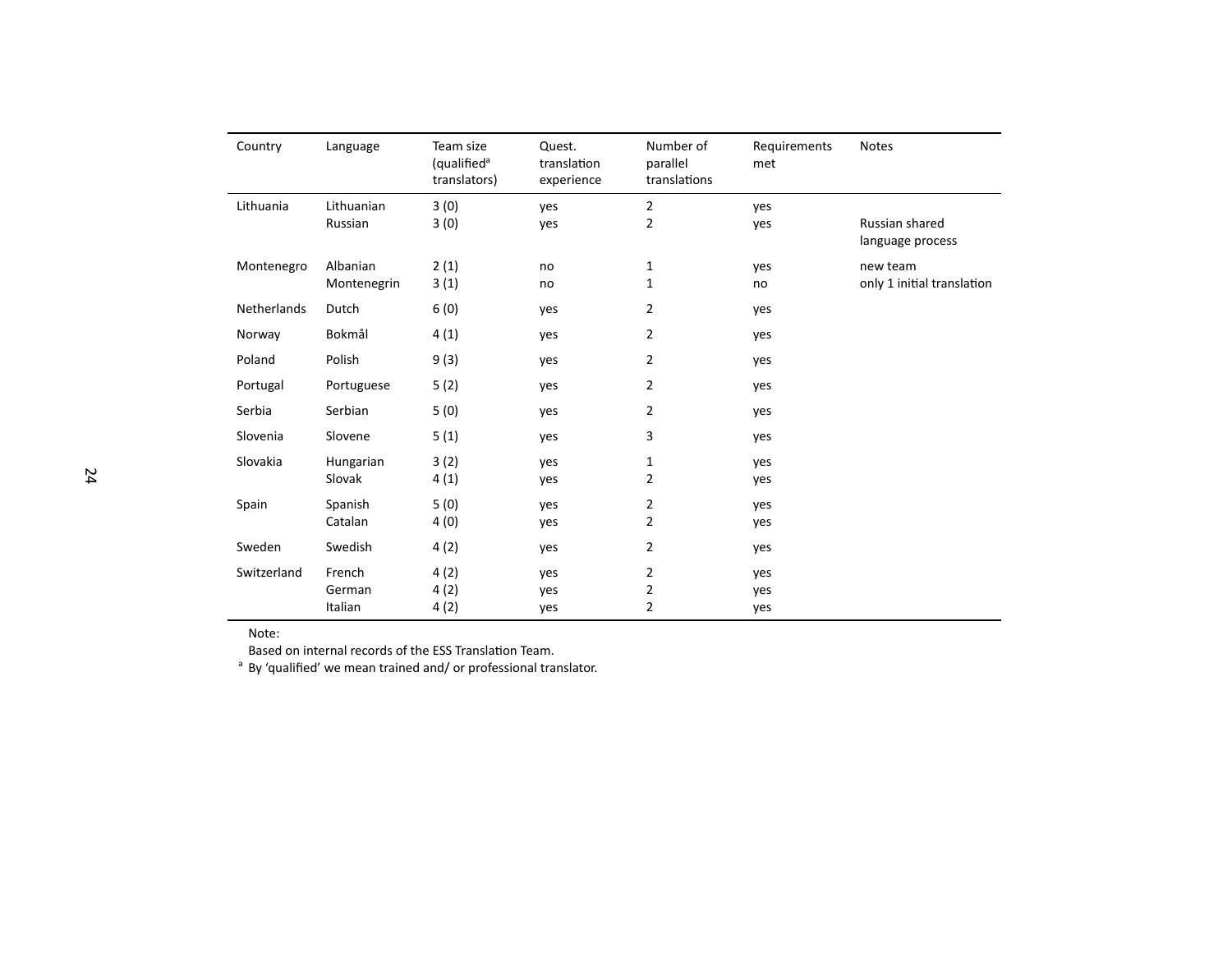### <span id="page-29-0"></span>3.4 TRANSLATION REVIEW MEETING

The ESS translation scheme requires the translations of all new and modified items from the source questionnaire are discussed in the Review meeting, not only those where both parallel translations differ. For teams that have participated in earlier ESS rounds, thus, only these new and modified items need to be discussed, that is, about 40-60 items per round. A rule of thumb says that about 4-5 items can be discussed per hour when the discussion is thorough, which leads to an ideal Review duration of at least 8 hours. In two cases, review sessions shorter than 8 hours can be accepted under two conditions: (a) if there is an international shared language harmonization meeting in addition to the national Review discussion, and (b) if the team is very experienced and has translated several ESS questionnaires before. For new ESS teams (such as Montenegro in ESS9), the translation of the entire questionnaire needs to be discussed, thus, the Review discussion needs to be much longer, at least 2 days.

A minimum Review duration of 4 hours would still be accepted, but a meeting of 3 hours is considered too short for discussing all relevant issues. A 'pass' was given to language versions where the review is not entirely up to the ESS' methodological requirements but still accepted.

As shown in Table [3.3,](#page-30-0) Montenegro, with both languages, is the only country where the requirements have not been met. Four hours are insufficient to thoroughly discuss the entire questionnaire, especially since the team has had no prior experience with ESS questionnaire translations and both Montenegro-Albanian and Montenegro-Montenegrin are completely new language versions of the ESS in Round 9.

In addition, the ESS translation scheme requires that at least three persons participate in the Review meeting. Ideally, these should cover both a background as trained and/or professional translators or at least linguists on the one hand, and social scientists, or survey experts on the other. All teams met this requirement. In the case of Finland, the team is highly experienced and had very long discussions (16 hours), which outweighs the fact that two persons only carried out the Review.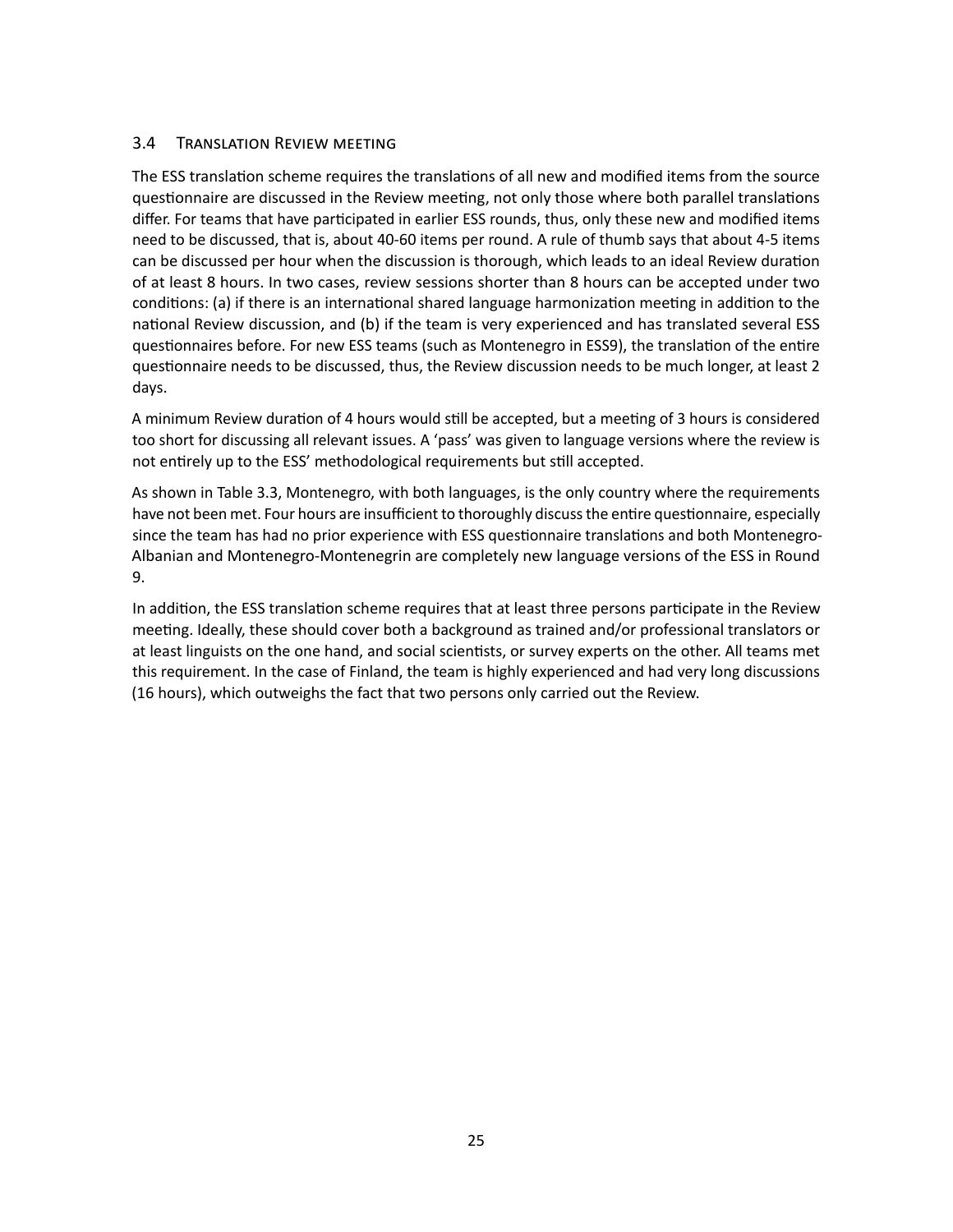<span id="page-30-0"></span>

| Country         | Language                | Review meeting<br>participants | Social scientist<br>& translator<br>present | Duration<br>(hours) | Requirements<br>met? |
|-----------------|-------------------------|--------------------------------|---------------------------------------------|---------------------|----------------------|
| Austria         | German                  | 3                              | yes                                         | 4                   | yes                  |
| Belgium         | Dutch<br>French         | 3<br>3                         | no<br>yes                                   | $\mathbf{1}$<br>6   | pass<br>yes          |
| <b>Bulgaria</b> | Bulgarian               | 4                              | no                                          | 3                   | pass                 |
| Croatia         | Croatian                | 4                              | yes                                         | 3                   | pass                 |
| Cyprus          | Greek                   | 9                              | yes                                         | 8                   | yes                  |
| Czechia         | Czech                   | 4                              | no                                          | 3                   | pass                 |
| Denmark         | Danish                  | 4                              | yes                                         | 3                   | pass                 |
| Estonia         | Estonian<br>Russian     | 4<br>4                         | no<br>no                                    | 5<br>5              | yes<br>yes           |
| Finland         | Finnish<br>Swedish      | $\mathbf 2$<br>$\overline{2}$  | yes<br>yes                                  | 16<br>16            | Yes<br>Yes           |
| France          | French                  | 4                              | yes                                         | 4                   | yes                  |
| Germany         | German                  | 6                              | yes                                         | 5                   | yes                  |
| Hungary         | Hungarian               | 3                              | yes                                         | 5                   | yes                  |
| Iceland         | Icelandic               | 3                              | no                                          | 16                  | yes                  |
|                 | Polish                  | 3                              | yes                                         | 20                  | yes                  |
| Italy           | Italian                 | 3                              | yes                                         | 10                  | yes                  |
| Latvia          | Latvian<br>Russian      | 5<br>$\overline{2}$            | yes<br>yes                                  | 10<br>16            | yes<br>yes           |
| Lithuania       | Lithuanian<br>Russian   | 3<br>3                         | yes<br>yes                                  | 10<br>7             | yes<br>yes           |
| Montenegro      | Albanian<br>Montenegrin | 3<br>3                         | no<br>yes                                   | 4<br>4              | No<br>No             |
| Netherlands     | Dutch                   | 3                              | no                                          | 3                   | yes                  |
| Norway          | Norwegian               | 4                              | yes                                         | 5                   | yes                  |
| Poland          | Polish                  | 3                              | yes                                         | 6                   | yes                  |
| Portugal        | Portuguese              | 3                              | no                                          | 8                   | yes                  |
| Serbia          | Serbian                 | 6                              | yes                                         | 7                   | yes                  |

# Table 3.3 Review meetings, Round 9

(continued …)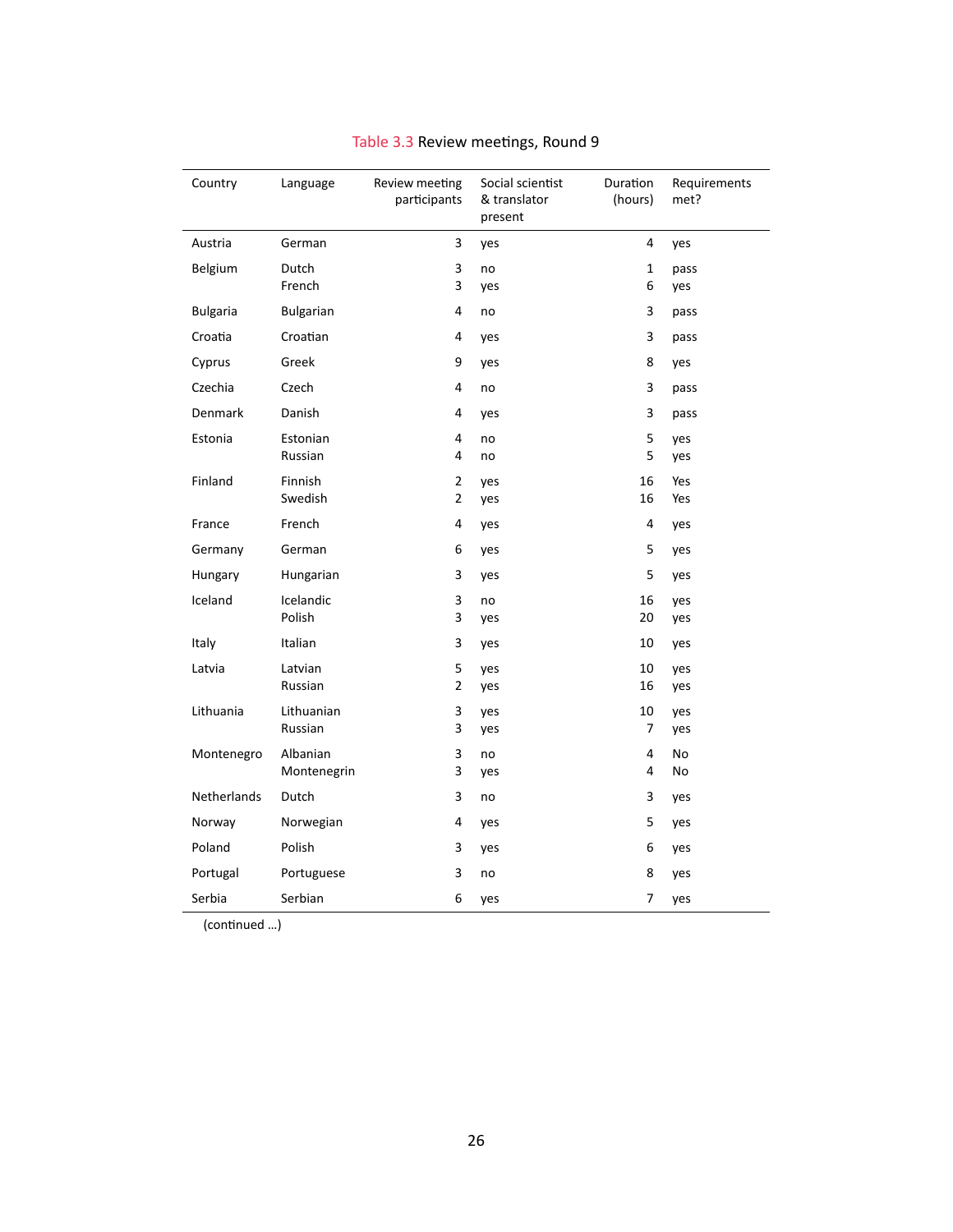| Country     | Language  | Review meeting<br>participants | Social scientist<br>& translator<br>present | <b>Duration</b><br>(hours) | Requirements<br>met? |
|-------------|-----------|--------------------------------|---------------------------------------------|----------------------------|----------------------|
| Slovenia    | Slovene   | 5                              | yes                                         | 5.0                        | yes                  |
| Slovakia    | Hungarian | 4                              | yes                                         | 4.0                        | yes                  |
|             | Slovak    | 4                              | yes                                         | 4.0                        | yes                  |
| Spain       | Spanish   | 5                              | no                                          | 6.0                        | yes                  |
|             | Catalan   | 4                              | no                                          | 5.0                        | yes                  |
| Sweden      | Swedish   | 4                              | yes                                         | 6.0                        | yes                  |
| Switzerland | French    | 4                              | yes                                         | 8.0                        | yes                  |
|             | German    | 4                              | yes                                         | 5.5                        | yes                  |
|             | Italian   | 4                              | yes                                         | 7.5                        | yes                  |

Note:

Based on internal records of the ESS Translation Team.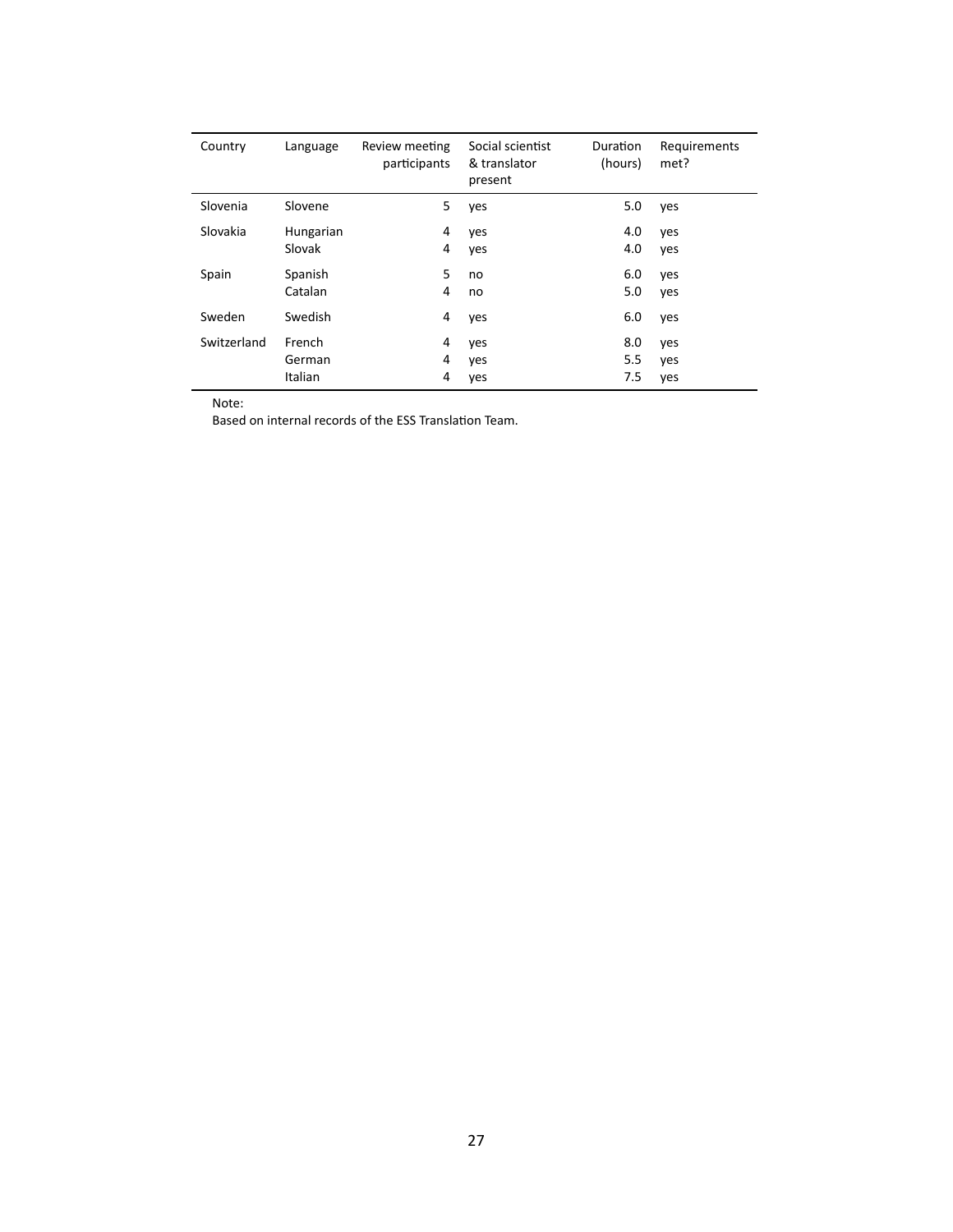# <span id="page-32-0"></span>3.5 EXTERNAL VERIFICATION, SQP CODING, AND PRETEST

During the translation process, the translation quality is assessed in three steps: (a) during translation verification by the external firm cApStAn, (b) during SQP Coding, and (c) during the national Pretest. It is vital that these three steps are carried out in this order and that each step is finalised and signed off before the next one starts (see Table [3.4\)](#page-33-0). All resulting findings and corrections have to be correctly incorporated in the translations before the next step.

In ESS9, verification was carried out on all language versions, except the Russian versions. The Russian National Coordinator carried out an intensive shared language harmonization process around Russia's Russian master translation. In all cases, verification was signed off before SQP started, except for Spain: given a long-term reliable collaboration, it was agreed between the National Coordinator and the ESS Translation and SPQ Teams that SQP and verification may partly be carried out in parallel in order to meet the fieldwork schedules.

SQP Coding was carried out only in the first national language in all countries. It was carried out in both national languages (Dutch and French) in Belgium. In 15 cases, the SQP Coding step was not signed off before the Pretest started, violating the ESS requirements. The national Pretests should test the national questionnaires in their pre-final version to assess whether the translations are correctly understood or create problems with a small sample of the target population. If SQP Coding was not completed, the pretested questionnaires were not pre-final yet, because possibly the SQP step would trigger changes in the questionnaires that would then be fielded without having been pretested.

Only in 10 countries the SQP Coding step was correctly signed off before the Pretests started. In Bulgaria and Portugal, the national team did not finalise the SQP Coding.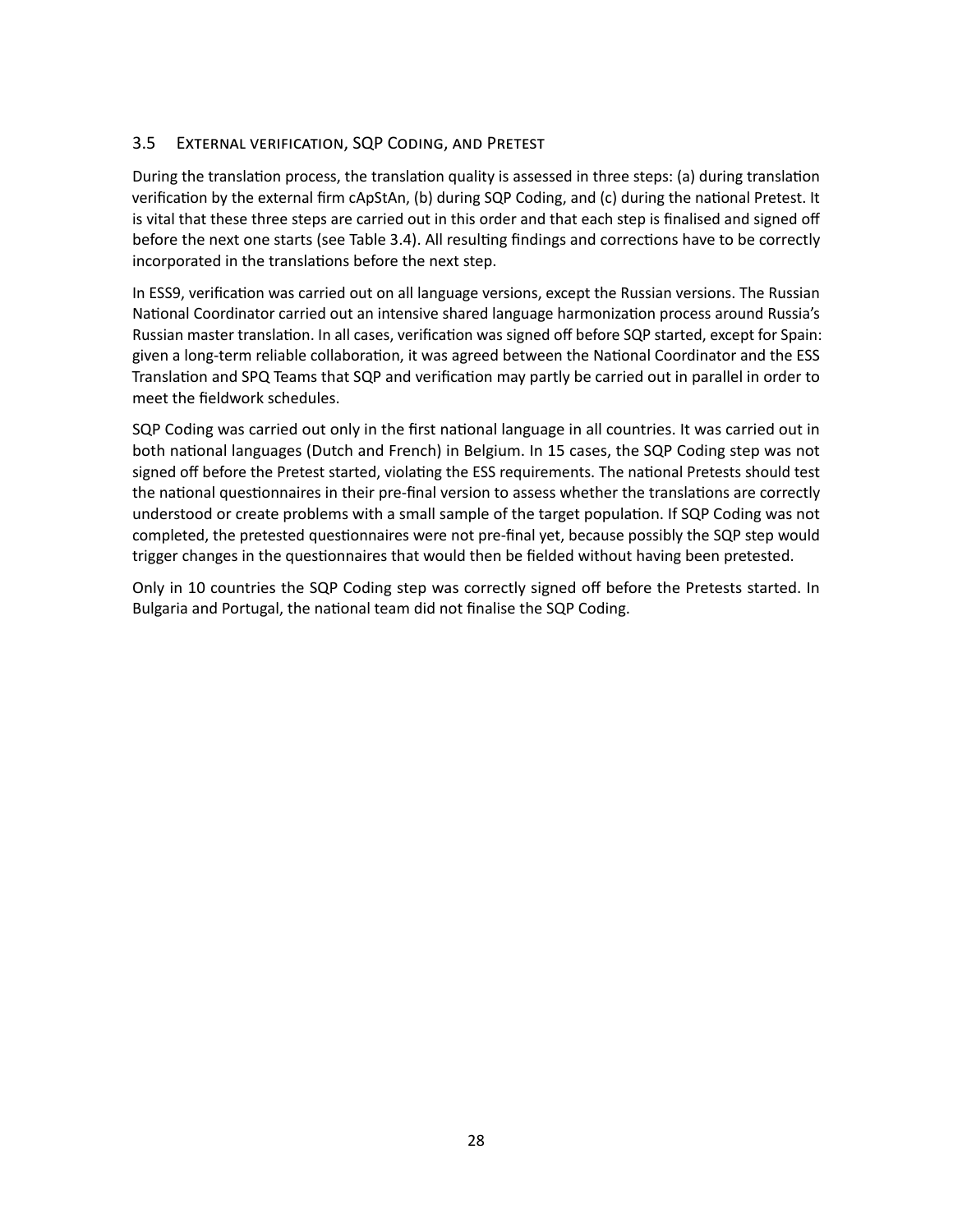| Country         | Language            | Verification<br>start    | Verification<br>end      | Verification<br>before SQP | SQP start                | SQP end                  | SQP before<br>Pretest<br>start | Pretest<br>start         | Pretest end              |
|-----------------|---------------------|--------------------------|--------------------------|----------------------------|--------------------------|--------------------------|--------------------------------|--------------------------|--------------------------|
| Austria         | German              | 15/06/2018               | 17/07/2018               | ves                        | 17/07/2018               | 28/08/2018               | no                             | 17/08/2018               | 26/08/2018               |
| Belgium         | Dutch<br>French     | 01/06/2018<br>02/07/2018 | 23/07/2018<br>02/08/2018 | yes<br>yes                 | 23/07/2018<br>02/08/2018 | 09/08/2018<br>23/08/2018 | yes<br>no                      | 13/08/2018<br>13/08/2018 | 23/08/2018<br>23/08/2018 |
| <b>Bulgaria</b> | <b>Bulgarian</b>    | 13/08/2018               | 05/09/2018               | yes                        | 05/09/2018               |                          |                                | 21/09/2018               | 07/10/2018               |
| Croatia         | Croatian            | 22/06/2018               | 22/07/2019               | yes                        | 22/07/2019               | 22/08/2019               | yes                            | 24/09/2019               | 29/08/2019               |
| Cyprus          | Greek               | 20/06/2018               | 13/07/2018               | yes                        | 13/08/2018               | 14/09/2018               | no                             | 03/09/2018               | 15/09/2018               |
| Czechia         | Czech               | 23/08/2018               | 01/10/2018               | yes                        | 02/10/2018               | 07/11/2018               | no                             | 01/11/2018               | 12/11/2018               |
| Denmark         | Danish              | 08/08/2018               | 03/09/2018               | yes                        | 03/09/2018               | 11/09/2018               | no                             | 20/07/2018               | 05/08/2018               |
| Estonia         | Estonian<br>Russian | 22/05/2018               | 19/06/2018               | yes                        | 19/06/2018               | 28/08/2018               | no                             | 10/06/2018               | 20/06/2018               |
| Finland         | Finnish<br>Swedish  | 25/05/2018<br>11/06/2018 | 29/06/2018<br>29/06/2018 | yes                        | 29/06/2018               | 31/07/2018               | yes                            | 15/08/2018               | 22/08/2018               |
| France          | French              |                          | 24/08/2018               | yes                        | 24/08/2018               | 02/10/2018               | no                             | 12/09/2018               | 18/09/2018               |
| Germany         | German              | 15/06/2018               | 17/07/2018               | yes                        | 17/07/2018               | 29/08/2018               | no                             | 02/07/2018               | 17/07/2018               |
| Hungary         | Hungarian           | 16/07/2018               | 21/11/2018               | yes                        | 21/11/2018               | 25/01/2019               | no                             | 13/12/2018               | 22/12/2018               |
| Iceland         | Icelandic<br>Polish | 07/07/2019<br>04/07/2019 | 07/08/2019<br>10/11/2019 | yes                        | 07/08/2019               | 02/10/2019               | no                             | 01/10/2019               | 05/10/2019               |
| Italy           | Italian             | 21/05/2018               | 23/07/2018               | yes                        | 23/07/2018               | 13/11/2018               | no                             | 30/10/2018               | 31/10/2018               |
| Latvia          | Latvian<br>Russian  | 28/05/2019               | 05/08/2019               | yes                        | 05/08/2019               | 02/09/2019               | yes                            | 27/09/2019               | 03/10/2019               |

Table 3.4 External Verification, SQP Coding, and Pretest, Round <sup>9</sup>

<span id="page-33-0"></span>(continued …)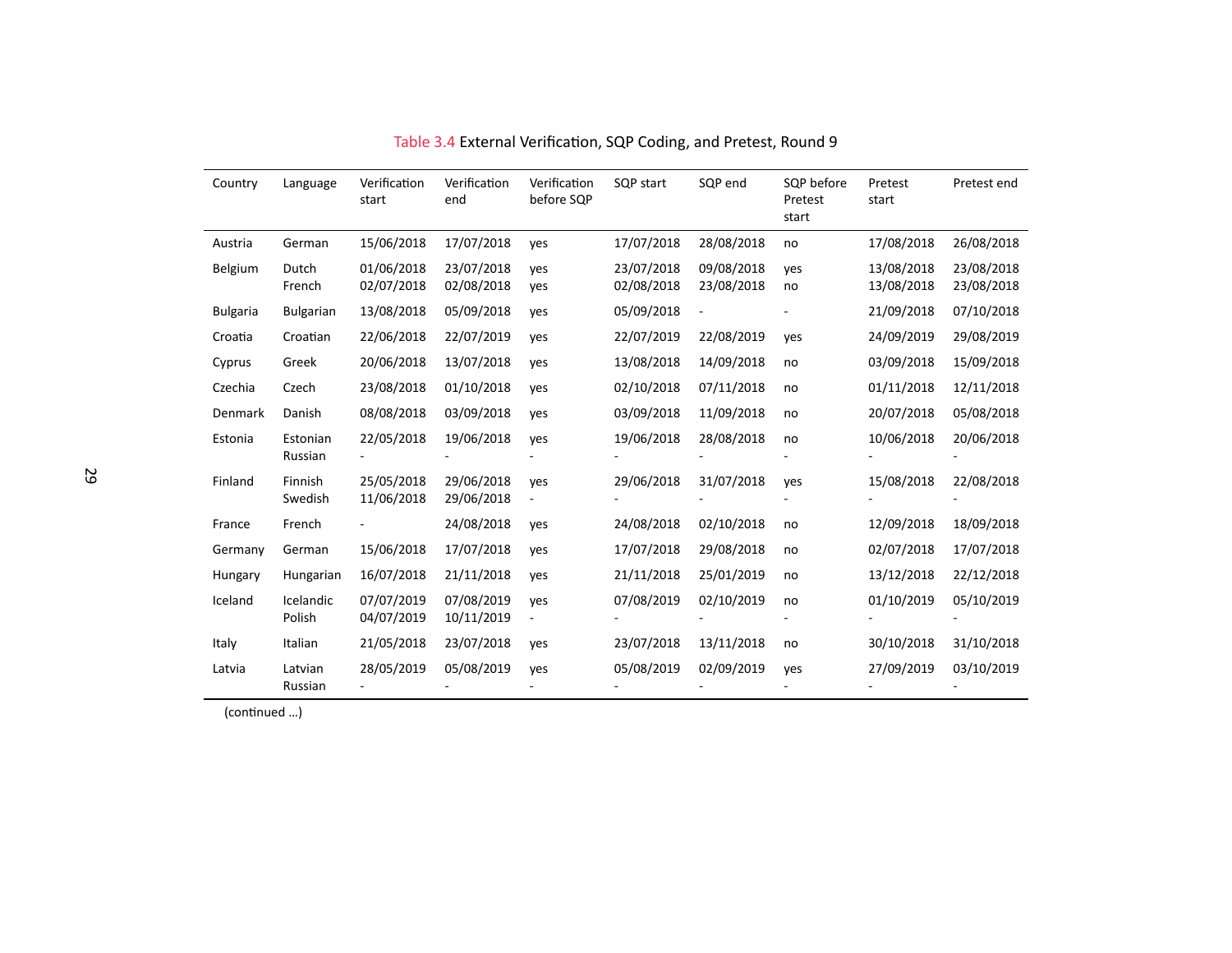| Country            | Language                    | Verification<br>start                  | Verification<br>end                    | Verification<br>before SQP | SQP start  | SQP end    | SQP before<br>Pretest<br>start | Pretest<br>start | Pretest end |
|--------------------|-----------------------------|----------------------------------------|----------------------------------------|----------------------------|------------|------------|--------------------------------|------------------|-------------|
| Lithuania          | Lithuanian<br>Russian       | 20/06/2019                             | 18/07/2019                             | ves                        | 18/07/2019 | 07/08/2019 | yes                            | 21/08/2019       | 01/09/2019  |
| Montenegro         | Albanian<br>Montenegrin     | 22/02/2019<br>18/12/2018               | 11/04/2019<br>21/01/2019               | yes                        | 21/01/2019 | 29/04/2019 | yes                            | 14/05/2019       | 17/05/2019  |
| <b>Netherlands</b> | Dutch                       | 01/06/2018                             | 09/07/2018                             | yes                        | 09/07/2018 | 26/07/2018 | yes                            | 14/08/2018       | 21/08/2018  |
| Norway             | Norwegian                   | 05/05/2018                             | 01/06/2018                             | yes                        | 01/06/2018 | 03/08/2018 | no                             | 23/07/2018       | 05/09/2018  |
| Poland             | Polish                      | 06/06/2018                             | 28/06/2018                             | ves                        | 28/07/2018 | 29/08/2018 | ves                            | 03/09/2018       | 09/09/2018  |
| Portugal           | Portuguese                  | 23/08/2018                             | 25/10/2018                             | yes                        | 25/10/2018 |            |                                | 20/11/2018       | 25/11/2018  |
| Serbia             | Serbian                     | 19/07/2018                             | 09/08/2018                             | ves                        | 09/08/2018 | 03/09/2018 | no                             | 09/08/2018       | 20/08/2018  |
| Slovenia           | Slovene                     | 21/06/2018                             | 21/08/2018                             | yes                        | 21/08/2018 | 18/09/2018 | no                             | 05/09/2018       | 11/09/2018  |
| Slovakia           | Hungarian<br>Slovak         | 07/11/2018<br>01/10/2018               | 05/02/2019<br>07/11/2018               | ves                        | 07/11/2018 | 12/12/2018 | yes                            | 11/05/2019       | 19/05/2019  |
| Spain              | Spanish<br>Catalan          | 04/07/2019<br>04/07/2019               | 12/09/2019<br>12/09/2019               | no                         | 02/09/2019 | 20/10/2019 | no                             | 17/10/2019       | 23/10/2019  |
| Sweden             | Swedish                     | 01/06/2018                             | 20/08/2018                             | ves                        | 20/08/2018 | 30/08/2018 | no                             | 20/06/2018       | 01/08/2018  |
| Switzerland        | French<br>German<br>Italian | 02/07/2018<br>15/06/2018<br>29/06/2018 | 04/09/2018<br>17/07/2018<br>04/09/2018 | ves                        | 17/07/2018 | 09/08/2018 | no                             | 23/07/2018       | 25/07/2018  |

Note:

Based on internal records of the ESS Translation Team.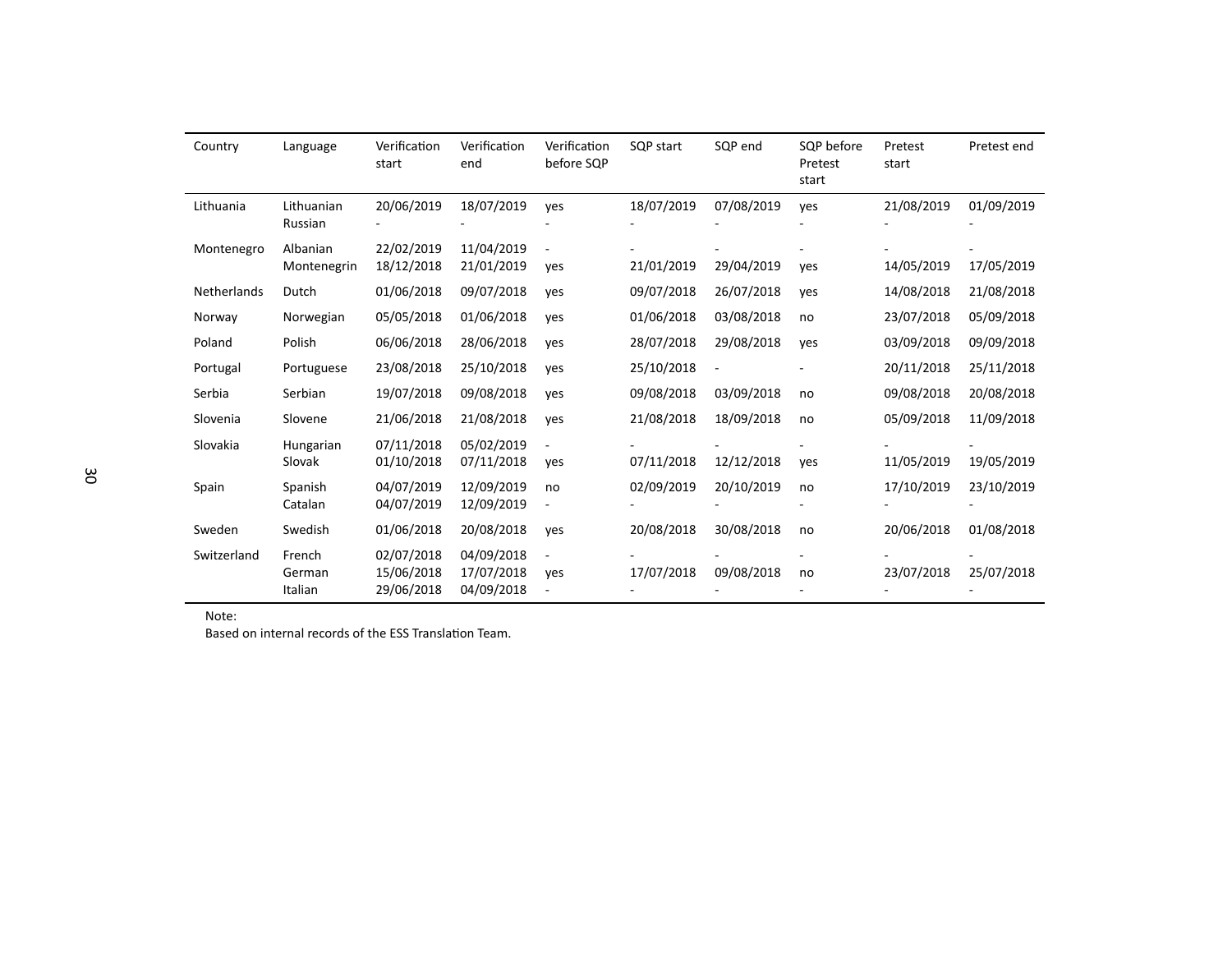# <span id="page-35-0"></span>4 SURVEY INSTRUMENT IMPLEMENTATION AND PRETESTING

The next step in the survey lifecycle is to program the translated questionnaire(s) and test the survey instrument(s). The mode by which the questionnaire is to be administered is essential in designing and implementing the instrument(s). The ESS main questionnaire is to be administered to all respondents using face-to-face interviews.

National teams must ensure that the survey instruments implement the finalised questionnaires (including routings) correctly and completely, and a national pretest has to take place.

# <span id="page-35-1"></span>4.1 MAIN QUESTIONNAIRE ADMINISTRATION MODE

As required, the ESS main questionnaire was administered by face-to-face interviewing in all participating countries in ESS9. Different from the previous rounds, with ESS9, all participating countries must administer the questionnaire by computer-assisted personal interviewing (CAPI). All countries met this requirement in Round 9.

### <span id="page-35-2"></span>4.2 NATIONAL PRETESTING

A national pretest involving personal interviews took place in all participating countries. The number of pretest interviews met or exceeded the minimum number of 30 in all countries except for Belgium. In the median country, 33 pretest interviews were conducted, and in 7 countries, there were 50 or more pretest interviews (Table [4.1\)](#page-36-0).

The pretest was properly completed before the start of fieldwork in all countries. Pretests were completed between 1 day (Iceland) and 103 days (Estonia) before the start of the fieldwork.

Pretesting took from two days (Switzerland) to five weeks (Sweden). In the median country, pretesting took 1.5 weeks.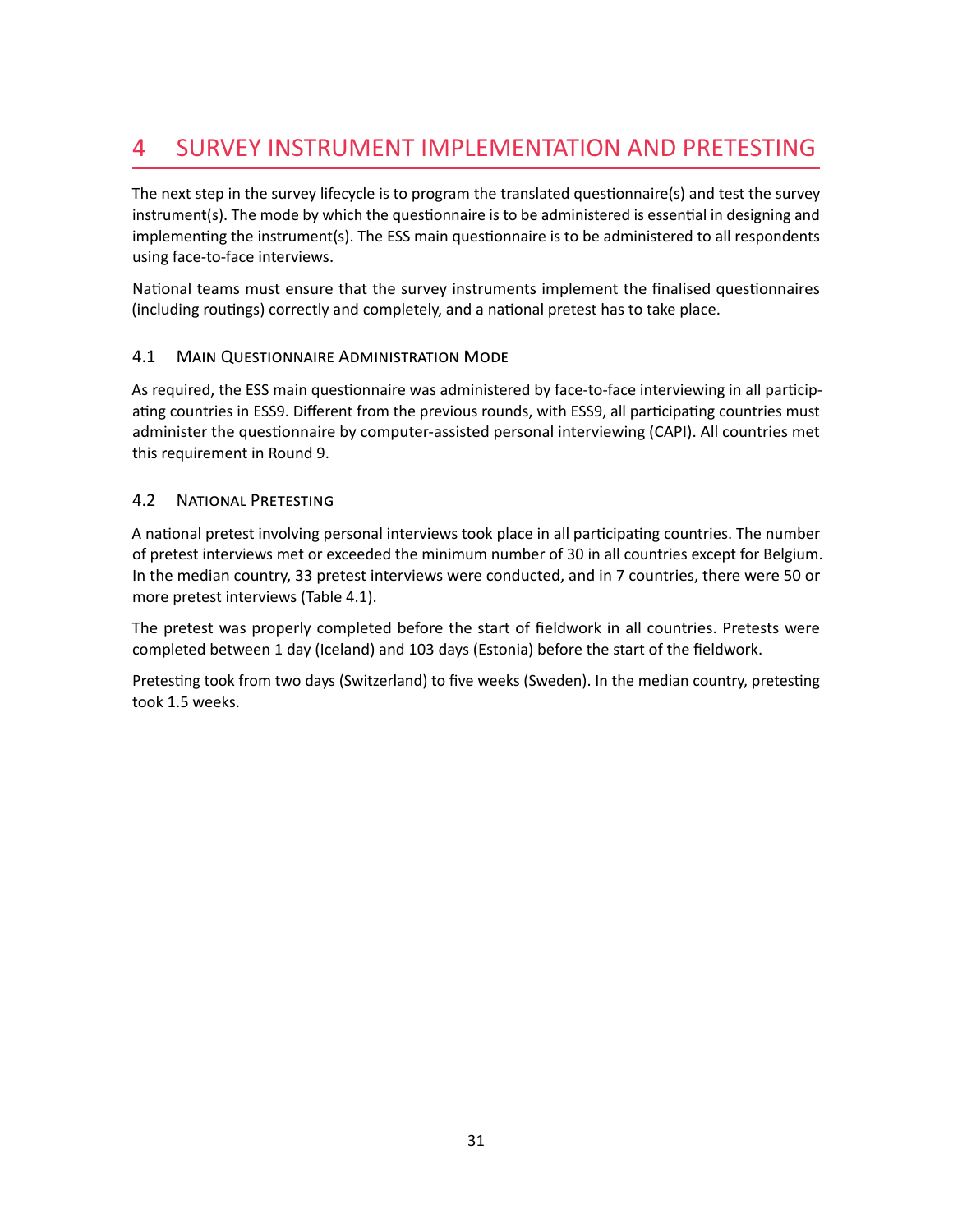| Country         | Number of<br>pretest<br>interviews | Start             | End               | Duration<br>(days) |
|-----------------|------------------------------------|-------------------|-------------------|--------------------|
| Austria         | 30                                 | 17 August 2018    | 26 August 2018    | 9                  |
| Belgium         | 14                                 | 13 August 2018    | 23 August 2018    | 10                 |
| <b>Bulgaria</b> | 1023 <sup>a</sup>                  | 21 September 2018 | 07 October 2018   | 16                 |
| Croatia         | 30                                 | 24 August 2019    | 29 August 2019    | 5                  |
| Cyprus          | 50                                 | 03 September 2018 | 15 September 2018 | 12                 |
| Czechia         | 30                                 | 01 November 2018  | 12 November 2018  | 11                 |
| Denmark         | 24                                 | 20 July 2018      | 05 August 2018    | 16                 |
| Estonia         | 25                                 | 10 June 2018      | 20 June 2018      | 10                 |
| Finland         | 30                                 | 15 August 2018    | 22 August 2018    | 7                  |
| France          | 51                                 | 12 September 2018 | 18 September 2018 | 6                  |
| Germany         | 53                                 | 02 July 2018      | 17 July 2018      | 15                 |
| Hungary         | 30                                 | 13 December 2018  | 22 December 2018  | 9                  |
| Iceland         | 38                                 | 01 October 2019   | 05 October 2019   | 4                  |
| Ireland         | 30                                 | 08 October 2018   | 15 October 2018   | 7                  |
| Italy           | 31                                 | 30 October 2018   | 31 October 2018   | 1                  |
| Latvia          | 30                                 | 27 September 2019 | 03 October 2019   | 6                  |
| Lithuania       | 60                                 | 21 August 2019    | 01 September 2019 | 11                 |
| Montenegro      | 39                                 | 14 May 2019       | 17 May 2019       | 3                  |
| Netherlands     | 57                                 | 14 August 2018    | 21 August 2018    | 7                  |
| Norway          | 39                                 | 23 July 2018      | 05 September 2018 | 44                 |
| Poland          | 30                                 | 03 September 2018 | 09 September 2018 | 6                  |
| Portugal        | 49                                 | 20 November 2018  | 25 November 2018  | 5                  |
| Serbia          | 40                                 | 09 August 2018    | 20 August 2018    | 11                 |
| Slovakia        | 30                                 | 11 May 2019       | 19 May 2019       | 8                  |
| Slovenia        | 30                                 | 05 September 2018 | 11 September 2018 | 6                  |
| Spain           | 35                                 | 17 October 2019   | 23 October 2019   | 6                  |
| Sweden          | 50                                 | 20 June 2018      | 01 August 2018    | 42                 |
| Switzerland     | 50                                 | 23 July 2018      | 25 July 2018      | 2                  |
| United Kingdom  | 33                                 | 18 June 2018      | 09 July 2018      | 21                 |

Table 4.1 National pretest, Round 9

Based on ESS9 Data documentation report.

<sup>&</sup>lt;sup>a</sup> Bulgarian pretest was used as a "rehearsal" for the ESS fieldwork, as it was reported that interviewers were not accustomed to conduct social surveys. To do so the fieldwork agency used another survey (The International Social Survey Programme-ISSP) adding rotating modules to test the ESS items.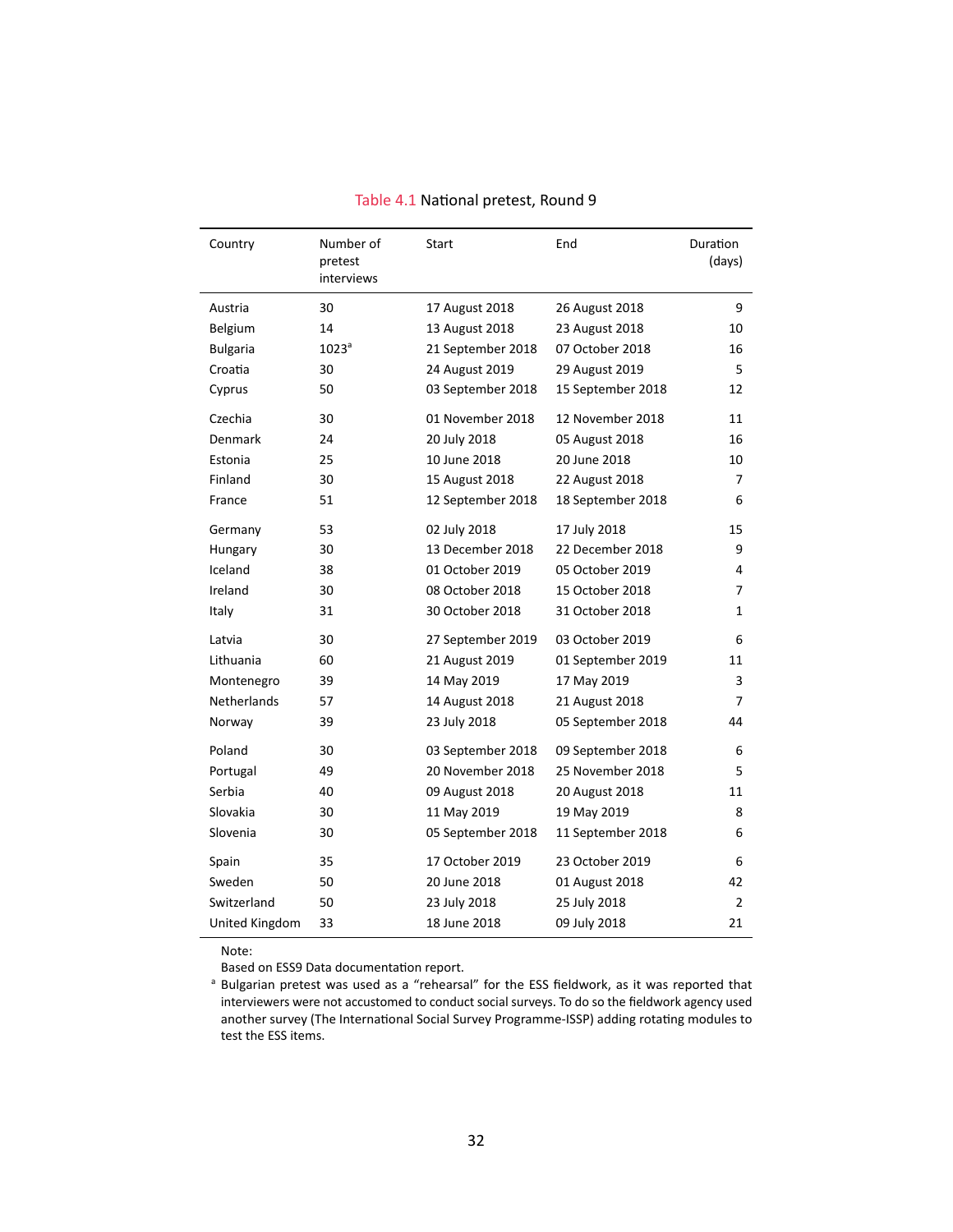# 5 INTERVIEWER CAPACITY, WORKLOAD, EXPERIENCE, AND TRAINING

# 5.1 INTERVIEWER CAPACITY AND WORKLOAD

A sufficient number of interviewers should be engaged to launch and maintain a powerful fieldwork and to limit the negative effect of interviewers' individual systematic differences in administering the questionnaire on the effective net sample size. Therefore, the ESS Specification limits the interviewer workload (the total number of sample units assigned to each interviewer) to 48 sample units.

Table [5.1](#page-38-0) presents an overview of the number of (active) interviewers for each participating country in Round 9. To assess the adequacy of the interviewer capacity, the raw number of interviewers active in the fieldwork has only limited informational value. The gross sample size, representing the total workload to be distributed among the available interviewers, after all, varies across countries, and larger gross sample sizes require larger numbers of interviewers.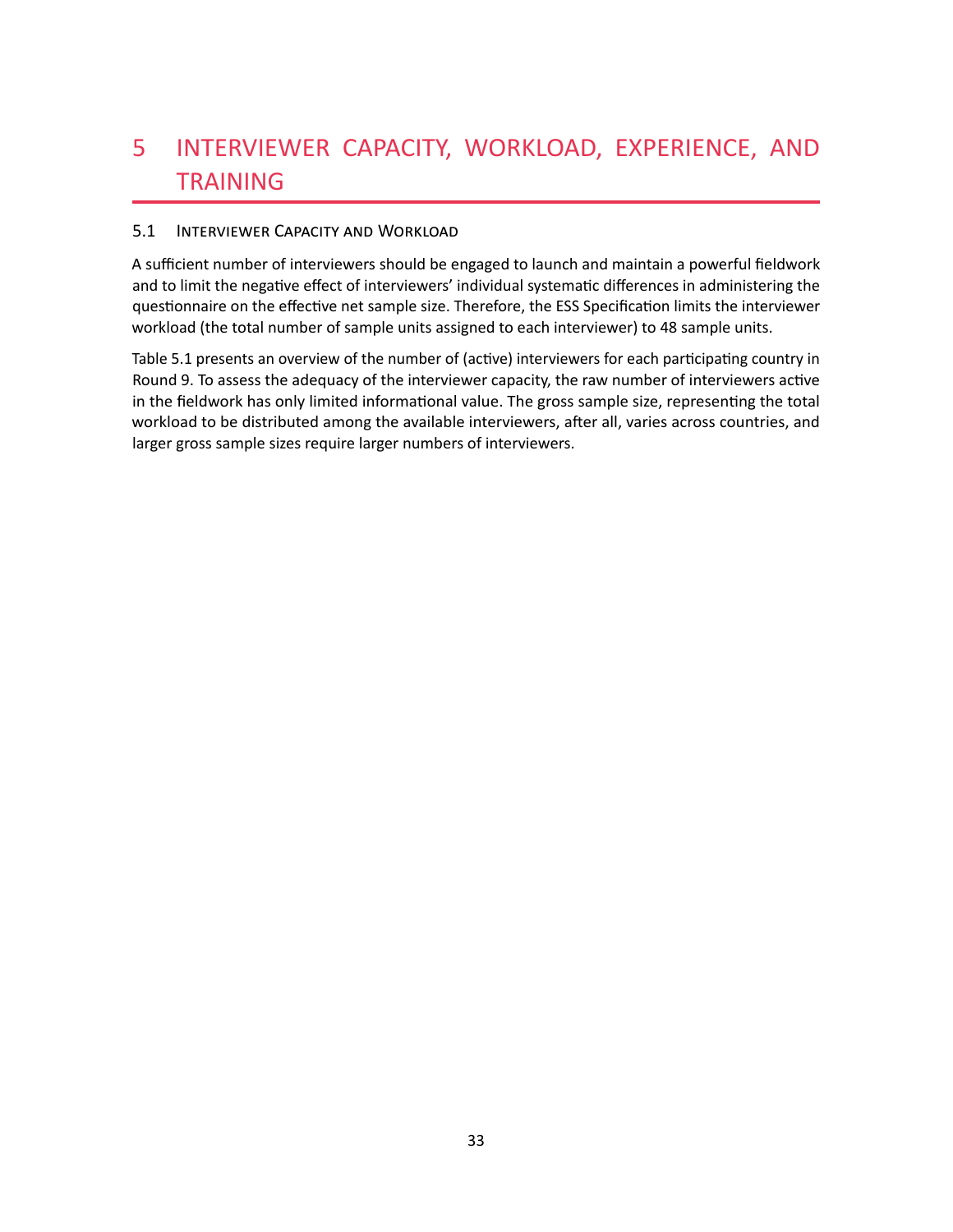<span id="page-38-0"></span>

| Country               | Number of<br>active<br>interviewers <sup>a</sup> | Gross sample<br>size | Standardised<br>number of<br>active<br>interviewers <sup>b</sup> | Average<br>workload 1st<br>phase of<br>fieldwork (sd) |
|-----------------------|--------------------------------------------------|----------------------|------------------------------------------------------------------|-------------------------------------------------------|
| Austria               | 119                                              | 4956                 | 1.2                                                              | 41.7 (10.2)                                           |
| Belgium               | 125                                              | 3204                 | 1.9                                                              | 25.6 (11.7)                                           |
| <b>Bulgaria</b>       | 140                                              | 3330                 | 2.0                                                              | 23.6(11.7)                                            |
| Croatia               | 176                                              | 4470                 | 1.9                                                              | 25.4 (14.4)                                           |
| Cyprus                | 33                                               | 1599                 | 1.0                                                              | 48.4 (28.2)                                           |
| Czechia               | 296                                              | 3564                 | 4.0                                                              | 12.0(2.4)                                             |
| Denmark               | 90                                               | 3212                 | 1.3                                                              | 35.7(8.1)                                             |
| Estonia               | 65                                               | 3100                 | 1.0                                                              | 47.2 (15.3)                                           |
| Finland               | 148                                              | 3400                 | 2.1                                                              | 22.9(7.7)                                             |
| France                | 195                                              | 4400                 | 2.1                                                              | 22.5(11.1)                                            |
| Germany               | 211                                              | 8695                 | 1.2                                                              | 41.2 (20.2)                                           |
| Hungary               | 123                                              | 4363                 | 1.4                                                              | 35.5 (21.9)                                           |
| Iceland               | 51                                               | 2197                 | 1.1                                                              |                                                       |
| Ireland               | 107                                              | 3768                 | 1.4                                                              | 35.2 (11.3)                                           |
| Italy                 | 188                                              | 5497                 | 1.6                                                              | 29.2 (7.6)                                            |
| Latvia                | 63                                               | 2525                 | 1.2                                                              | 40.1 (25.2)                                           |
| Lithuania             | 92                                               | 4190                 | 1.1                                                              | 45.5 (11.7)                                           |
| Montenegro            | 53                                               | 2016                 | 1.3                                                              | 38.0 (22.7)                                           |
| Netherlands           | 98                                               | 3463                 | 1.4                                                              | 32.8 (18.7)                                           |
| Norway                | 108                                              | 3300                 | 1.6                                                              |                                                       |
| Poland                | 151                                              | 2700                 | 2.7                                                              | 18.6 (11.7)                                           |
| Portugal <sup>c</sup> | 84                                               | 3617                 | 1.1                                                              | 48.2 (49.1)                                           |
| Serbia                | 140                                              | 3605                 | 1.9                                                              | 25.9 (13.3)                                           |
| Slovakia              | 88                                               | 2800                 | $1.5\,$                                                          | 31.8(15.3)                                            |
| Slovenia              | 55                                               | 2100                 | 1.3                                                              | 38.2 (16.0)                                           |
| Spain                 | 176                                              | 3248                 | 2.6                                                              | 18.4 (12.2)                                           |
| Sweden                | 74                                               | 4082                 | 0.9                                                              |                                                       |
| Switzerland           | 57                                               | 3015                 | 0.9                                                              | 52.9 (24.9)                                           |
| United Kingdom        | 306                                              | 5850                 | 2.5                                                              | 20.5(9.8)                                             |

#### Table 5.1 Number of interviewers, Round 9

Note:

Based on ESS9 data from Contact forms, edition 3.0.

<sup>a</sup> The number of active interviewers includes all interviewers for which at least one personal visit was recorded.

 $<sup>b</sup>$  The standardised number of active interviewers is derived as the ratio of the number of active</sup> interviewers and the number of sets of 48 cases in the gross sample size.

 $c$  During the 1st phase of fieldwork only 75 interviewers were active.

Still, when it comes to making valid comparisons, Iceland, Norway, and Sweden cannot be meaningfully compared to other countries. Due to the geographic characteristics (remote and low population density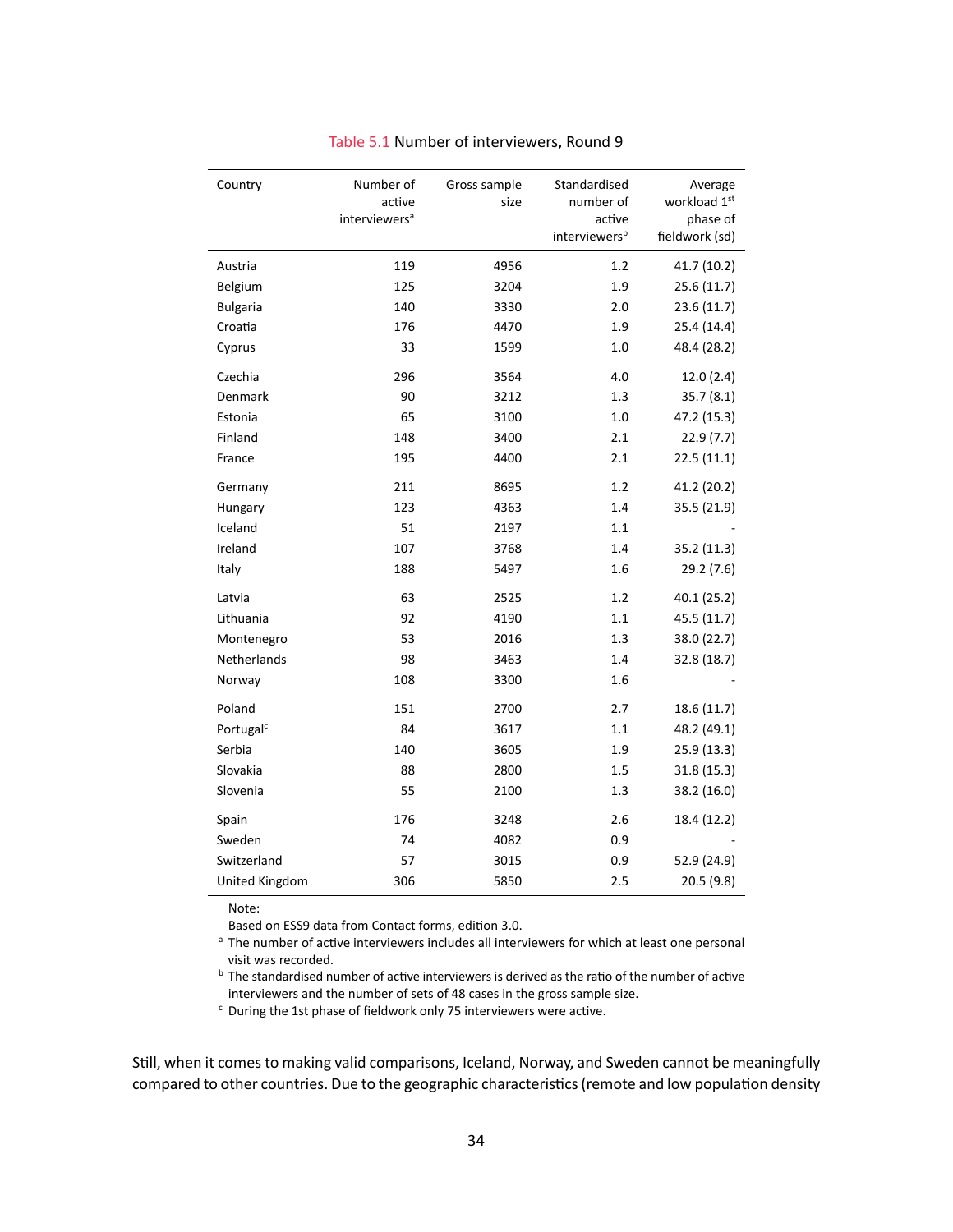areas) in Iceland, Norway and Sweden, contact attempts could also be made by phone, albeit strictly to set up an appointment (interviews are always in person). Some of the cases were contacted by a central calling agency, while others were contacted directly by interviewers. Therefore we refrain from providing descriptive statistics and substantial discussion of the workload in these countries.

The standardised number of active interviewers per 48 cases in the gross sample size ranges between 0.9 (Switzerland) and 4.0 (Czechia). There were 1.4 interviewers per 48 cases in the gross sample size in the median country. This gives a first indication of the differences in actual fieldwork capabilities with respect to the adherence to the 48 sample unit specification. In 3 countries (Cyprus, Portugal and Switzerland), the academic workload exceeded 48 cases, so that the number of interviewers was insufficient to avoid workloads larger than 48 cases even if all cases could have been evenly distributed. The number of interviewers was relatively low in many other participating countries, forewarning the risk of a capacity bottleneck in fieldwork and/or inflated interviewer effects reducing the effective net sample size.

On the other hand, more than two interviewers were active per 48 cases in the gross sample size in 7 countries (Bulgaria, Czechia, Finland, France, Poland, Spain and the United Kingdom). For these countries, the expectation was that the interviewer capacity would be sufficient. This can also be observed when one looks at the average workload during the 1st phase of fieldwork.

However, both the degree of the geographical dispersion of cases and the (necessary) intensity of re-issuing activities are critical factors to consider. Therefore, the adequacy of the interviewer capacity is more validly assessed based on the distribution of the actual interviewer workloads observed after the re-issue phase.

Table [5.2](#page-40-0) presents some descriptive statistics of observed interviewer workloads, including the reissue phase (if there was one). The average interviewer workload ranges between 12.0 (Czechia) and 59.9 (Portugal). In the median country, the average interviewer workload contained 35.2 cases. The observed interviewer workloads do not only vary markedly between interviewers of different countries. In most countries, cases are far from evenly distributed, and interviewer workloads correspondingly vary strongly between interviewers. In 9 countries (Cyprus, Denmark, Estonia, Germany, Hungary, Latvia, the Netherlands<sup>[5](#page-39-0)</sup>, Portugal and Switzerland<sup>[6](#page-39-1)</sup>) both workloads as small as five or fewer cases and workloads exceeding 100 cases are observed. The standard deviation exceeds 50% of the average interviewer workload in 16 countries.

<span id="page-39-2"></span><span id="page-39-0"></span>[<sup>5</sup>](#page-39-2) The interviewer with 274 contact attempts is one of the interviewers that conducted motivating telephone contact attempts during the refusal conversion to set up appointments. Other interviewers went to these appointments and conducted the actual interviews.

<span id="page-39-3"></span><span id="page-39-1"></span><sup>&</sup>lt;sup>[6](#page-39-3)</sup> Switzerland also used 25 CATI interviewers for recruitment.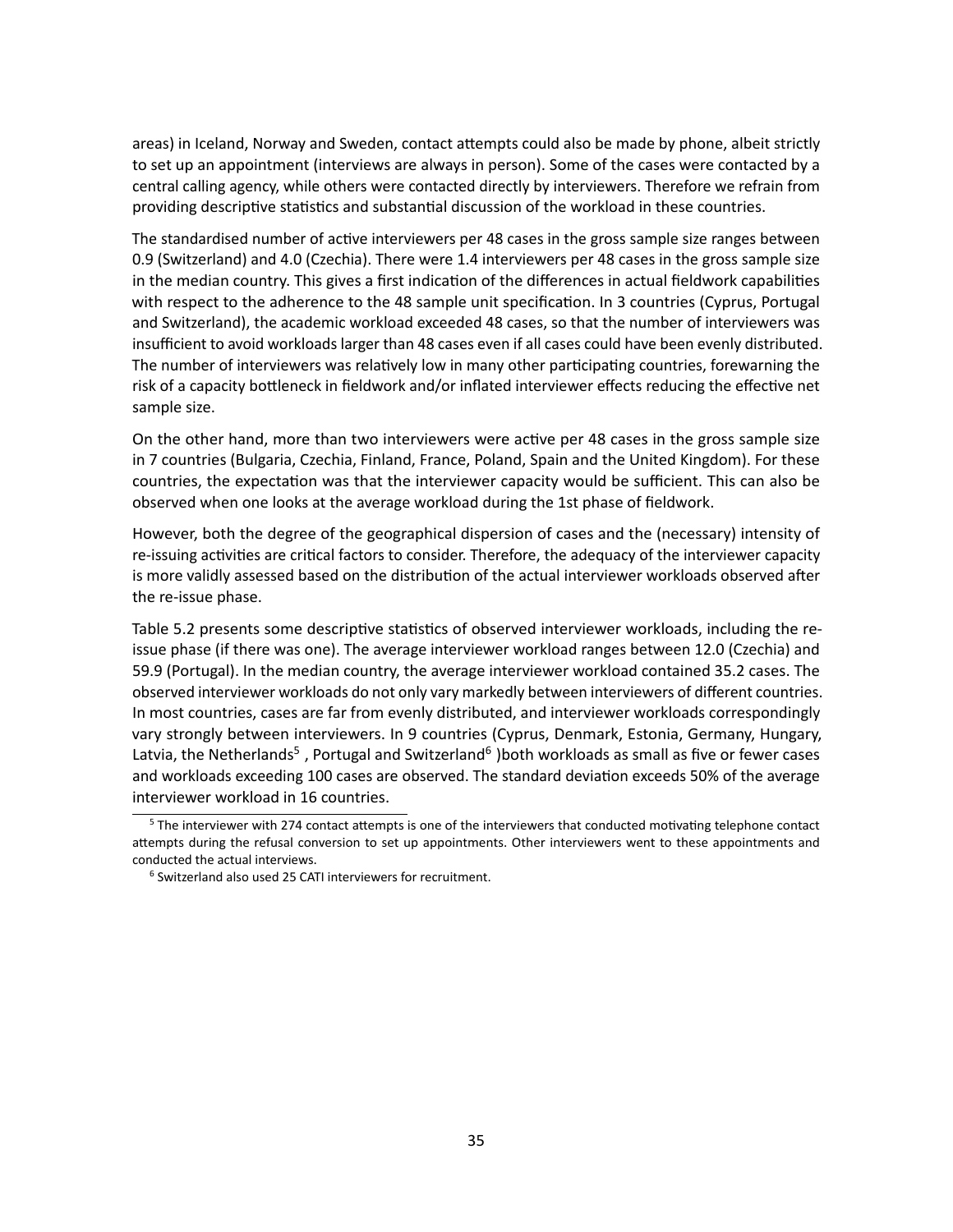<span id="page-40-0"></span>

| Country         | N <sup>a</sup> | Min                      | Max | Mean                     | SD                           |
|-----------------|----------------|--------------------------|-----|--------------------------|------------------------------|
| Austria         | 119            | 12                       | 68  | 41.7                     | 10.2                         |
| Belgium         | 125            | 8                        | 126 | 33.9                     | 21.7                         |
| <b>Bulgaria</b> | 140            | 6                        | 54  | 23.6                     | 11.7                         |
| Croatia         | 176            | 5                        | 45  | 25.4                     | 14.4                         |
| Cyprus          | 33             | 3                        | 146 | 55                       | 36.7                         |
| Czechia         | 296            | 6                        | 20  | 12                       | 2.4                          |
| Denmark         | 90             | $\overline{2}$           | 110 | 37.7                     | 11                           |
| Estonia         | 65             | 5                        | 112 | 56                       | 21.7                         |
| Finland         | 148            | 9                        | 60  | 29.2                     | 10.7                         |
| France          | 195            | $\mathbf 1$              | 75  | 24.3                     | 13.5                         |
| Germany         | 211            | 3                        | 163 | 44.3                     | 23.3                         |
| Hungary         | 123            | $\mathbf 1$              | 125 | 35.5                     | 21.9                         |
| Iceland         | 51             | $\overline{\phantom{0}}$ | -   | $\overline{\phantom{0}}$ | $\overline{\phantom{0}}$     |
| Ireland         | 107            | 6                        | 48  | 35.2                     | 11.3                         |
| Italy           | 188            | 6                        | 61  | 31.3                     | 8.8                          |
| Latvia          | 63             | 5                        | 119 | 41.2                     | 24.8                         |
| Lithuania       | 92             | $\mathbf 1$              | 55  | 45.5                     | 11.7                         |
| Montenegro      | 53             | 7                        | 82  | 38.1                     | 22.9                         |
| Netherlands     | 98             | $\overline{2}$           | 274 | 42.4                     | 37                           |
| Norway          | 108            | $\overline{\phantom{0}}$ | ÷   | $\overline{\phantom{m}}$ | $\qquad \qquad \blacksquare$ |
| Poland          | 151            | $\mathbf 1$              | 63  | 21.2                     | 13.3                         |
| Portugal        | 84             | $\mathbf 1$              | 194 | 59.9                     | 49.7                         |
| Serbia          | 140            | $\mathbf{1}$             | 55  | 25.8                     | 13.3                         |
| Slovakia        | 88             | $\overline{2}$           | 77  | 32.5                     | 15.2                         |
| Slovenia        | 55             | 7                        | 134 | 41.4                     | 23.1                         |
| Spain           | 176            | 7                        | 88  | 19.4                     | 14.2                         |
| Sweden          | 74             | ÷,                       |     | $\overline{\phantom{a}}$ |                              |
| Switzerland     | 57             | $\mathbf{1}$             | 155 | 59.7                     | 37.2                         |
| United Kingdom  | 306            | $\mathbf 1$              | 56  | 24.9                     | 12.7                         |

Table 5.2 Interviewer workload, Round 9

Based on ESS9 data from Contact forms, edition 3.0.

<sup>a</sup> N refers to the number of active interviewers.

#### 5.2 INTERVIEWER EXPERIENCE

Interviewers are expected to have been appropriately trained and have relevant experience. As evident from the relative frequency distribution of interviewers' experience (prior ESS experience, other faceto-face interviewing experience, no face-to-face interviewing experience) presented in Table [5.3,](#page-41-0) large numbers of interviewers in most of the participating countries have at least some prior experience in face-to-face interviewing. In 19 countries, over 90% of all interviewers had at least some prior experience in face-to-face interviewing. In five countries, more than 25% had no prior experience in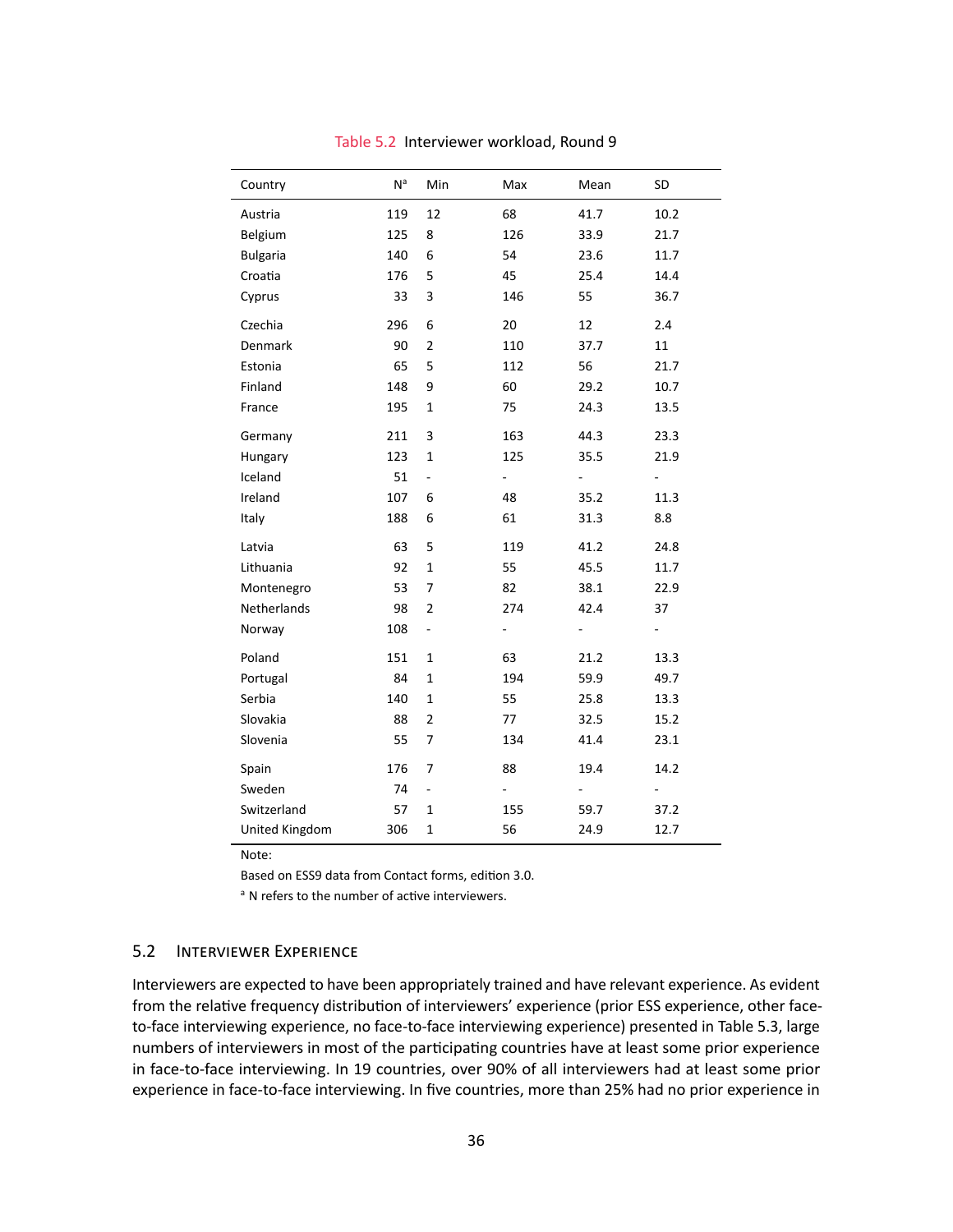<span id="page-41-0"></span>face-to-face interviewing. In Iceland, more than 90% of the interviewers had no prior experience in face-to-face interviewing.

| Country         | <b>Prior ESS</b> | Other          | No face-to-face |
|-----------------|------------------|----------------|-----------------|
|                 | experience (%)   | face-to-face   | interviewing    |
|                 |                  | interviewing   | experience      |
|                 |                  | experience (%) |                 |
| Austria         | 67.2             | 32.8           | 0.0             |
| Belgium         | 68.5             | 31.5           | 0.0             |
| <b>Bulgaria</b> | 0.0              | 100.0          | 0.0             |
| Croatia         | 0.0              | 94.9           | 5.1             |
| Cyprus          | 33.3             | 66.7           | 0.0             |
| Czechia         | 84.8             | 15.2           | 0.0             |
| Denmark         | 48.3             | 40.2           | 11.5            |
| Estonia         | 74.2             | 25.8           | 0.0             |
| Finland         | 69.3             | 30.7           | 0.0             |
| France          | 67.2             | 30.8           | 2.0             |
| Germany         | 45.8             | 41.7           | 12.5            |
| Hungary         | 73.2             | 26.8           | 0.0             |
| Iceland         | 9.1              | 0.0            | 90.9            |
| Ireland         | 16.8             | 83.2           | 0.0             |
| Italy           | 60.9             | 39.1           | 0.0             |
| Latvia          | 1.6              | 87.3           | 11.1            |
| Lithuania       | 31.1             | 68.9           | 0.0             |
| Montenegro      | 0.0              | 100.0          | 0.0             |
| Netherlands     | 18.9             | 45.1           | 36.0            |
| Norway          | 0.0              | 53.8           | 46.2            |
| Poland          | 39.7             | 60.3           | 0.0             |
| Portugal        | 12.7             | 56.3           | 31.0            |
| Serbia          | 0.0              | 100.0          | 0.0             |
| Slovakia        | 49.4             | 44.4           | 6.2             |
| Slovenia        | 60.0             | 27.2           | 12.8            |
| Spain           | 58.5             | 41.5           | 0.0             |
| Sweden          | 48.4             | 0.0            | 51.6            |
| Switzerland     | 45.1             | 42.7           | 12.2            |
| United Kingdom  | 35.3             | 58.3           | 6.4             |

Table 5.3 Interviewer experience, Round 9

Note:

Based on ESS9 Data documentation report.

In five countries (Bulgaria, Croatia, Montenegro, Norway and Servia), none of the interviewer workforces had prior experience in the European Social Survey. The number of interviewers with ESS experience ranges up to about 1.6% (Latvia), and in 10 countries, more than 1 in 2 interviewers had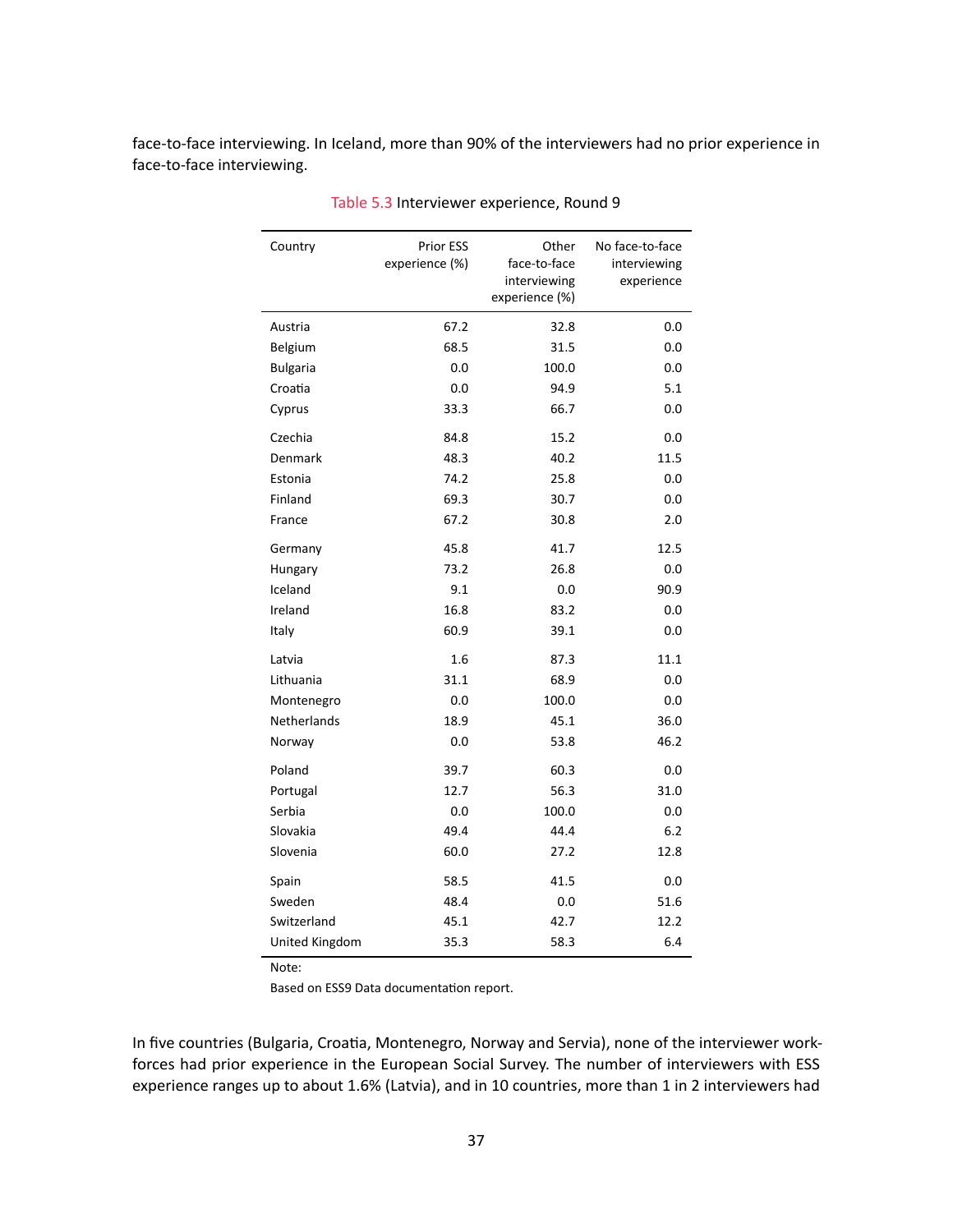prior ESS experience.

# 5.3 INTERVIEWER BRIEFING

The ESS Specification requires that interviewers attend an ESS-specific interviewer briefing before starting their work. This briefing should equip the interviewers with the knowledge about the ESS, its purpose, topics, quality standards and relevance, necessary to represent the ESS in the field successfully. The briefing should also ensure that all interviewers are well prepared to apply the ESS contact procedure, complete the ESS Contact Form, and administer the ESS Questionnaire according to the ESS rules for standardised interviewing. Any gaps between the ESS instructions and usual practice and any disparity among the interviewers in their application of the ESS task rules should be addressed.

An in-person ESS-specific briefing was organised in all participating countries (Table [5.4\)](#page-43-0). In all countries except Czechia, all interviewers attended such a briefing session.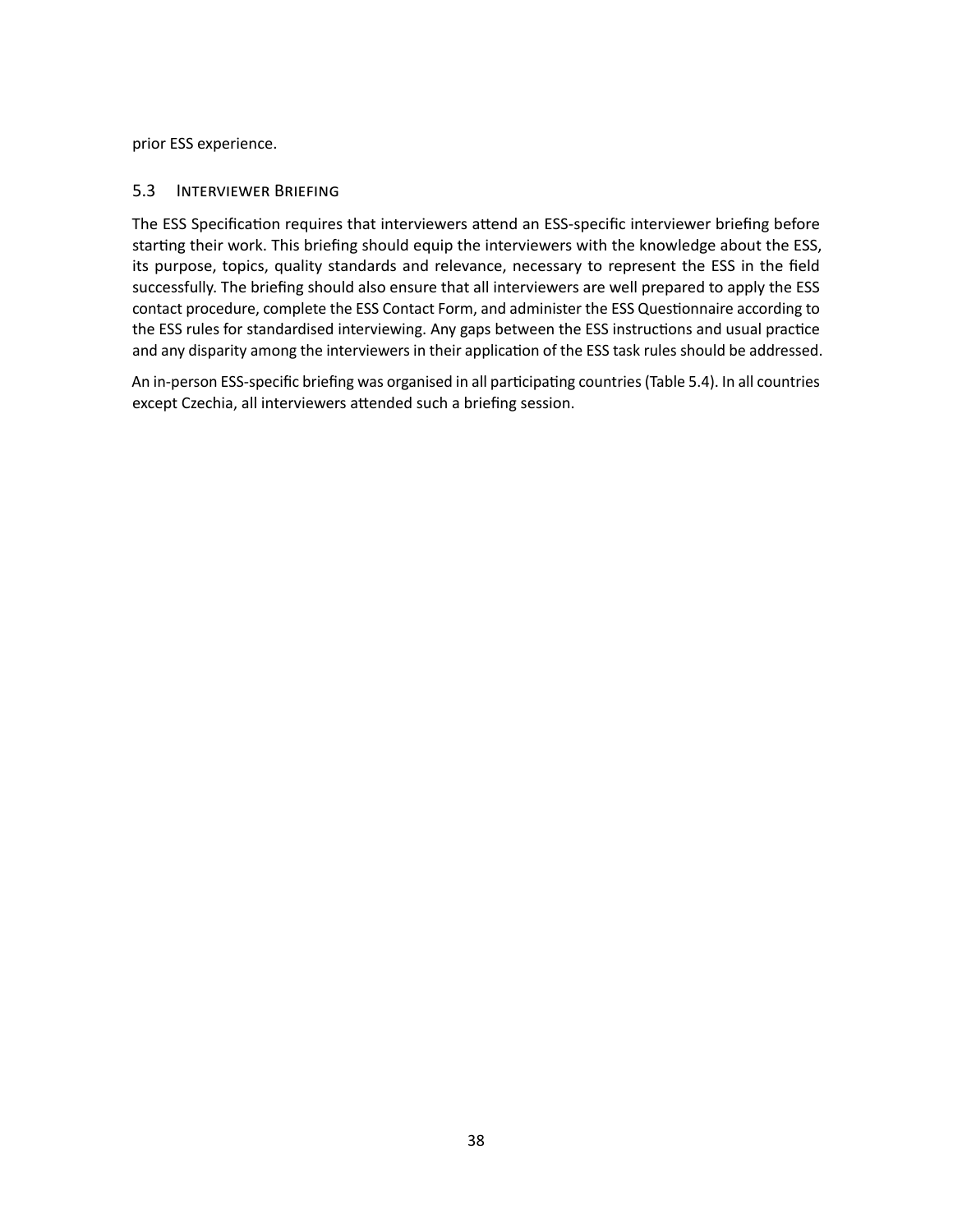<span id="page-43-0"></span>

| Country         | ESS-specific         | Interview-            | Duration   |
|-----------------|----------------------|-----------------------|------------|
|                 | personal<br>briefing | ers briefed<br>$(\%)$ | (hours)    |
|                 |                      |                       |            |
| Austria         | Yes                  | 100.0                 | 4          |
| Belgium         | Yes                  | 100.0                 | 4          |
| <b>Bulgaria</b> | Yes                  | 100.0                 | > 8        |
| Croatia         | Yes                  | 100.0                 | $\leq$ = 4 |
| Cyprus          | Yes                  | 100.0                 | 4          |
| Czechia         | Yes                  | 26.4                  | $\leq$ = 4 |
| Denmark         | Yes                  | 100.0                 | 4          |
| Estonia         | Yes                  | 100.0                 | 4          |
| Finland         | Yes                  | 100.0                 | > 8        |
| France          | Yes                  | 100.0                 | 4          |
| Germany         | Yes                  | 100.0                 | 4          |
| Hungary         | Yes                  | 100.0                 | 4          |
| Iceland         | Yes                  | 100.0                 | 4          |
| Ireland         | Yes                  | 100.0                 | 4          |
| Italy           | Yes                  | 100.0                 | 4          |
| Latvia          | Yes                  | 100.0                 | $\leq$ = 4 |
| Lithuania       | Yes                  | 100.0                 | 4          |
| Montenegro      | Yes                  | 100.0                 | $\leq$ = 4 |
| Netherlands     | Yes                  | 100.0                 | 4          |
| Norway          | Yes                  | 100.0                 | 4          |
| Poland          | Yes                  | 100.0                 | 4          |
| Portugal        | Yes                  | 100.0                 | > 8        |
| Serbia          | Yes                  | 100.0                 | 4          |
| Slovakia        | Yes                  | 100.0                 | 4          |
| Slovenia        | Yes                  | 100.0                 | 4          |
| Spain           | Yes                  | 100.0                 | 4          |
| Sweden          | Yes                  | 100.0                 | > 8        |
| Switzerland     | Yes                  | 100.0                 | > 8        |
| United Kingdom  | Yes                  | 100.0                 | 4          |

Table 5.4 Interviewer briefings, Round 9

Based on ESS9 Data documentation report.

Most countries organised half-day or full-day briefing sessions, as recommended. Only in Croatia, Czechia, Latvia and Montenegro, briefing sessions were shorter than 4 hours. Bulgaria, Finland, Portugal, Sweden and Switzerland had briefings with a duration of 8 hours or more.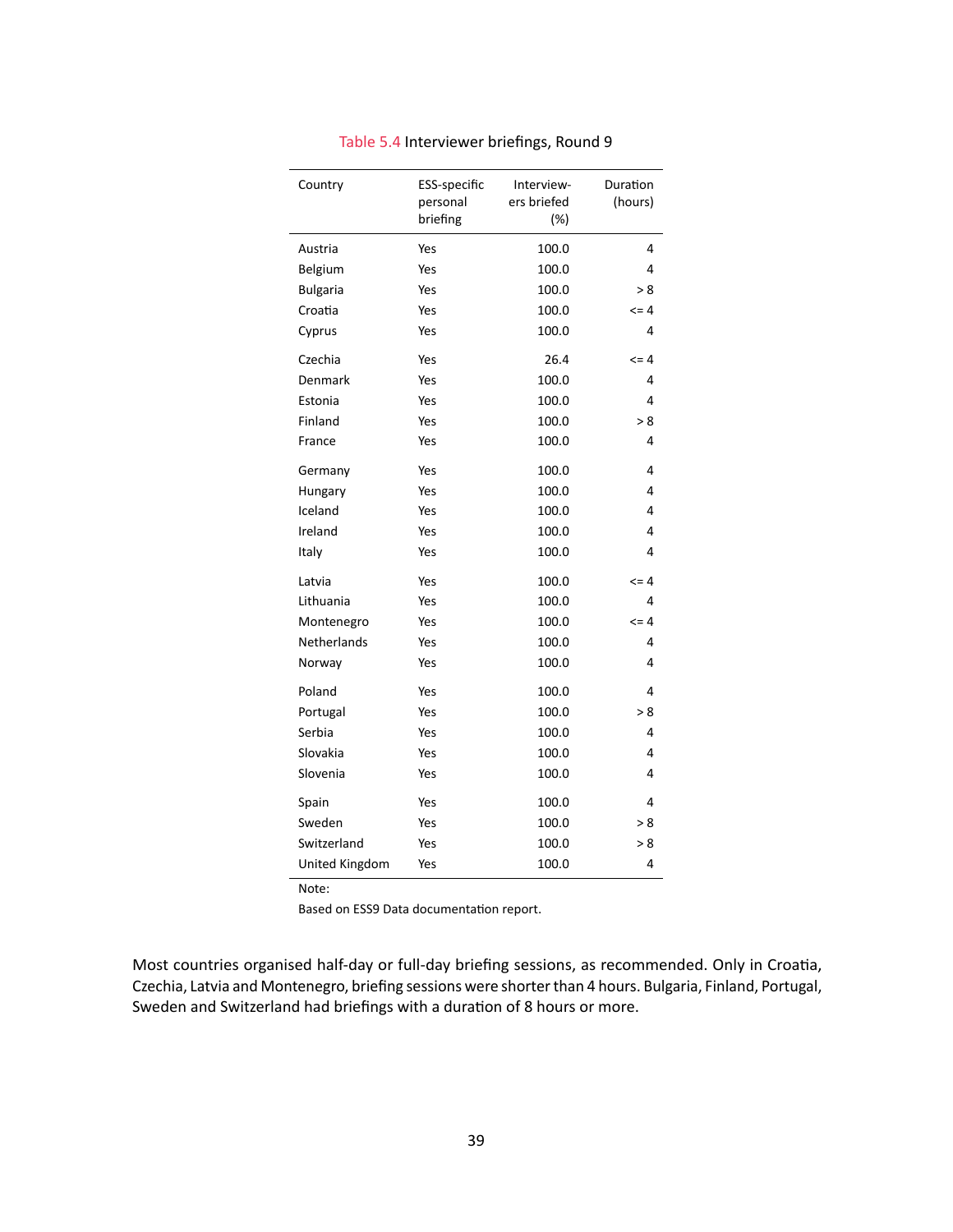# 5.3.1 Briefing Materials and Activities

We may assume that some briefing presentation slides are used in all participating countries, and interviewers in all countries reportedly received ESS-specific written instructions (see ESS Data Archive, 2018).

The ESS Briefing Presentation Slides and ESS Interviewer Manual were used in many countries. These materials were usually (to a varying degree) adapted or used as a source of inspiration to update the materials already in use (Table [5.5\)](#page-45-0).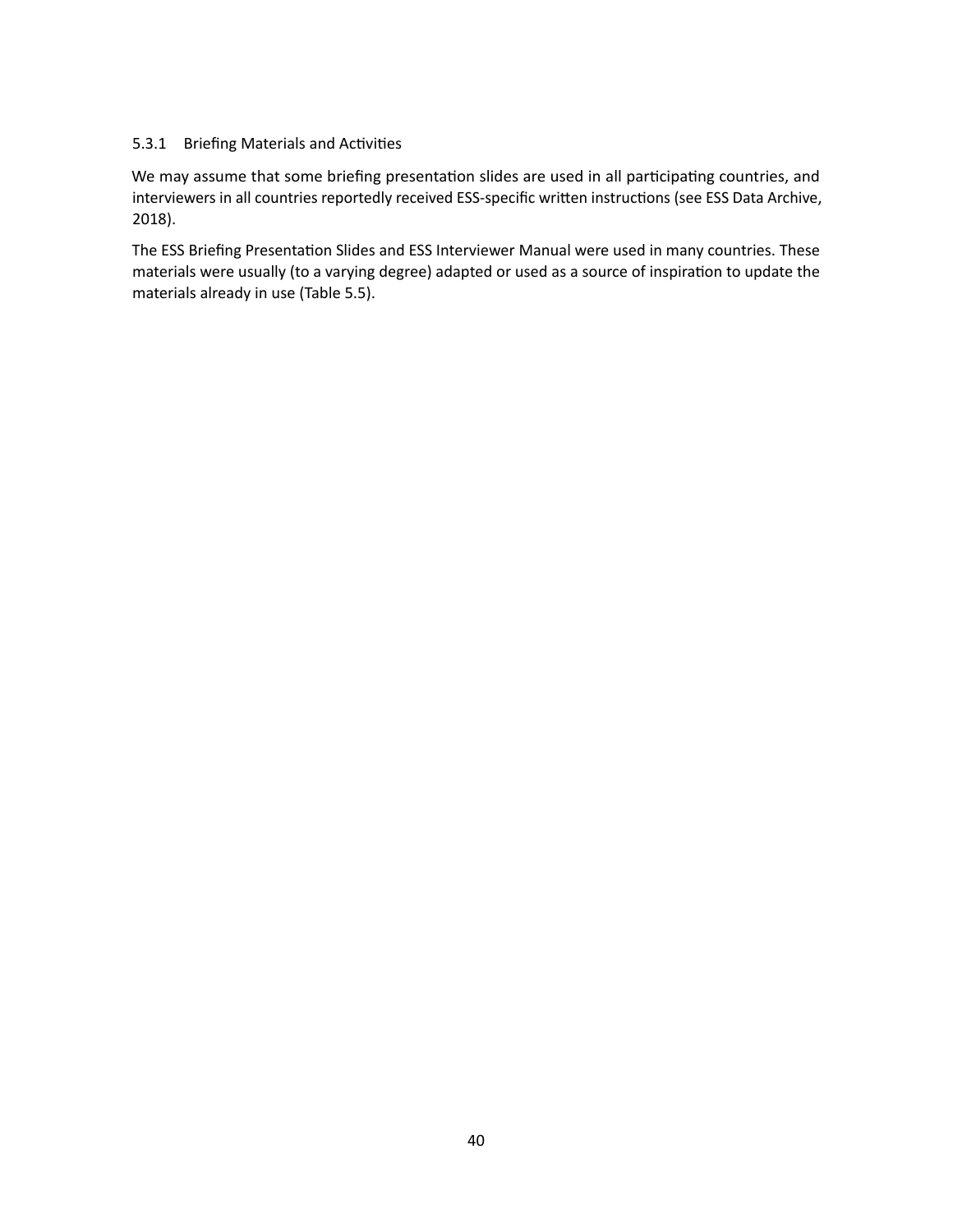| Country         | <b>ESS Briefing</b><br>presentation<br>slides used | <b>ESS Interviewer</b><br>manual used |
|-----------------|----------------------------------------------------|---------------------------------------|
| Austria         | yes                                                | yes                                   |
| Belgium         | yes                                                | yes                                   |
| <b>Bulgaria</b> | yes                                                | yes                                   |
| Croatia         | yes                                                | yes                                   |
| Cyprus          | yes                                                | yes                                   |
| Czechia         | yes                                                | yes                                   |
| Denmark         | yes                                                | yes                                   |
| Estonia         | yes                                                | no                                    |
| Finland         | yes                                                | yes                                   |
| France          | yes                                                | no                                    |
| Germany         | yes                                                | yes                                   |
| Hungary         | yes                                                | yes                                   |
| Iceland         | yes                                                | yes                                   |
| Ireland         | yes                                                | yes                                   |
| Italy           | yes                                                | yes                                   |
| Latvia          | no                                                 | yes                                   |
| Lithuania       | yes                                                | yes                                   |
| Montenegro      | no                                                 | no                                    |
| Netherlands     | yes                                                | no                                    |
| Norway          | yes                                                | no                                    |
| Poland          | yes                                                | no                                    |
| Portugal        | yes                                                | yes                                   |
| Serbia          | yes                                                | yes                                   |
| Slovakia        | yes                                                | yes                                   |
| Slovenia        | yes                                                | yes                                   |
| Spain           | no                                                 | yes                                   |
| Sweden          | yes                                                | yes                                   |
| Switzerland     | yes                                                | no                                    |
| United Kingdom  | yes                                                | yes                                   |

# <span id="page-45-0"></span>Table 5.5 Interviewer briefing presentation slides and written instructions, Round 9

Note:

Based on ESS9 Deposited documentation.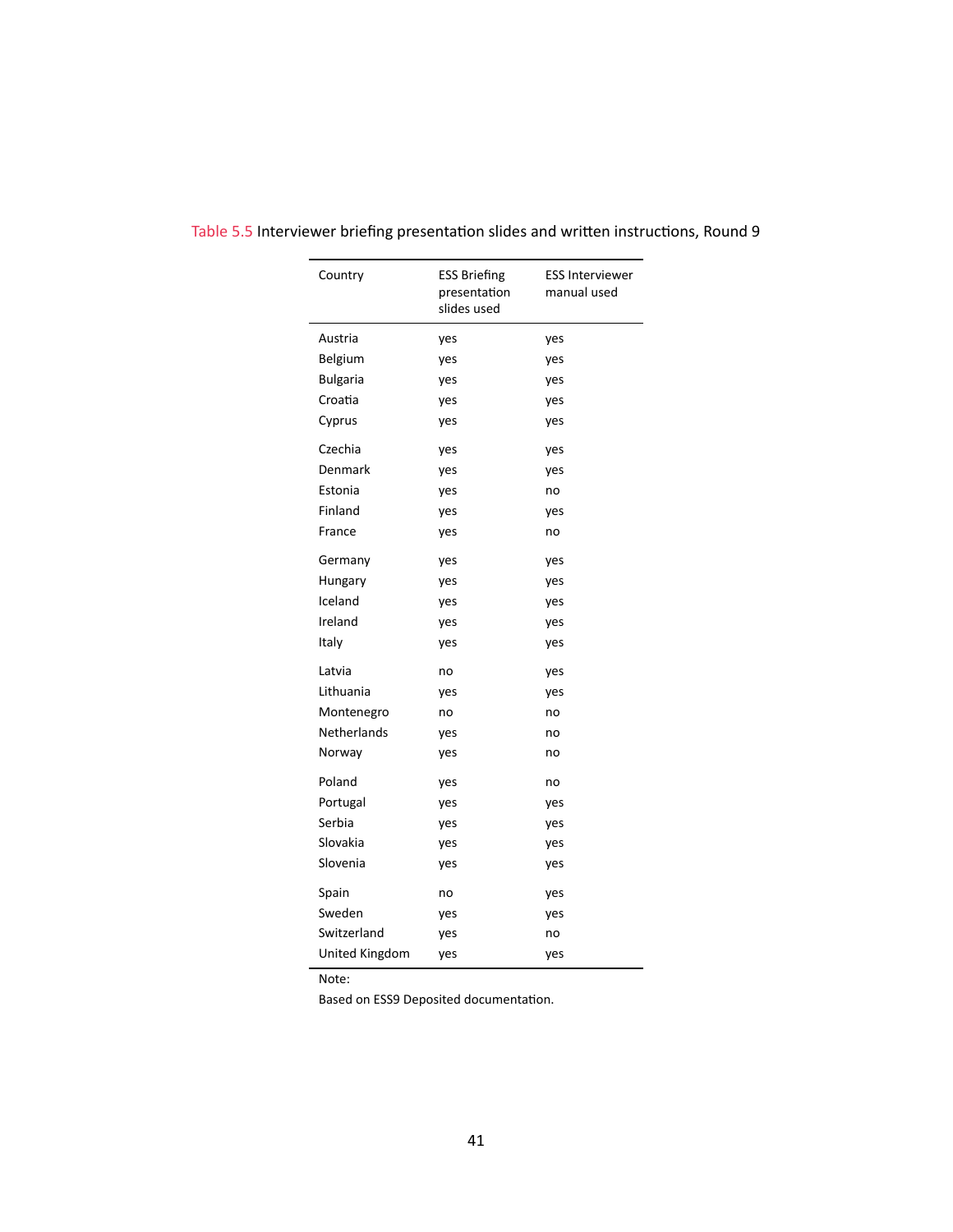# 6 FIELDWORK

<span id="page-46-1"></span>The ESS seeks to assure high standards of fieldwork quality for its complex cross-cultural design. The Fieldwork Team—consisting of County Contacts and member of the ESS Core Scientific Team<sup>[7](#page-46-0)</sup>—has an important role in the process of quality control and assurance. It documents, assesses and signs off on The National Coordinating Teams' plans to conduct their fieldwork for each round through various documents and forms. Additionally, assessment often is cross-validated by separate Fieldwork Team members to guarantee the four-eyes principle.

Important sources of fieldwork quality indicators (e.g. response rates or the intensity of the fieldwork process) derive from the contact form data file. It contains detailed (attempt- and case-level) paradata on the contact and recruitment process. The National Coordinators deposit these after the fieldwork period has ended. Alongside the Data Documentation Report, these are the primary source for indicators developed in this chapter.

# 6.1 FIELDWORK QUALITY ASSURANCE AND CONTROL

The ESS Specification require the National Coordinators to deliver their fieldwork plans in a documented fashion to the Fieldwork Team ahead of their actual field period to have them checked and even rechecked. This step ensures procedural quality.

National Coordinators have to answer the Fieldwork Questionnaire, which delineates in over 50 questions a comprehensive plan of fieldwork implementation strategies covering topics from timing, sampling strategy, fieldwork workforce, fieldworker training, and contact strategies, remuneration, budget, etc. The fieldwork projections manifest the National Coordinating Team's projections of completed interviews per week.

Necessarily, both have to be signed off before the actual fieldwork starts. The earlier this process is terminated, the more time the local teams have to handle uncertainties or implement last changes, which might have arisen from the Fieldwork Team's feedback. A 'timely' sign-off is assumed for a period of at least one week ahead of fieldwork start; a 'precarious' one is assumed for periods of less than one week; 'late' countries are those with a sign-off date after the actual fieldwork start.

As shown in Table [6.1,](#page-47-0) of the 29 countries, three (Denmark, Iceland, and Portugal) started fieldwork before the Fieldwork Questionnaire received a final sign-off from HQ. Portugal is also among the five countries with a late sign-off for the Fieldwork Projections (Belgium, Bulgaria, Estonia, Italy, and Portugal). Countries with a precarious time window between Fieldwork Questionnaire sign-off and commencing fieldwork (Cyprus, Czechia, Estonia, France, Germany, Hungary, Italy, Latvia, Lithuania, Sweden, and Switzerland) are very likely also precariously signed-off for their Fieldwork Projections.

<span id="page-46-0"></span><sup>&</sup>lt;sup>[7](#page-46-1)</sup> The ESS ERIC Director assigns each country a 'Country Contact' to support National Coordinators. They monitor the progress of each step of the survey life cycle and provide assistance where necessary. Country Contacts have a global view of each country's achievements and challenges and can identify areas where comparability across rounds and between countries might be failing. They also facilitate round-to-round improvements in each country.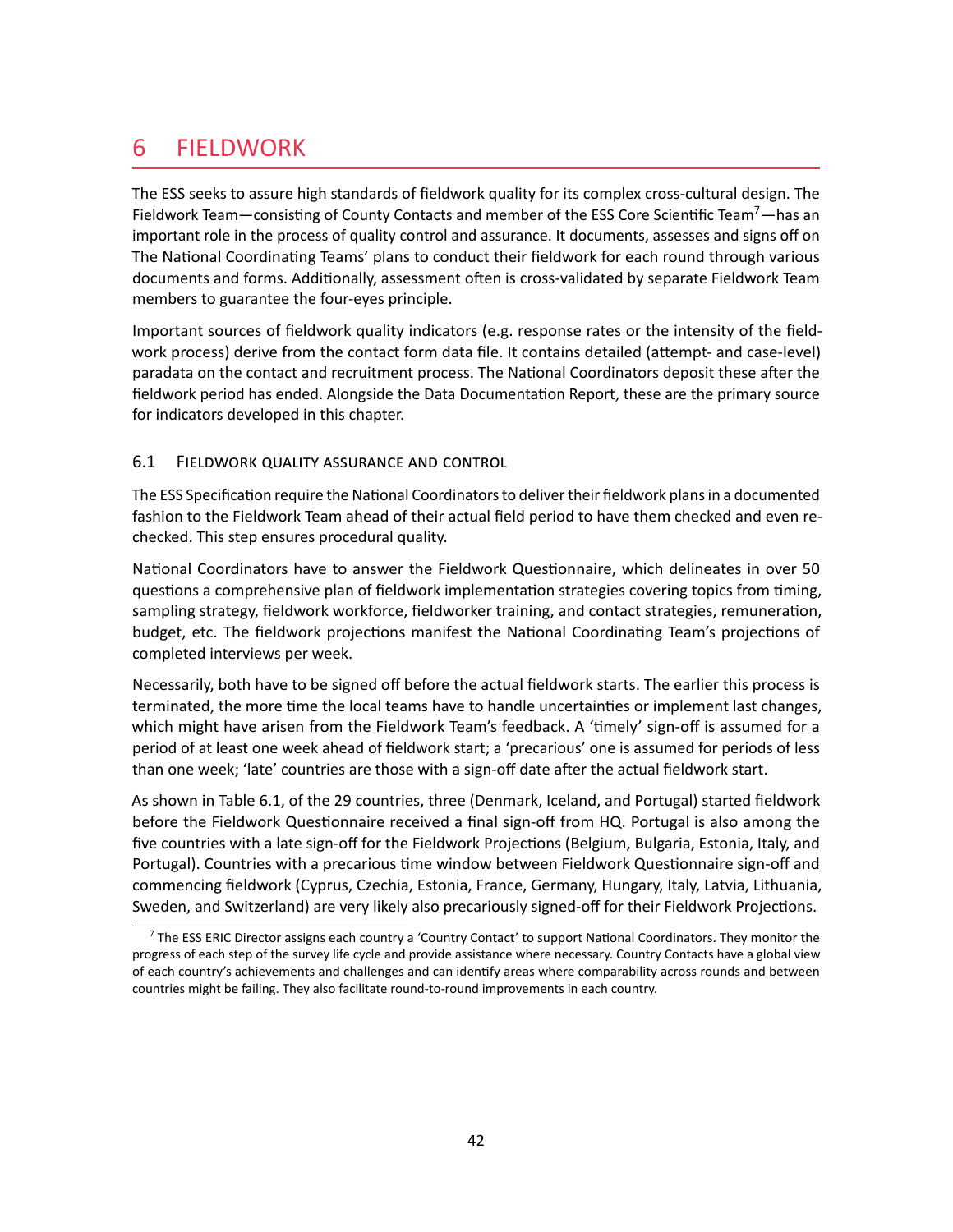<span id="page-47-0"></span>

| Country            | Fieldwork start | Fieldwork<br>Questionnaire<br>sign-off | Fieldwork<br>Questionnaire<br>timeliness | Fieldwork<br>Projection<br>sign-off | Fieldwork<br>Projection<br>timeliness |
|--------------------|-----------------|----------------------------------------|------------------------------------------|-------------------------------------|---------------------------------------|
| Austria            | 18/09/2018      | 30/08/2018                             | timely                                   | 07/09/2018                          | timely                                |
| Belgium            | 20/09/2018      | 23/08/2018                             | timely                                   | 26/09/2018                          | late                                  |
| <b>Bulgaria</b>    | 16/11/2018      | 09/11/2018                             | timely                                   | 30/11/2018                          | late                                  |
| Croatia            | 20/09/2019      | 12/09/2019                             | timely                                   | 12/09/2019                          | timely                                |
| Cyprus             | 17/09/2018      | 11/09/2018                             | precarious                               | 17/09/2018                          | precarious                            |
| Czechia            | 17/11/2018      | 12/11/2018                             | precarious                               | 12/11/2018                          | precarious                            |
| Denmark            | 13/09/2018      | 31/12/2018                             | late                                     | 03/09/2018                          | timely                                |
| Estonia            | 01/10/2018      | 28/09/2018                             | precarious                               | 02/10/2018                          | late                                  |
| Finland            | 03/09/2018      | 03/08/2018                             | timely                                   | 16/08/2018                          | timely                                |
| France             | 19/10/2018      | 18/10/2018                             | precarious                               | 18/10/2018                          | precarious                            |
| Germany            | 29/08/2018      | 28/08/2018                             | precarious                               | 28/08/2018                          | precarious                            |
| Hungary            | 31/01/2019      | 28/01/2019                             | precarious                               | 23/01/2019                          | timely                                |
| Iceland            | 05/10/2019      | 08/01/2020                             | late                                     | 03/10/2019                          | precarious                            |
| Ireland            | 05/11/2018      | 23/10/2018                             | timely                                   | 23/10/2018                          | timely                                |
| Italy              | 17/12/2018      | 17/12/2018                             | precarious                               | 18/12/2018                          | late                                  |
| Latvia             | 10/10/2019      | 04/10/2019                             | precarious                               | 04/10/2019                          | precarious                            |
| Lithuania          | 21/09/2019      | 19/09/2019                             | precarious                               | 17/09/2019                          | precarious                            |
| Montenegro         | 22/05/2019      | 09/05/2019                             | timely                                   | 09/05/2019                          | timely                                |
| <b>Netherlands</b> | 28/08/2018      | 10/08/2018                             | timely                                   | 14/08/2018                          | timely                                |
| Norway             | 04/10/2018      | 03/08/2018                             | timely                                   | 28/08/2018                          | timely                                |
| Poland             | 26/10/2018      | 14/09/2018                             | timely                                   | 08/10/2018                          | timely                                |
| Portugal           | 26/11/2018      | 29/11/2018                             | late                                     | 27/11/2018                          | late                                  |
| Serbia             | 01/10/2018      | 07/09/2018                             | timely                                   | 18/09/2018                          | timely                                |
| Slovakia           | 14/06/2019      | 29/05/2019                             | timely                                   | 29/05/2019                          | timely                                |
| Slovenia           | 24/09/2018      | 23/07/2018                             | timely                                   | 27/08/2018                          | timely                                |
| Spain              | 08/11/2019      | 22/10/2019                             | timely                                   | 21/10/2019                          | timely                                |
| Sweden             | 30/08/2018      | 30/08/2018                             | precarious                               | 30/08/2018                          | precarious                            |
| Switzerland        | 01/09/2018      | 31/08/2018                             | precarious                               | 27/08/2018                          | precarious                            |
| United Kingdom     | 31/08/2018      | 23/08/2018                             | timely                                   | 23/08/2018                          | timely                                |

Table 6.1 Timeliness of sign-offs, Round 9

Based on ESS9 Data documentation report.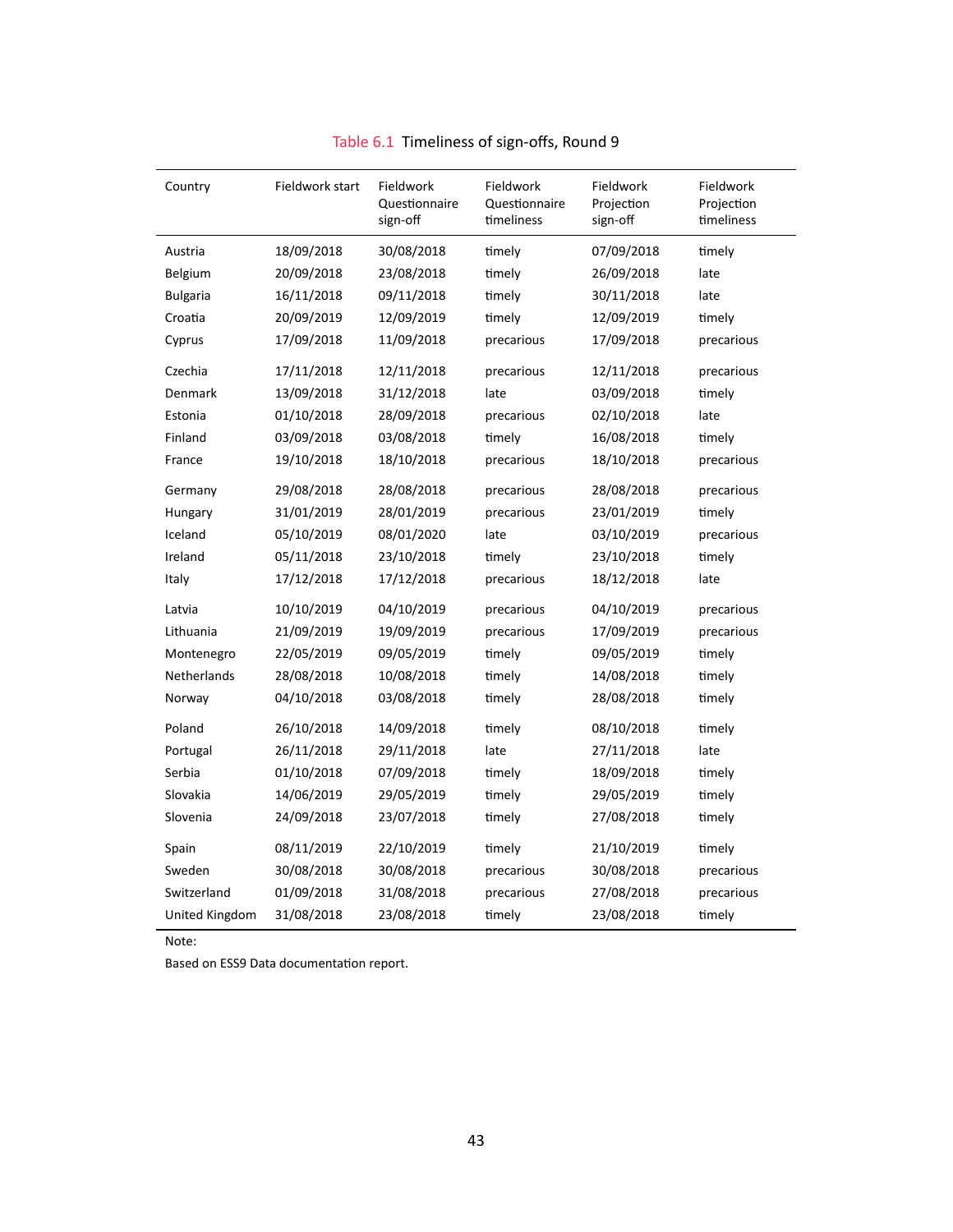# 6.2 TIMING AND INTENSITY OF FIELDWORK

Countries are offered the flexibly to complete their fieldwork within a given time frame. Figure [6.1](#page-50-0) graphically displays the information presented in Table [6.2](#page-49-0) about countries commencing and ending fieldwork ordered by starting date. A large batch of countries (n = 22) enters the fieldwork period in quick succession, kicking-off with the Netherlands on the 28th of August 2018, followed in close timely proximity by Germany, Sweden, the United Kingdom, Switzerland, and Finland. Fifteen countries succeed closely until January. By then, Hungary is the last one to enter fieldwork before Montenegro closes a four-month-gap in May 2019, with Slovakia following a month later. Another three-month-gap separates it from Coratia, Lithuania, Iceland, Latvia, and finally Spain, entering last in mid-November 2019.

The median country in ESS9 remained 21 weeks in the field. Outliers on the extremes are Bulgaria with 4.1 weeks and Portugal with 56.3 weeks.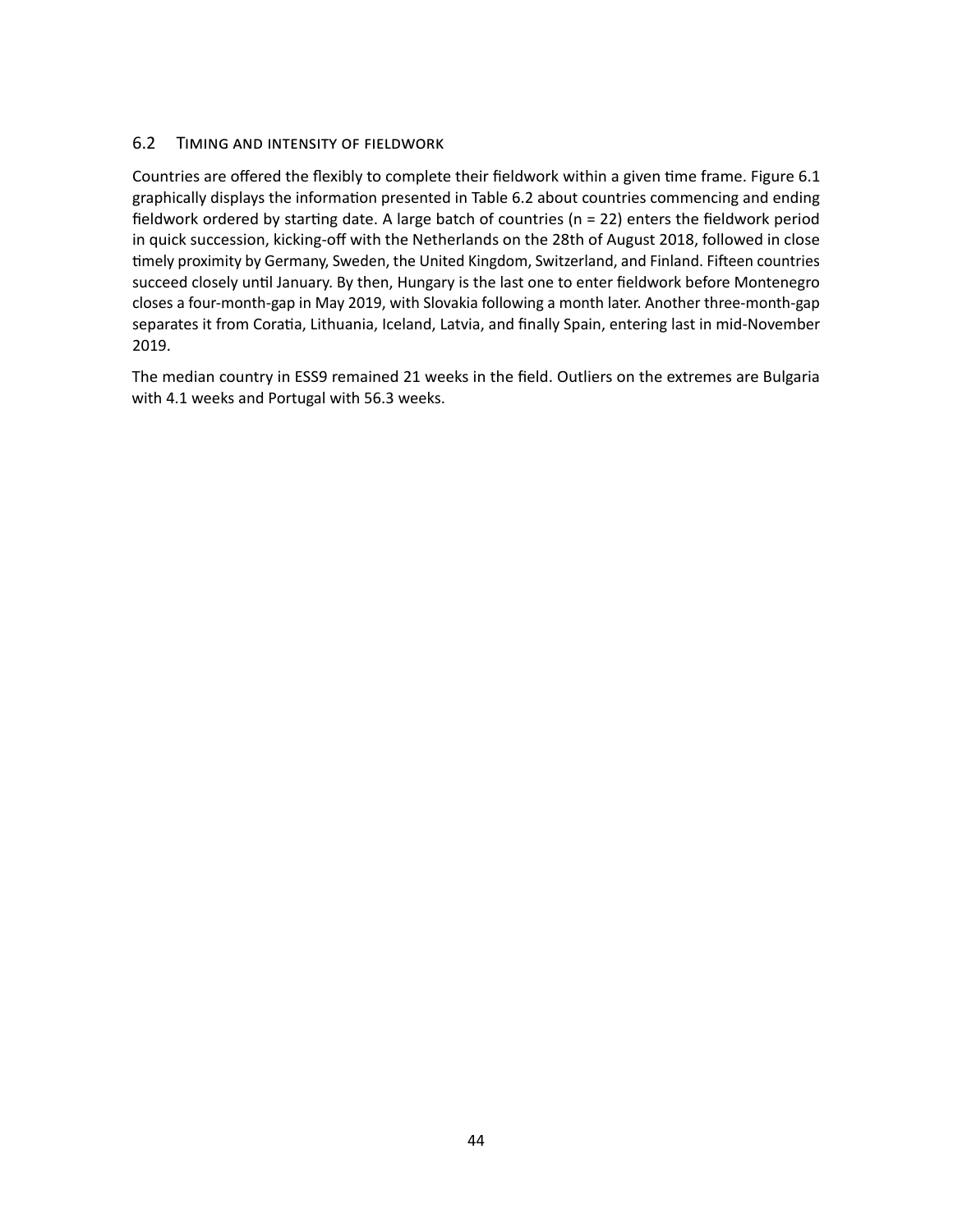| Country            | Start             | End              | Duration<br>(weeks) |
|--------------------|-------------------|------------------|---------------------|
| Austria            | 18 September 2018 | 12 January 2019  | 16.6                |
| <b>Belgium</b>     | 20 September 2018 | 28 January 2019  | 18.6                |
| <b>Bulgaria</b>    | 16 November 2018  | 15 December 2018 | 4.1                 |
| Croatia            | 20 September 2019 | 27 January 2020  | 18.4                |
| Cyprus             | 17 September 2018 | 26 May 2019      | 35.9                |
| Czechia            | 17 November 2018  | 06 February 2019 | 11.6                |
| Denmark            | 13 September 2018 | 08 January 2019  | 16.7                |
| Estonia            | 01 October 2018   | 02 March 2019    | 21.7                |
| Finland            | 03 September 2018 | 18 February 2019 | 24.0                |
| France             | 19 October 2018   | 01 April 2019    | 23.4                |
| Germany            | 29 August 2018    | 04 March 2019    | 26.7                |
| Hungary            | 31 January 2019   | 22 May 2019      | 15.9                |
| Iceland            | 05 October 2019   | 31 January 2020  | 16.9                |
| Ireland            | 05 November 2018  | 05 April 2019    | 21.6                |
| Italy              | 17 December 2018  | 10 March 2019    | 11.9                |
| Latvia             | 10 October 2019   | 21 January 2020  | 14.7                |
| Lithuania          | 21 September 2019 | 15 December 2019 | 12.1                |
| Montenegro         | 22 May 2019       | 30 October 2019  | 23.0                |
| <b>Netherlands</b> | 28 August 2018    | 22 January 2019  | 21.0                |
| Norway             | 04 October 2018   | 16 May 2019      | 32.0                |
| Poland             | 26 October 2018   | 20 March 2019    | 20.7                |
| Portugal           | 26 November 2018  | 25 December 2019 | 56.3                |
| Serbia             | 01 October 2018   | 01 March 2019    | 21.6                |
| Slovakia           | 14 June 2019      | 07 December 2019 | 25.1                |
| Slovenia           | 24 September 2018 | 01 February 2019 | 18.6                |
| Spain              | 08 November 2019  | 27 January 2020  | 11.4                |
| Sweden             | 30 August 2018    | 23 May 2019      | 38.0                |
| Switzerland        | 01 September 2018 | 11 February 2019 | 23.3                |
| United Kingdom     | 31 August 2018    | 22 February 2019 | 25.0                |

### Table 6.2 Fieldwork duration, Round 9

Note:

<span id="page-49-0"></span>l.

Based on ESS9 Data documentation report.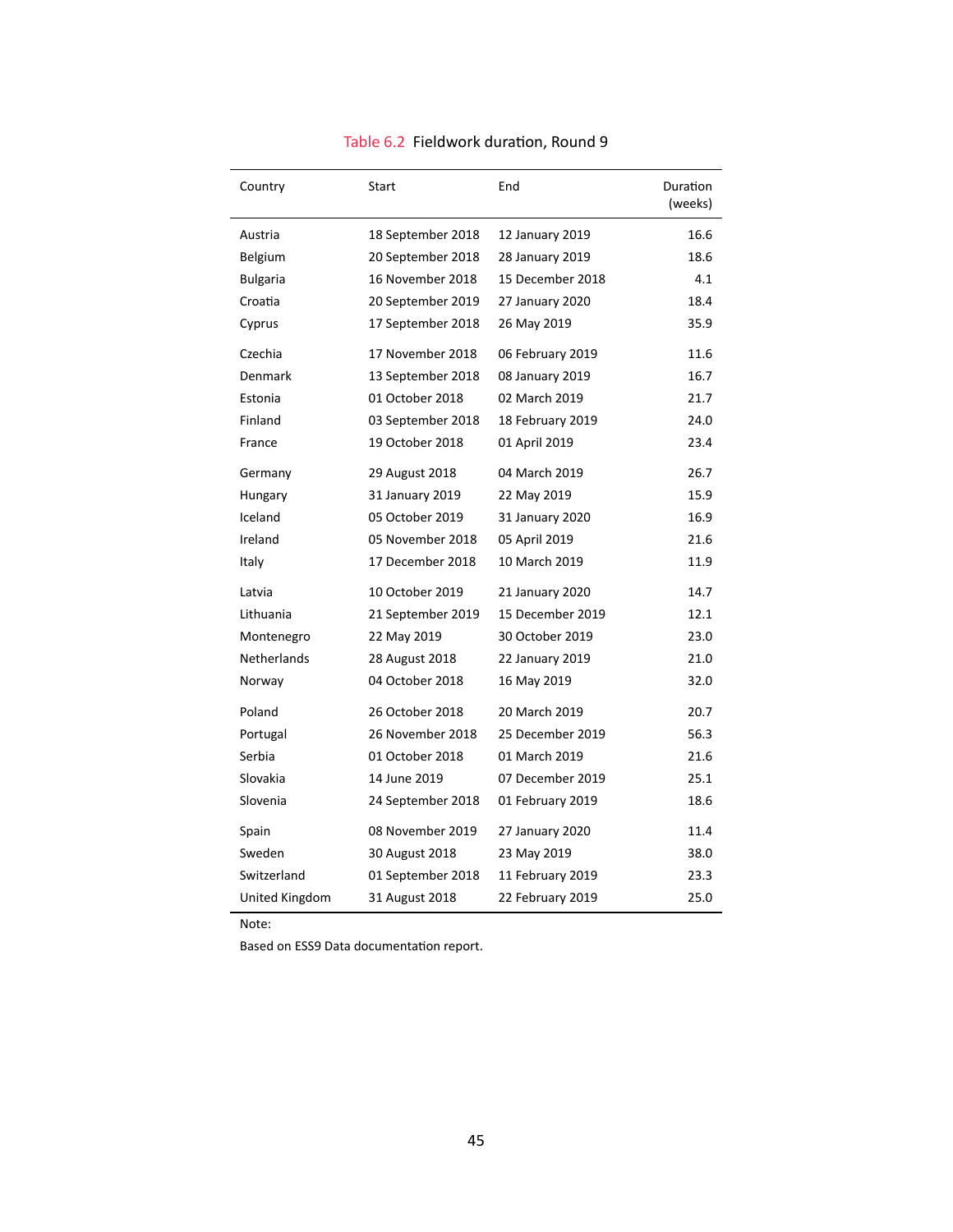<span id="page-50-0"></span>

Figure 6.1 Fieldwork periods, Round 9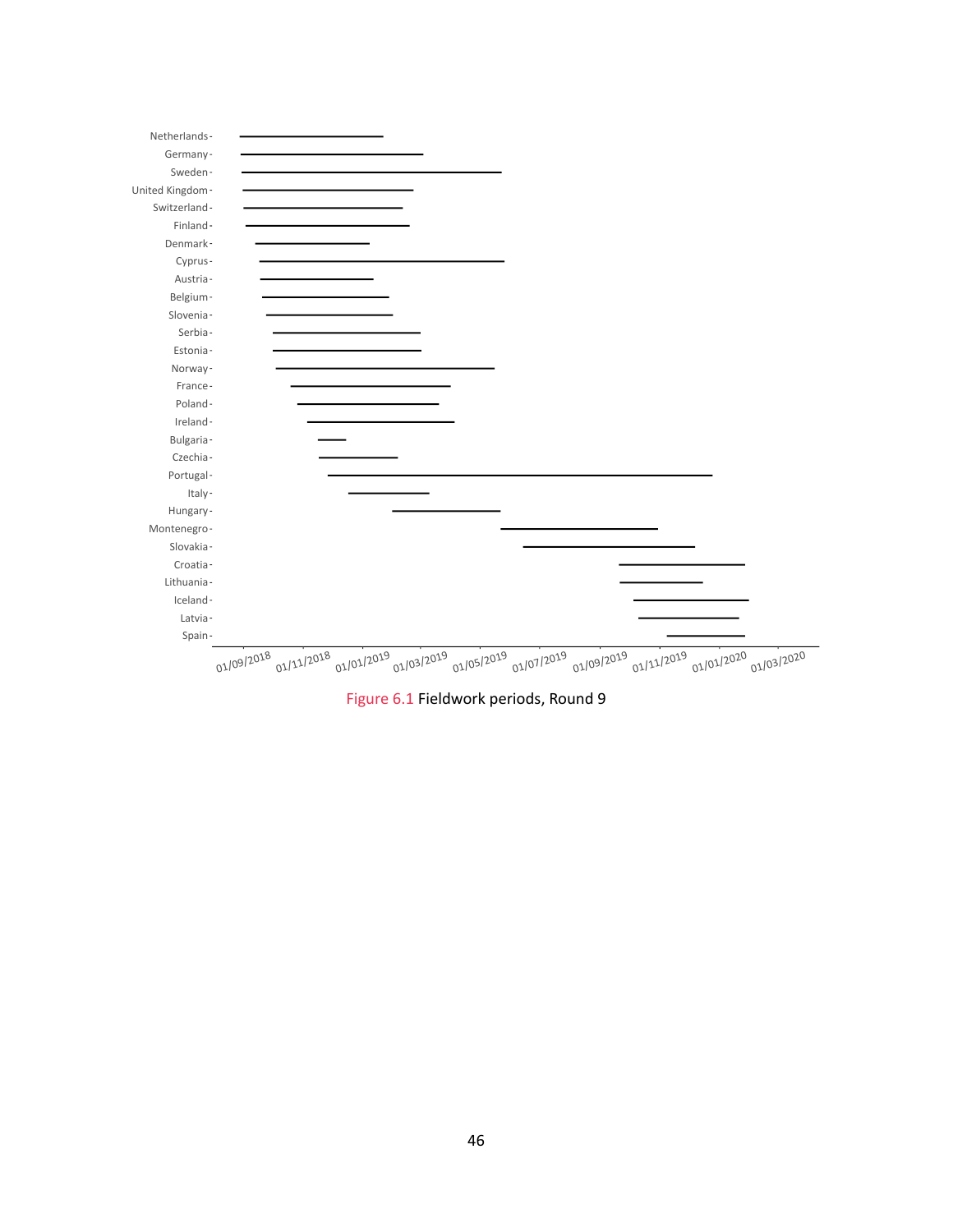# 6.3 CONTACT AND RECRUITMENT STRATEGIES

With the aim of low non-contact rates and high response rates, the ESS Specification imposes a fairly strict contact and recruitment strategy to which all countries have to submit. The standard contact procedure stipulates the following for fieldworkers:

- <span id="page-51-2"></span>• the first contact must be face-to-face.<sup>[8](#page-51-0)</sup>
- at least four personal visits are required
	- on different times of the day
	- at different days of the week
	- at least one attempt has to happen in the evening
	- at least one attempt has to happen during the weekend
- all contact attempts have to spread over at least two weeks.

Only once these conditions are exhausted can a sample unit be abandoned as 'non-productive'.

#### 6.3.1 Recruitment mode

<span id="page-51-3"></span>According to the specifications in ESS9, fieldwork agencies are required to make first contact through their interviewers in person.<sup>[9](#page-51-1)</sup> Table [6.3](#page-52-0) shows the relative frequency distributions of the mode (personal visit, telephone, or other) of the first contact.

Only 4 countries (Austria, Bulgaria, Latvia, and Lithuania) completely adhered to the specifiation. In additionally 15 countries (Belgium, Croatia, Cyprus, Czechia, France, Hungary, Ireland, Italy, Montenegro, Poland, Portugal, Serbia, Slovakia, Slovenia, and the United Kingdom), contact was made through a personal visit for nearly all contacted cases. Only in countries where telephone is an acceptable mode of first contact (Finland, Iceland, Norway, and Sweden), fewer than 1 in 4 cases were first contacted by an interviewer in person.

<span id="page-51-0"></span><sup>&</sup>lt;sup>[8](#page-51-2)</sup> Iceland, Finland, Norway, and Sweden with sample frames of named individuals including telephone numbers are an exception to the general principle of face-to-face recruitment.

<span id="page-51-1"></span><sup>&</sup>lt;sup>[9](#page-51-3)</sup> The category 'other' comprises information such as call centre refusals as well as contact attempts made by interviewers in any other mode (e.g. mail, social media). An exception to this rule are—as previously mentioned—Finland, Iceland, Norway, and Sweden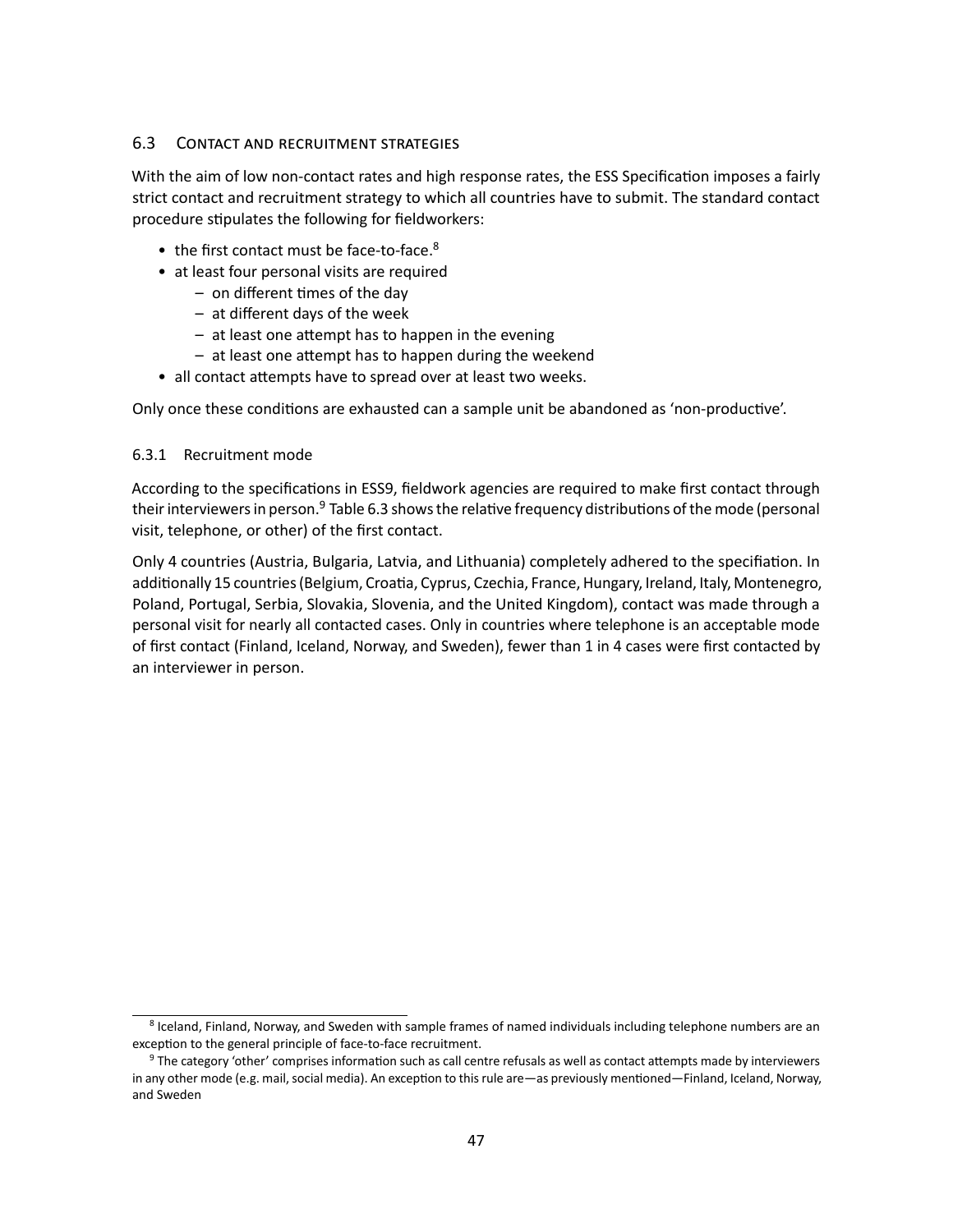<span id="page-52-0"></span>

| Country         | N <sup>a</sup> | Personal visit | Telephone | Otherb |
|-----------------|----------------|----------------|-----------|--------|
| Austria         | 4778           | 100.0          | 0.0       | 0.0    |
| Belgium         | 2941           | 98.0           | 1.9       | 0.0    |
| <b>Bulgaria</b> | 2603           | 100.0          | 0.0       | 0.0    |
| Croatia         | 3636           | 98.9           | 0.2       | 0.9    |
| Cyprus          | 1246           | 97.8           | 1.8       | 0.4    |
| Czechia         | 3519           | 98.9           | 0.0       | 1.1    |
| Denmark         | 3035           | 87.3           | 10.2      | 2.4    |
| Estonia         | 2917           | 72.9           | 26.1      | 1.0    |
| Finland         | 3013           | 23.1           | 76.5      | 0.4    |
| France          | 3611           | 96.4           | 3.6       | 0.0    |
| Germany         | 8221           | 92.1           | 7.2       | 0.7    |
| Hungary         | 3770           | 99.9           | 0.1       | 0.0    |
| Iceland         | 1680           | 25.1           | 65.0      | 9.9    |
| Ireland         | 3233           | 97.8           | 1.8       | 0.4    |
| Italy           | 4641           | 97.9           | 2.0       | 0.1    |
| Latvia          | 1800           | 100.0          | 0.0       | 0.0    |
| Lithuania       | 2871           | 100.0          | 0.0       | 0.0    |
| Montenegro      | 1643           | 95.5           | 4.3       | 0.2    |
| Netherlands     | 3283           | 82.3           | 11.1      | 6.5    |
| Norway          | 3125           | 16.8           | 49.9      | 33.3   |
| Poland          | 2413           | 98.9           | 1.1       | 0.0    |
| Portugal        | 2353           | 98.6           | 0.8       | 0.6    |
| Serbia          | 3062           | 98.5           | 0.4       | 1.1    |
| Slovakia        | 2492           | 99.4           | 0.4       | 0.2    |
| Slovenia        | 2001           | 95.8           | 2.6       | 1.6    |
| Spain           | 2944           | 92.6           | 2.4       | 5.0    |
| Sweden          | 3517           | 10.9           | 87.3      | 1.8    |
| Switzerland     | 2730           | 84.3           | 12.9      | 2.8    |
| United Kingdom  | 4834           | 98.7           | 1.0       | 0.3    |

Table 6.3 Recruitment mode (%), Round 9

Based on ESS9 data from Contact forms, edition 3.0.

<sup>a</sup> N refers to all cases for which any contact was made.

<sup>b</sup> 'Other' covers information such as call centre refusals, as well as contact attempts made by interviewers in any other mode (e.g. mail, social media).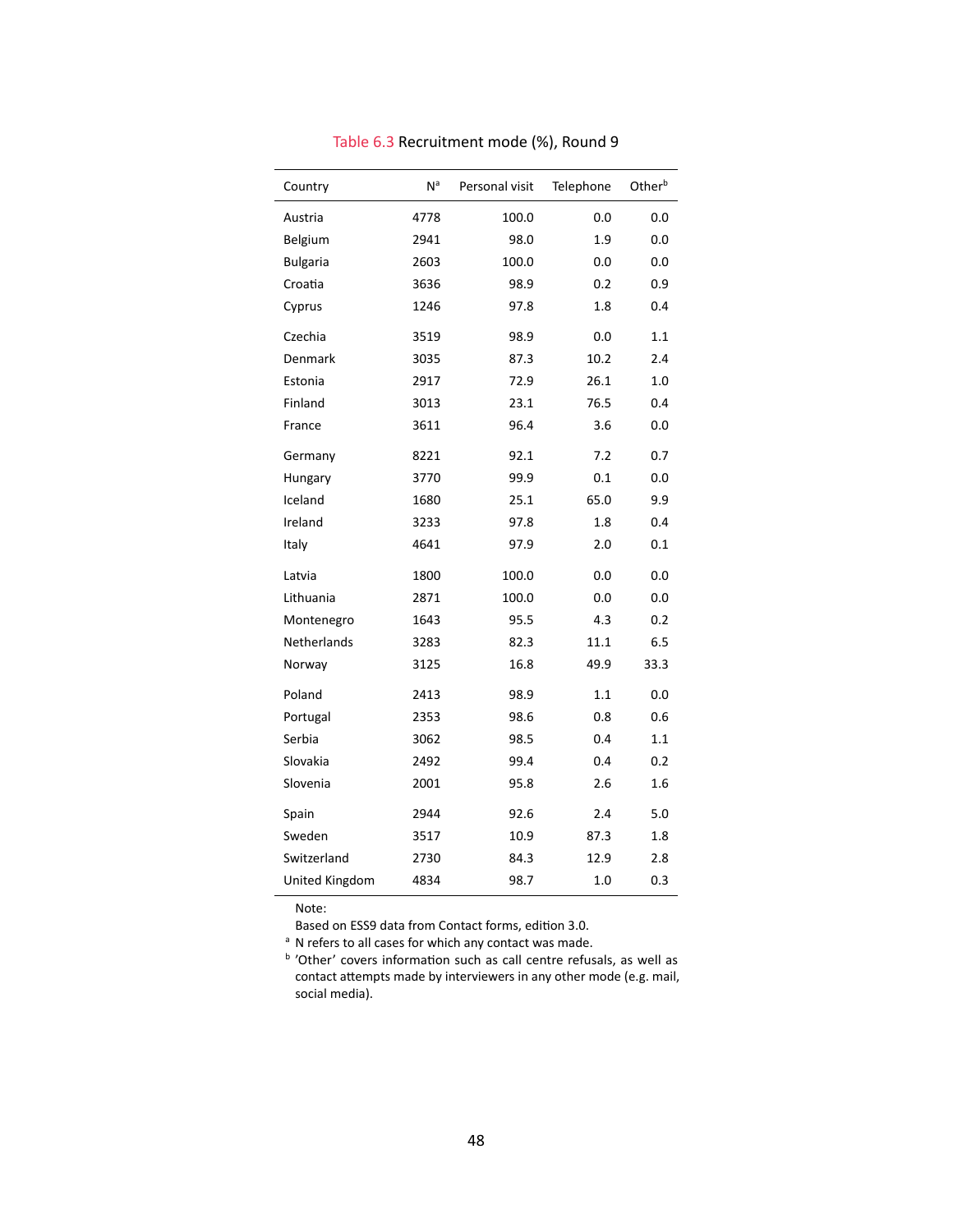### 6.3.2 Timing of personal visits

<span id="page-53-1"></span>The extent to which the specifications on the timing of personal visits are met is closely related to the typical timing pattern of such visits. Figure [6.2](#page-56-0) shows the distribution of (unsolicited)<sup>[10](#page-53-0)</sup> personal visits by times of the day and days of the week. Darker shades indicate that more attempts were made at the respective day and time. The weekdays can be divided into four categories for fieldwork procedures: Monday through Friday, Saturday, and Sunday. Table [6.4](#page-57-0) presents the corresponding relative frequency distributions over these week categories. Additionally, a breakdown of the weekday category (Monday through Friday) by the time of day (morning before 12 pm, afternoon between 12 pm and 5 pm, and evening between 5 pm and 9 pm) is shown. To summarise, nearly all visits were made between 6:00 and 22:00, with the bulk (90%) happening between 10:00 and 19:00.

<span id="page-53-0"></span> $10$  Visits following an appointment (for which the target household/respondent would have determined the timing) are excluded.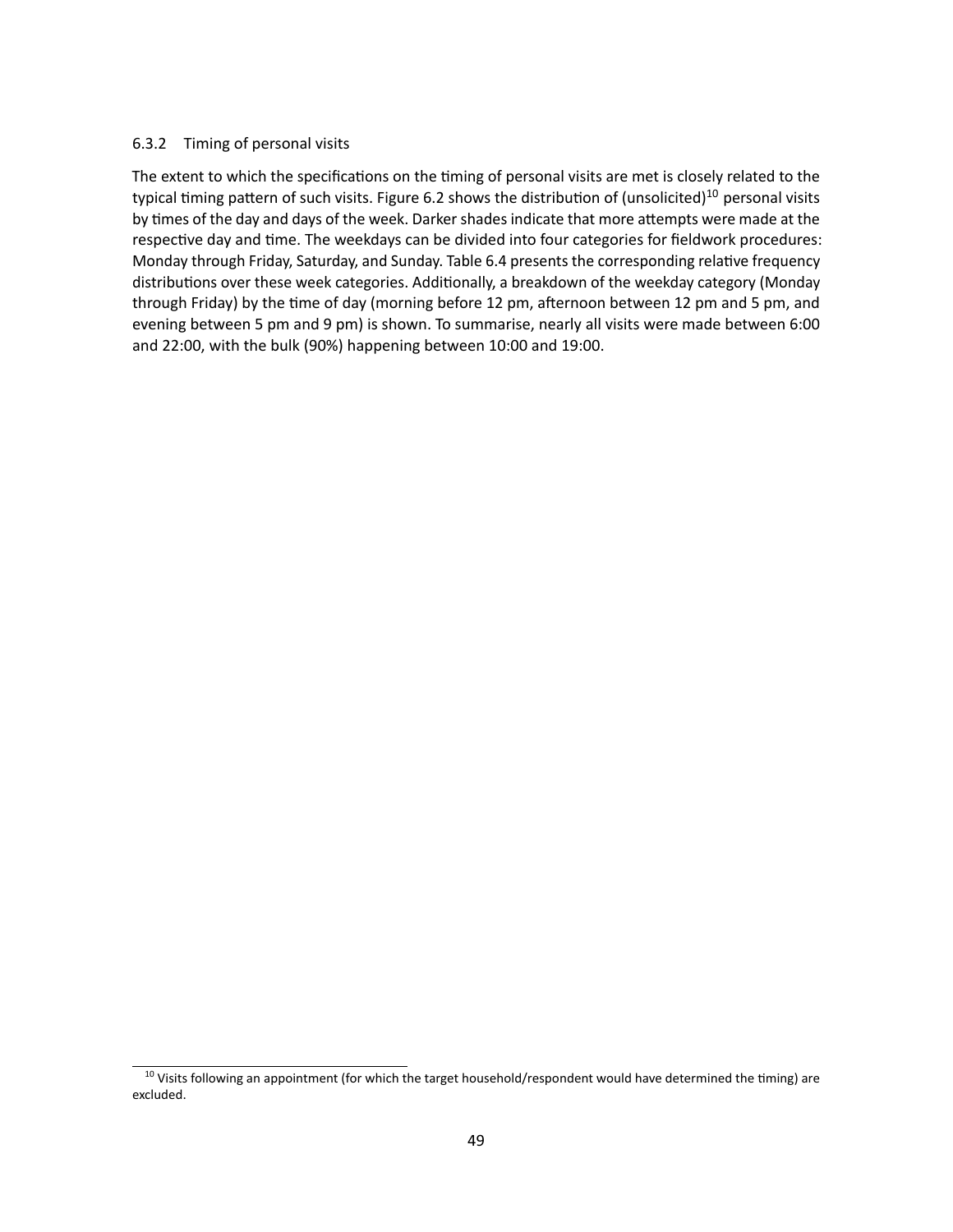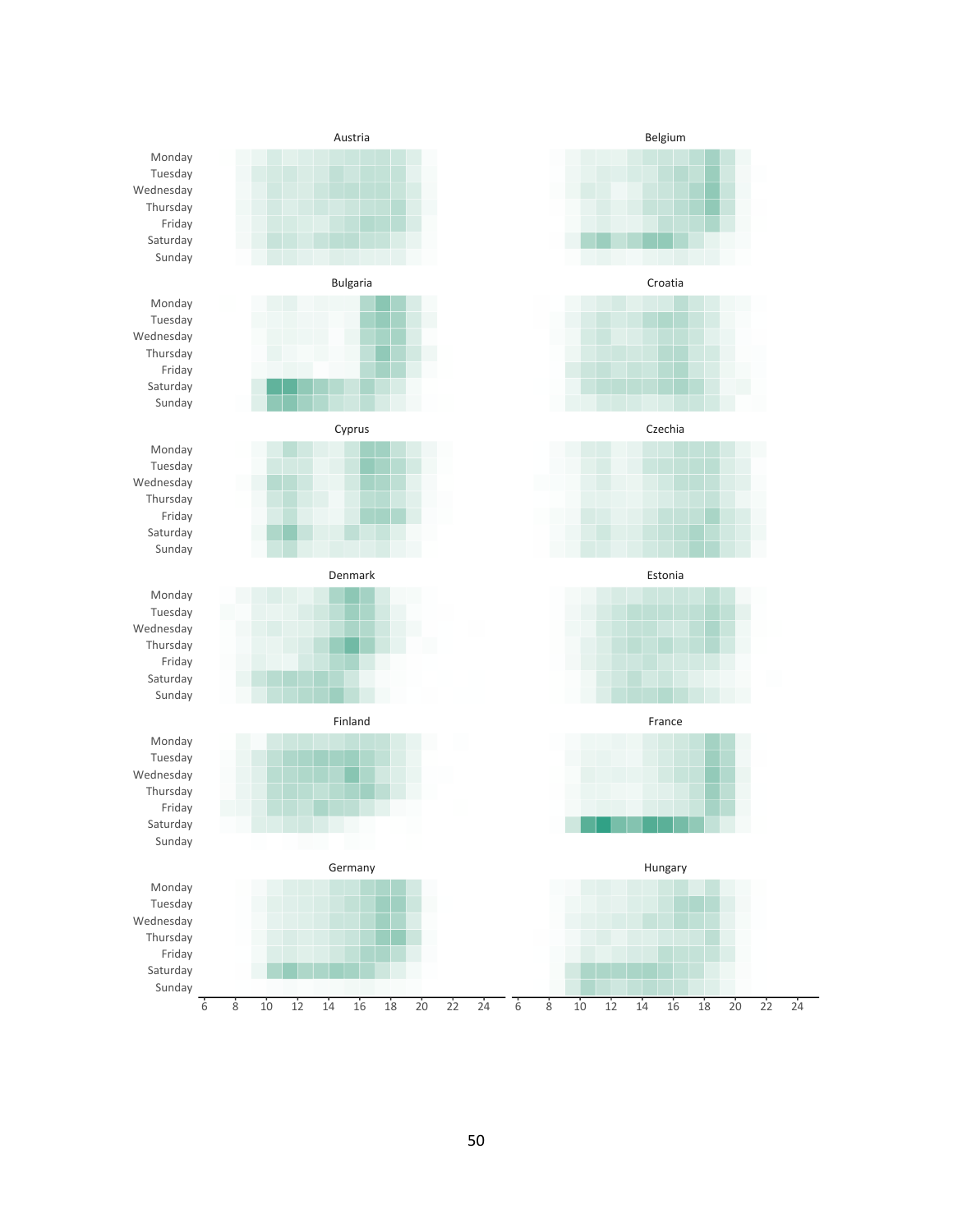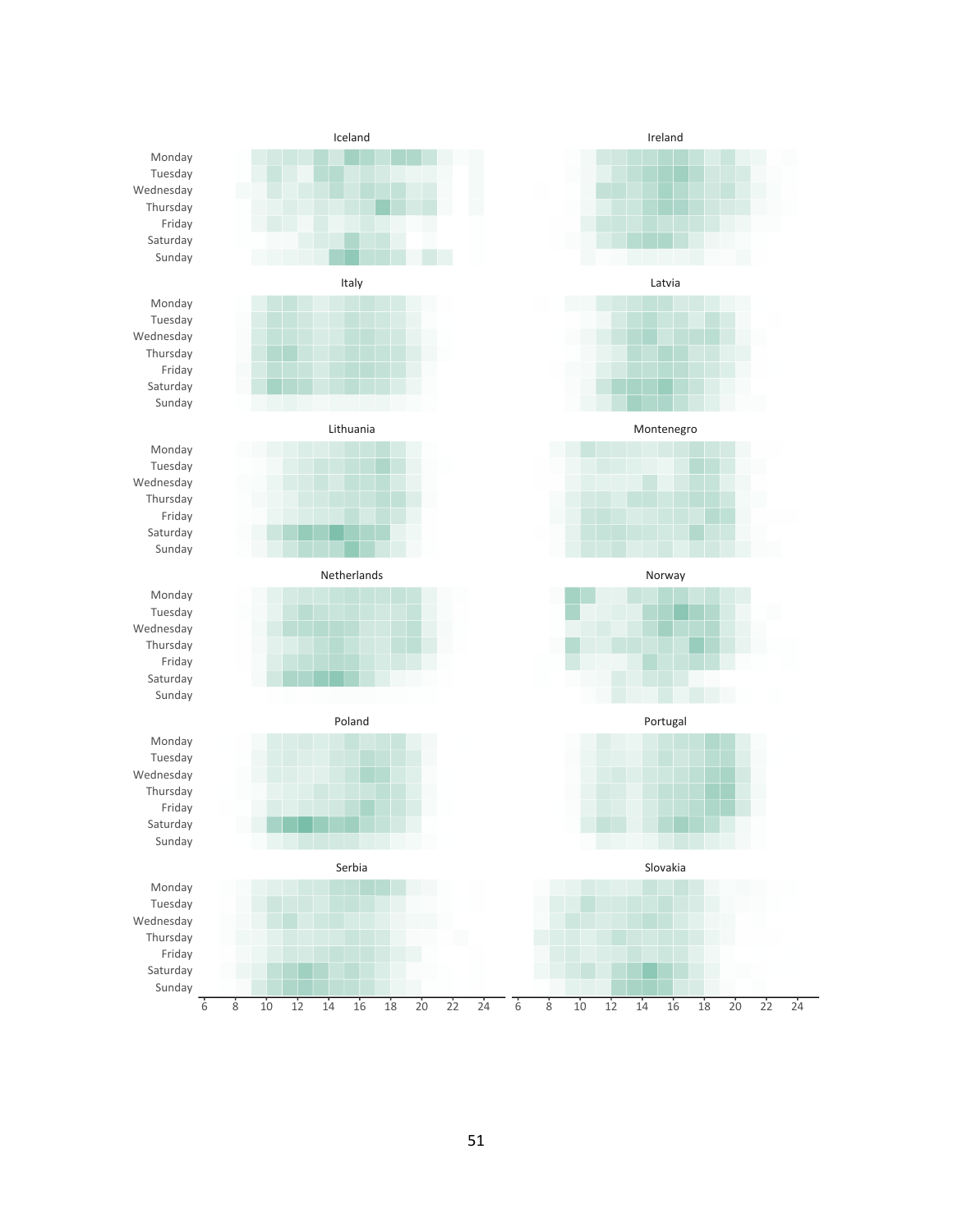<span id="page-56-0"></span>



Note: Visits following an appointment (for which the timing likely would have been determined by the target respondent) and visits with day of the week or hour missing or with a recorded hour between 0:00 and 6:00 are excluded.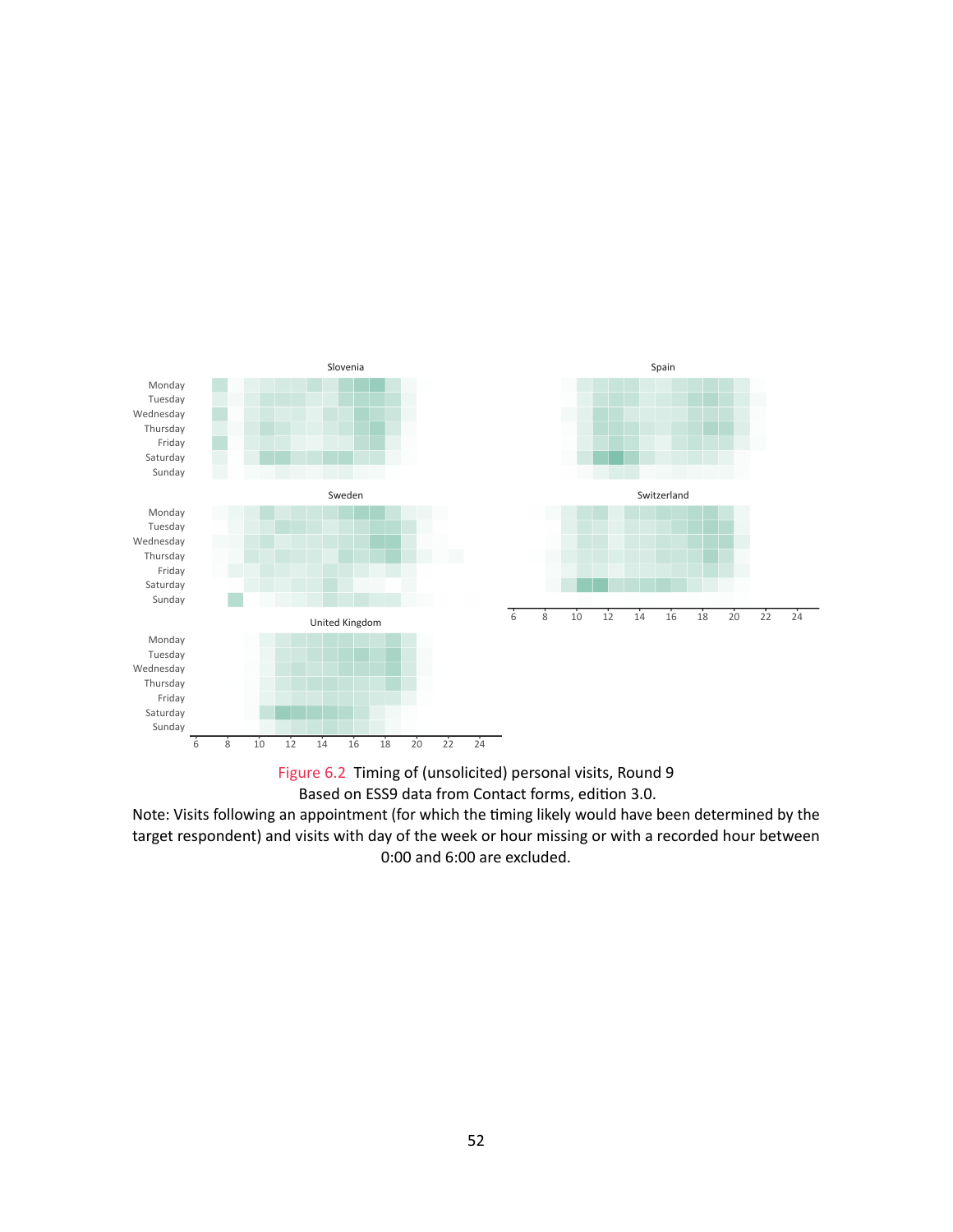| Country         | N <sup>a</sup> | Weekday | Weekday   | Weekday | Weekday | Saturday | Sunday |
|-----------------|----------------|---------|-----------|---------|---------|----------|--------|
|                 |                | morning | afternoon | evening | overall |          |        |
| Austria         | 9037           | 17.1    | 35.4      | 23.4    | 75.8    | 15.7     | 8.5    |
| Belgium         | 8291           | 10.5    | 31.1      | 32.3    | 74.0    | 20.2     | 5.8    |
| <b>Bulgaria</b> | 4165           | 6.6     | 17.4      | 32.6    | 56.6    | 24.2     | 19.2   |
| Croatia         | 4986           | 15.7    | 38.4      | 15.5    | 69.9    | 18.1     | 12.0   |
| Cyprus          | 4201           | 17.3    | 30.7      | 26.9    | 75.5    | 14.9     | 9.7    |
| Czechia         | 5467           | 12.1    | 27.1      | 27.2    | 67.5    | 16.7     | 15.7   |
| Denmark         | 6733           | 13.5    | 47.6      | 8.9     | 70.0    | 14.9     | 15.0   |
| Estonia         | 9543           | 10.3    | 38.3      | 26.5    | 75.4    | 10.7     | 13.9   |
| Finland         | 3978           | 25.3    | 51.7      | 14.0    | 92.3    | 7.1      | 0.6    |
| France          | 15607          | 7.5     | 21.5      | 33.7    | 62.8    | 37.2     | 0.0    |
| Germany         | 24506          | 10.6    | 34.8      | 31.8    | 77.3    | 20.4     | 2.3    |
| Hungary         | 6028           | 10.8    | 30.4      | 21.9    | 63.4    | 20.3     | 16.3   |
| Iceland         | 1614           | 13.8    | 33.4      | 25.2    | 75.2    | 9.5      | 15.4   |
| Ireland         | 7311           | 8.5     | 46.7      | 24.9    | 82.7    | 13.2     | 4.0    |
| Italy           | 17732          | 23.6    | 35.5      | 18.4    | 77.7    | 17.6     | 4.7    |
| Latvia          | 5540           | $6.2$   | 41.3      | 20.7    | 68.4    | 17.1     | 14.5   |
| Lithuania       | 5917           | 8.1     | 33.9      | 20.0    | 62.1    | 21.8     | 16.2   |
| Montenegro      | 3039           | 16.0    | 28.0      | 25.1    | 70.1    | 16.4     | 13.5   |
| Netherlands     | 9586           | 12.8    | 42.1      | 25.0    | 81.2    | 17.9     | 0.9    |
| Norway          | 1807           | 18.4    | 39.4      | 28.3    | 86.9    | 6.9      | 6.1    |
| Poland          | 5718           | 11.9    | 33.3      | 21.5    | 66.9    | 23.8     | 9.4    |
| Portugal        | 14107          | 8.9     | 29.7      | 36.7    | 76.6    | 16.0     | 7.4    |
| Serbia          | 6092           | 17.1    | 34.8      | 13.0    | 65.5    | 17.2     | 17.3   |
| Slovakia        | 5174           | 23.0    | 34.0      | 9.0     | 66.8    | 18.3     | 15.0   |
| Slovenia        | 4610           | 25.4    | 34.5      | 19.4    | 79.3    | 16.1     | 4.6    |
| Spain           | 9468           | 13.4    | 33.5      | 30.6    | 78.4    | 16.4     | 5.2    |
| Sweden          | 2994           | 20.8    | 34.7      | 24.6    | 80.9    | 8.2      | 10.9   |
| Switzerland     | 8036           | 17.9    | 31.3      | 30.6    | 79.9    | 19.4     | 0.8    |
| United Kingdom  | 25933          | 9.4     | 40.6      | 23.5    | 73.5    | 16.7     | 9.8    |

Table 6.4 Timing of (unsolicited) personal visits (%), Round <sup>9</sup>

Based on ESS9 data from Contact forms, edition 3.0. Based on ESS9 data from Contact forms, edition 3.0.

Weekday (Monday through Friday) visits are categorised as 'morning' (before 12:00), 'afternoon' (between 12:00 and 17:00), 'evening' (between<br>17:00 and 21:00) or 'night' 17:00 and 21:00) or 'night'

<span id="page-57-0"></span><sup>a</sup> N refers to the total number of unsolicited personal visits.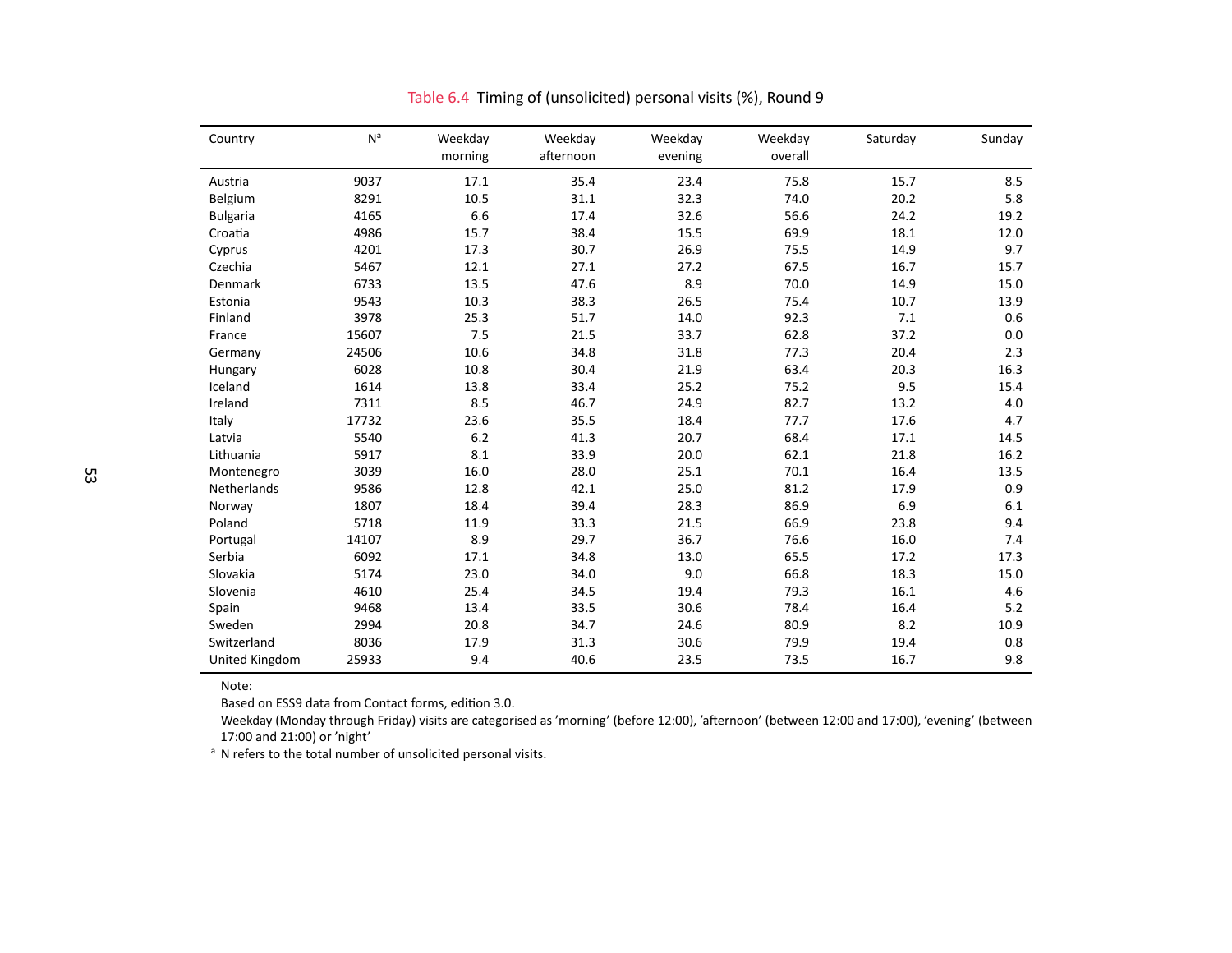On average, the majority of visits by fieldwork agencies happen during weekdays (74%). On weekdays, households are least likely visited in the mornings. Of all contacts, an average of only 9% occur on Sundays.

#### Weekdays

The majority of weekday visits occur in Finland (92.3%); the fewest in Bulgaria (56.6%). In the median country, weekday visits happen in 75.2% of the time.

#### Saturdays

The majority of Saturday visits occur in France (37.2%); the fewest in Norway (6.9%). In the median country, Saturday visits happen in 16.7% of the time.

### Sundays

The majority of Sunday visits occur in Bulgaria (19.2%); the fewest in France (0%). In the median country, Sunday visits happen in 9.7% of the time.

### <span id="page-58-1"></span>Common patterns

Figure [6.3](#page-59-0) depicts common occurrences of over- and underrepresented patterns.<sup>[11](#page-58-0)</sup> The most common pattern of observed visits consists of a relative overrepresentation of weekday afternoons. Conversely, households are less often frequented during weekends. An exception are Saturday afternoons overrepresented in Belgium, Bulgaria, Croatia, France, Germany, Hungary, Latvia, Lithuania, the Netherlands, Poland, Slovakia, and the United Kingdom, and Sunday afternoon visits in one country (Lithuania). In Bulgaria, Estonia, France, Germany, Ireland, Latvia, Lithuania, Portugal, and the United Kingdom weekday mornings, and in Croatia, Denmark, Finland, Serbia, Slovakia, and Slovenia weekday evenings are relatively underrepresented.

<span id="page-58-0"></span><sup>&</sup>lt;sup>[11](#page-58-1)</sup> Weekday (Monday through Friday) visits are categorised as 'morning' (before 12:00), 'afternoon' (between 12:00 and 17:00), 'evening' (between 17:00 and 21:00) or 'night'. Saturday and Sunday visits are considered overall. The observed frequency distribution is compared to the frequency distribution which we would expect if visits were uniformly spread over the week. Timing categories are identified as under- or overrepresented on the basis of a chi-squared test at significance level 0.05 and one degree of freedom.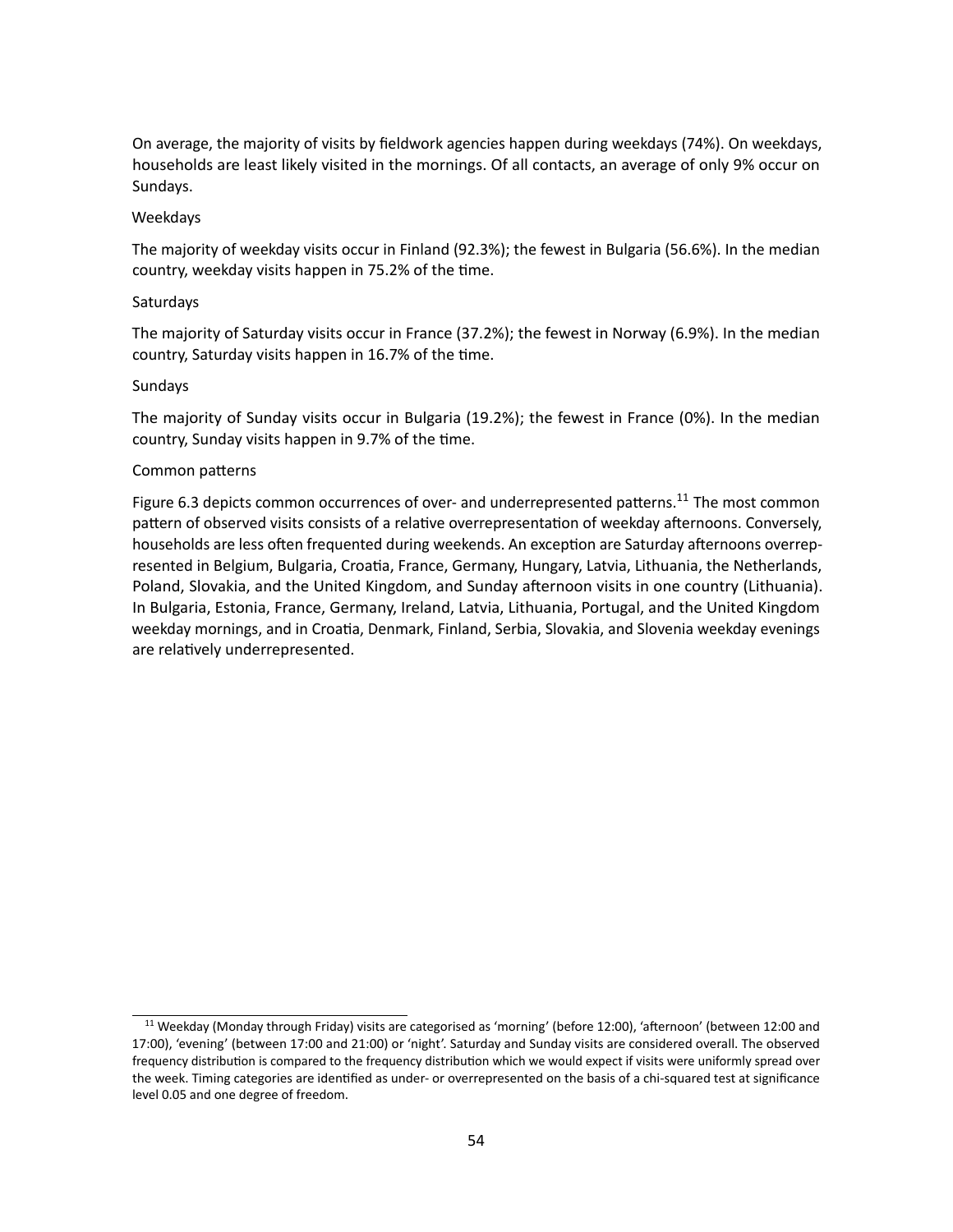<span id="page-59-0"></span>



#### 6.3.3 Number and timing of personal visits to 'non-productive' contacts

Compliance with the prescribed number and timing of personal visits is assessed by considering personal visits made to sample units that are categorised as final 'Non-contact' (code 20) or 'Broken appointment' (code 31) (see Section [6.4,](#page-64-0) p. [60\)](#page-64-0). These cases remain potentially productive and should not have been prematurely abandoned.

Table [6.5](#page-60-0) presents descriptive statistics of the number of personal visits made to these cases in ESS9. The average number of personal visits ranges between 0.9 (Sweden) and 8.3 (the Netherlands). In the median country, 4.2 personal visits were made on average.

Table [6.6](#page-62-0) shows the extent to which the specifications on the timing of personal visits were met (see also Figure [6.4\)](#page-61-0). In ten countries (Denmark, Estonia, Finland, Iceland, Montenegro, Norway, Serbia, Sweden, Switzerland, and the United Kingdom), (nearly) all cases were visited at least once, while in 8 countries (Austria, Belgium, France, Germany, Italy, Lithuania, the Netherlands, and Portugal), (nearly) all of the cases were personally visited at least four times before they were abandoned as non-productive.

Four countries (Iceland, Sweden, Finland, and Norway) abandoned more than 10% of the unproductive cases with no further contact attempt. They are also among those nine countries (Bulgaria, Iceland, Sweden, Czechia, Finland, Norway, Croatia, Ireland, and Serbia) who stopped fieldwork with more than half of the remaining cases still requiring a fourth visit—Bulgaria and Sweden leading with more than 90%, followed by Czechia with more than 70% missing a fourth visit.

Evening visits occurred at least once for (nearly) all unproductive cases in four countries (Austria, Belgium, Lithuania, and Portugal). In the same countries, (nearly) all of the cases were visited at least once during the weekend. Close to all of the cases were visited at least twice over a period of 14 days in four countries (Belgium, France, Germany, and Netherlands).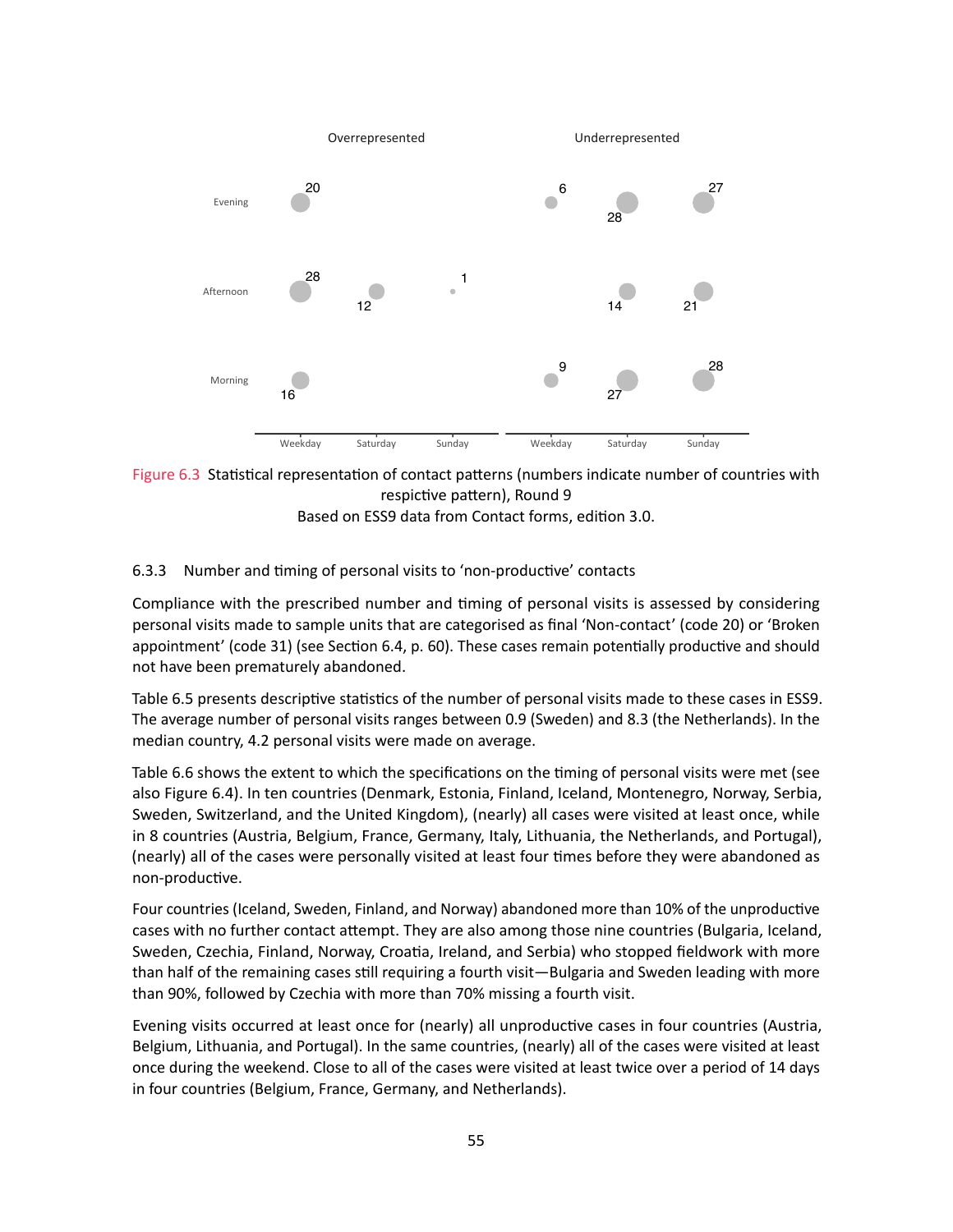| Country         | N <sup>a</sup> | Min            | Max            | Mean | SD  |
|-----------------|----------------|----------------|----------------|------|-----|
| Austria         | 136            | 4              | 8              | 4.3  | 0.6 |
| Belgium         | 100            | 4              | 13             | 6.9  | 1.7 |
| <b>Bulgaria</b> | 474            | $\mathbf{1}$   | $\overline{4}$ | 1.7  | 0.6 |
| Croatia         | 186            | $\mathbf{1}$   | $\overline{7}$ | 2.0  | 1.4 |
| Cyprus          | 121            | $\mathbf{1}$   | 10             | 6.3  | 2.6 |
| Czechia         | 42             | $\overline{2}$ | $\overline{4}$ | 2.7  | 0.8 |
| Denmark         | 109            | 0              | 12             | 4.7  | 2.3 |
| Estonia         | 102            | 0              | 18             | 4.7  | 3.0 |
| Finland         | 261            | 0              | 8              | 2.2  | 1.6 |
| France          | 514            | $\overline{2}$ | 18             | 6.6  | 1.9 |
| Germany         | 161            | $\mathbf{1}$   | 24             | 6.1  | 2.7 |
| Hungary         | 121            | $\mathbf{1}$   | 10             | 4.1  | 1.1 |
| Iceland         | 284            | 0              | 6              | 1.1  | 1.2 |
| Ireland         | 310            | $\mathbf{1}$   | 9              | 3.0  | 1.8 |
| Italy           | 534            | $\mathbf{1}$   | 13             | 4.7  | 1.4 |
| Latvia          | 561            | $\mathbf{1}$   | 5              | 3.5  | 1.0 |
| Lithuania       | 243            | $\mathbf{1}$   | 6              | 4.2  | 0.6 |
| Montenegro      | 153            | 0              | $\overline{4}$ | 3.9  | 0.6 |
| Netherlands     | 71             | $\mathbf{1}$   | 16             | 8.3  | 2.0 |
| Norway          | 27             | 0              | 19             | 3.6  | 4.7 |
| Poland          | 63             | $\overline{2}$ | 8              | 4.3  | 0.9 |
| Portugal        | 338            | $\overline{2}$ | 28             | 8.2  | 3.9 |
| Serbia          | 226            | 0              | 11             | 2.8  | 1.9 |
| Slovakia        | 207            | $\mathbf{1}$   | 6              | 4.0  | 0.9 |
| Slovenia        | 85             | $\mathbf{1}$   | 17             | 4.4  | 2.8 |
| Spain           | 132            | $\mathbf{1}$   | 16             | 5.0  | 2.9 |
| Sweden          | 266            | 0              | 8              | 0.9  | 1.4 |
| Switzerland     | 340            | 0              | 14             | 4.2  | 2.5 |
| United Kingdom  | 526            | 0              | 20             | 6.4  | 4.1 |

<span id="page-60-0"></span>Table 6.5 Compliance with contact specifications: Number of personal visits, Round 9

Note:

Based on ESS9 data from Contact forms, edition 3.0.

<sup>a</sup> N refers to all cases categorised as final 'Non-contact (code 20) or 'Broken appointment' (code 31).

Only two countries (Belgium and France) managed to cover the specified minimum of four visits, two weeks, weekend, and evening visits for at least 95% of the unproductive cases. Converseley, Iceland and Sweden exhibit the lowest adherence to all specifications simultaneously. The median country covered the minimum of one contact attempt by 100%, but only 52% of the two-week spread specification. The remaining specifications (a minimum of four, weekend, and evening visits) are all met by approximately 72% in the median country.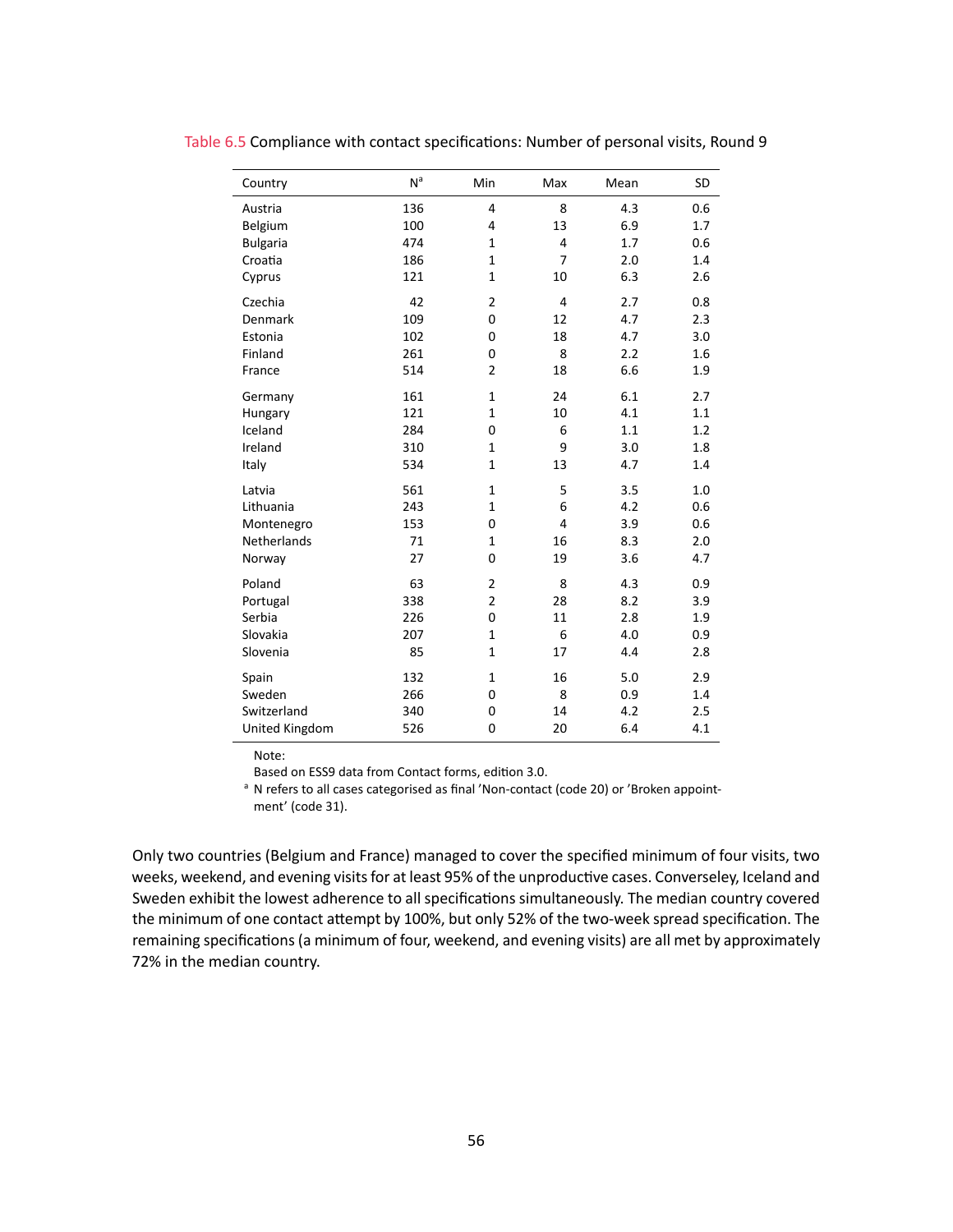<span id="page-61-0"></span>

Figure 6.4 Adherence to specifications of contact strategy concerning final non-contacts (respective level in %), Round 9 Based on ESS9 data from Contact forms, edition 3.0.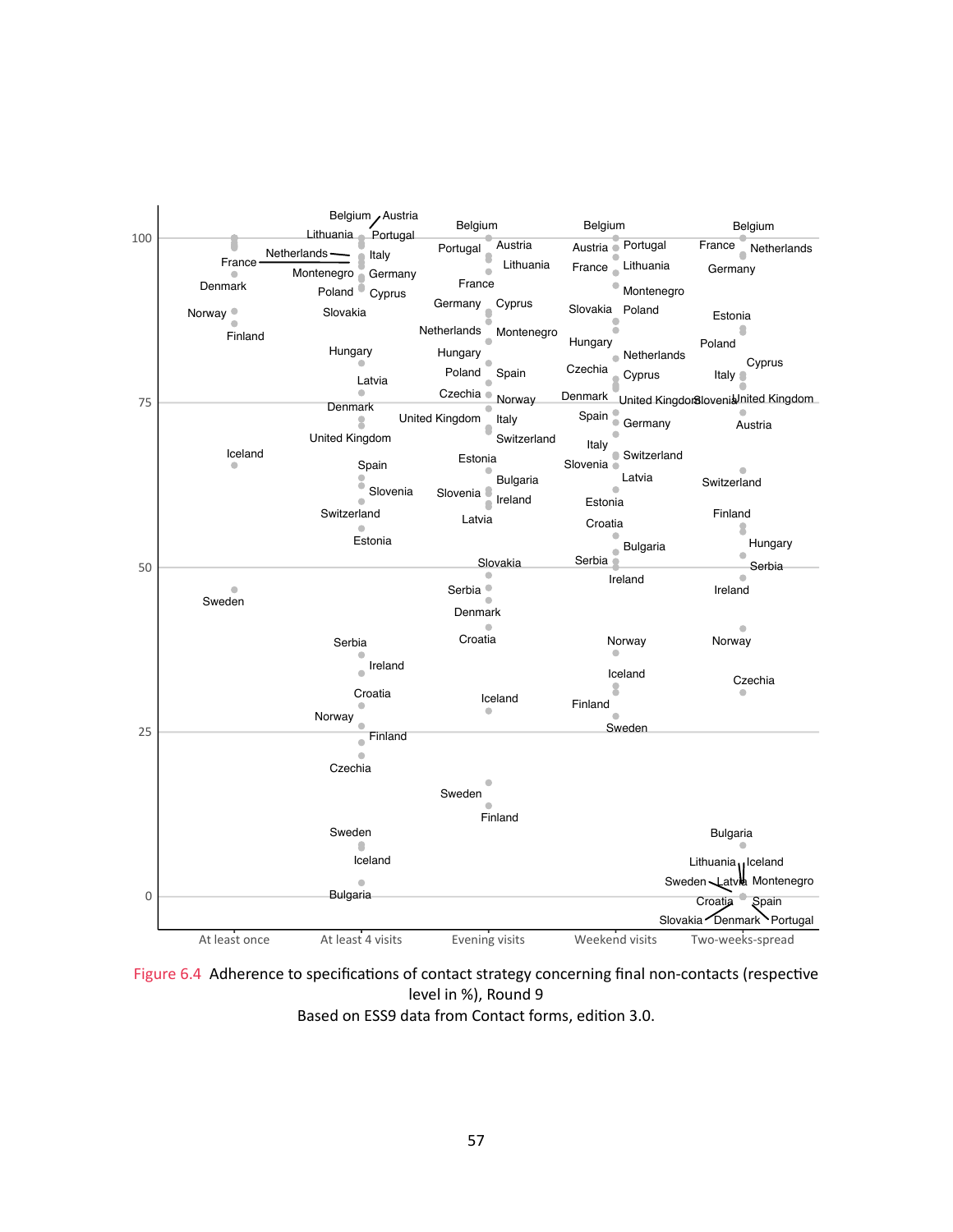|                 |                | Proportion of non-contacts (%) with specification fulfilled |               |                                             |                                             |                        |
|-----------------|----------------|-------------------------------------------------------------|---------------|---------------------------------------------|---------------------------------------------|------------------------|
| Country         | N <sup>a</sup> | At least one                                                | At least four | At least one in<br>the evening <sup>b</sup> | At least one at<br>the weekend <sup>c</sup> | Spread over 14<br>days |
| Austria         | 136            | 100.0                                                       | 100.0         | 100.0                                       | 98.5                                        | 73.5                   |
| Belgium         | 100            | 100.0                                                       | 100.0         | 100.0                                       | 100.0                                       | 100.0                  |
| <b>Bulgaria</b> | 474            | 100.0                                                       | 2.1           | 61.8                                        | 52.3                                        | 7.8                    |
| Croatia         | 186            | 100.0                                                       | 29.0          | 40.9                                        | 54.8                                        | 0.0                    |
| Cyprus          | 121            | 100.0                                                       | 92.6          | 88.4                                        | 77.7                                        | 79.3                   |
| Czechia         | 42             | 100.0                                                       | 21.4          | 76.2                                        | 78.6                                        | 31.0                   |
| Denmark         | 109            | 94.5                                                        | 72.5          | 45.0                                        | 77.1                                        | 0.0                    |
| Estonia         | 102            | 99.0                                                        | 55.9          | 64.7                                        | 61.8                                        | 86.3                   |
| Finland         | 261            | 87.0                                                        | 23.4          | 13.8                                        | 31.0                                        | 56.3                   |
| France          | 514            | 100.0                                                       | 96.3          | 94.9                                        | 94.7                                        | 100.0                  |
| Germany         | 161            | 100.0                                                       | 95.7          | 88.8                                        | 72.0                                        | 97.5                   |
| Hungary         | 121            | 100.0                                                       | 81.0          | 84.3                                        | 86.0                                        | 55.4                   |
| Iceland         | 284            | 65.5                                                        | 7.4           | 28.2                                        | 32.0                                        | 0.0                    |
| Ireland         | 310            | 100.0                                                       | 33.9          | 59.7                                        | 50.0                                        | 48.4                   |
| Italy           | 534            | 100.0                                                       | 97.0          | 71.2                                        | 70.2                                        | 78.8                   |
| Latvia          | 561            | 100.0                                                       | 76.5          | 59.2                                        | 65.4                                        | 0.0                    |
| Lithuania       | 243            | 100.0                                                       | 99.2          | 96.7                                        | 97.1                                        | 0.0                    |
| Montenegro      | 153            | 99.3                                                        | 94.1          | 84.3                                        | 92.8                                        | 0.0                    |
| Netherlands     | 71             | 100.0                                                       | 97.2          | 87.3                                        | 81.7                                        | 97.2                   |
| Norway          | 27             | 88.9                                                        | 25.9          | 74.1                                        | 37.0                                        | 40.7                   |
| Poland          | 63             | 100.0                                                       | 93.7          | 81.0                                        | 87.3                                        | 85.7                   |
| Portugal        | 338            | 100.0                                                       | 98.8          | 97.3                                        | 98.5                                        | 0.0                    |
| Serbia          | 226            | 98.7                                                        | 36.7          | 46.9                                        | 50.9                                        | 51.8                   |
| Slovakia        | 207            | 100.0                                                       | 92.3          | 48.8                                        | 87.4                                        | 0.0                    |
| Slovenia        | 85             | 100.0                                                       | 62.4          | 61.2                                        | 67.1                                        | 77.6                   |
| Spain           | 132            | 100.0                                                       | 63.6          | 78.0                                        | 73.5                                        | 0.0                    |
| Sweden          | 266            | 46.6                                                        | 7.9           | 17.3                                        | 27.4                                        | 0.0                    |
| Switzerland     | 340            | 98.8                                                        | 60.0          | 70.6                                        | 66.8                                        | 64.7                   |
| United Kingdom  | 526            | 98.5                                                        | 71.5          | 71.1                                        | 77.4                                        | 77.4                   |

#### <span id="page-62-0"></span>Table 6.6 Compliance with contact specifications: Timing and spread of personal visits, Round 9

#### Note:

Based on ESS9 data from Contact forms, edition 3.0.

<sup>a</sup> N refers to all cases categorised as final 'Non-contact' (code 20) or 'Broken appointment' (code 31).

<sup>b</sup> Visits after 17:00 are categorised as 'evening'.

<sup>c</sup> Visits on Saturday or Sunday are categorised as 'weekend'.

#### 6.3.4 Response enhancement: incentives to target respondents

Target respondents can be offered incentives, unconditionally and/or conditionally on cooperation. In all but 8 countries (Belgium, Bulgaria, Cyprus, Denmark, Hungary, Montenegro, Slovakia, and Spain), some incentives were (standardly) offered, but the particularities vary markedly. Table [6.7](#page-63-0) shows an overview of the respondent incentives that were used. Eight countries offered an unconditional, eighteen a conditional incentives of some sort; five offered both (Finland, the Netherlands, Sweden, Switzerland, and the United Kingdom). A more detailed description of particular incentives for each country can be found in the National Technical Summaries in the ESS Survey Documentation Report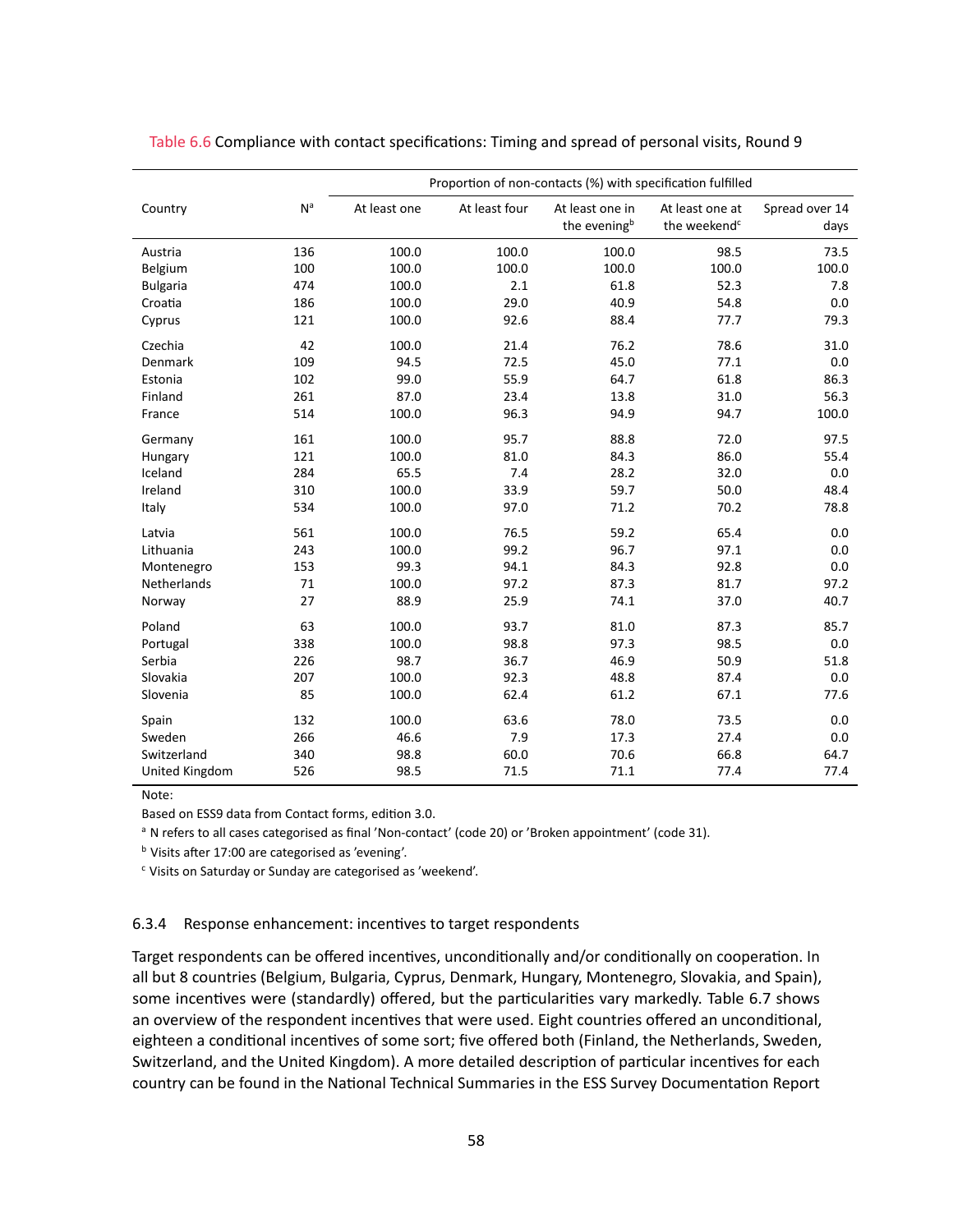<span id="page-63-0"></span>(ESS Data Archive, 2018; see Section 43.7 Respondent incentives). Other response-enhancing measures such as dedicated websites, follow-up letters, and free-of-charge (helpdesk) telephone numbers etc. are also frequently used but less consistently documented.

| Country         | Unconditional | Conditional |
|-----------------|---------------|-------------|
| Austria         |               | X           |
| Belgium         |               |             |
| <b>Bulgaria</b> |               |             |
| Croatia         |               | X           |
| Cyprus          |               |             |
| Czechia         |               | X           |
| Denmark         |               |             |
| Estonia         |               | X           |
| Finland         | X             | X           |
| France          |               | x           |
| Germany         |               | x           |
| Hungary         |               |             |
| Iceland         |               | x           |
| Ireland         | X             |             |
| Italy           |               | X           |
| Latvia          |               | X           |
| Lithuania       |               | X           |
| Montenegro      |               |             |
| Netherlands     | X             | X           |
| Norway          |               | x           |
| Poland          | X             |             |
| Portugal        | X             |             |
| Serbia          |               | X           |
| Slovakia        |               |             |
| Slovenia        |               | X           |
| Spain           |               |             |
| Sweden          | X             | X           |
| Switzerland     | X             | X           |
| United Kingdom  | X             | X           |

Table 6.7 Respondent incentives, Round 9

Note:

Based on ESS9 Data documentation report.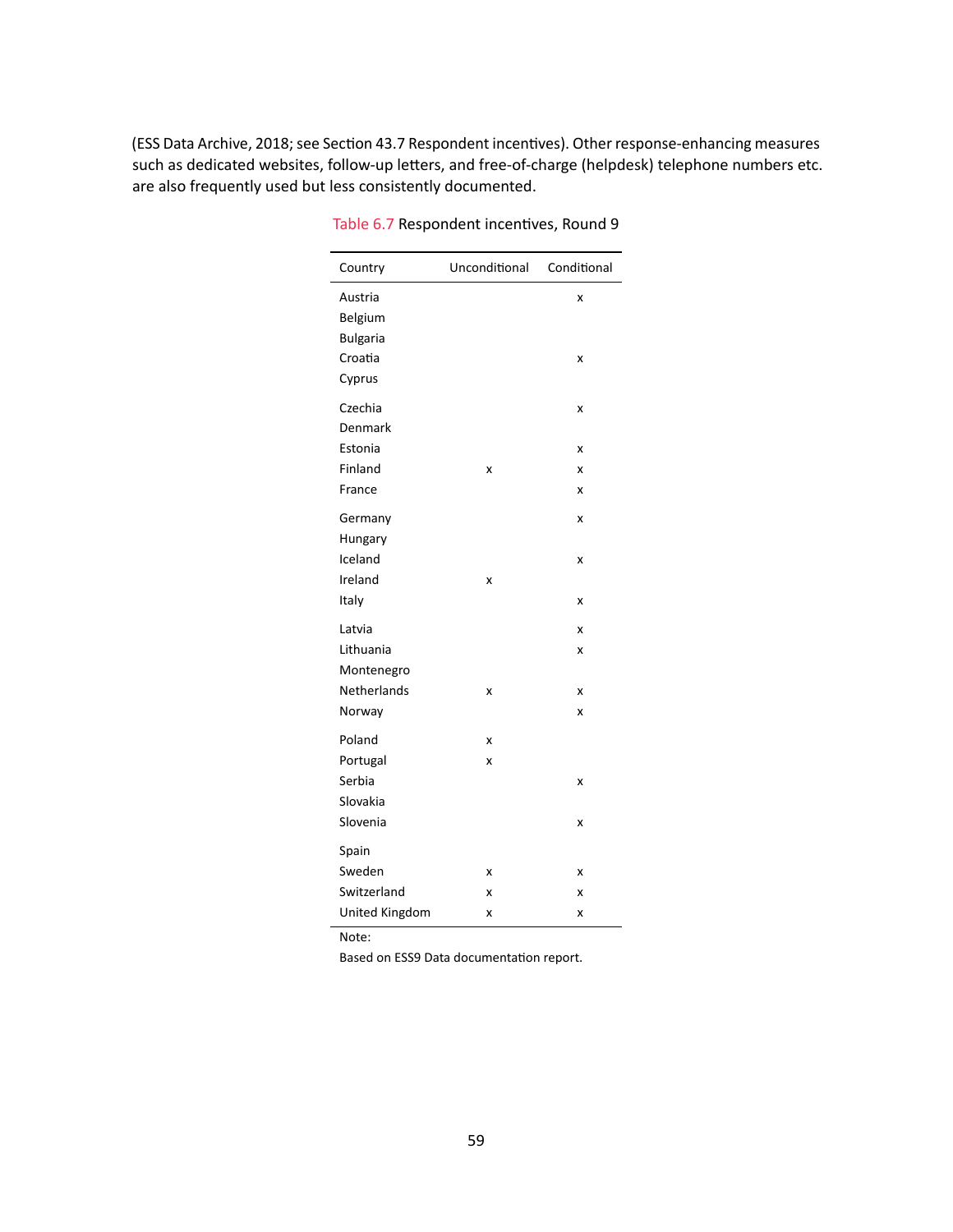#### <span id="page-64-0"></span>6.4 OUTCOME RATES AND DETAILED RESPONSE BREAKDOWN

<span id="page-64-2"></span>The rates of response, non-contact, refusal, and other-nonresponse achieved in ESS9 are presented in Table [6.8.](#page-65-0)<sup>[12](#page-64-1)</sup> A detailed breakdown of these rates by final outcome is presented in Table [6.9](#page-67-0) and Table [6.10.](#page-69-0) The figures are discussed in the following subsections.

#### 6.4.1 Response rates

The ESS has traditionally targeted a response rate of 70% (European Social Survey, 2018). However, no country has been able to reach this (for many countries quite ambitious) target. Looking at Table [6.8,](#page-65-0) the ESS9 response rates range between 27.6% (Germany) and 69.4% (Bulgaria). The median country achieved a response rate of 51.8%. A response rate of at least 50% was achieved in 16 countries, but it exceeds 60% only in 7 (Bulgaria, Czechia, Estonia, Ireland, Montenegro, Poland, and Slovenia).

$$
RR = \frac{n_{complete}}{n_{gross} - n_{ineligible}}
$$

with  $n_{gross}$  the total number of issued sample units,  $n_{ineligible}$  the total number of ineligible sample units, identified by the final outcome codes 43 'Deceased', 51 'Moved out of country', 61 'Derelict or demolished house', 62 'House not yet built, not ready for occupation', 63 'House not occupied', 64 'Address not residential: business', 65 'Address not residential: institution', and 67 'Other ineligible', and  $n_{complete}$  the number of complete and valid interviews, identified by the final outcome code 10 'Complete and valid interview'. The non-contact and refusal rates are similarly defined as the relative number of non-contacts and refusals, respectively.

$$
NCON = \frac{n_{non-contact}}{n_{gross} - n_{ineligible}}
$$
  

$$
REF = \frac{n_{refusal}}{n_{gross} - n_{ineligible}}
$$

with  $n_{non-contact}$  the number of non-contacts, identified by the final outcome code 20 'Non-contact', and  $n_{refusal}$ the total number of refusals, identified by the final outcome code 30 'Refusal because of opt-out list', 32 'Respondent refusal', 33 'Proxy refusal', 34 'Household refusal, before selection'.

These outcome rates are in line with the AAPOR (2016) definitions RR1, CON1 and REF1. Although rarely formally assessed, residual nonresponse can be considerable, which cannot be attributed to either non-contact or refusal. It is, therefore, useful to consider both its magnitude and its diverse composition. We, therefore, define the 'other-nonresponse rate' in line with the other outcome rates as the relative number of other non-respondents.

$$
OTH = \frac{n_{other}}{n_{gross} - n_{ineligible}}
$$

with  $n_{other}$  the number of sample units not elsewhere categorised: those that could not be contacted (52 'Moved to unknown destination', 53 'Moved, still in country', and 54 'Address not traceable'), those that were contacted but were unable to participate (41 'Not available, away', 42 'Mentally/physically unable/ill/sick, short term', 46 'Mentally/physically unable/ill/sick, long term', 44 'Language barrier') or otherwise did not participate (31 'Broken appointment' and 45 'Contact but no interview, other'), those for which an interview was administered that either was not complete or was invalidated (11 'Partial interview' and 12 'Invalid interview'), and those for which no final outcome code could be derived (0 'No contact form' and 99 'Undefined').

<span id="page-64-1"></span> $12$  Detailed final outcome or 'disposition' codes for all sample units are derived from the sequences of contact attempt outcome codes recorded by the interviewers and the case-level interview and contact form indicators in the integrated Contact Form data set. The response rate is defined as the number of complete and valid interviews relative to the number of issued eligible sample units.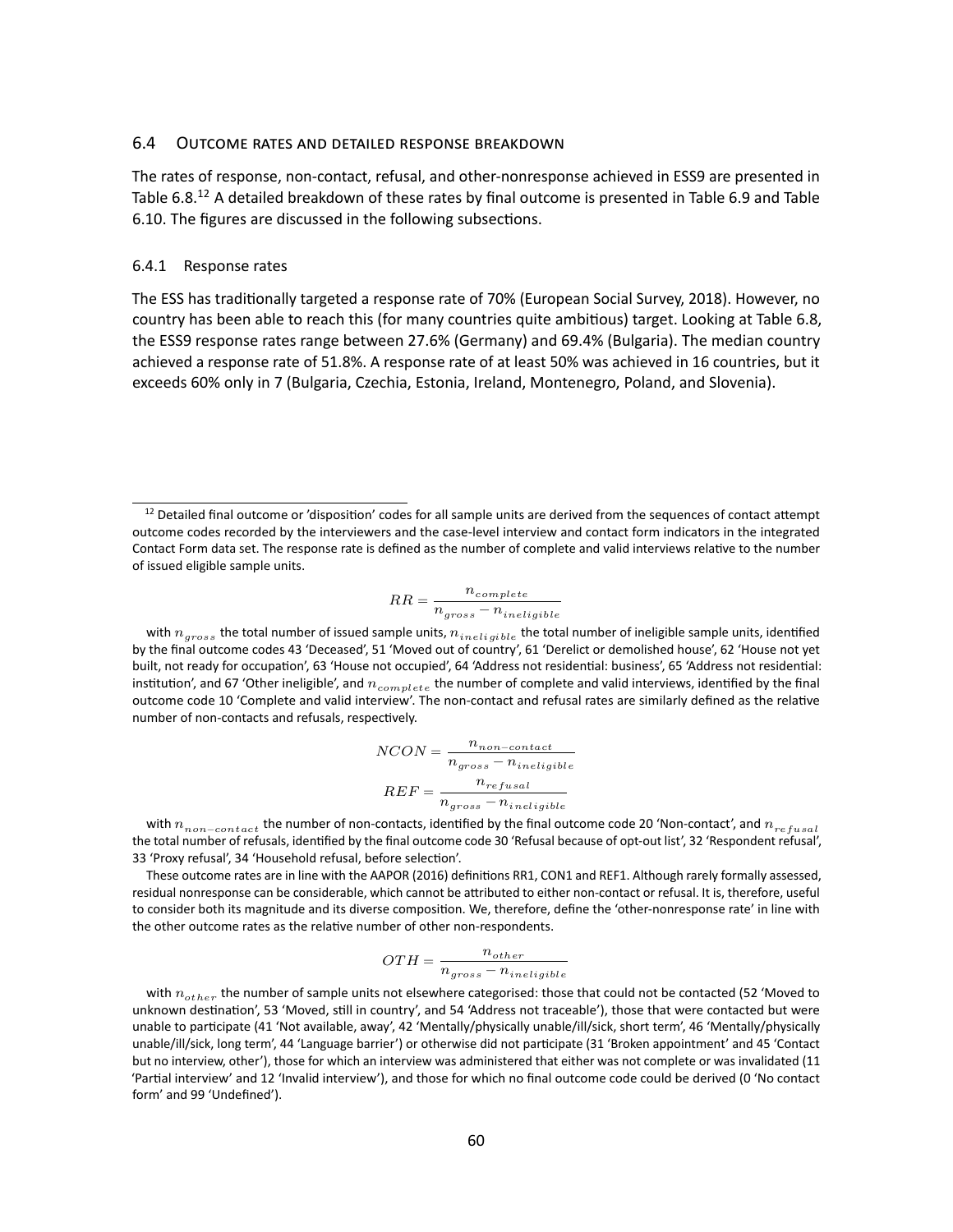|                 |          | Rate (%)    |         |                       |                      |                         |
|-----------------|----------|-------------|---------|-----------------------|----------------------|-------------------------|
| Country         | Response | Non-contact | Refusal | Other<br>non-response | Gross sample<br>size | Eligible sample<br>size |
| Austria         | 50.8     | 2.7         | 44.8    | 1.7                   | 4956                 | 4915                    |
| Belgium         | 57.6     | 2.7         | 28.4    | 11.3                  | 3204                 | 3066                    |
| <b>Bulgaria</b> | 69.4     | 14.8        | 10.4    | 5.5                   | 3330                 | 3169                    |
| Croatia         | 43.2     | 4.3         | 43.0    | 9.6                   | 4470                 | 4186                    |
| Cyprus          | 53.3     | 7.4         | 20.4    | 18.9                  | 1599                 | 1464                    |
| Czechia         | 67.4     | 1.2         | 31.2    | 0.3                   | 3564                 | 3560                    |
| <b>Denmark</b>  | 49.5     | 2.9         | 36.9    | 10.7                  | 3212                 | 3166                    |
| Estonia         | 62.7     | 2.3         | 27.8    | 7.2                   | 3100                 | 3035                    |
| Finland         | 51.8     | 7.1         | 24.4    | 16.7                  | 3400                 | 3387                    |
| France          | 48.1     | 10.7        | 24.9    | 16.3                  | 4400                 | 4178                    |
| Germany         | 27.6     | 1.8         | 51.9    | 18.7                  | 8695                 | 8556                    |
| Hungary         | 39.8     | 2.8         | 42.0    | 15.4                  | 4363                 | 4169                    |
| Iceland         | 40.5     | 12.1        | 30.8    | 16.6                  | 2197                 | 2125                    |
| Ireland         | 62.0     | 8.4         | 23.2    | 6.5                   | 3768                 | 3577                    |
| Italy           | 51.9     | 9.3         | 28.3    | 10.5                  | 5497                 | 5286                    |
| Latvia          | 38.9     | 22.0        | 29.6    | 9.5                   | 2525                 | 2358                    |
| Lithuania       | 59.2     | 7.3         | 30.6    | 2.9                   | 4190                 | 3099                    |
| Montenegro      | 62.3     | 7.2         | 20.6    | 9.9                   | 2016                 | 1926                    |
| Netherlands     | 49.6     | 1.8         | 38.4    | 10.1                  | 3463                 | 3372                    |
| Norway          | 43.3     | 0.8         | 43.0    | 12.8                  | 3300                 | 3246                    |
| Poland          | 60.4     | 2.3         | 24.2    | 13.1                  | 2700                 | 2485                    |
| Portugal        | 34.9     | 8.5         | 30.3    | 26.3                  | 3617                 | 3021                    |
| Serbia          | 57.9     | 5.6         | 25.3    | 11.2                  | 3605                 | 3530                    |
| Slovakia        | 39.6     | 6.8         | 49.3    | 4.3                   | 2800                 | 2738                    |
| Slovenia        | 64.1     | 2.4         | 23.0    | 10.5                  | 2100                 | 2056                    |
| Spain           | 53.8     | 3.9         | 20.6    | 21.6                  | 3248                 | 3100                    |
| Sweden          | 39.0     | 6.7         | 41.0    | 13.3                  | 4082                 | 3946                    |
| Switzerland     | 51.8     | 6.5         | 27.8    | 13.9                  | 3015                 | 2976                    |
| United Kingdom  | 41.0     | 7.9         | 38.8    | 12.3                  | 5850                 | 5371                    |

Table 6.8 Outcome rates, Round <sup>9</sup>

<span id="page-65-0"></span>Based on ESS9 data from Contact forms, edition 3.0.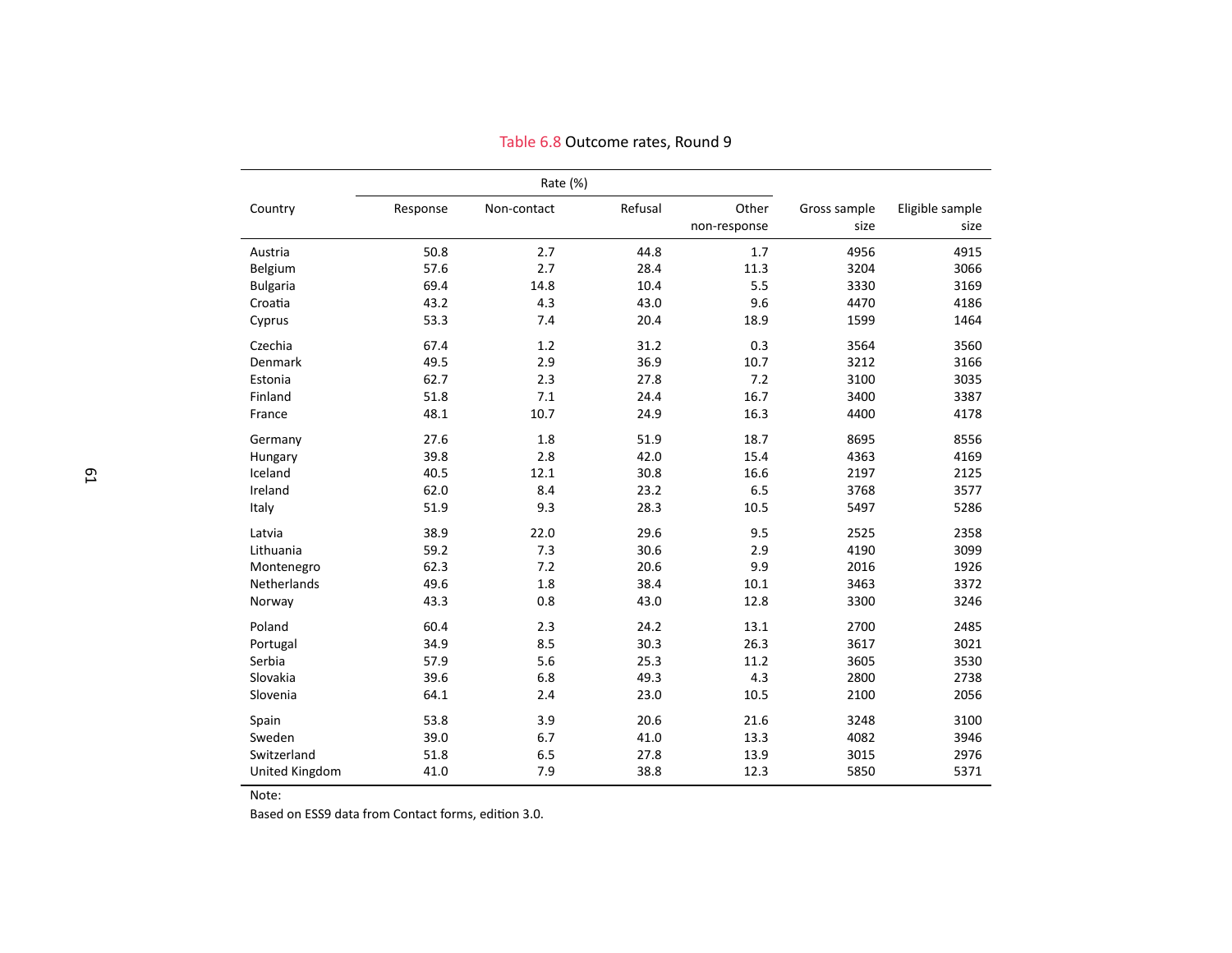# 6.5 DETAILED NONRESPONSE ANALYSIS

Nonresponse is mainly caused by people refusing to participate. Most commonly, the target respondents themselves, but also other household members on behalf of them might decline participation. In all countries except Bulgaria and Spain, the relative number of refusals exceeds both the relative number of non-contacts and the relative number of other nonrespondents. The refusal rate ranges between 10.4% (Bulgaria) and 51.9% (Germany), with 15 countries falling within the inter-quartile range (24.4% – 38.8%). The median country had a refusal rate of 29.6%.

# Refusal

'Respondent refusal' is the main type of final refusal. The median country has 19.7% refusals. In some of the countries, where (household) addresses rather than individual persons are issued, 'Household refusal, before selection' dominates (Austria, Bulgaria, Croatia, Cyprus, Czechia, Ireland, Latvia, Lithuania, Serbia, Slovakia, and United Kingdom). Proxy refusals (someone refusing on the respondent's behalf) happen in all participating countries, but are usually relatively rare as final outcome. Only 2 countries (France and Portugal) have more than 10% proxy refusals. Opt-out lists are a cause of nonresponse only in Estonia, Montenegro, and Sweden.

### Non-contact

The ESS Specification requires that contact is established with at least 97% of all sample units (ESS Survey Specifications, 2018). With the exception of Austria, Bulgaria, Czechia, Ireland, Latvia, Lithuania, and Slovakia, non-contact is the smallest nonresponse component, but it ranges between 0.8% (Norway) and 22% (Latvia) of the eligible sample. The median country achieved a non-contact rate of 6.5%. Countries in the lowest quartile (Austria, Belgium, Czechia, Estonia, Germany, the Netherlands, Norway, Poland, and Slovenia) achieved a non-contact rate of less than 2.7%; those in the highest quartile (Bulgaria, France, Iceland, Ireland, Italy, Latvia, Portugal, and the United Kingdom) one higher than 7.9%.

# Other nonresponse

Residual nonresponse, which cannot be attributed to either non-contact or refusal, ranges between 0.3% (Czechia) and 26.3% (Portugal), and has a diverse composition.

The most common other-nonresponse categories are 'Not available, away' (41), 'Language barrier' (44), 'Contact but no interview, other' (45), 'Mentally/physically unable/ill/sick, long term' (46), 'Moved to unknown destination' (52), and 'Address not traceable' (54). Croatia, Cyprus, Finland, France, Germany, Portugal, and Spain faced nonresponse rates above 5% in at least one of these.

'Not available, away' (41) is the largest other-nonresponse category in 4 countries (Czechia, Estonia, Ireland, and Latvia).

In 3 countries (Austria, Cyprus, and Sweden), 'Language barrier' (44) is the largest of the othernonresponse categories. 'Language barrier' is responsible for some nonresponse in all countries except for Croatia, Czechia, Montenegro, and Poland, and reaches its maximum of 9.9% final other nonrespondents in Cyprus. Although generally modest in numbers, language barriers have been identified as a particularly concerning source of nonresponse bias in the European Social Survey (Beullens, Loosveldt, Vandenplas, & Stoop, 2017). Since traditional approaches to response enhancement such as stricter and more tailored contact procedures are of little use when people are not sufficiently fluent in (any of) the available questionnaire language(s), language barriers are also a particularly challenging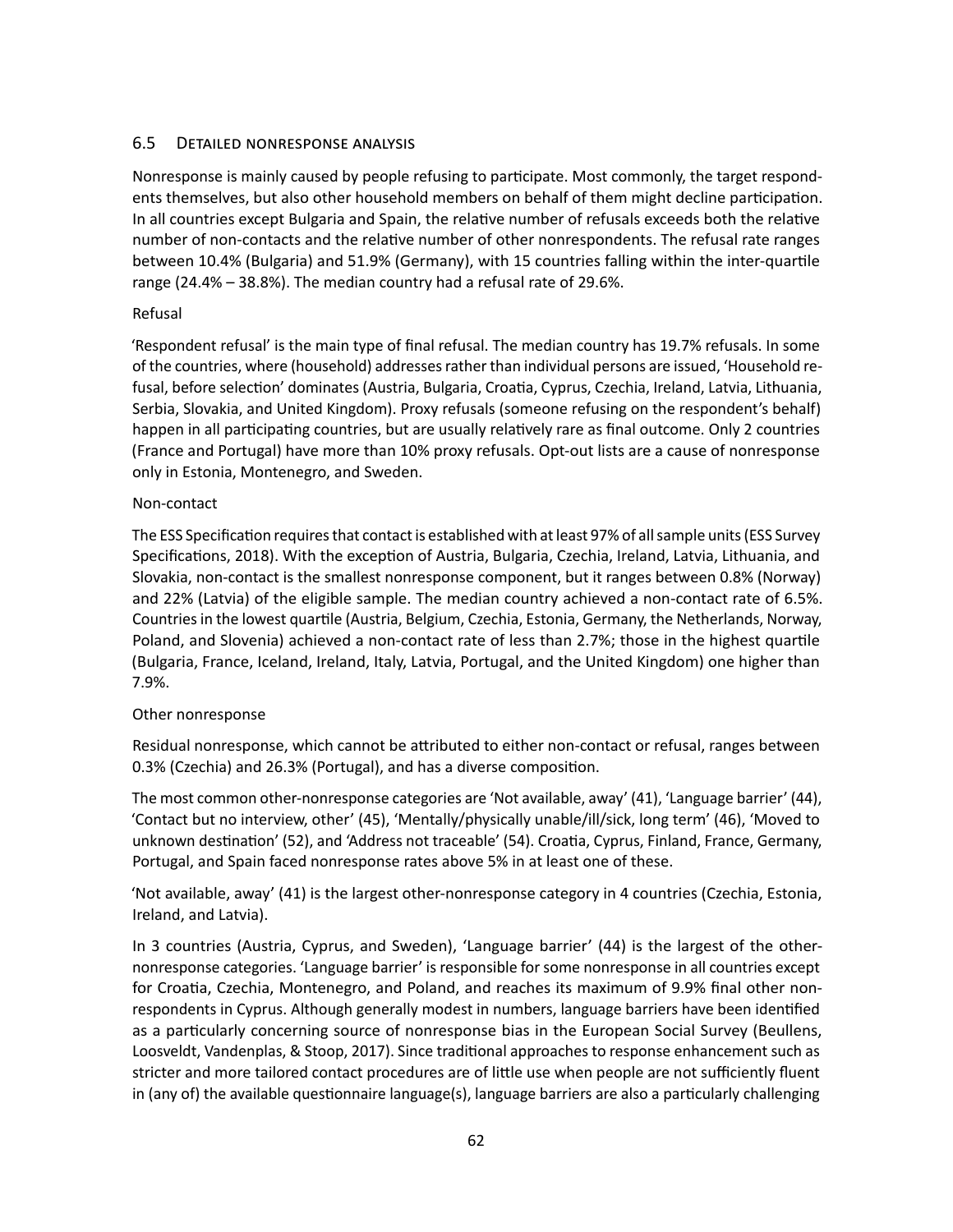<span id="page-67-0"></span>

|                 | Non-contact (%) |      |      |      |      |                |
|-----------------|-----------------|------|------|------|------|----------------|
| Country         | 20              | 30   | 32   | 33   | 34   | N <sup>a</sup> |
| Austria         | 2.7             | 0.0  | 27.0 | 2.5  | 14.9 | 4915           |
| Belgium         | 2.6             | 0.0  | 24.6 | 1.6  | 0.9  | 3066           |
| <b>Bulgaria</b> | 14.1            | 0.0  | 4.4  | 1.0  | 4.5  | 3169           |
| Croatia         | 4.0             | 0.0  | 0.6  | 0.0  | 39.6 | 4186           |
| Cyprus          | 6.8             | 0.0  | 12.4 | 1.8  | 4.4  | 1464           |
| Czechia         | 1.2             | 0.0  | 5.9  | 1.9  | 23.3 | 3560           |
| Denmark         | 2.9             | 0.0  | 33.2 | 3.0  | 0.2  | 3166           |
| Estonia         | 2.2             | 4.9  | 21.3 | 1.0  | 0.0  | 3035           |
| Finland         | 7.0             | 0.0  | 23.1 | 1.2  | 0.1  | 3387           |
| France          | 10.2            | 0.0  | 4.4  | 19.2 | 0.0  | 4178           |
| Germany         | 1.8             | 0.0  | 47.8 | 3.3  | 0.1  | 8556           |
| Hungary         | 2.6             | 0.0  | 36.3 | 3.4  | 0.4  | 4169           |
| Iceland         | 11.7            | 0.0  | 29.0 | 0.8  | 0.0  | 2125           |
| Ireland         | 8.0             | 0.0  | 15.0 | 2.7  | 4.3  | 3577           |
| Italy           | 8.9             | 0.0  | 22.0 | 3.9  | 1.3  | 5286           |
| Latvia          | 20.5            | 0.0  | 15.0 | 4.3  | 8.3  | 2358           |
| Lithuania       | 5.4             | 0.0  | 0.9  | 0.3  | 21.5 | 3099           |
| Montenegro      | 6.9             | 16.3 | 2.5  | 0.2  | 0.7  | 1926           |
| Netherlands     | 1.8             | 0.0  | 32.6 | 4.4  | 0.5  | 3372           |
| Norway          | 0.8             | 0.0  | 39.8 | 2.2  | 0.3  | 3246           |
| Poland          | 2.1             | 0.0  | 19.0 | 3.0  | 0.3  | 2485           |
| Portugal        | 7.1             | 0.0  | 6.7  | 16.4 | 2.2  | 3021           |
| Serbia          | 5.5             | 0.0  | 10.9 | 4.4  | 9.5  | 3530           |
| Slovakia        | 6.7             | 0.0  | 8.9  | 0.6  | 38.6 | 2738           |
| Slovenia        | 2.4             | 0.0  | 19.7 | 2.8  | 0.1  | 2056           |
| Spain           | 3.8             | 0.0  | 14.6 | 4.5  | 0.6  | 3100           |
| Sweden          | 6.4             | 1.9  | 35.1 | 2.4  | 0.3  | 3946           |
| Switzerland     | 6.4             | 0.0  | 21.8 | 3.8  | 1.9  | 2976           |
| United          | 7.2             | 0.0  | 20.3 | 3.6  | 11.7 | 5371           |
| Kingdom         |                 |      |      |      |      |                |

#### Table 6.9 Detailed response breakdown (part 1), Round 9

Note:

Based on ESS9 data from Contact forms, edition 3.0.

20 'Non-contact'; 30 'Refusal because of opt-out list'; 32 'Respondent refusal'; 33 'Proxy refusal'; 34 'Household refusal, before selection'

<sup>a</sup> N refers to the total eligible sample size.

source of nonresponse to mitigate. One or more additional interview languages would have to be supported. In ESS9, a localised Polish questionnaire was produced in Iceland in an effort to reduce nonresponse related to language barriers, but the efforts were not unambiguously successful as the nonresponse rate for this category remained at 2.7%.

The category 'Contact but no interview, other' (45) contains unidentified contact practices. It is the largest of the other-nonresponse categories in 7 countries (Finland, Hungary, Iceland, Norway, Slovakia, Sweden, and United Kingdom).

The category 'Mentally/physically unable/ill/sick, long term' (46) is the largest of the other-nonresponse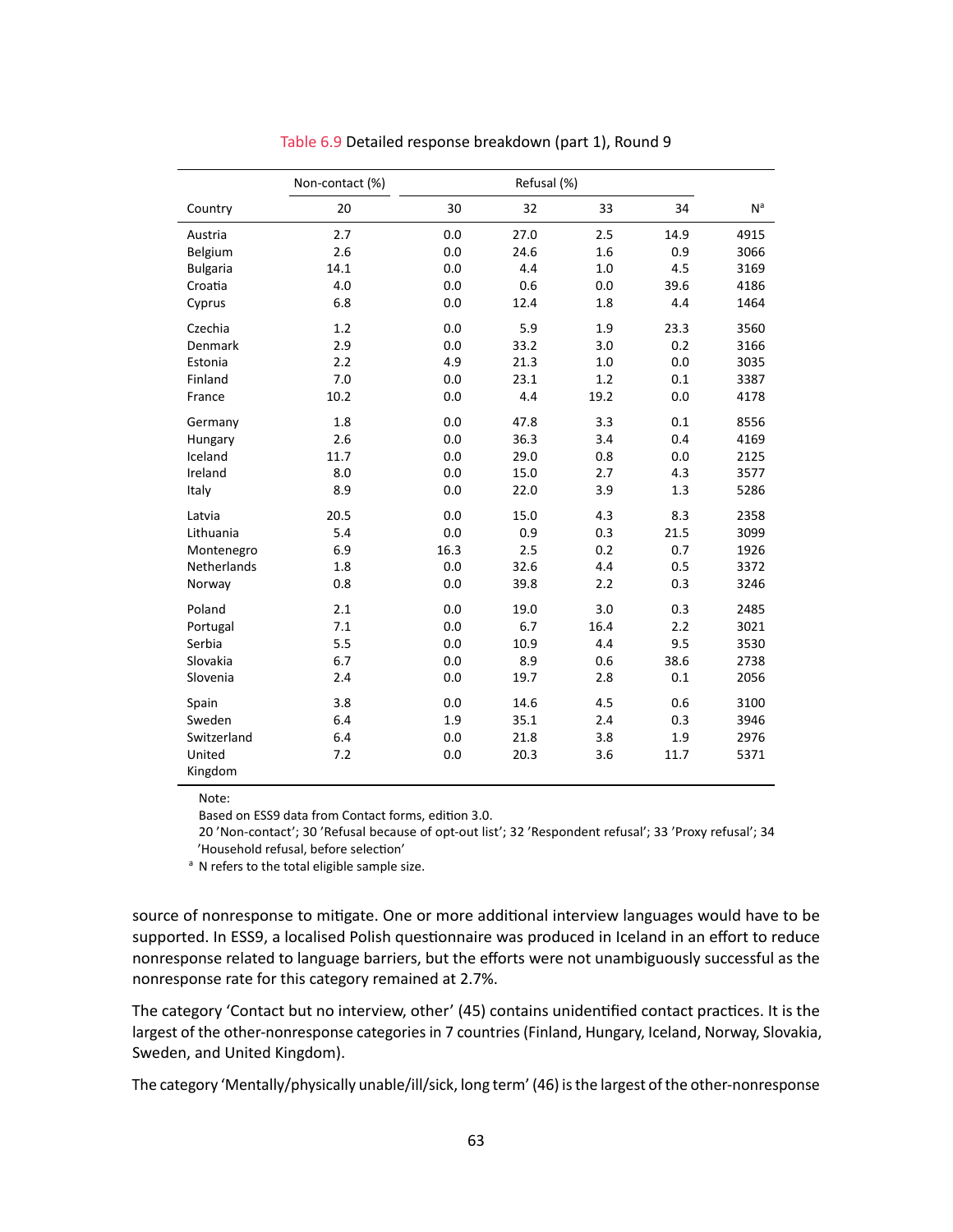categories in 4 countries (Belgium, Denmark, France, and Netherlands).

In 5 countries (Bulgaria, Germany, Italy, Slovenia, and Spain), 'Moved to unknown destination' (52) is the largest of the other-nonresponse categories. It is responsible for up to about 9.1% final other nonrespondents (Spain). At the same time, there are no such cases at all in Austria, Belgium, Croatia, Czechia, Finland, Lithuania, and United Kingdom. This issue is not confined to a sample frame drawing from addresses rather than individuals. Relatively large numbers of people who have moved generally pose a challenge to surveys. Traditional approaches to response enhancement are of little use if target respondents' new addresses are unknown.

The category 'Address not traceable' (54) is the largest of the other-nonresponse categories in 3 countries (Croatia, Portugal, and Slovakia). This was a particular issue for Portugal, where 10.7% of nonresponse was due to untraceable addresses.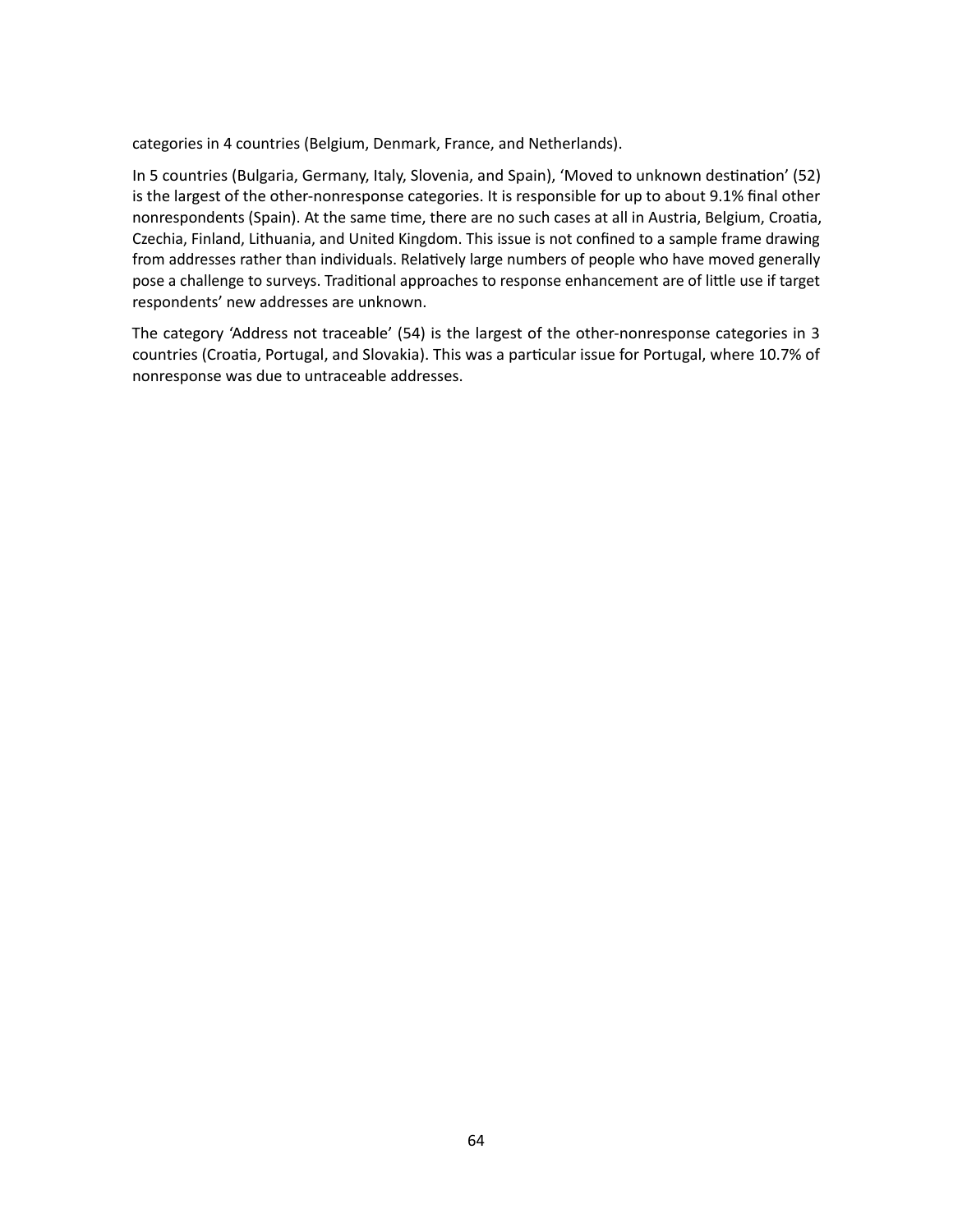<span id="page-69-0"></span>

|                 | Not able and other nonresponse (%) |     |     |     |     |     |      |     |     |     |      | Undefined (%) |     |                |
|-----------------|------------------------------------|-----|-----|-----|-----|-----|------|-----|-----|-----|------|---------------|-----|----------------|
| Country         | 11                                 | 12  | 31  | 41  | 42  | 44  | 45   | 46  | 52  | 53  | 54   | 88            | 0   | N <sup>a</sup> |
| Austria         | 0.0                                | 0.0 | 0.0 | 0.1 | 0.0 | 1.1 | 0.0  | 0.3 | 0.0 | 0.0 | 0.0  | 0.0           | 0.0 | 4915           |
| Belgium         | 0.0                                | 1.2 | 0.5 | 1.6 | 0.2 | 3.1 | 0.0  | 3.7 | 0.0 | 0.0 | 0.5  | 0.0           | 0.0 | 3066           |
| <b>Bulgaria</b> | 0.0                                | 0.1 | 0.2 | 0.7 | 0.1 | 0.1 | 0.4  | 0.4 | 2.7 | 0.4 | 0.2  | 0.0           | 0.0 | 3169           |
| Croatia         | 0.0                                | 0.1 | 0.2 | 0.0 | 0.0 | 0.0 | 0.6  | 0.5 | 0.0 | 0.7 | 6.8  | 0.0           | 0.0 | 4186           |
| Cyprus          | 0.0                                | 0.0 | 0.8 | 1.1 | 0.3 | 9.9 | 0.3  | 1.8 | 0.1 | 0.0 | 2.7  | 0.4           | 0.0 | 1464           |
| Czechia         | 0.0                                | 0.1 | 0.0 | 0.2 | 0.0 | 0.0 | 0.0  | 0.1 | 0.0 | 0.0 | 0.0  | 0.0           | 0.0 | 3560           |
| Denmark         | 0.2                                | 0.1 | 0.5 | 1.1 | 0.1 | 2.8 | 1.0  | 3.8 | 0.5 | 0.3 | 0.1  | 0.2           | 0.0 | 3166           |
| Estonia         | 0.1                                | 0.2 | 1.1 | 2.0 | 0.2 | 0.4 | 0.6  | 0.8 | 0.1 | 0.6 | 0.0  | 1.0           | 0.0 | 3035           |
| Finland         | 0.0                                | 0.0 | 0.6 | 2.4 | 0.1 | 1.1 | 10.6 | 1.6 | 0.0 | 0.0 | 0.0  | 0.3           | 0.0 | 3387           |
| France          | 0.0                                | 0.0 | 1.5 | 1.2 | 1.1 | 1.6 | 1.8  | 5.2 | 0.2 | 0.0 | 2.5  | 0.0           | 0.2 | 4178           |
| Germany         | 0.1                                | 0.2 | 0.1 | 5.0 | 0.1 | 2.4 | 0.0  | 3.5 | 7.0 | 0.1 | 0.0  | 0.0           | 0.0 | 8556           |
| Hungary         | 0.0                                | 2.5 | 0.1 | 0.8 | 0.1 | 0.8 | 4.9  | 1.0 | 2.8 | 0.9 | 0.6  | 0.0           | 0.1 | 4169           |
| Iceland         | 0.0                                | 0.0 | 1.2 | 1.9 | 0.1 | 2.7 | 3.3  | 3.1 | 2.1 | 0.4 | 1.1  | 0.1           | 0.0 | 2125           |
| Ireland         | 0.0                                | 0.0 | 0.2 | 2.9 | 0.2 | 0.8 | 0.8  | 0.8 | 0.1 | 0.1 | 0.1  | 0.0           | 0.0 | 3577           |
| Italy           | 0.0                                | 0.0 | 0.8 | 1.1 | 0.2 | 0.3 | 1.9  | 1.0 | 2.9 | 0.6 | 1.3  | 0.0           | 0.0 | 5286           |
| Latvia          | 0.2                                | 0.0 | 1.7 | 2.3 | 0.4 | 0.3 | 1.3  | 0.8 | 0.6 | 0.4 | 0.8  | 0.1           | 0.0 | 2358           |
| Lithuania       | 0.1                                | 1.2 | 0.4 | 0.0 | 0.0 | 0.1 | 0.0  | 0.3 | 0.0 | 0.0 | 0.0  | 0.0           | 0.0 | 3099           |
| Montenegro      | 0.2                                | 3.9 | 0.7 | 0.1 | 0.0 | 0.0 | 0.3  | 0.1 | 0.8 | 1.2 | 1.8  | 0.0           | 0.0 | 1926           |
| Netherlands     | 0.1                                | 0.0 | 0.3 | 0.4 | 0.1 | 2.4 | 0.8  | 3.1 | 2.6 | 0.0 | 0.1  | 0.0           | 0.0 | 3372           |
| Norway          | 0.0                                | 0.0 | 0.0 | 0.5 | 0.1 | 2.9 | 3.8  | 2.7 | 0.8 | 1.0 | 0.0  | 0.8           | 0.0 | 3246           |
| Poland          | 0.0                                | 0.2 | 0.2 | 1.8 | 0.0 | 0.0 | 0.7  | 1.8 | 3.4 | 3.8 | 0.1  | 0.0           | 0.0 | 2485           |
| Portugal        | 0.4                                | 0.5 | 2.2 | 2.4 | 0.3 | 0.7 | 2.0  | 2.0 | 0.2 | 0.4 | 10.7 | 0.1           | 0.0 | 3021           |
| Serbia          | 0.1                                | 2.1 | 0.8 | 1.0 | 0.2 | 0.2 | 2.0  | 1.2 | 0.4 | 0.9 | 0.4  | 0.1           | 1.7 | 3530           |
| Slovakia        | 0.0                                | 0.0 | 0.7 | 0.5 | 0.0 | 0.2 | 1.0  | 0.5 | 0.1 | 0.2 | 1.0  | 0.0           | 0.0 | 2738           |
| Slovenia        | 0.0                                | 0.0 | 1.7 | 1.5 | 0.2 | 0.5 | 1.5  | 1.5 | 2.2 | 1.1 | 0.0  | 0.0           | 0.0 | 2056           |
| Spain           | 0.0                                | 0.0 | 0.3 | 6.6 | 0.1 | 0.9 | 0.2  | 2.2 | 9.1 | 0.2 | 1.1  | 0.0           | 0.0 | 3100           |
| Sweden          | 0.0                                | 0.1 | 0.1 | 1.4 | 0.1 | 3.2 | 3.2  | 2.6 | 1.0 | 0.2 | 0.0  | 0.0           | 1.0 | 3946           |
| Switzerland     | 0.0                                | 0.1 | 4.9 | 1.0 | 0.1 | 3.0 | 0.0  | 2.7 | 1.7 | 0.2 | 0.0  | 0.0           | 0.0 | 2976           |
| United Kingdom  | 0.0                                | 0.0 | 1.8 | 2.7 | 0.3 | 0.9 | 3.2  | 1.6 | 0.0 | 0.0 | 0.1  | 0.1           | 0.6 | 5371           |

Table 6.10 Detailed response breakdown (part 2), Round 9

Based on ESS9 data from Contact forms, edition 3.0.

11 'Partial interview'; 12 'Invalid interview'; 31 'Broken appointment'; 41 'Not available, away'; 42 'Mentally/physically unable/ill/sick, short term'; 44 'Language barrier'; 45 'Contact but no interview, other'; 46 'Mentally/physically unable/ill/sick, long term'; 52 'Moved to unknown destination'; 53 'Moved, still in country'; 54 'Address not traceable'; 88 'Undefined'; 0 'No contact form'

<sup>a</sup> N refers to the total eligible sample size.

#### 6.6 NONRESPONSE BIAS

Even if nonresponse is random and the (unobserved) response distribution for the substantive items in the ESS questionnaire for nonrespondents would have been similar to the (observed) response distribution for respondents, nonresponse is an issue for data quality in terms of loss of precision in survey estimates. Nonresponse introducing systematic differences between nonrespondents and respondents resulting in biased survey estimates is concerning. Given that survey data for nonrespondents are naturally missing, auxiliary data available for nonrespondents and respondents can be leveraged to make assumptions about the similarity of these two groups of respondents, thereby, assessing the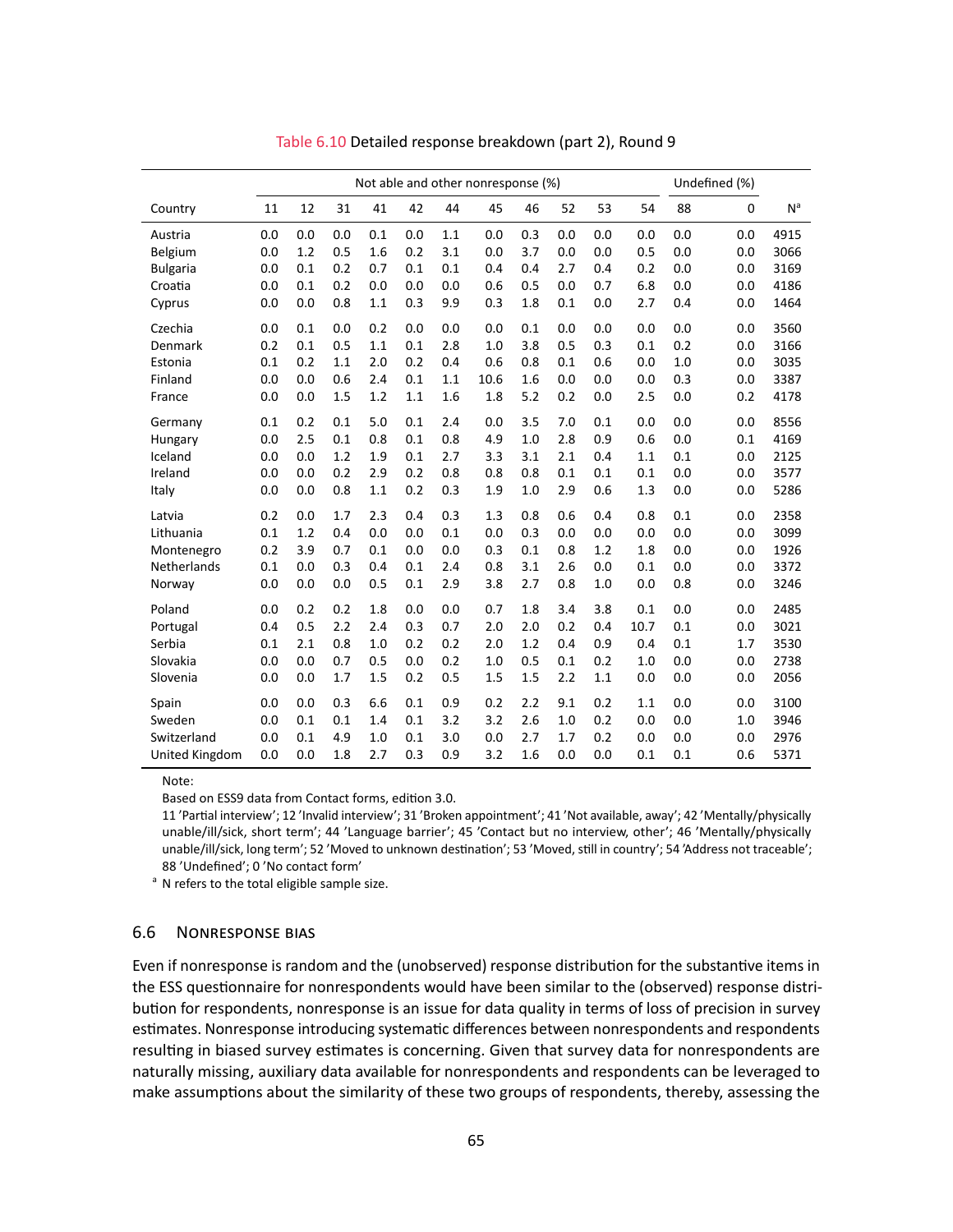impact of the bias introduced.

The first source of auxiliary data in the European Social Survey is the Neighbourhood Characteristics Form, which is part of the standard ESS Contact Form since Round 1.

The form has to be completed by the interviewer visiting the address for all eligible sample units with three obvious exceptions: target respondents on an opt-out list, target respondents who have moved to an unknown destination, and untraceable addresses.

On the one side, the critical advantage of this source is that auxiliary, case-level data on all eligible sample units—(most) nonrespondents and respondents—should be readily available across participating countries. On the other side, the auxiliary information is limited to directly and reliably observable characteristics by interviewers in the field.

An additional source of auxiliary data for countries with register-based samples is the population register from which the sample is drawn. Since Round 6, the age and gender of each person in the gross sample are to be appended to the Contact Form data set for ESS countries with register-based samples. Thus, highly reliable auxiliary data is directly available for all sample units for these countries. The key disadvantage is that this auxiliary information is limited to characteristics typically recorded in the register.

<span id="page-70-2"></span>An in-depth calculation of bias-estimates and effects on response rates is omitted. However, a statistic that summarizes the differences between respondents and nonrespondents in all available auxiliary variables, the standardized average contrast<sup>[13](#page-70-0)</sup>, is calculated (see Tables [6.13](#page-74-0) and \ref{tab:auxiliary 4).

# 6.6.1 Differences of respondents and nonrespondents based on the Neighbourhood Characteristics Form

The first assessment draws on the auxiliary data collected by the interviewers via the Neighbourhood Characteristics Form. In ESS9, this auxiliary data is available for 28 countries. There is no such information available for Norway. The analytic sample consists of all eligible cases (excluding the three nonrespondents mentioned above categories) for which the complete Neighbourhood Characteristics Form was filled out. The following measures were derived $14$ :

- whether the dwelling is a detached house
- whether the dwelling is an apartment or otherwise in a multi-unit building
- whether there is an entry phone system before reaching the target respondent's individual door
- whether there is a locked gate or door before reaching the target respondent's individual door
- the overall physical condition of the building (rated on a five-point scale from 'Very good' to 'Very bad')
- the amount of li†er and rubbish in the immediate vicinity (rated on a four-point scale from 'Very large amount' to 'None or almost none')

<span id="page-70-3"></span>
$$
contrast(x)=|\frac{\bar{x}_R-\bar{x}_{NR}}{s}|
$$

with  $\bar{x}$  the respondent mean,  $\bar{x}_{NR}$  the nonrespondent mean and s the full-sample standard error.

<span id="page-70-0"></span><sup>&</sup>lt;sup>[13](#page-70-2)</sup> For each auxiliary variable  $x$ , the absolute standardised contrast and the absolute standardised bias are computed as follows:

<span id="page-70-1"></span> $14$  Note that the variables also contained additional categories, for example, the type of dwelling being a trailer. Therefore, these are generally very small in numbers and can be safely excluded. Consequently, the total eligible sample size would also vary slightly across variables. For simplicity's sake, we report only the full eligible sample size of the selected categories.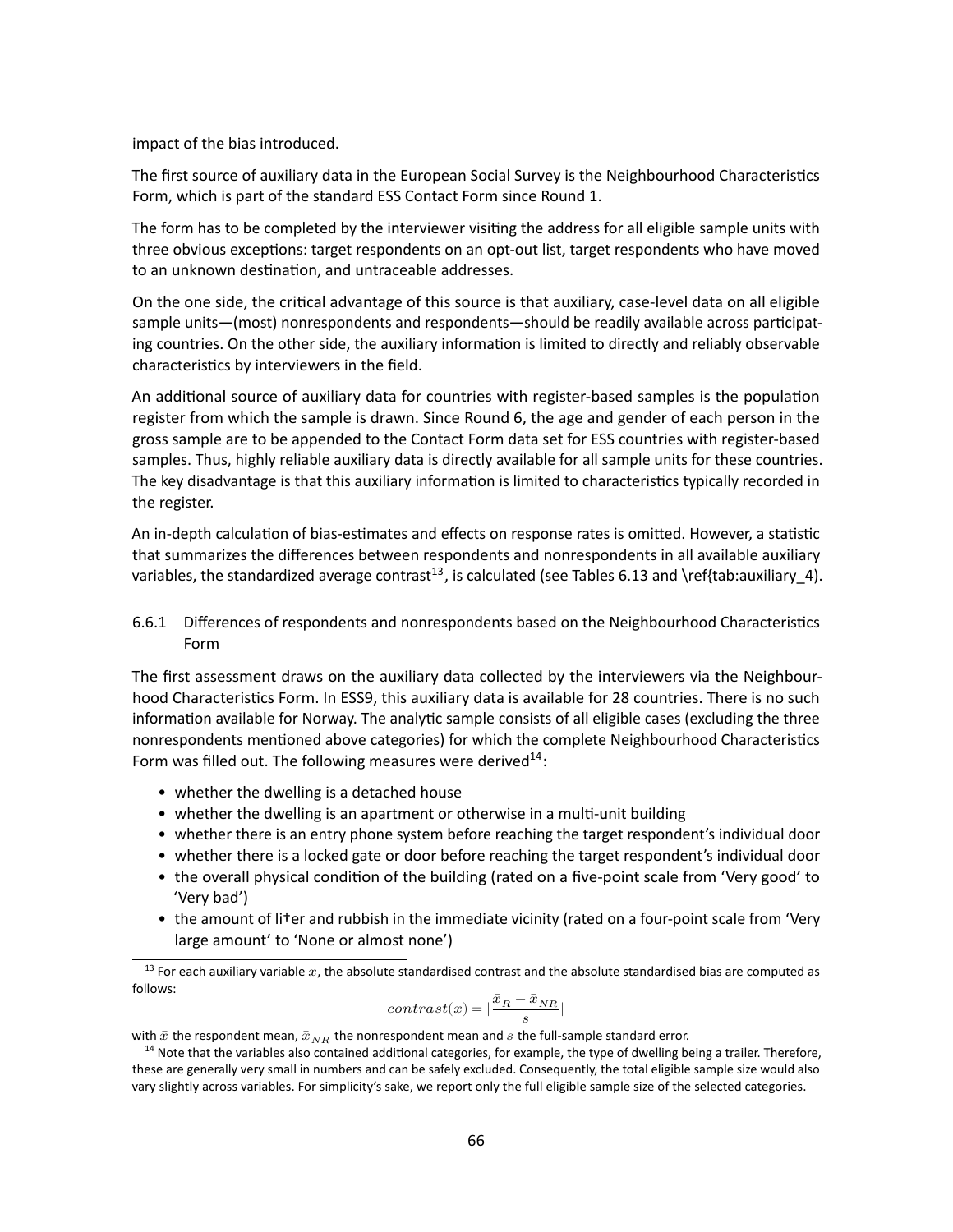• the amount of vandalism and graffiti in the immediate vicinity (rated on a four-point scale from 'Very large amount' to 'None or almost none').

For each of these auxiliary variables, the respondent mean, the nonrespondent mean and the mean for the full analytic eligible gross sample are presented in Table [6.11,](#page-72-0) Table [6.12,](#page-73-0) and Table [6.13.](#page-74-0) Especially the proportion of apartment dwellings and the proportion of entry phone systems tend to diverge considerably between respondents and nonrespondents in several countries. Conversely, the differences are negligible for observing litter and rubbish, vandalism, and graffiti in the immediate vicinity.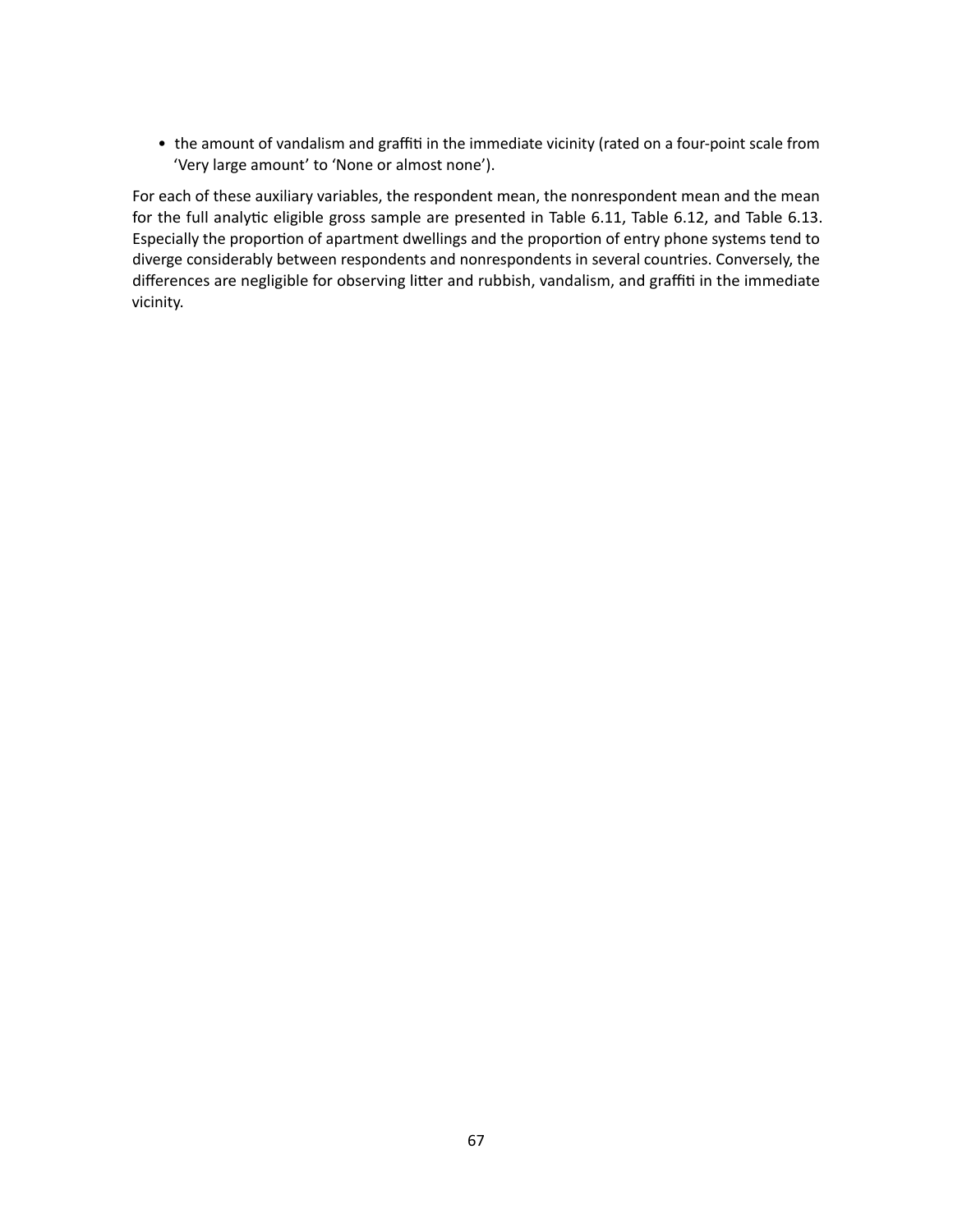|                    | Detached house (%) |       |      | Apartment (%) |       |      |                |
|--------------------|--------------------|-------|------|---------------|-------|------|----------------|
| Country            | Nonresp.           | Resp. | All  | Nonresp.      | Resp. | All  | N <sup>a</sup> |
| Austria            | 50.5               | 43.0  | 46.7 | 49.5          | 57.0  | 53.3 | 4915           |
| Belgium            | 70.9               | 82.1  | 77.4 | 29.1          | 17.9  | 22.6 | 3066           |
| <b>Bulgaria</b>    | 30.4               | 59.6  | 50.8 | 69.6          | 40.4  | 49.2 | 3169           |
| Croatia            | 78.0               | 63.6  | 71.3 | 22.0          | 36.4  | 28.7 | 4186           |
| Cyprus             | 59.3               | 81.5  | 71.5 | 40.7          | 18.5  | 28.5 | 1464           |
| Czechia            | 84.3               | 75.3  | 78.2 | 15.7          | 24.7  | 21.8 | 3560           |
| Denmark            | 57.7               | 74.4  | 66.0 | 42.3          | 25.6  | 34.0 | 3166           |
| Estonia            | 27.8               | 34.0  | 31.8 | 72.2          | 66.0  | 68.2 | 2884           |
| Finland            | 53.9               | 63.9  | 59.2 | 46.1          | 36.1  | 40.8 | 3387           |
| France             | 52.6               | 63.7  | 58.0 | 47.4          | 36.3  | 42.0 | 4177           |
| Germany            | 44.7               | 56.0  | 48.0 | 55.3          | 44.0  | 52.0 | 8556           |
| Hungary            | 73.8               | 77.6  | 75.3 | 26.2          | 22.4  | 24.7 | 4169           |
| Iceland            | 46.6               | 55.1  | 50.1 | 53.4          | 44.9  | 49.9 | 2125           |
| Ireland            | 83.3               | 92.4  | 89.0 | 16.7          | 7.6   | 11.0 | 3577           |
| Italy              | 44.6               | 49.9  | 47.4 | 55.4          | 50.1  | 52.6 | 5286           |
| Latvia             | 20.3               | 33.7  | 25.4 | 79.7          | 66.3  | 74.6 | 2358           |
| Lithuania          | 49.3               | 51.0  | 50.3 | 50.7          | 49.0  | 49.7 | 3099           |
| Montenegro         | 62.8               | 77.4  | 74.0 | 37.2          | 22.6  | 26.0 | 1598           |
| <b>Netherlands</b> | 70.4               | 81.4  | 76.0 | 29.6          | 18.6  | 24.0 | 3372           |
| Norway             |                    |       |      |               |       |      | 3246           |
| Poland             | 37.5               | 44.5  | 41.6 | 62.5          | 55.5  | 58.4 | 2485           |
| Portugal           | 42.5               | 51.3  | 45.9 | 57.5          | 48.7  | 54.1 | 3021           |
| Serbia             | 60.9               | 68.1  | 65.1 | 39.1          | 31.9  | 34.9 | 3530           |
| Slovakia           | 55.2               | 64.1  | 58.8 | 44.8          | 35.9  | 41.2 | 2738           |
| Slovenia           | 64.3               | 71.2  | 68.7 | 35.7          | 28.8  | 31.3 | 2056           |
| Spain              | 27.9               | 38.0  | 33.4 | 72.1          | 62.0  | 66.6 | 3100           |
| Sweden             | 38.2               | 62.2  | 57.7 | 61.8          | 37.8  | 42.3 | 3870           |
| Switzerland        | 31.0               | 40.5  | 36.0 | 69.0          | 59.5  | 64.0 | 2976           |
| United Kingdom     | 78.9               | 84.0  | 81.1 | 21.1          | 16.0  | 18.9 | 5371           |

Table 6.11 Respondent, nonrespondent and full-sample proportion for Neighbourhood Characteristics Form auxiliary variables, Round <sup>9</sup>

Based on ESS9 data from Contact forms, edition 3.0.

a N refers to all eligible cases not categorised as final 'Refusal because of opt-out list' (code هوا السهود ا<br>20) 'Moved to unknown destination' (code 52) or 'Address not traceable' (code 54) and for 30), 'Moved to unknown destination' (code 52) or 'Address not traceable' (code 54) and for which the Neighbourhood Characteristics Form was completed.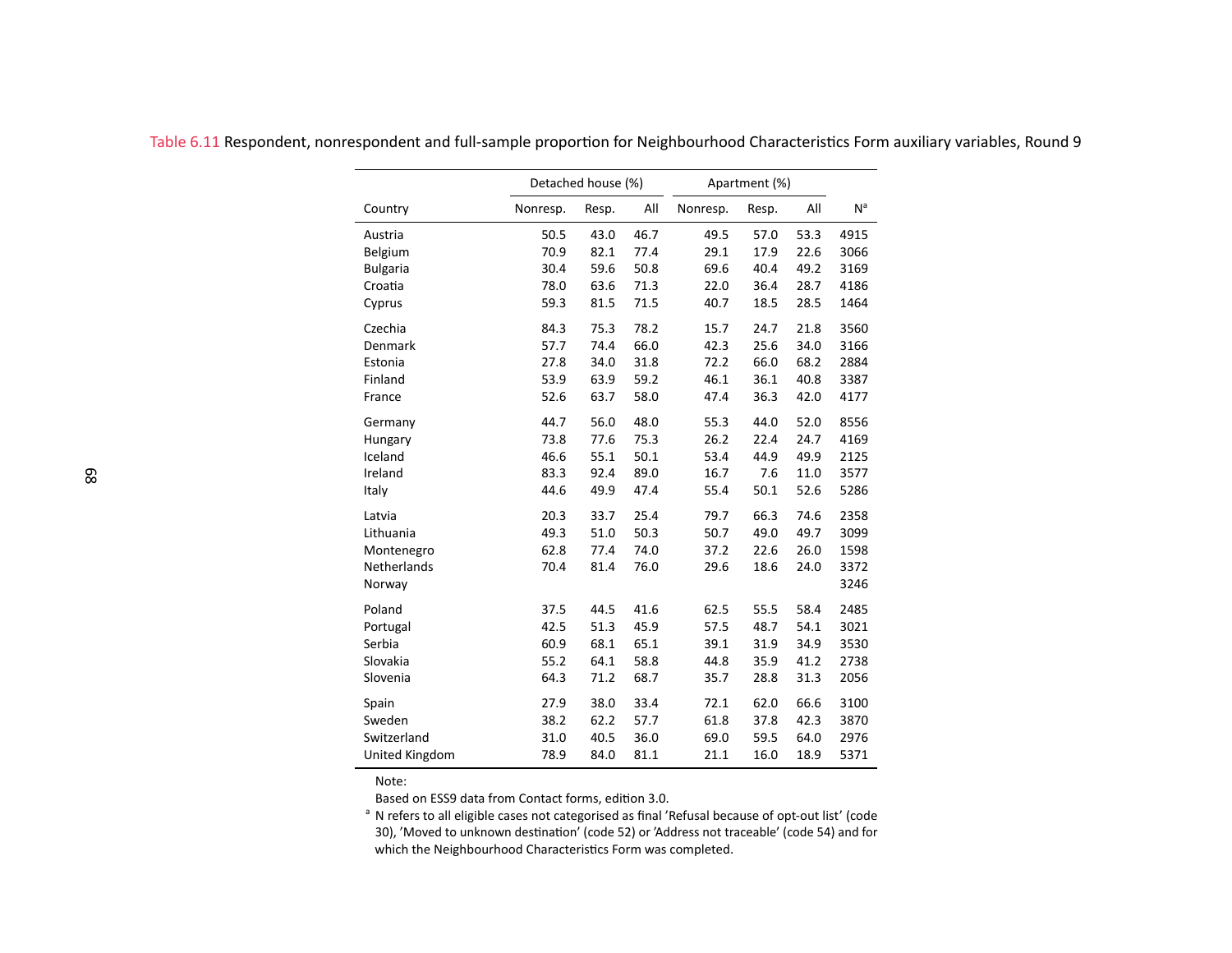|                    |          | Entry phone (%) |      |          | Locked entrance (%) |      |          | Both (%) |      |          | None (%) |      |                |
|--------------------|----------|-----------------|------|----------|---------------------|------|----------|----------|------|----------|----------|------|----------------|
| Country            | Nonresp. | Resp.           | All  | Nonresp. | Resp.               | All  | Nonresp. | Resp.    | All  | Nonresp. | Resp.    | All  | N <sup>a</sup> |
| Austria            | 32.4     | 38.6            | 35.5 | 18.4     | 16.8                | 17.6 | 26.1     | 21.0     | 23.5 | 23.2     | 23.6     | 23.4 | 4915           |
| Belgium            | 22.6     | 14.8            | 18.1 | 10.3     | 10.2                | 10.3 | 15.8     | 12.6     | 13.9 | 51.2     | 62.4     | 57.7 | 3066           |
| <b>Bulgaria</b>    | 7.9      | 5.3             | 6.1  | 50.7     | 50.5                | 50.5 | 30.9     | 20.9     | 24.0 | 10.5     | 23.3     | 19.4 | 3169           |
| Croatia            | 9.3      | 11.9            | 10.5 | 26.6     | 16.7                | 22.0 | 16.8     | 19.0     | 17.8 | 47.3     | 52.5     | 49.7 | 4186           |
| Cyprus             | 11.7     | 10.1            | 10.8 | 23.9     | 23.8                | 23.9 | 33.9     | 19.5     | 26.0 | 30.5     | 46.6     | 39.3 | 1464           |
| Czechia            | 44.7     | 45.4            | 45.2 | 52.5     | 31.9                | 38.7 | 2.4      | 20.0     | 14.3 | 0.4      | 2.6      | 1.9  | 3560           |
| Denmark            | 16.4     | 10.7            | 13.6 | 5.3      | 3.8                 | 4.6  | 11.3     | 7.7      | 9.5  | 67.0     | 77.7     | 72.3 | 3166           |
| Estonia            | 24.2     | 26.0            | 25.4 | 25.6     | 31.2                | 29.4 | 33.2     | 20.3     | 24.6 | 17.0     | 22.4     | 20.6 | 2884           |
| Finland            | 5.5      | 7.1             | 6.3  | 21.4     | 16.8                | 19.0 | 7.2      | 6.8      | 7.0  | 65.9     | 69.4     | 67.8 | 3387           |
| France             | 26.6     | 23.6            | 25.2 | 9.7      | 8.1                 | 8.9  | 18.5     | 11.8     | 15.2 | 45.2     | 56.5     | 50.7 | 4177           |
| Germany            | 17.1     | 16.5            | 16.9 | 20.0     | 20.9                | 20.2 | 39.7     | 31.6     | 37.3 | 23.3     | 31.1     | 25.6 | 8556           |
| Hungary            | 13.1     | 8.6             | 11.3 | 58.1     | 57.5                | 57.8 | 20.6     | 23.8     | 21.9 | 8.3      | 10.1     | 9.0  | 4169           |
| Iceland            | 28.0     | 18.4            | 24.1 | 5.5      | 8.9                 | 6.9  | 26.9     | 22.9     | 25.3 | 39.6     | 49.8     | 43.8 | 2125           |
| Ireland            | 6.8      | 3.9             | 5.0  | 9.8      | 7.3                 | 8.2  | 8.2      | 3.7      | 5.4  | 75.2     | 85.1     | 81.3 | 3577           |
| Italy              | 35.6     | 36.5            | 36.1 | 10.3     | 11.2                | 10.8 | 50.8     | 47.4     | 49.0 | 3.3      | 4.9      | 4.2  | 5286           |
| Latvia             | 21.5     | 11.1            | 17.5 | 30.6     | 22.3                | 27.4 | 11.3     | 5.0      | 8.9  | 36.5     | 61.5     | 46.3 | 2358           |
| Lithuania          | 23.1     | 16.7            | 19.3 | 28.1     | 20.5                | 23.6 | 8.5      | 7.1      | 7.7  | 40.3     | 55.7     | 49.4 | 3099           |
| Montenegro         | 20.6     | 13.3            | 15.1 | 28.9     | 41.5                | 38.4 | 4.8      | 5.2      | 5.1  | 45.7     | 40.0     | 41.4 | 1598           |
| <b>Netherlands</b> | 21.3     | 12.6            | 16.9 | 1.7      | 1.6                 | 1.7  | 3.1      | 2.3      | 2.7  | 73.9     | 83.5     | 78.8 | 3372           |
| Norway             |          |                 |      |          |                     |      |          |          |      |          |          |      | 3246           |
| Poland             | 44.5     | 33.4            | 37.6 | 27.8     | 37.0                | 33.6 | 13.6     | 10.4     | 11.6 | 14.0     | 19.2     | 17.2 | 2485           |
| Portugal           | 10.9     | 11.1            | 11.0 | 23.2     | 27.6                | 24.9 | 52.5     | 51.5     | 52.1 | 13.4     | 9.8      | 12.0 | 3021           |
| Serbia             | 11.2     | 13.8            | 12.8 | 38.9     | 28.7                | 32.7 | 20.6     | 10.6     | 14.5 | 29.4     | 46.9     | 40.0 | 3530           |
| Slovakia           | 13.4     | 20.9            | 16.4 | 35.5     | 29.5                | 33.1 | 42.1     | 27.6     | 36.2 | 9.1      | 22.0     | 14.3 | 2738           |
| Slovenia           | 10.4     | 8.6             | 9.2  | 30.3     | 34.4                | 33.0 | 21.7     | 16.2     | 18.1 | 37.6     | 40.7     | 39.6 | 2056           |
| Spain              | 62.6     | 58.9            | 60.6 | 4.9      | 6.3                 | 5.6  | 18.3     | 14.5     | 16.2 | 14.2     | 20.3     | 17.5 | 3100           |
| Sweden             | 2.8      | 4.9             | 4.5  | 32.2     | 25.6                | 26.8 | 25.7     | 11.3     | 13.9 | 39.3     | 58.2     | 54.8 | 3870           |
| Switzerland        | 8.1      | 7.1             | 7.6  | 30.6     | 34.9                | 32.9 | 41.3     | 33.1     | 37.0 | 20.0     | 24.9     | 22.5 | 2976           |
| United Kingdom     | 5.7      | 4.4             | 5.2  | 1.7      | 1.3                 | 1.5  | 9.8      | 5.7      | 8.0  | 82.8     | 88.6     | 85.3 | 5371           |

Table 6.12 Respondent, nonrespondent and full-sample proportion for Neighbourhood Characteristics Form auxiliary variables, Round <sup>9</sup>

Based on ESS9 data from Contact forms, edition 3.0.

<sup>a</sup> N refers to all eligible cases not categorised as final 'Refusal because of opt-out list' (code 30), 'Moved to unknown destination' (code 52) or<br>Modress not traceable' (code 54) and for which the Neighbourbood Characte 'Address not traceable' (code 54) and for which the Neighbourhood Characteristics Form was completed.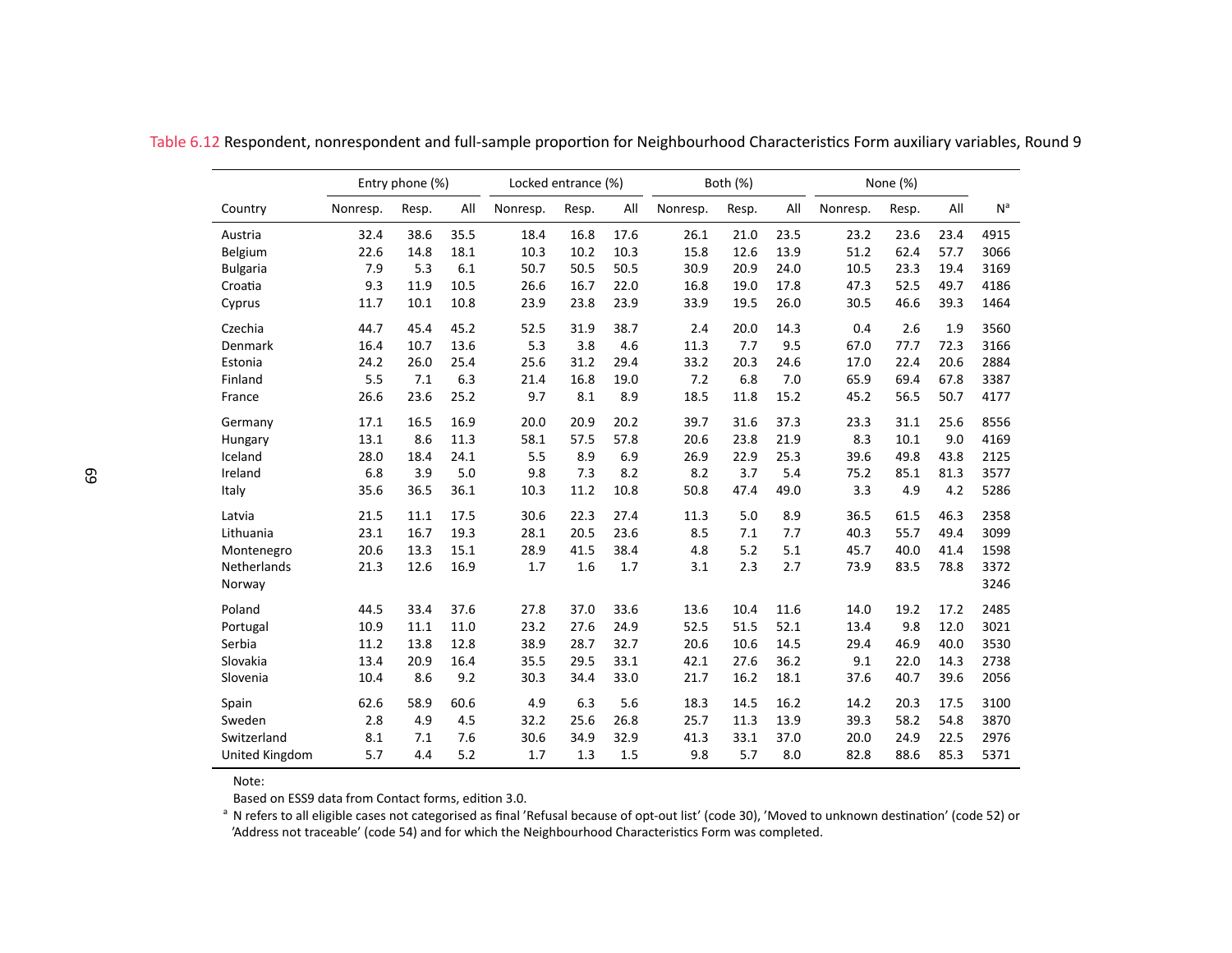|                 |          | Physical condition |     | Litter and rubbish |       |     | Vandalism and graffiti |       |     |               |                |
|-----------------|----------|--------------------|-----|--------------------|-------|-----|------------------------|-------|-----|---------------|----------------|
| Country         | Nonresp. | Resp.              | All | Nonresp.           | Resp. | All | Nonresp.               | Resp. | All | Avg. Contrast | N <sup>a</sup> |
| Austria         | 1.8      | 1.8                | 1.8 | 3.8                | 3.8   | 3.8 | 3.9                    | 3.9   | 3.9 | 0.1           | 4915           |
| Belgium         | 2.1      | 1.9                | 2.0 | 3.8                | 3.8   | 3.8 | 3.9                    | 3.9   | 3.9 | 0.3           | 3066           |
| <b>Bulgaria</b> | 2.3      | 2.3                | 2.3 | 3.1                | 3.1   | 3.1 | 3.3                    | 3.4   | 3.4 | 0.4           | 3169           |
| Croatia         | 2.1      | 1.9                | 2.0 | 3.8                | 3.8   | 3.8 | 3.9                    | 3.9   | 3.9 | 0.3           | 4186           |
| Cyprus          | 2.2      | 2.1                | 2.1 | 3.7                | 3.8   | 3.7 | 3.9                    | 3.9   | 3.9 | 0.4           | 1464           |
| Czechia         | 1.7      | 2.0                | 1.9 | 4.0                | 3.9   | 3.9 | 3.9                    | 3.9   | 3.9 | 0.6           | 3560           |
| Denmark         | 2.2      | 1.9                | 2.0 | 3.8                | 3.9   | 3.8 | 3.9                    | 4.0   | 3.9 | 0.4           | 3166           |
| Estonia         | 2.1      | 2.0                | 2.1 | 3.7                | 3.8   | 3.8 | 3.9                    | 3.9   | 3.9 | 0.2           | 2884           |
| Finland         | 2.1      | 1.9                | 2.0 | 3.9                | 3.9   | 3.9 | 4.0                    | 4.0   | 4.0 | 0.2           | 3387           |
| France          | 1.8      | 1.7                | 1.8 | 3.8                | 3.9   | 3.9 | 3.9                    | 3.9   | 3.9 | 0.3           | 4177           |
| Germany         | 2.1      | 2.0                | 2.1 | 3.8                | 3.8   | 3.8 | 3.9                    | 3.9   | 3.9 | 0.2           | 8556           |
| Hungary         | 2.3      | 2.3                | 2.3 | 3.7                | 3.7   | 3.7 | 3.8                    | 3.8   | 3.8 | 0.1           | 4169           |
| Iceland         | 2.0      | 1.8                | 1.9 | 3.9                | 3.8   | 3.9 | 3.9                    | 3.9   | 3.9 | 0.3           | 2125           |
| Ireland         | 1.7      | 1.6                | 1.6 | 3.9                | 3.8   | 3.8 | 4.0                    | 3.9   | 3.9 | 0.4           | 3577           |
| Italy           | 2.3      | 2.2                | 2.3 | 3.7                | 3.7   | 3.7 | 3.8                    | 3.8   | 3.8 | 0.1           | 5286           |
| Latvia          | 2.4      | 2.4                | 2.4 | 3.7                | 3.7   | 3.7 | 3.8                    | 3.9   | 3.8 | 0.5           | 2358           |
| Lithuania       | 2.1      | 2.3                | 2.2 | 3.7                | 3.7   | 3.7 | 3.9                    | 3.9   | 3.9 | 0.2           | 3099           |
| Montenegro      | 2.4      | 2.3                | 2.3 | 3.5                | 3.6   | 3.6 | 3.7                    | 3.7   | 3.7 | 0.3           | 1598           |
| Netherlands     | 1.9      | 1.7                | 1.8 | 3.7                | 3.8   | 3.8 | 3.8                    | 3.9   | 3.9 | 0.3           | 3372           |
| Norway          |          |                    |     |                    |       |     |                        |       |     |               | 3246           |
| Poland          | 2.0      | 2.1                | 2.1 | 3.7                | 3.7   | 3.7 | 3.7                    | 3.7   | 3.7 | 0.2           | 2485           |
| Portugal        | 2.2      | 2.1                | 2.2 | 3.8                | 3.8   | 3.8 | 3.9                    | 3.9   | 3.9 | 0.1           | 3021           |
| Serbia          | 2.4      | 2.5                | 2.5 | 3.6                | 3.6   | 3.6 | 3.7                    | 3.8   | 3.7 | 0.3           | 3530           |
| Slovakia        | 1.8      | 1.8                | 1.8 | 3.9                | 3.8   | 3.8 | 3.9                    | 3.9   | 3.9 | 0.4           | 2738           |
| Slovenia        | 2.1      | 2.0                | 2.0 | 3.8                | 3.8   | 3.8 | 3.9                    | 3.9   | 3.9 | 0.2           | 2056           |
| Spain           | 2.4      | 2.2                | 2.3 | 3.7                | 3.8   | 3.7 | 3.7                    | 3.8   | 3.8 | 0.3           | 3100           |
| Sweden          | 1.8      | 1.6                | 1.7 | 3.8                | 3.9   | 3.9 | 3.9                    | 3.9   | 3.9 | 0.5           | 3870           |
| Switzerland     | 2.2      | 2.1                | 2.1 | 3.8                | 3.8   | 3.8 | 3.9                    | 3.9   | 3.9 | 0.2           | 2976           |
| United Kingdom  | 2.2      | 2.1                | 2.1 | 3.7                | 3.8   | 3.7 | 3.9                    | 3.9   | 3.9 | 0.3           | 5371           |

Table 6.13 Respondent and nonrespondent full-sample averages for Neighbourhood Characteristics Form auxiliary variables and average standardized contrast over all auxiliary variables, Round <sup>9</sup>

Note:

Based on ESS9 data from Contact forms, edition 3.0.

 $^{\rm a}$  N refers to all eligible cases not categorised as final 'Refusal because of opt-out list' (code 30), 'Moved to unknown destination'<br>Code 52) or 'Address not traceable' (code 54) and for which the Neighbourbood Cha (code 52) or 'Address not traceable' (code 54) and for which the Neighbourhood Characteristics Form was completed.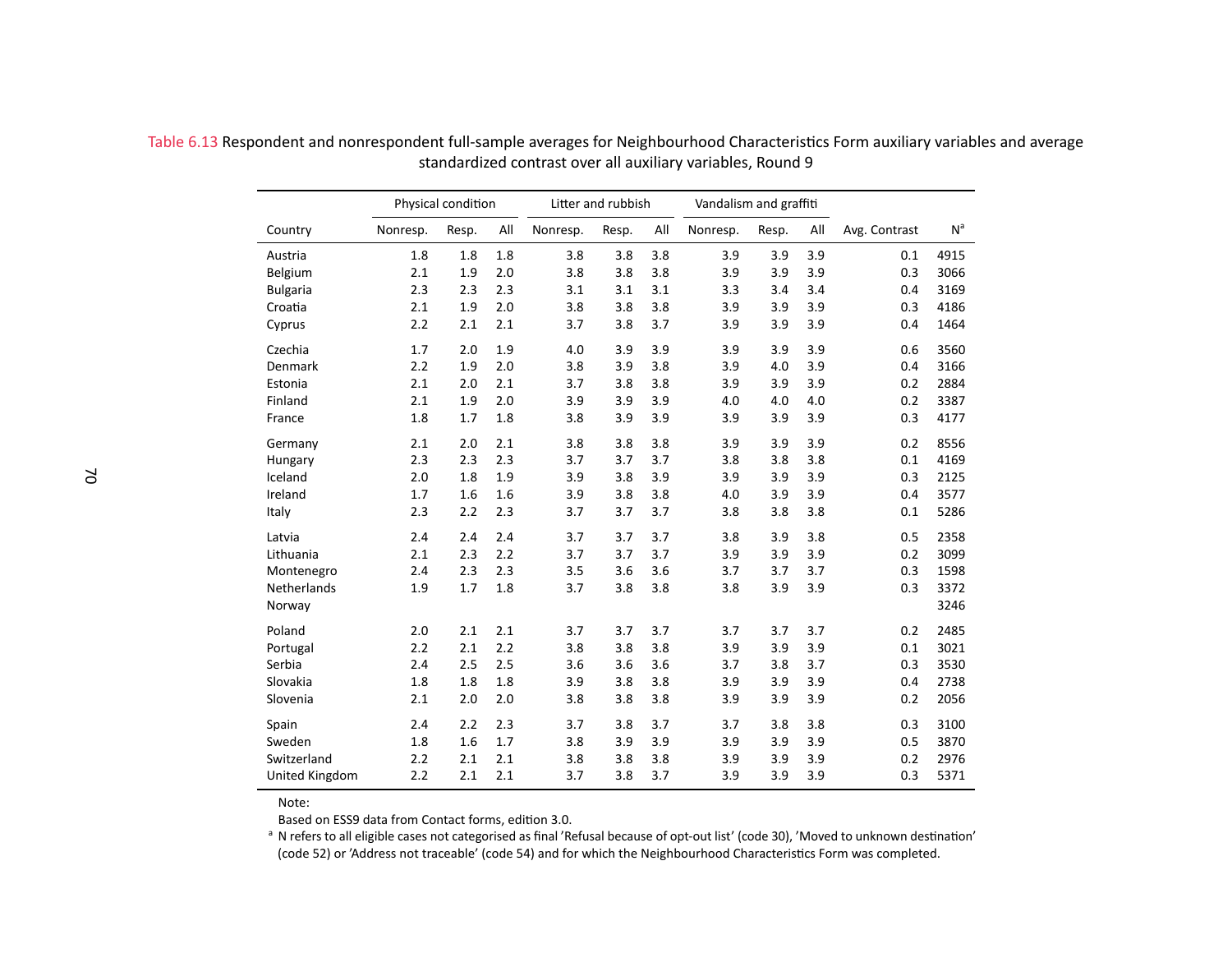Respondents and nonrespondents appear to differ most strongly on the interviewer-observed characteristics in Czechia, Sweden, and Latvia (0.63, 0.53, and 0.48, respectively). In the median country, the contrast is 0.27. Respondents and nonrespondents are most similar to each other in Italy, Austria, and Hungary (0.12, 0.14, and 0.14, respectively).

6.6.2 Differences of respondents and nonrespondents based on the available register data

<span id="page-75-0"></span>

| Table 6.14 Respondent, nonrespondent and full-sample mean/proportion for register-based auxiliary |  |
|---------------------------------------------------------------------------------------------------|--|
| variables. Round 9                                                                                |  |

|                    | Age      |       |      | Female (%) |       |      |               |                |
|--------------------|----------|-------|------|------------|-------|------|---------------|----------------|
| Country            | Nonresp. | Resp. | All  | Nonresp.   | Resp. | All  | Avg. Contrast | N <sup>a</sup> |
| Belgium            | 49.0     | 47.8  | 48.3 | 48.3       | 49.1  | 48.8 | 0.04          | 3066           |
| Czechia            | 41.8     | 48.5  | 48.0 | 51.9       | 43.7  | 44.3 | 0.28          | 3560           |
| Denmark            |          |       |      | 48.9       | 53.7  | 51.3 |               | 3166           |
| Estonia            |          |       |      | 47.8       | 44.0  | 45.2 |               | 2884           |
| Finland            | 47.1     | 50.8  | 49.0 | 49.3       | 48.3  | 48.8 | 0.10          | 3387           |
| Germany            | 49.7     | 49.2  | 49.6 | 49.5       | 51.2  | 50.0 | 0.03          | 8556           |
| Hungary            |          |       |      | 50.1       | 42.7  | 47.2 |               | 4169           |
| Iceland            | 42.2     | 49.6  | 45.2 | 52.8       | 48.7  | 51.1 | 0.24          | 2125           |
| Italy              | 53.4     | 51.2  | 52.3 | 49.5       | 45.5  | 47.4 | 0.10          | 5286           |
| <b>Netherlands</b> | 47.7     | 48.1  | 47.9 | 50.0       | 49.0  | 49.5 | 0.02          | 3372           |
| Norway             | 46.5     | 46.1  | 46.3 | 48.8       | 51.8  | 50.1 | 0.04          | 3246           |
| Poland             | 47.2     | 47.3  | 47.3 | 47.6       | 47.3  | 47.4 | 0.01          | 2485           |
| Slovenia           | 50.0     | 49.3  | 49.6 | 52.6       | 46.3  | 48.5 | 0.08          | 2056           |
| Spain              | 50.4     | 48.1  | 49.1 | 49.2       | 50.8  | 50.1 | 0.08          | 3100           |
| Sweden             | 46.5     | 52.2  | 48.8 | 48.6       | 50.7  | 49.4 | 0.16          | 3870           |
| Switzerland        | 49.0     | 47.4  | 48.1 | 49.0       | 50.1  | 49.6 | 0.05          | 2976           |

Note:

Based on ESS9 data from Contact forms, edition 3.0.

<sup>a</sup> N refers to all eligible cases not categorised as final 'Refusal because of opt-out list' (code 30), 'Moved to unknown destination' (code 52) or 'Address not traceable' (code 54) and for which the Neighbourhood Characteristics Form was completed.

The second assessment of similarity draws on the auxiliary data provided by the national teams from the population register. In ESS9, this auxiliary data is (partially) available for 16 countries (Belgium, Czechia, Denmark, Estonia, Finland, Germany, Hungary, Iceland, Italy, the Netherlands, Norway, Poland, Slovenia, Spain, Sweden, and Switzerland). Again, the analytic sample consists of all eligible cases (excluding target respondents on an opt-out list) for which age and gender are properly available.

Table [6.14](#page-75-0) comprises the respondent mean, the nonrespondent mean, and the mean for the entire analytic eligible gross sample for both auxiliary variables. Overall, the response groups exhibit a higher contrast in age than the gender composition. Czechia, Iceland, and Sweden exhibit the highest contrasts (0.28, 0.24, and 0.16, respectively). Respondents and nonrespondents are most similar to each other in Poland, the Netherlands, and Germany (0.01, 0.02, and 0.03, respectively).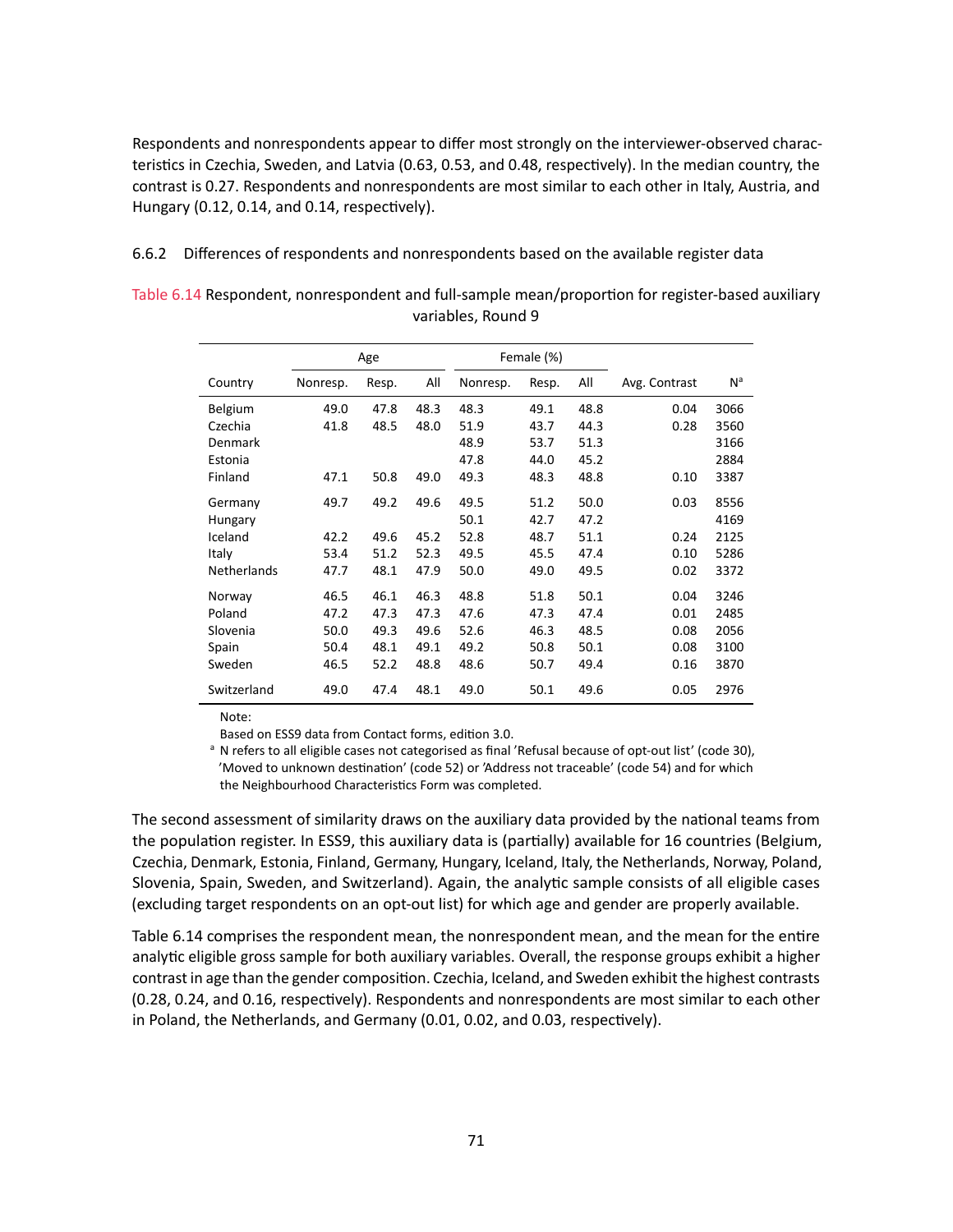# 7 INTERVIEW PROCESS

### 7.1 INTERVIEW SETTING

As detailed in the ESS interviewer manual (European Social Survey, 2018), interviewers have to see to it that interviews take place in an appropriate setting, a quiet environment with as few distractions as possible, and preferably without anyone else present. The presence of another household member, a neighbour or friend can be distracting and can influence the answers given by the respondent, possibly encouraging more socially acceptable responses. Interviewers have to indicate in the Interviewer Questionnaire they complete at the end of each interview whether anyone was present who interfered with the interview<sup>[15](#page-76-0)</sup>.

<span id="page-76-2"></span>According to the reports of the interviewers, in most countries there was rarely someone present who interfered with the interview (Table [7.1\)](#page-77-0). In the median country, third party interference occurred in 7.4% of interviews. This percentage varies only slightly across participating countries. Only in Spain, Portugal and Bulgaria, there was some interference for at least 14% of the interviews.

<span id="page-76-3"></span>Interviewers also have to make sure that respondents have all showcards and use the relevant ones to answer questions that require their use. Whether the respondent used all, only some or none of the showcards is also to be signaled via the Interviewer Questionnaire<sup>[16](#page-76-1)</sup>.

In about half of the countries, more than 80% of the respondents were reported to have used all of the showcards (Table [7.2\)](#page-78-0). In the other half of the countries, only some of the showcards were used by a higher proportion of the respondents representing between 20% to 45% of the total participants. Across almost allcountries, the percentage of respondents refusing or unable to use the showcards at all is very low. In the median country, 2.8% of the respondents didn't use the showcards at all. Only in the Montenegro, Serbia, Hungary and Croatia, the percentages of respondents refusing or unable to use the showcards are above 10% of the total participants.

<span id="page-76-0"></span> $15$  Whether a third party is merely present or actually interferes with the interview may be differently evaluated by interviewers. At any rate, interviewers should not be discouraged from candidly reporting interferences.

<span id="page-76-1"></span><sup>&</sup>lt;sup>[16](#page-76-3)</sup> This item was added to the Interviewer questionnaire in Round 8.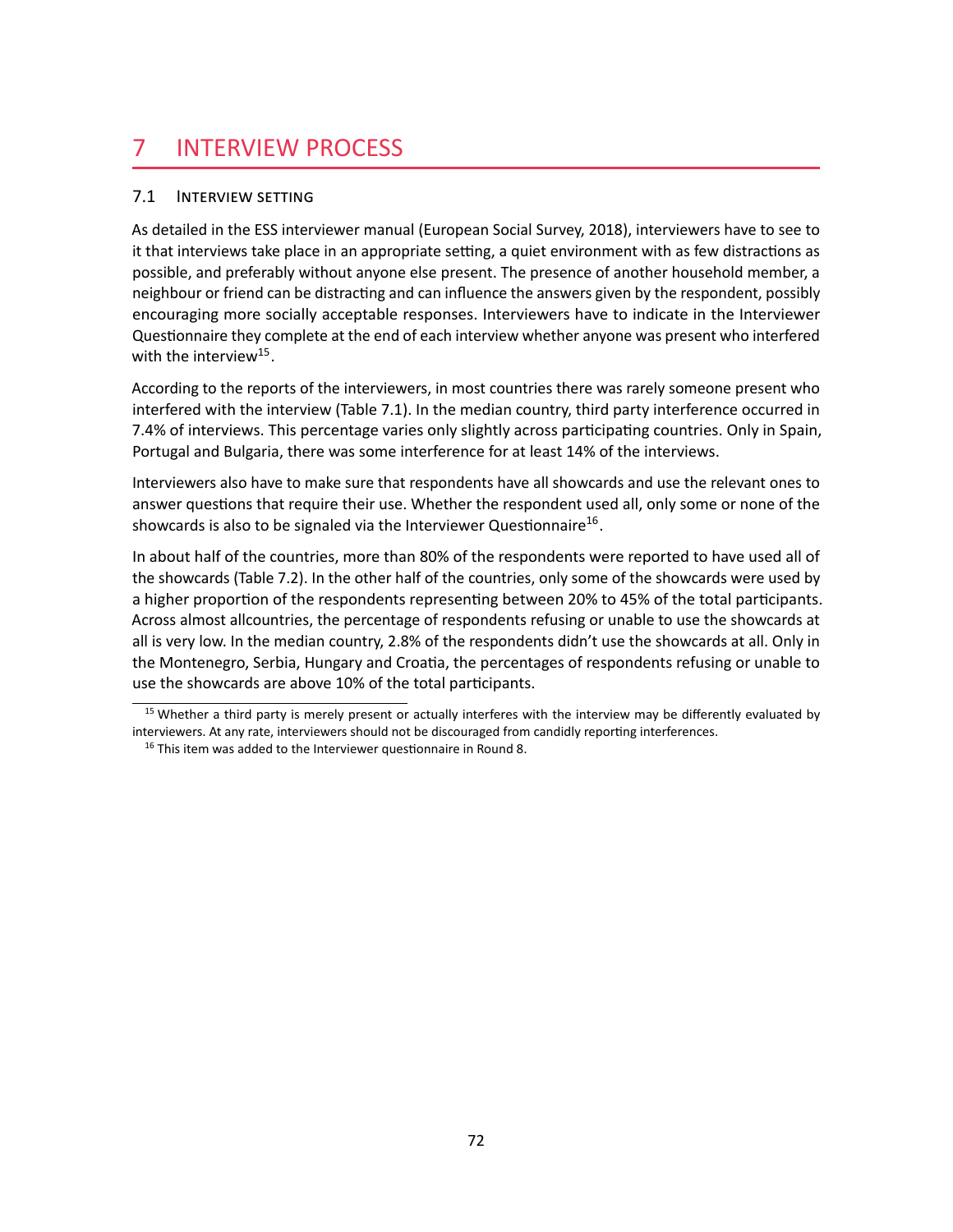<span id="page-77-0"></span>

| Country         | N <sup>a</sup> | Anyone present who interfered<br>with the interview (%) |
|-----------------|----------------|---------------------------------------------------------|
| Austria         | 2499           | 4.5                                                     |
| Belgium         | 1767           | 9.0                                                     |
| <b>Bulgaria</b> | 2198           | 14.3                                                    |
| Croatia         | 1810           | 4.8                                                     |
| Cyprus          | 781            | 11.0                                                    |
| Denmark         | 1572           | 5.2                                                     |
| Estonia         | 1904           | 6.7                                                     |
| Finland         | 1755           | 3.5                                                     |
| France          | 2010           | 6.7                                                     |
| Germany         | 2358           | 8.1                                                     |
| Hungary         | 1661           | 7.0                                                     |
| Iceland         | 861            | 8.7                                                     |
| Ireland         | 2216           | 10.7                                                    |
| Italy           | 2745           | 7.4                                                     |
| Latvia          | 918            | 10.5                                                    |
| Lithuania       | 1835           | 4.3                                                     |
| Montenegro      | 1200           | 11.3                                                    |
| Netherlands     | 1673           | 6.3                                                     |
| Norway          | 1406           | 8.0                                                     |
| Poland          | 1500           | 10.3                                                    |
| Portugal        | 1055           | 15.7                                                    |
| Serbia          | 2043           | 11.9                                                    |
| Slovakia        | 1083           | 5.3                                                     |
| Slovenia        | 1318           | 6.8                                                     |
| Spain           | 1668           | 18.3                                                    |
| Sweden          | 1539           | 2.5                                                     |
| Switzerland     | 1542           | 7.5                                                     |
| United Kingdom  | 2204           | 6.7                                                     |

### Table 7.1 Third party interference, Round 9

Note:

Based on ESS9 data from Interviewer's questionnaire, edition 3.

<sup>a</sup> N refers to the number of respondents for which the Interviewer Questionnaire item was completed.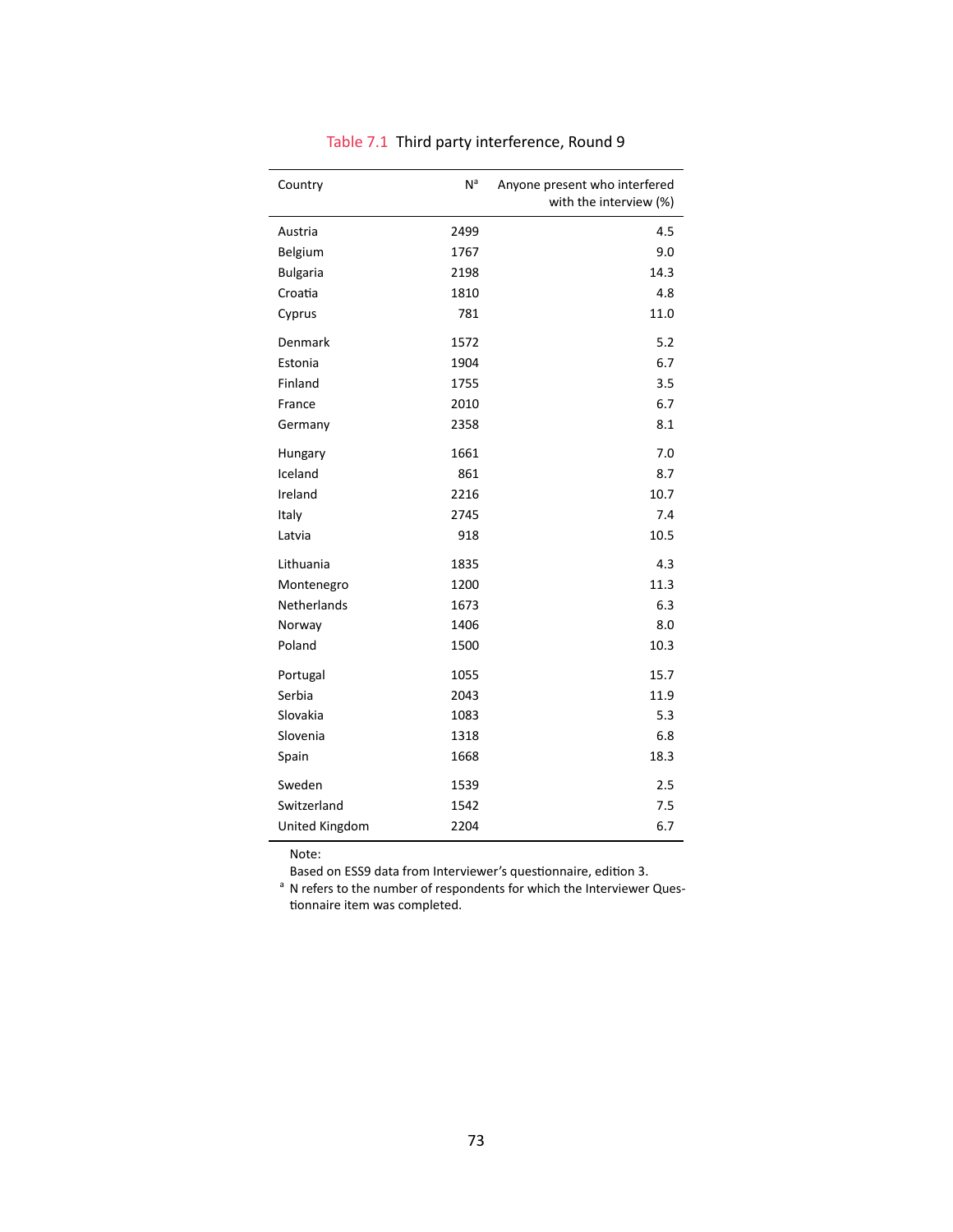<span id="page-78-0"></span>

| Country         | N <sup>a</sup> | Used all of the<br>applicable<br>showcards (%) | Used only some<br>of the<br>applicable<br>showcards (%) | Refused/was<br>unable to use<br>the showcards<br>at all $(\%)$ |
|-----------------|----------------|------------------------------------------------|---------------------------------------------------------|----------------------------------------------------------------|
| Austria         | 2499           | 78.2                                           | 20.3                                                    | 1.3                                                            |
| Belgium         | 1767           | 97.1                                           | 2.4                                                     | 0.5                                                            |
| <b>Bulgaria</b> | 2198           | 90.1                                           | 6.5                                                     | 3.1                                                            |
| Croatia         | 1810           | 54.6                                           | 31.3                                                    | 13.5                                                           |
| Cyprus          | 781            | 62.5                                           | 29.6                                                    | 7.9                                                            |
| Denmark         | 1572           | 92.0                                           | 5.7                                                     | 2.2                                                            |
| Estonia         | 1904           | 81.5                                           | 13.8                                                    | 4.7                                                            |
| Finland         | 1755           | 93.2                                           | 4.4                                                     | 2.1                                                            |
| France          | 2010           | 95.7                                           | 3.7                                                     | 0.5                                                            |
| Germany         | 2358           | 94.7                                           | 4.3                                                     | 1.0                                                            |
| Hungary         | 1661           | 42.5                                           | 45.2                                                    | 12.1                                                           |
| Iceland         | 861            | 92.9                                           | 6.2                                                     | 0.9                                                            |
| Ireland         | 2216           | 68.3                                           | 26.2                                                    | 5.3                                                            |
| Italy           | 2745           | 87.7                                           | 10.8                                                    | 1.5                                                            |
| Latvia          | 918            | 64.5                                           | 22.2                                                    | 13.2                                                           |
| Lithuania       | 1835           | 61.9                                           | 30.6                                                    | 7.2                                                            |
| Montenegro      | 1200           | 51.3                                           | 29.9                                                    | 18.6                                                           |
| Netherlands     | 1673           | 94.8                                           | 4.5                                                     | 0.6                                                            |
| Norway          | 1406           | 92.1                                           | 5.3                                                     | 1.1                                                            |
| Poland          | 1500           | 64.3                                           | 28.5                                                    | 5.9                                                            |
| Portugal        | 1055           | 79.5                                           | 15.9                                                    | 4.4                                                            |
| Serbia          | 2043           | 58.4                                           | 27.0                                                    | 14.3                                                           |
| Slovakia        | 1083           | 54.0                                           | 37.4                                                    | 8.4                                                            |
| Slovenia        | 1318           | 90.2                                           | 6.4                                                     | 2.8                                                            |
| Spain           | 1668           | 67.0                                           | 24.6                                                    | 8.2                                                            |
| Sweden          | 1539           | 96.0                                           | 2.4                                                     | 0.8                                                            |
| Switzerland     | 1542           | 95.1                                           | 4.2                                                     | 0.5                                                            |
| United Kingdom  | 2204           | 91.5                                           | 7.1                                                     | 1.2                                                            |

#### Table 7.2 Showcard use, Round 9

Note:

Based on ESS9 data from Interviewer's questionnaire, edition 3.

<sup>a</sup> N refers to the number of respondents for which the Interviewer Questionnaire item was completed.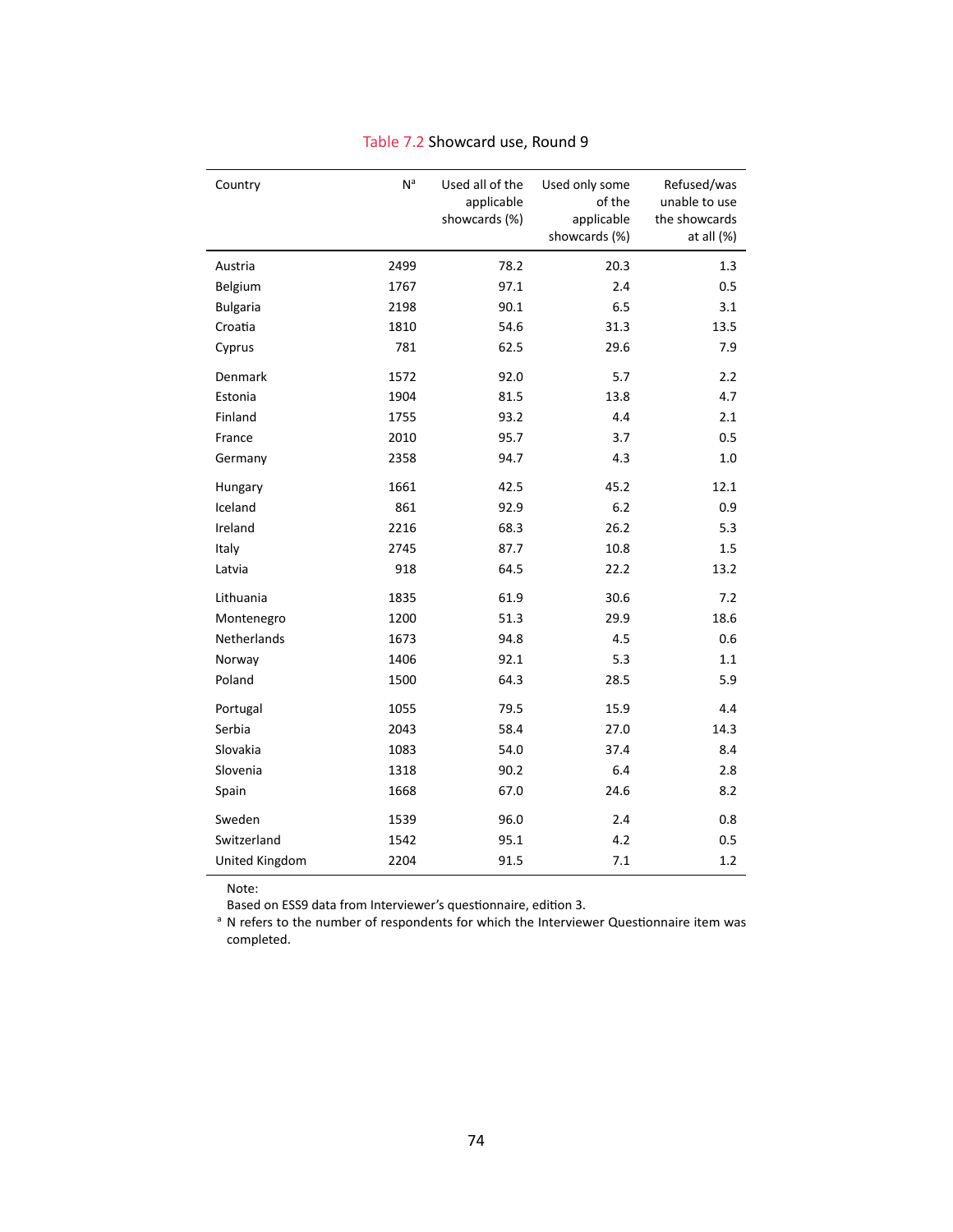#### 7.2 INTERVIEW LANGUAGE

<span id="page-79-0"></span>Interview language may constitute a barrier to the proper understanding of survey questions for particular groups of respondents, and thus be a source of measurement error as well as a source of nonresponse error. The ESS standards set the coverage of all languages spoken by at least 5% of the population. Nonetheless, it may therefore be useful to consider whether any language spoken by less than 5% of the population. It is also relevant to consider whether the 'dominant' language of the individual respondents matches the interview language. Being interviewed in a language other than the one spoken at home could impact the quality of the interview.

| Country         | Language                                         | Number of<br>interviews |
|-----------------|--------------------------------------------------|-------------------------|
| Austria         | German                                           | 2499                    |
| Belgium         | Dutch<br>French                                  | 1037<br>730             |
| <b>Bulgaria</b> | <b>Bulgarian</b>                                 | 2198                    |
| Croatia         | Croatian                                         | 1810                    |
| Cyprus          | Greek                                            | 781                     |
| Denmark         | Danish                                           | 1572                    |
| Estonia         | Estonian<br>Russian                              | 1465<br>439             |
| Finland         | Finnish<br>Swedish                               | 1668<br>87              |
| France          | French                                           | 2010                    |
| Germany         | German                                           | 2358                    |
| Hungary         | Hungarian                                        | 1661                    |
| Iceland         | English<br>Icelandic<br>Polish<br>Sign languages | 2<br>850<br>8<br>1      |
| Ireland         | English                                          | 2216                    |
| Italy           | Italian                                          | 2745                    |
| Latvia          | Latvian<br>Russian                               | 715<br>203              |
| Lithuania       | Lithuanian<br>Russian                            | 1776<br>59              |
| Montenegro      | Albanian<br>Montenegrin                          | 12<br>1188              |
| Netherlands     | Dutch                                            | 1673                    |
| Norway          | Norwegian                                        | 1406                    |
| Poland          | Polish                                           | 1500                    |

| Table 7.3 Interview language, Round 9 |  |
|---------------------------------------|--|
|---------------------------------------|--|

(continued …)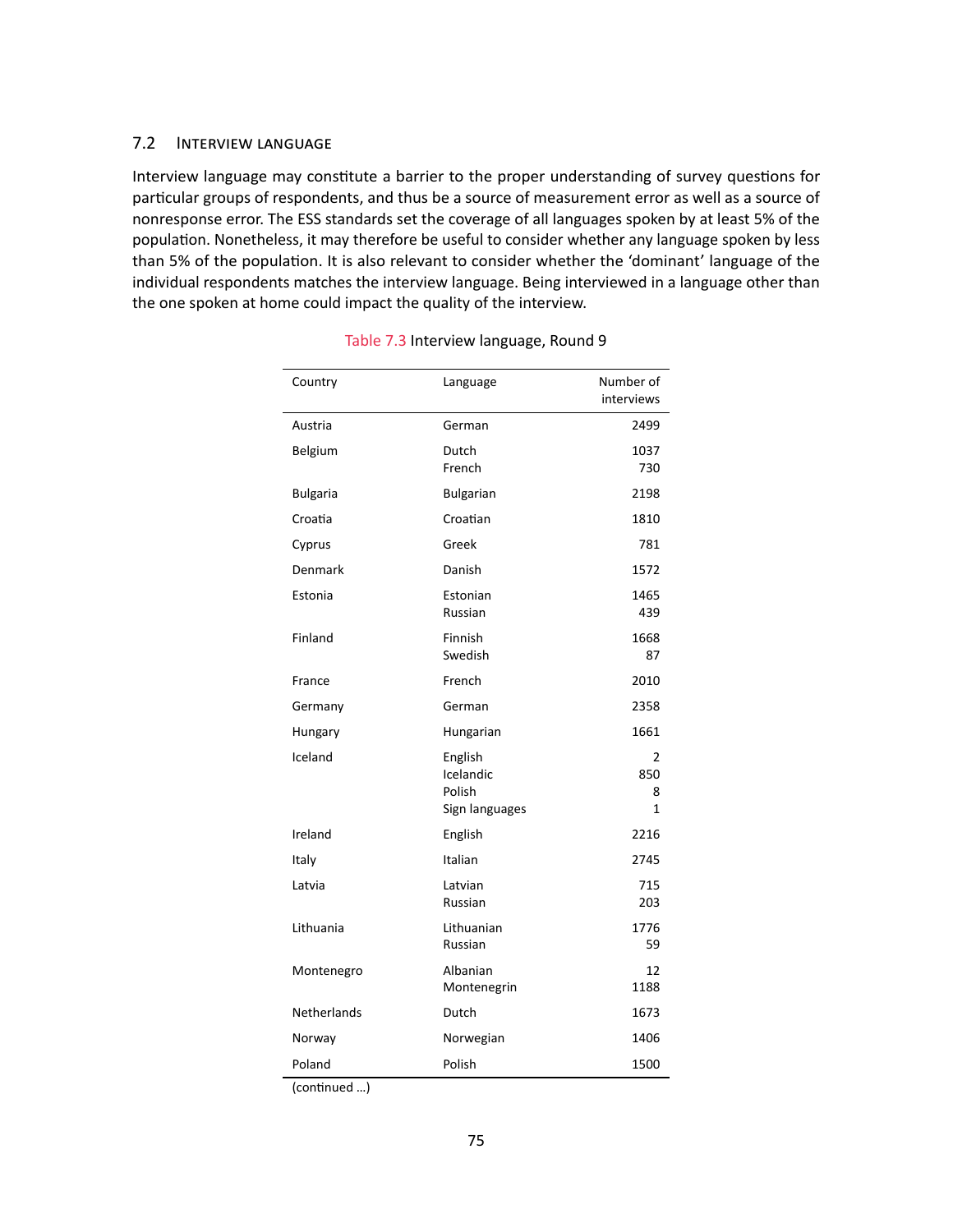| Country        | Language                      | Number of<br>interviews |
|----------------|-------------------------------|-------------------------|
| Poland         | Polish                        | 1500                    |
| Portugal       | Portuguese                    | 1055                    |
| Serbia         | <b>Bosnian</b><br>Serbian     | 8<br>2035               |
| Slovakia       | Hungarian<br>Slovak           | 9<br>1074               |
| Slovenia       | Slovenian                     | 1318                    |
| Spain          | Catalan<br>Spanish, Castilian | 103<br>1565             |
| Sweden         | Swedish                       | 1539                    |
| Switzerland    | French<br>German<br>Italian   | 402<br>1075<br>65       |
| United Kingdom | English                       | 2204                    |

Based on ESS9 data from Interviewer's questionnaire, edition 3.

Table [7.3](#page-79-0) shows the languages in which interview where conducted in each participating country in Round 9. Whether the interview language differs to the first language spoken at home by the respondents is presented in Table [7.4.](#page-81-0) In 21 countries, less than 10% of the interviews present a mismatch between the first home language and the interview language. Up to 14% of the interviews in Belgium, Bulgaria, Italy, and Spain were conducted in a language different to the first home language of the respondent. Across almost all countries, the group of respondents who are not interviewed in their first home language is a diverse group, with few prominent, large language groups. The small numbers of the various language groups may also fluctuate heavily due to sampling variation. Only in Montenegro and Switzerland we observe a high mismatch between the first home language and the interview language (61.2% and 62.8% respectively) with a language language, although for for Switzerland the language group Swiss German/Alemannic/Alsatian could be regarded as equal to the German interview language. It should also be noted that also in Italy, Germany, the Netherlands, Norway and Ireland, dialects and regional languages are mentioned to be spoken as first language at home by low percentage of the respondents, generating mismatch with the interview language. In addition, even if multiple language versions are available, many respondents are interviewed in the country's 'dominant' interview language although it differs from their first home language (e.g. Catalan-speaking respondents in Spain). This may be due to the complexities of organising contact and recruitment efforts of interviewers speaking different languages, but it may also be the case that many of these respondents do speak the 'dominant' interview language sufficiently fluently to complete an interview. Nonetheless, it should be reflected whether the results indicate the deliberate choice of the respondent or a possible issue in the supply of the most suitable questionnaire language for the respondents.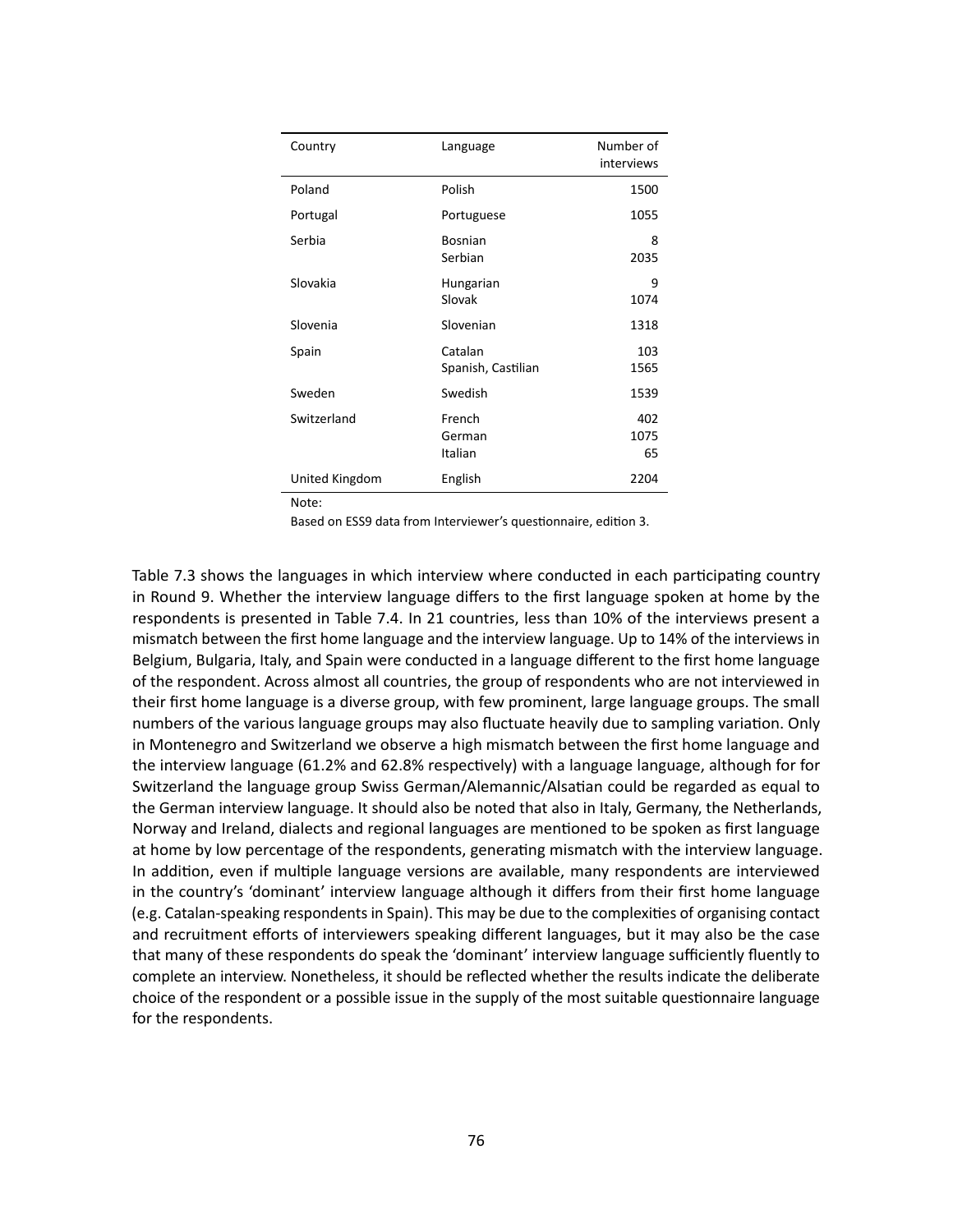<span id="page-81-0"></span>

| Country         | N<br>Interview not in<br>first home<br>language (%) |      | Main first home languages of respondents not interviewed in<br>first home language                                                                                                          |
|-----------------|-----------------------------------------------------|------|---------------------------------------------------------------------------------------------------------------------------------------------------------------------------------------------|
| Austria         | 2499                                                | 6.3  | Turkish (1.6%), Bosnian (0.6%), Serbian (0.6%) and English                                                                                                                                  |
|                 |                                                     |      | (0.5%)                                                                                                                                                                                      |
| Belgium         | 1767                                                | 11.2 | Arabic (2.4%), English (1.2%), French (1.2%), Romanian (0.6%),<br>Turkish (0.6%) and Polish (0.5%)                                                                                          |
| <b>Bulgaria</b> | 2198                                                | 12.9 | Turkish (8.2%) and Romany (4.5%)                                                                                                                                                            |
| Croatia         | 1810                                                | 2.3  | Serbian (0.8%)                                                                                                                                                                              |
| Cyprus          | 781                                                 | 4.0  | Russian (1%), English (0.9%), Romanian (0.6%) and Bulgarian<br>$(0.5\%)$                                                                                                                    |
| Denmark         | 1572                                                | 6.0  | English (1%)                                                                                                                                                                                |
| Estonia         | 1904                                                | 4.6  | Russian (3.4%) and Estonian (0.5%)                                                                                                                                                          |
| Finland         | 1755                                                | 4.1  | English (0.8%), Russian (0.7%), Estonian (0.6%) and Finnish<br>(0.5%)                                                                                                                       |
| France          | 2010                                                | 4.1  | Arabic (0.9%) and Portuguese (0.5%)                                                                                                                                                         |
| Germany         | 2358                                                | 7.7  | Russian (1.4%), Arabic (0.7%), Low German Saxon (0.6%), Polish<br>(0.6%), Turkish (0.6%) and English (0.5%)                                                                                 |
| Hungary         | 1661                                                | 0.3  |                                                                                                                                                                                             |
| Iceland         | 861                                                 | 3.1  | English (1.5%), Polish (1.5%) and Irish (0.8%)                                                                                                                                              |
| Ireland         | 2216                                                | 5.9  | Polish (1.5%) and Irish (0.8%)                                                                                                                                                              |
| Italy           | 2745                                                | 13.0 | Local language Italy (3.9%), Romanian (1.3%), German (1.2%),<br>Sicilian (1.1%), Albanian (0.7%), Arabic (0.7%)                                                                             |
| Latvia          | 918                                                 | 7.0  | Russian (4.2%), Baltic other (1.7%), Latvian (0.7%),                                                                                                                                        |
| Lithuania       | 1835                                                | 5.7  | Polish (3.1%) and Russian (2.3%)                                                                                                                                                            |
| Montenegro      | 1200                                                | 61.2 | Serbian (45%), Slavic other (7.4%), Albanian (3.2%), Bosnian<br>(2%)                                                                                                                        |
| Netherlands     | 1673                                                | 7.1  | Western Frisian (1.7%), Arabic (1.1%), English (1.1%) and<br>Turkish (0.5%)                                                                                                                 |
| Norway          | 1406                                                | 8.3  | English (1.3%), Arabic (0.7%), Norwegian Bokmål (0.7%),<br>Norwegian Nynorsk (0.6%), Swedish (0.6%)                                                                                         |
| Poland          | 1500                                                | 0.3  |                                                                                                                                                                                             |
| Portugal        | 1055                                                | 1.8  |                                                                                                                                                                                             |
| Serbia          | 2043                                                | 6.2  | Hungarian (2.9%) and Romany (0.8%)                                                                                                                                                          |
| Slovakia        | 1083                                                | 9.4  | Hungarian (7.8%)                                                                                                                                                                            |
| Slovenia        | 1318                                                | 5.1  | Bosnian (2.1%), Serbian (0.7%) and Albanian (0.5%)                                                                                                                                          |
| Spain           | 1668                                                | 13.7 | Gallegan (3.7%), Catalan (3.6%), Arabic (1.1%), Basque (1.1%),<br>Spanish Castilian (1.1%), Romanian (0.7%)                                                                                 |
| Sweden          | 1539                                                | 8.3  | Arabic (1.6%), English (1%), Persian (0.7%) and Finnish (0.6%)                                                                                                                              |
| Switzerland     | 1542                                                | 68.2 | Swiss German/Alemannic/Alsatian (54.5%), Portuguese (2.6%),<br>Italian (1.8%), Albanian (1.6%), English (1.3%), Serbian (1.2%),<br>Spanish Castilian (1%), Turkish (0.8%) and French (0.6%) |
| United Kingdom  | 2204                                                | 7.8  | Polish (1.1%), Urdu (0.6%) and French (0.5%)                                                                                                                                                |

#### Table 7.4 Interview language different from first home language, Round 9

Note:

Based on ESS9 data from Interviewer's questionnaire, edition 3.

N refers to the number of respondents for which the interview language and first home language was recorded.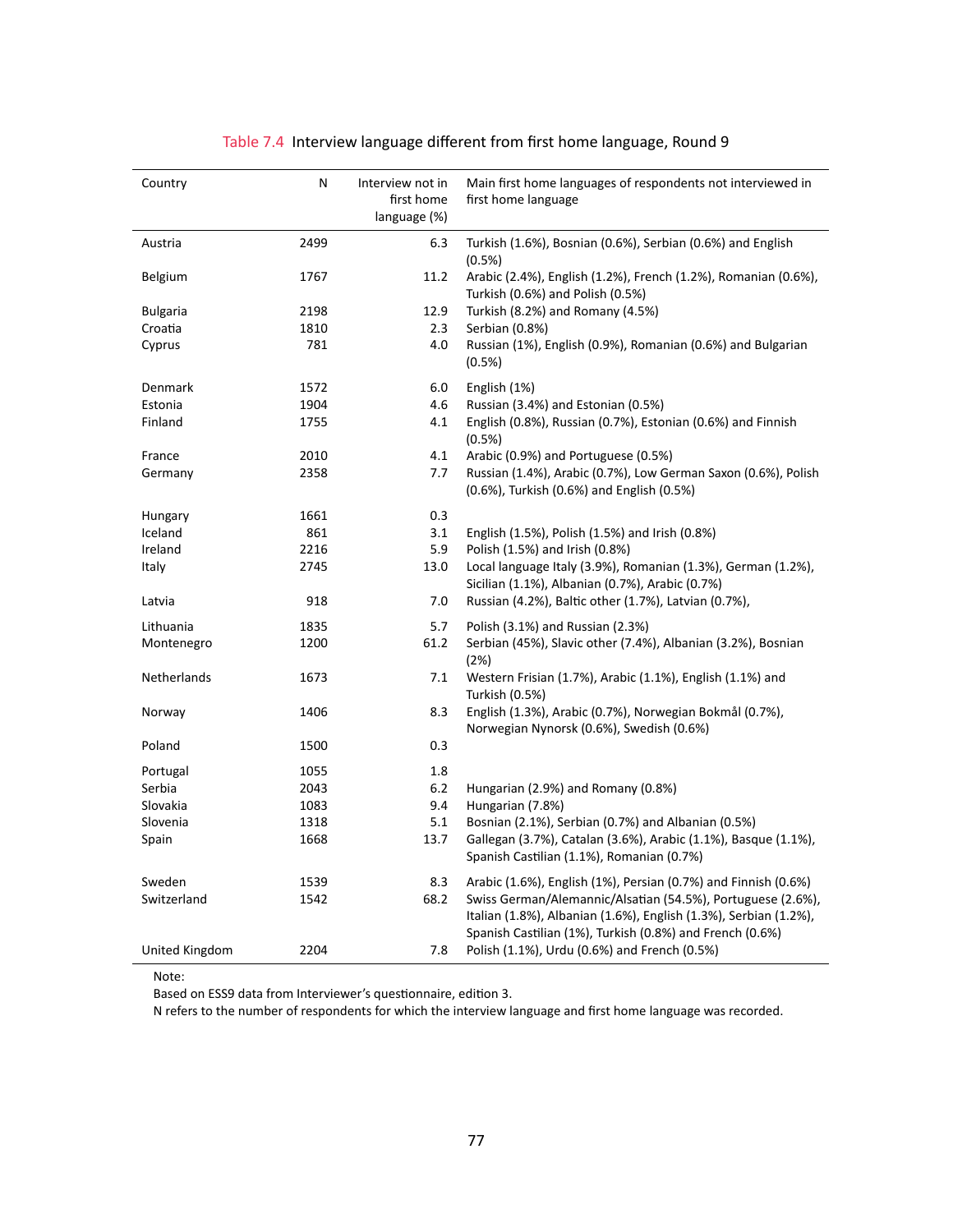#### 7.3 INTERVIEW DURATION

Table [7.5](#page-83-0) presents some descriptive statistics of the interview duration for all participating countries in ESS9. The average interview duration ranges between 43.8 (Croatia) and 78.7 minutes (Germany). In the median country, an interview took on average 60.4 minutes. Note that interviews in the United Kingdom took on average 60 minutes, which is within the range of the anticipated interview duration for British English of 55 to 60 minutes (European Social Survey, 2017).

Language is one of the factors that may affect interview duration. However, previous research has suggested that cross-national differences cannot simply be reduced to language differences (Loosveldt & Beullens, 2013) for Round 5 of the European Social Survey). Table [7.6](#page-84-0) shows descriptive statistics of the interview duration by language. The figures clearly show large differences in interview duration across countries with a shared language. For example, the average interview duration ranges between 61.3 (Switzerland) and 78.7 minutes (Germany) for interviews in German, ranges between 52.5 (Italy) and 66.7 minutes (Switzerland) for interviews in Italian, and ranges between 45.9 (Ireland) and 60.5 minutes (United Kingdom) for interviews in English. These results are consistent with the outcome of previous ESS rounds. The figures support the earlier findings on the importance of cross-national differences over and above cross-language differences, and suggest that cross-national differences in interview practice continue to exist.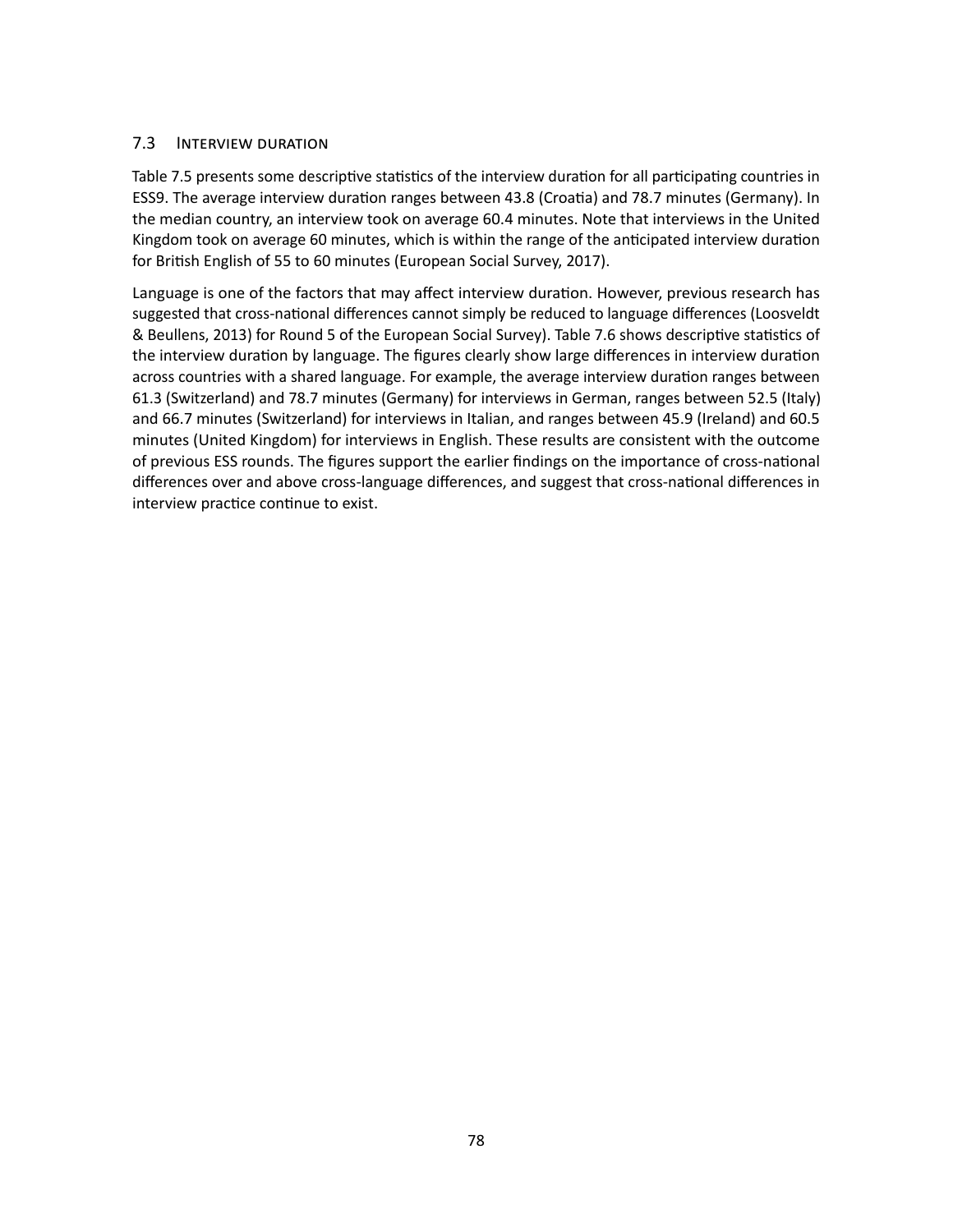<span id="page-83-0"></span>

| Country            | N <sup>a</sup> | Q1   | Q <sub>3</sub> | Mean | <b>SD</b> |
|--------------------|----------------|------|----------------|------|-----------|
| Austria            | 2499           | 49.0 | 78.0           | 66.0 | 24.2      |
| Belgium            | 1760           | 51.0 | 69.0           | 61.2 | 16.0      |
| Croatia            | 1810           | 33.0 | 52.0           | 43.8 | 15.8      |
| Cyprus             | 725            | 42.0 | 65.0           | 56.5 | 20.9      |
| Denmark            | 1566           | 50.0 | 70.0           | 62.7 | 24.8      |
| Estonia            | 1883           | 46.0 | 68.0           | 59.5 | 26.1      |
| Finland            | 1661           | 48.0 | 66.0           | 59.2 | 18.0      |
| France             | 2010           | 49.0 | 70.0           | 61.0 | 17.2      |
| Germany            | 2347           | 63.0 | 89.0           | 78.7 | 23.2      |
| Hungary            | 576            | 35.0 | 60.0           | 48.4 | 17.4      |
| Iceland            | 860            | 49.0 | 69.0           | 61.8 | 19.5      |
| Ireland            | 2203           | 35.0 | 53.0           | 45.9 | 20.7      |
| Italy              | 2714           | 39.0 | 63.0           | 52.5 | 22.4      |
| Latvia             | 897            | 43.0 | 61.0           | 54.0 | 20.0      |
| Lithuania          | 1834           | 53.0 | 65.8           | 60.4 | 10.7      |
| Montenegro         | 1195           | 37.0 | 62.0           | 55.5 | 37.7      |
| <b>Netherlands</b> | 1482           | 55.0 | 75.0           | 66.8 | 19.6      |
| Norway             | 1393           | 48.0 | 68.0           | 60.9 | 19.9      |
| Poland             | 1498           | 48.0 | 71.0           | 60.9 | 18.1      |
| Portugal           | 1021           | 54.0 | 78.0           | 70.2 | 29.0      |
| Serbia             | 1848           | 37.0 | 59.0           | 51.6 | 33.5      |
| Slovakia           | 1065           | 40.0 | 55.0           | 49.7 | 17.9      |
| Slovenia           | 1244           | 39.0 | 55.0           | 48.6 | 19.8      |
| Spain              | 1481           | 37.0 | 55.0           | 47.3 | 17.8      |
| Sweden             | 1484           | 57.0 | 83.0           | 74.4 | 32.4      |
| Switzerland        | 1493           | 49.0 | 71.0           | 61.5 | 17.8      |
| United Kingdom     | 2087           | 47.0 | 68.0           | 60.5 | 28.1      |

Table 7.5 Interview duration, Round 9

Based on ESS9 data from Contact forms, edition 3.0.

<sup>a</sup> N refers to all cases for which the interview duration was recorded.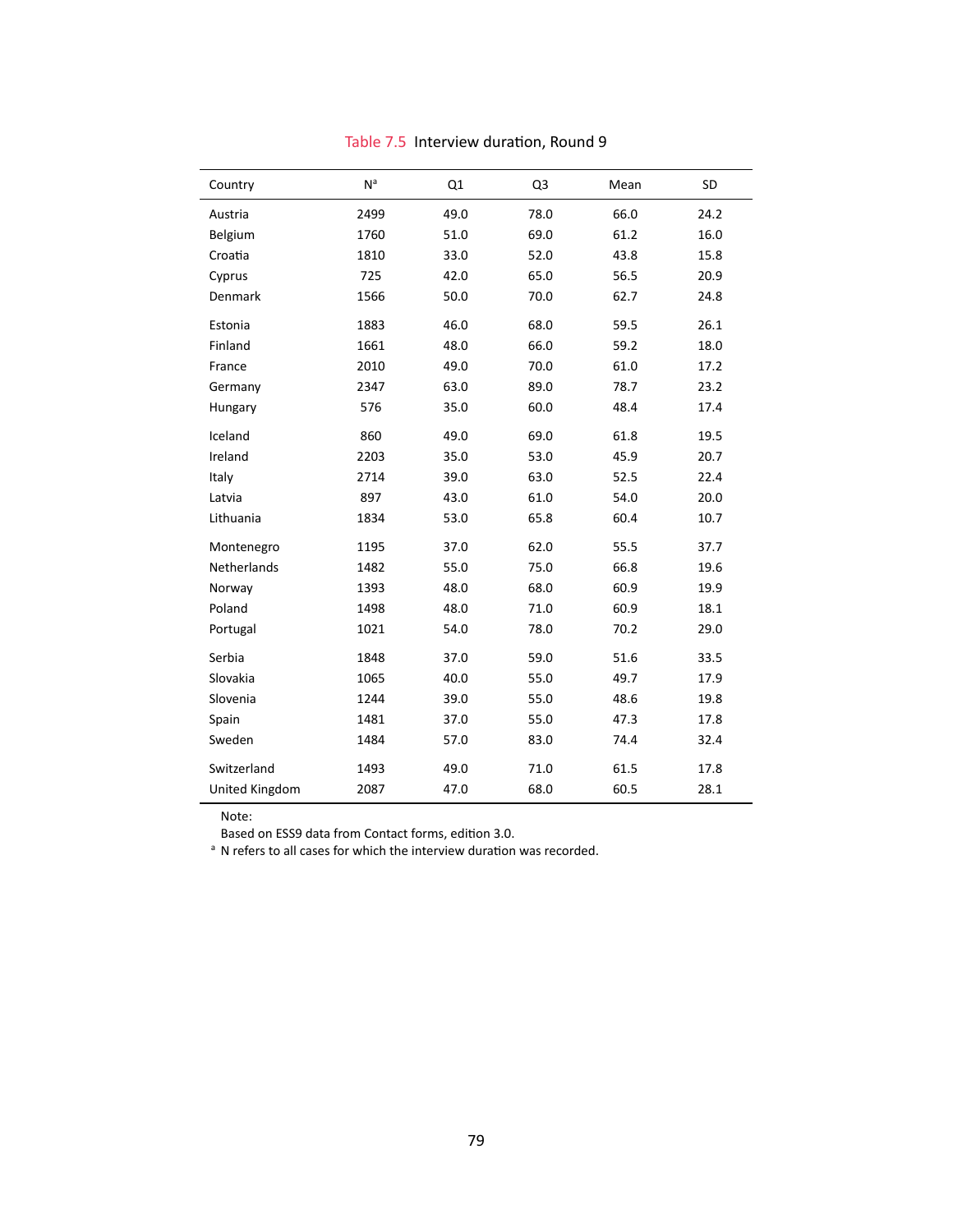<span id="page-84-0"></span>

| Interview Language | Country                        | N <sup>a</sup>   | Q1                   | Q <sub>3</sub>       | Mean                 | SD                   |
|--------------------|--------------------------------|------------------|----------------------|----------------------|----------------------|----------------------|
| Albanian           | Montenegro                     | 12               | 53.0                 | 66.5                 | 66.5                 | 25.7                 |
| Catalan            | Spain                          | 100              | 42.0                 | 50.0                 | 50.0                 | 12.8                 |
| Croatian           | Croatia                        | 1810             | 33.0                 | 43.8                 | 43.8                 | 15.8                 |
| Danish             | <b>Denmark</b>                 | 1566             | 50.0                 | 62.7                 | 62.7                 | 24.8                 |
| Dutch              | Belgium<br>Netherlands         | 1034<br>1482     | 50.0<br>55.0         | 59.3<br>66.8         | 59.3<br>66.8         | 14.3<br>19.6         |
| English            | Ireland<br>United Kingdom      | 2203<br>2087     | 35.0<br>47.0         | 45.9<br>60.5         | 45.9<br>60.5         | 20.7<br>28.1         |
| Estonian           | Estonia                        | 1453             | 46.0                 | 59.5                 | 59.5                 | 23.9                 |
| Finnish            | Finland                        | 1579             | 48.0                 | 59.3                 | 59.3                 | 18.2                 |
| French             | Belgium                        | 726              | 52.0                 | 63.9                 | 63.9                 | 17.8                 |
|                    | France                         | 2010             | 49.0                 | 61.0                 | 61.0                 | 17.2                 |
|                    | Switzerland                    | 388              | 49.0                 | 61.2                 | 61.2                 | 18.0                 |
| German             | Austria                        | 2499<br>2347     | 49.0                 | 66.0<br>78.7         | 66.0<br>78.7         | 24.2<br>23.2         |
|                    | Germany<br>Switzerland         | 1042             | 63.0<br>49.0         | 61.3                 | 61.3                 | 17.8                 |
| Greek              | Cyprus                         | 725              | 42.0                 | 56.5                 | 56.5                 | 20.9                 |
| Hungarian          | Hungary                        | 576              | 35.0                 | 48.4                 | 48.4                 | 17.4                 |
| Icelandic          | Iceland                        | 850              | 49.0                 | 61.6                 | 61.6                 | 19.3                 |
| Italian            | Italy<br>Switzerland           | 2714<br>63       | 39.0<br>55.5         | 52.5<br>66.7         | 52.5<br>66.7         | 22.4<br>15.7         |
| Latvian            | Latvia                         | 695              | 43.0                 | 53.5                 | 53.5                 | 19.8                 |
| Lithuanian         | Lithuania                      | 1775             | 53.0                 | 60.4                 | 60.4                 | 10.7                 |
| Montenegrin        | Montenegro                     | 1183             | 37.0                 | 55.4                 | 55.4                 | 37.8                 |
| Norwegian          | Norway                         | 1393             | 48.0                 | 60.9                 | 60.9                 | 19.9                 |
| Polish             | Poland                         | 1498             | 48.0                 | 60.9                 | 60.9                 | 18.1                 |
| Portuguese         | Portugal                       | 1021             | 54.0                 | 70.2                 | 70.2                 | 29.0                 |
| Russian            | Estonia<br>Latvia<br>Lithuania | 430<br>202<br>59 | 43.0<br>46.0<br>49.0 | 59.7<br>56.0<br>58.2 | 59.7<br>56.0<br>58.2 | 32.5<br>20.7<br>11.8 |
| Serbian            | Serbia                         | 1841             | 37.0                 | 51.5                 | 51.5                 | 33.5                 |
| Slovak             | Slovakia                       | 1056             | 40.0                 | 49.7                 | 49.7                 | 17.9                 |
| Slovenian          | Slovenia                       | 1244             | 39.0                 | 48.6                 | 48.6                 | 19.8                 |
| Spanish, Castilian | Spain                          | 1381             | 37.0                 | 47.1                 | 47.1                 | 18.1                 |
| Swedish            | Finland<br>Sweden              | 82<br>1484       | 46.2<br>57.0         | 58.3<br>74.4         | 58.3<br>74.4         | 14.2<br>32.4         |

### Table 7.6 Interview duration by interview language, Round 9

Note:

Based on ESS9 data from Contact forms, edition 3.0.

Languages with 10 or less interviews have been excluded.

<sup>a</sup> N refers to all cases for which the interview duration was recorded.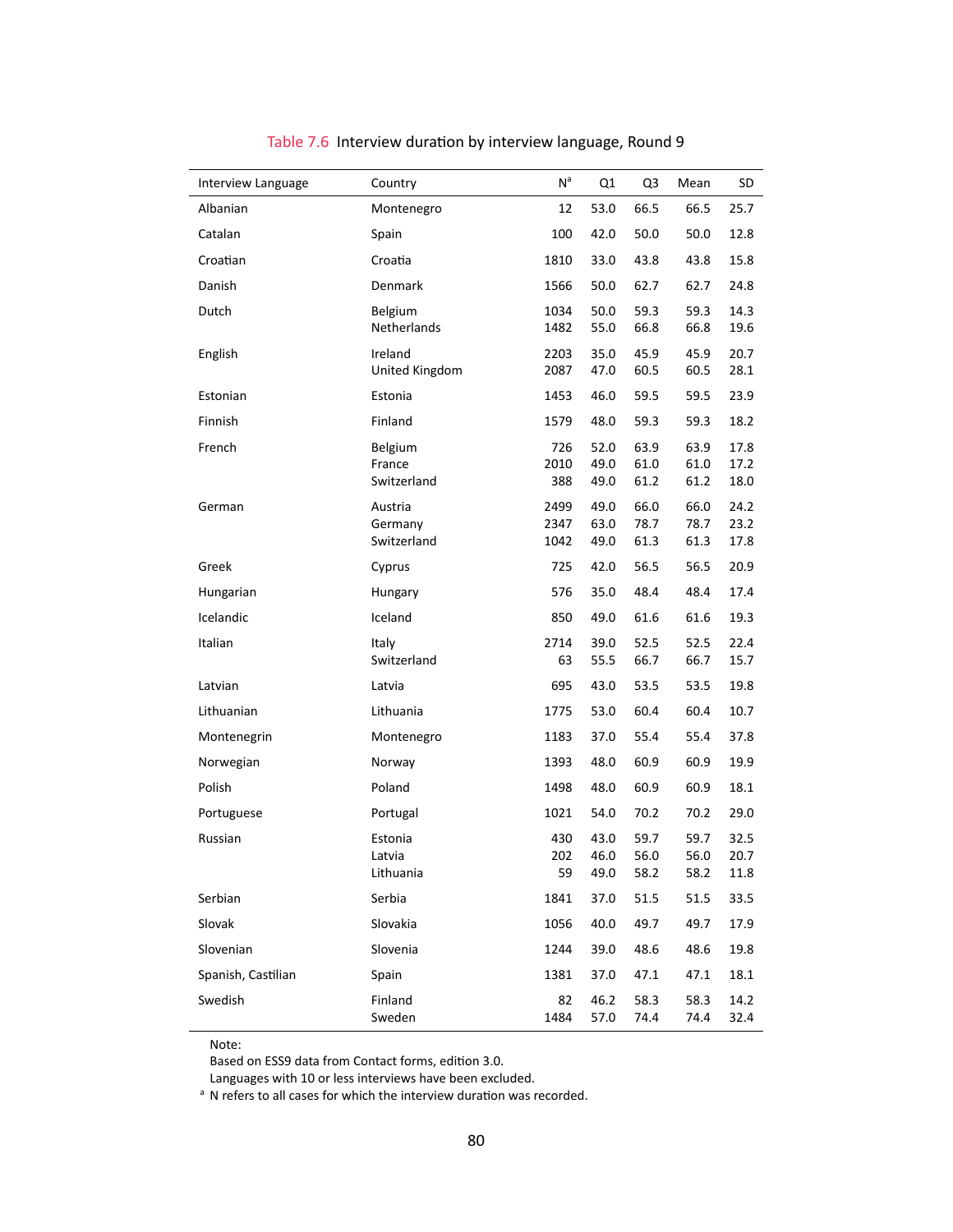#### 7.4 INTERVIEWER EFFECTS

While interviewers can motivate respondents and support them in performing their role adequately, they can also influence responses and thereby introduce error. In order to limit interviewer-induced error in the measurement of attitudes, beliefs and behaviour patterns, all ESS interviewers are expected to apply the same basic task rules when administering the questionnaire. One way to assesses the extent to which interviewers affect responses is by looking at the intra-interviewer correlations.

Intra-interviewer correlations capture the proportion of item variability which is due to the interviewers' individual systematic differences. High intra-interviewer correlations indicate that responses from respondents interviewed by the same interviewer are more similar than otherwise would be expected, and are suggestive of differences between interviewers in the way they interact with respondents during the interview. The intra-interviewer correlations can be affected by the non-random allocation of respondent. This is controlled to some extend by estimating the impact of geographical region and urbanization to the intra-interviewer correlations.

<span id="page-85-1"></span>Figure [7.1](#page-86-0) visualizes the distribution of intra-interviewer correlations for participating countries in ESS9<sup>[17](#page-85-0)</sup>. The intra-interviewer correlation could be estimated for 37 items among all participating countries. Table [7.7](#page-88-0) presents some descriptive statistics. Interviewer effects appear negligible in several of the countries, but probably should receive priority attention in some other countries. The average intra-interviewer correlation ranges between 0.019 (Finland) and 0.351 (Hungary), with 13 countries in the 0.051-0.158 range. For the median country we observe an average intra-interviewer correlation of 0.087. The distribution of the intra-interviewer correlation varies largely across countries. While in 6 countries (Belgium, Finland, France, Iceland, the Netherlands, the United Kingdom), (almost) none of the intra-interviewer correlations exceed 0.10, more than half the intra-interviewer correlations exceed this threshold in 10 countries (Austria, Bulgaria, the Czech Republic, Hungary, Italy, Lithuania, Montenegro, Poland, Serbia and Slovakia).

Table [7.8](#page-89-0) presents some descriptive statistics by questionnaire module. For the median country we observe an average intra-interviewer correlation of 0.055 for the core modules A, B and C, 0.093 for the rotating module D on Timing of Life, 0.103 for the new module G on Justice and Fairness in Europe, 0.072 for the core socio-demographic module F, and 0.108 for the core module H on Human values.

Table [7.9](#page-90-0) presents the top 25 items according to the median intra-interviewer correlation estimate across countries. Figure [7.2](#page-87-0) visualizes the intra-interviewer correlations for these 25 items for each participating country in ESS9. Supporting the previous concerns about the core module H on Human values, 6 items in the top 25 are from the H module (the module as a whole contains a total of 21 items). The rotating modules contribute to about two thirds of the item in the top 25. The list contains 11 items rotating module G on Justice and Fairness in Europe and 5 from module D on Timing of Life. This results could be related to the specific characteristic of these two modules, however, it still suggests that new and rotating modules should receive additional attention.

<span id="page-85-0"></span><sup>&</sup>lt;sup>[17](#page-85-1)</sup> Intra-interviewer correlations were estimated from linear models with an interviewer-level random effect for all numeric items and ordinal items measured on at least a 4-point scale in the ESS9 main questionnaire (N = 151). To control for similarities between respondents arising from area effects rather than interviewer effects, the geographical region and self-reported degree of urbanization of respondents' domicile are included in the models. It should nonetheless be noted that, given the lack of random assinment, interviewer and area effects cannot be fully disentangled, and some (presumably small) portion of the 'intra-interviewer' correlations may be attributable to area effects. Estimates for items administered by fewer than 30 interviewers or from fewer than 5 respondents for each interviewer are suppressed.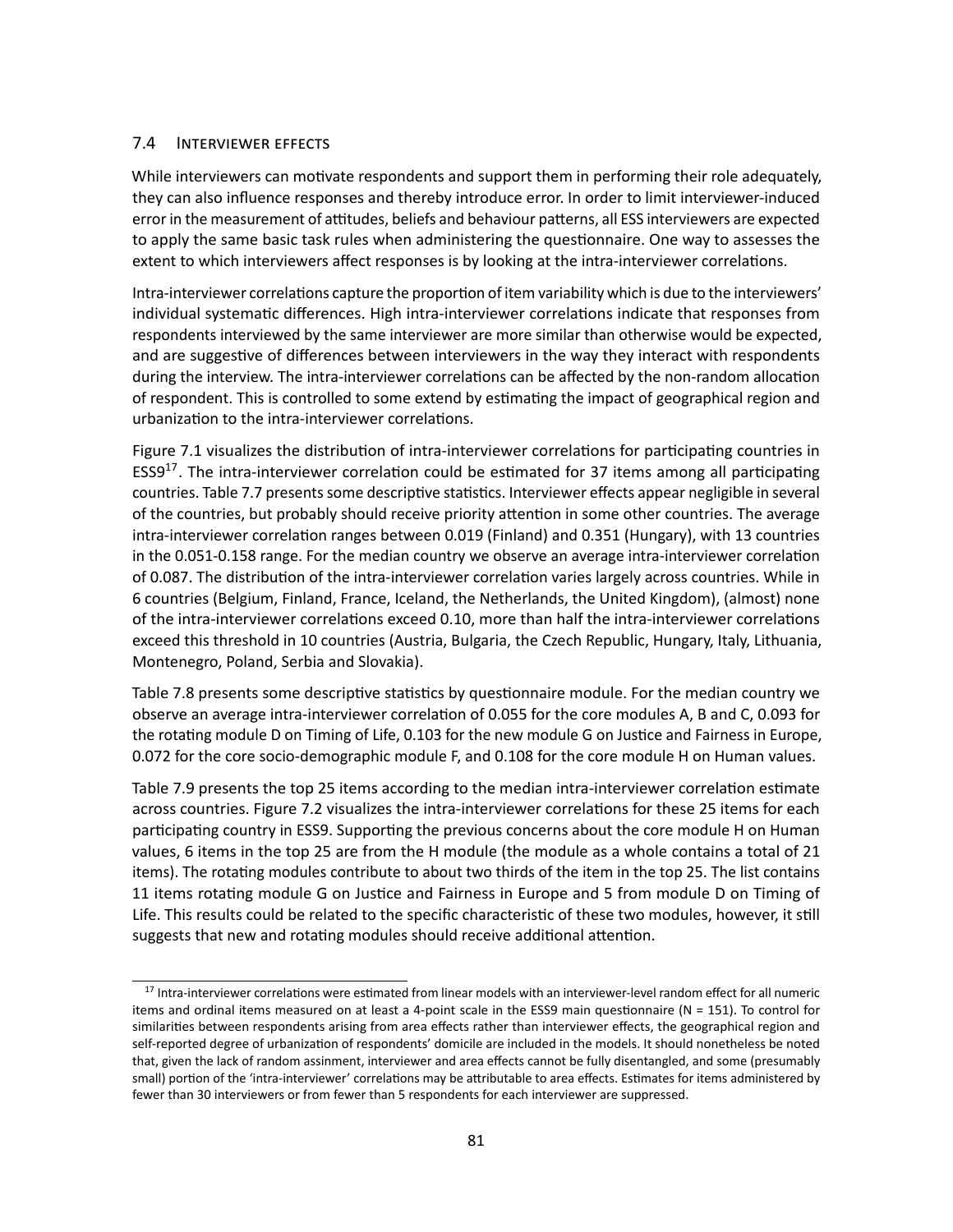<span id="page-86-0"></span>

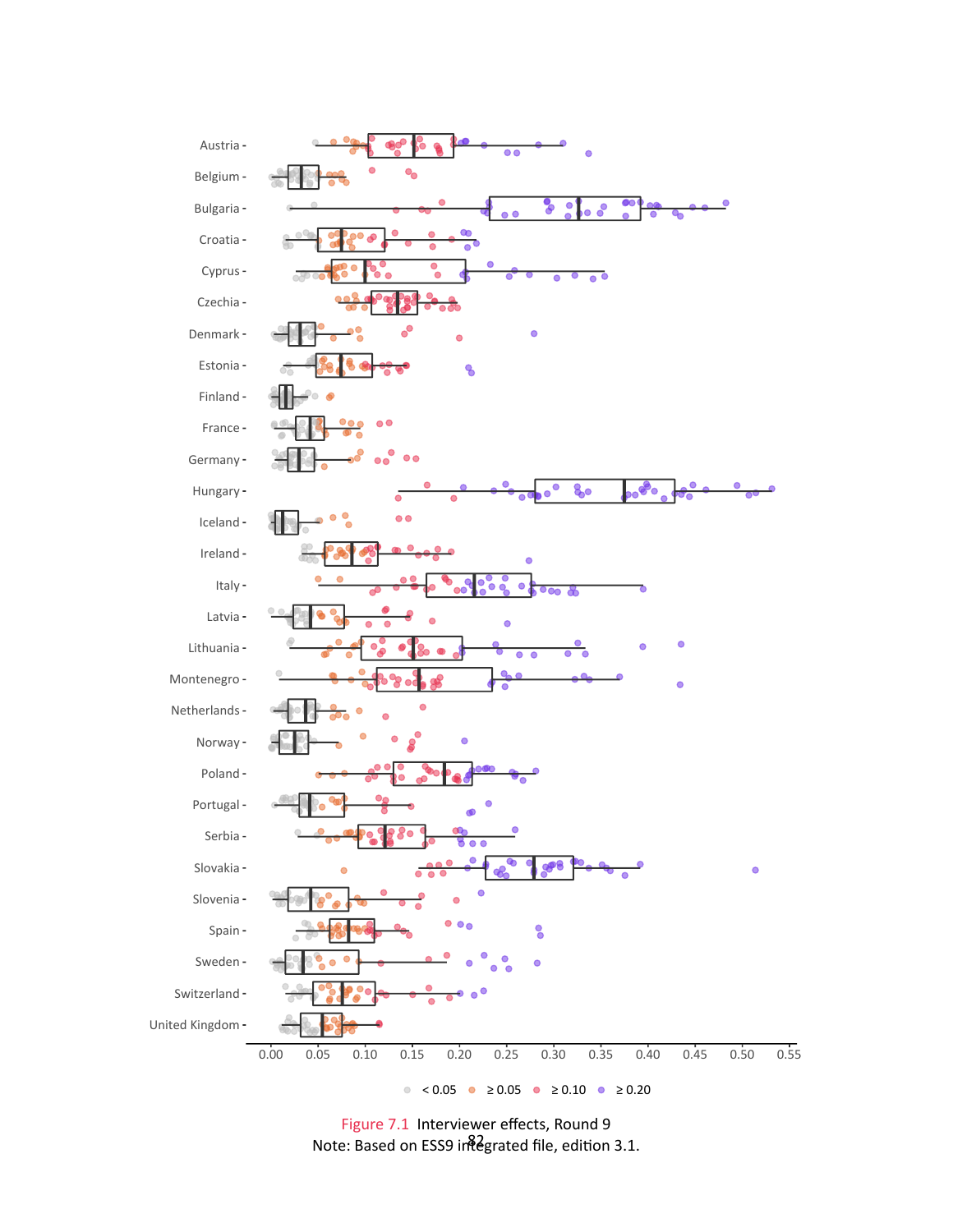<span id="page-87-0"></span>

Figure 7.2 Interviewer effects (top 25 items), Round 9 Note: Based on ESS9 integrated file, edition 3.1.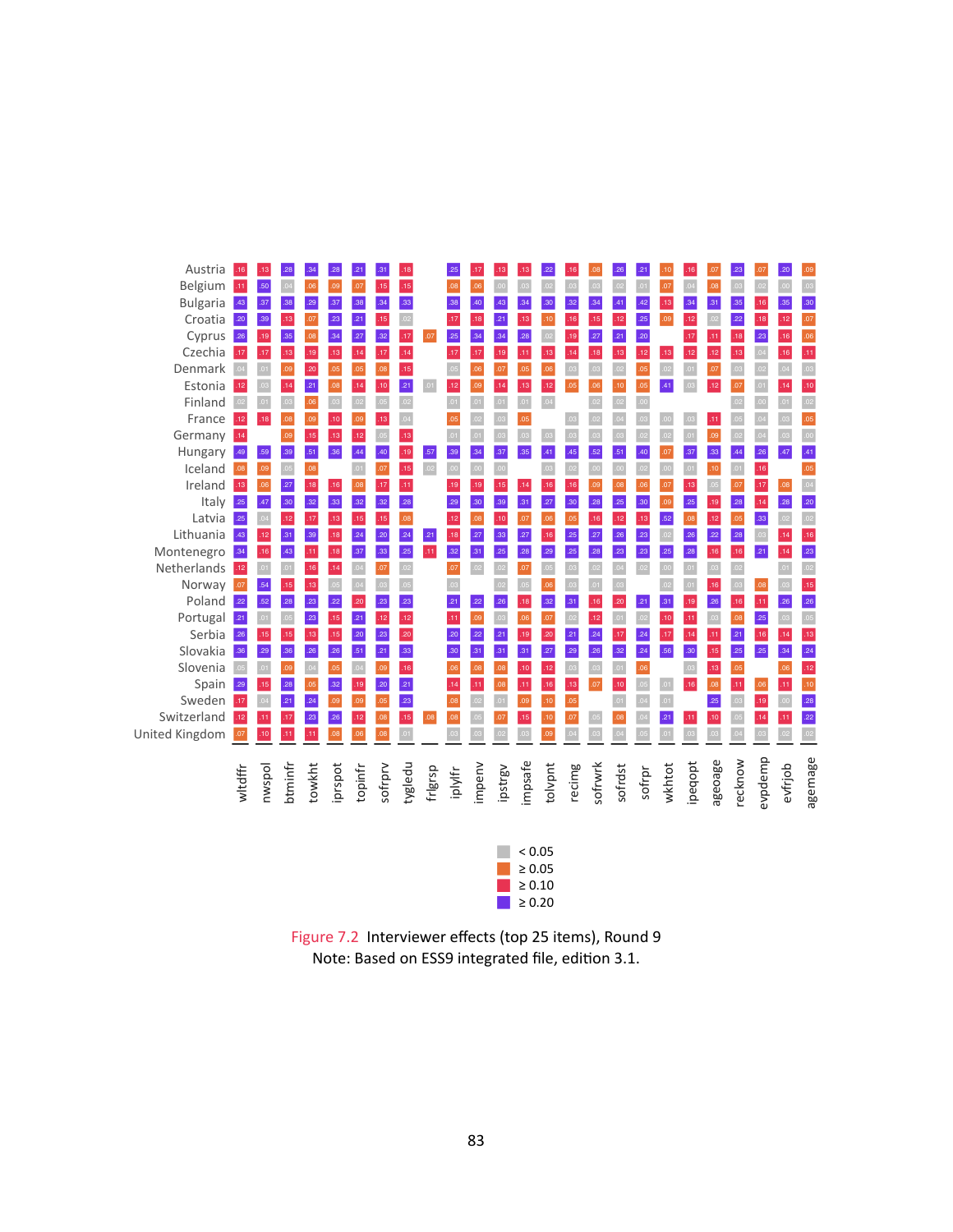<span id="page-88-0"></span>

| Country         | Min   | Max   | Mean  | SD    | $> .05$ (%) | > .10(%) |
|-----------------|-------|-------|-------|-------|-------------|----------|
| Austria         | 0.047 | 0.337 | 0.158 | 0.158 | 97.3        | 78.4     |
| Belgium         | 0.001 | 0.152 | 0.042 | 0.042 | 27.0        | 8.1      |
| <b>Bulgaria</b> | 0.020 | 0.482 | 0.308 | 0.308 | 94.6        | 94.6     |
| Croatia         | 0.015 | 0.218 | 0.093 | 0.093 | 70.3        | 35.1     |
| Cyprus          | 0.026 | 0.354 | 0.136 | 0.136 | 86.5        | 48.6     |
| Czechia         | 0.071 | 0.198 | 0.135 | 0.135 | 100.0       | 81.1     |
| Denmark         | 0.003 | 0.279 | 0.051 | 0.051 | 24.3        | 10.8     |
| Estonia         | 0.013 | 0.213 | 0.084 | 0.084 | 73.0        | 32.4     |
| Finland         | 0.000 | 0.064 | 0.019 | 0.019 | 5.4         | 0.0      |
| France          | 0.003 | 0.125 | 0.047 | 0.047 | 35.1        | 5.4      |
| Germany         | 0.004 | 0.154 | 0.044 | 0.044 | 24.3        | 13.5     |
| Hungary         | 0.135 | 0.531 | 0.351 | 0.351 | 100.0       | 100.0    |
| Iceland         | 0.000 | 0.146 | 0.026 | 0.026 | 16.2        | 5.4      |
| Ireland         | 0.033 | 0.274 | 0.096 | 0.096 | 78.4        | 40.5     |
| Italy           | 0.050 | 0.395 | 0.216 | 0.216 | 100.0       | 94.6     |
| Latvia          | 0.000 | 0.251 | 0.061 | 0.061 | 43.2        | 21.6     |
| Lithuania       | 0.020 | 0.435 | 0.169 | 0.169 | 94.6        | 73.0     |
| Montenegro      | 0.008 | 0.434 | 0.177 | 0.177 | 97.3        | 81.1     |
| Netherlands     | 0.002 | 0.161 | 0.039 | 0.039 | 18.9        | 5.4      |
| Norway          | 0.000 | 0.205 | 0.044 | 0.044 | 21.6        | 16.2     |
| Poland          | 0.050 | 0.281 | 0.176 | 0.176 | 100.0       | 91.9     |
| Portugal        | 0.004 | 0.231 | 0.064 | 0.064 | 37.8        | 21.6     |
| Serbia          | 0.028 | 0.259 | 0.129 | 0.129 | 94.6        | 64.9     |
| Slovakia        | 0.077 | 0.514 | 0.272 | 0.272 | 100.0       | 97.3     |
| Slovenia        | 0.001 | 0.223 | 0.060 | 0.060 | 40.5        | 16.2     |
| Spain           | 0.026 | 0.286 | 0.100 | 0.100 | 81.1        | 37.8     |
| Sweden          | 0.002 | 0.282 | 0.075 | 0.075 | 37.8        | 24.3     |
| Switzerland     | 0.015 | 0.226 | 0.087 | 0.087 | 67.6        | 29.7     |
| United Kingdom  | 0.011 | 0.115 | 0.054 | 0.054 | 51.4        | 5.4      |

Table 7.7 Interviewer effects, Round 9

Based on ESS9 integrated file, edition 3.1.

N = 37 items items in modules A to F for which the intra-interviewer correlation could be estimated for all participating countries.

#### 7.4.1 Changes in intra-interviewer correlations across Rounds

Changes in the intra-interviewer correlations relative to the previous rounds can be indicative of positive or negative impact of specific measures aimed to assure the quality of the interviewing process. Therefore, in addition to the current magnitude and distribution of interviewer effects in the European Social Survey, any apparent improvement (or possibly, deterioration) of interviewer effects should be critically assessed.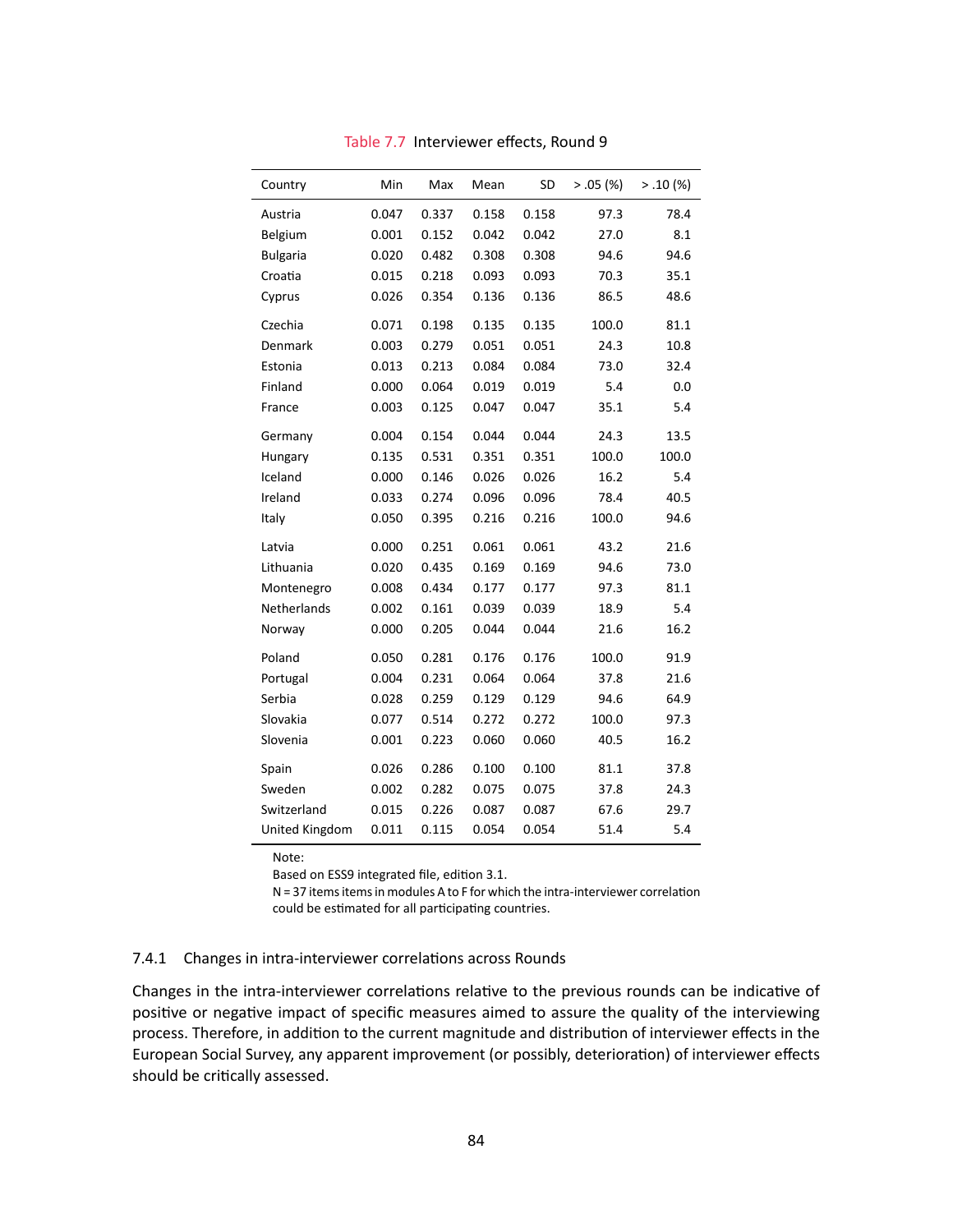<span id="page-89-0"></span>

|                 | Modules A, B, C |       | Module D |       | Module F |       | Module G |       | Module H |       |
|-----------------|-----------------|-------|----------|-------|----------|-------|----------|-------|----------|-------|
| Country         | Mean            | SD    | Mean     | SD    | Mean     | SD    | Mean     | SD    | Mean     | SD    |
| Austria         | 0.134           | 0.035 | 0.138    | 0.082 | 0.102    | 0.007 | 0.209    | 0.065 | 0.188    | 0.059 |
| Belgium         | 0.026           | 0.021 | 0.041    | 0.039 | 0.062    | 0.018 | 0.055    | 0.043 | 0.048    | 0.042 |
| <b>Bulgaria</b> | 0.321           | 0.121 | 0.230    | 0.104 | 0.203    | 0.031 | 0.384    | 0.048 | 0.368    | 0.071 |
| Croatia         | 0.063           | 0.031 | 0.051    | 0.023 | 0.085    | 0.029 | 0.156    | 0.053 | 0.154    | 0.065 |
| Cyprus          | 0.085           | 0.049 | 0.082    | 0.038 | 0.044    | 0.014 | 0.221    | 0.088 | 0.299    | 0.045 |
| Czechia         | 0.128           | 0.035 | 0.136    | 0.043 | 0.095    | 0.006 | 0.142    | 0.022 | 0.162    | 0.034 |
| Denmark         | 0.019           | 0.012 | 0.073    | 0.063 | 0.149    | 0.184 | 0.041    | 0.029 | 0.052    | 0.013 |
| Estonia         | 0.052           | 0.022 | 0.094    | 0.066 | 0.055    | 0.011 | 0.102    | 0.030 | 0.125    | 0.018 |
| Finland         | 0.011           | 0.009 | 0.029    | 0.019 | 0.006    | 0.008 | 0.023    | 0.012 | 0.010    | 0.003 |
| France          | 0.028           | 0.022 | 0.049    | 0.023 | 0.055    | 0.038 | 0.066    | 0.036 | 0.034    | 0.015 |
| Germany         | 0.019           | 0.010 | 0.066    | 0.051 | 0.051    | 0.008 | 0.056    | 0.046 | 0.018    | 0.007 |
| Hungary         | 0.350           | 0.108 | 0.321    | 0.107 | 0.210    | 0.063 | 0.414    | 0.061 | 0.345    | 0.069 |
| Iceland         | 0.025           | 0.039 | 0.036    | 0.043 | 0.015    | 0.011 | 0.027    | 0.028 | 0.000    | 0.000 |
| Ireland         | 0.063           | 0.029 | 0.093    | 0.050 | 0.094    | 0.010 | 0.124    | 0.065 | 0.142    | 0.053 |
| Italy           | 0.183           | 0.055 | 0.198    | 0.068 | 0.101    | 0.072 | 0.270    | 0.040 | 0.306    | 0.082 |
| Latvia          | 0.032           | 0.016 | 0.048    | 0.048 | 0.035    | 0.004 | 0.103    | 0.069 | 0.099    | 0.024 |
| Lithuania       | 0.116           | 0.053 | 0.148    | 0.098 | 0.064    | 0.063 | 0.255    | 0.089 | 0.220    | 0.099 |
| Montenegro      | 0.149           | 0.051 | 0.149    | 0.079 | 0.088    | 0.033 | 0.241    | 0.117 | 0.222    | 0.115 |
| Netherlands     | 0.022           | 0.013 | 0.055    | 0.044 | 0.042    | 0.006 | 0.042    | 0.034 | 0.032    | 0.029 |
| Norway          | 0.008           | 0.008 | 0.082    | 0.068 | 0.082    | 0.095 | 0.041    | 0.042 | 0.016    | 0.013 |
| Poland          | 0.154           | 0.044 | 0.178    | 0.070 | 0.090    | 0.018 | 0.202    | 0.049 | 0.217    | 0.035 |
| Portugal        | 0.035           | 0.020 | 0.073    | 0.068 | 0.082    | 0.056 | 0.087    | 0.072 | 0.050    | 0.057 |
| Serbia          | 0.089           | 0.029 | 0.128    | 0.040 | 0.072    | 0.062 | 0.175    | 0.049 | 0.168    | 0.068 |
| Slovakia        | 0.272           | 0.088 | 0.244    | 0.070 | 0.224    | 0.077 | 0.311    | 0.086 | 0.278    | 0.044 |
| Slovenia        | 0.025           | 0.022 | 0.107    | 0.074 | 0.029    | 0.015 | 0.053    | 0.031 | 0.058    | 0.027 |
| Spain           | 0.072           | 0.036 | 0.078    | 0.050 | 0.085    | 0.004 | 0.155    | 0.080 | 0.108    | 0.030 |
| Sweden          | 0.014           | 0.010 | 0.157    | 0.099 | 0.041    | 0.014 | 0.069    | 0.068 | 0.036    | 0.038 |
| Switzerland     | 0.040           | 0.020 | 0.136    | 0.070 | 0.068    | 0.050 | 0.090    | 0.036 | 0.085    | 0.023 |
| United Kingdom  | 0.055           | 0.026 | 0.057    | 0.029 | 0.056    | 0.044 | 0.057    | 0.032 | 0.028    | 0.008 |

Table 7.8 Interviewer effects by module, Round 9

Based on ESS9 integrated file, edition 3.1.

 $N = 11$  items for the core modules A, B and C,  $N = 11$  items for the rotating module D on Timing of life,  $N = 11$ 10 items for the rotating module G on Justice and Fairness, N = 2 items for the sociodemoraphic module F, and N = 3 items for the core module H on Human values for which the intra-interviewer correlation could be estimated for all participating countries.

Table [7.10](#page-91-0) presents, for each participating country that also participated in the previous ESS8, the mean difference in the intra-interviewer correlations estimated for ESS9 relative to those estimated for ESS9 across items repeated between the two rounds. Among the 21 countries for which a comparison with ESS8 is possible, a significant decrease in intra-interviewer correlations is observed for Germany, Ireland,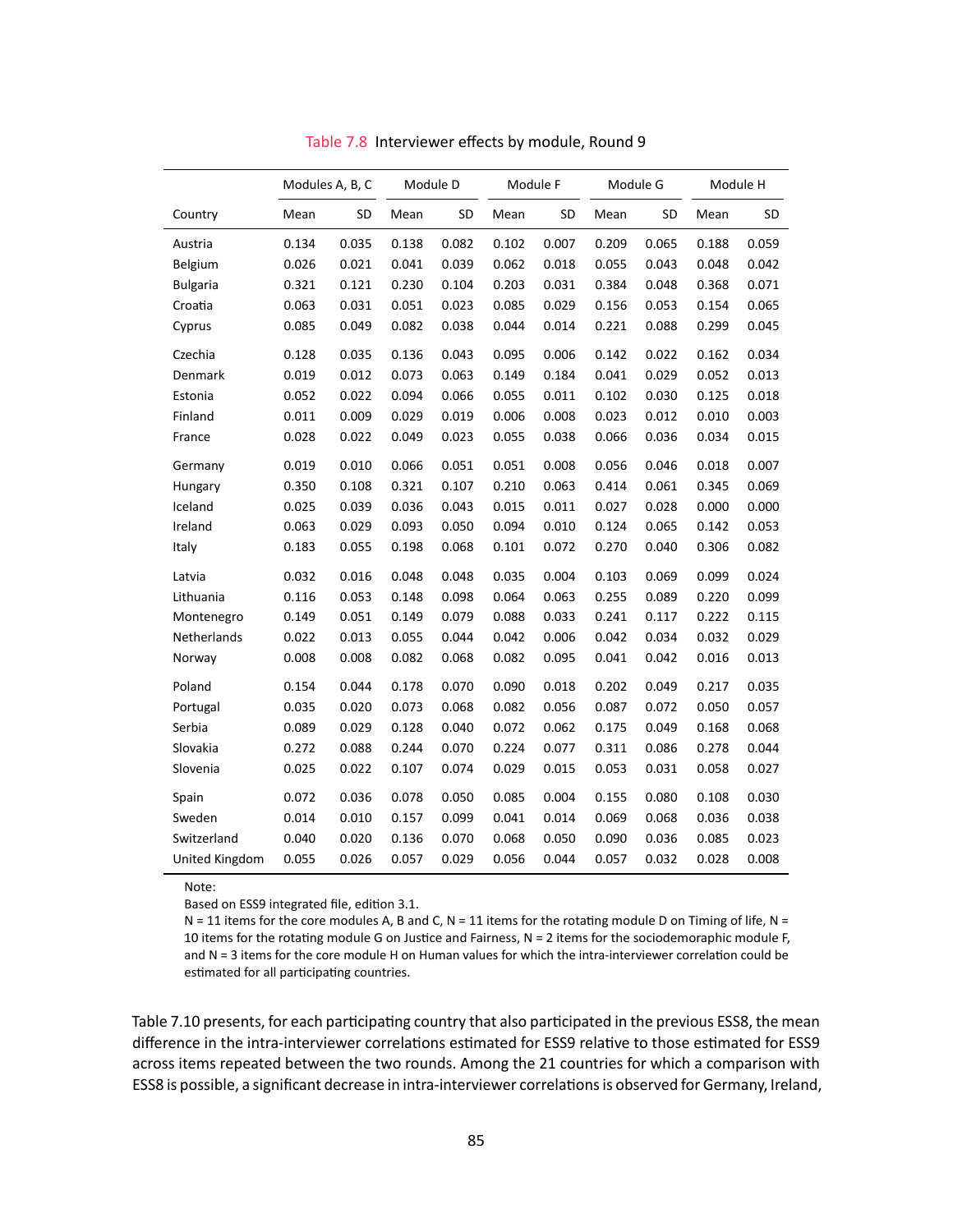<span id="page-90-0"></span>

| item    | module | label                                                                               |
|---------|--------|-------------------------------------------------------------------------------------|
| wltdffr | G      | Differences in wealth in country, how fair                                          |
| nwspol  | А      | News about politics and current affairs, watching, reading or listening, in minutes |
| btminfr | G      | Bottom 10% full-time employees in country, earning less than [amount], how fair     |
| towkht  | D      | Be working 20 hours or more per week, age too old. SPLIT BALLOT                     |
| iprspot | н      | Important to get respect from others                                                |
| topinfr | G      | Top 10% full-time employees in country, earning more than [amount], how fair        |
| sofrprv | G      | Society fair when people from families with high social status enjoy privileges     |
| tygledu | D      | Leave full-time education, age too young. SPLIT BALLOT                              |
| frlgrsp | G      | Fair level of [weekly/monthly/annual] gross pay for you                             |
| iplylfr | н      | Important to be loyal to friends and devote to people close                         |
| impenv  | H      | Important to care for nature and environment                                        |
| ipstrgv | H      | Important that government is strong and ensures safety                              |
| impsafe | н      | Important to live in secure and safe surroundings                                   |
| tolvpnt | D      | Still be living with parents, age too old. SPLIT BALLOT                             |
| recimg  | G      | Influence decision to recruit in country: person has immigrant background           |
| sofrwrk | G      | Society fair when hard-working people earn more than others                         |
| sofrdst | G      | Society fair when income and wealth is equally distributed                          |
| sofrpr  | G      | Society fair when takes care of poor and in need, regardless of what give back      |
| wkhtot  | F      | Total hours normally worked per week in main job overtime included                  |
| ipeqopt | н      | Important that people are treated equally and have equal opportunities              |
| ageoage | D      | Age reach old age. SPLIT BALLOT                                                     |
| recknow | G      | Influence decision to recruit in country: person knows someone in organisation      |
| evpdemp | D      | Paid employment or apprenticeship at least 3 months 20 hours weekly                 |
| evfrjob | G      | Everyone in country fair chance get job they seek                                   |
| agemage | D      | Age reach middle age. SPLIT BALLOT                                                  |

#### Table 7.9 Interviewer effects (top 25 items), Round 9

Note:

<span id="page-90-2"></span>Based on ESS9 integrated file, edition 3.1.

Lithuania, and Portugal. The improvement appears particularly striking in Lithuania. No significant increase in intra-interviewer correlations can be observed.

A wider perspective in the developmend of the interviewer effects can be achieved by looking at the changes since the first ESS Round. Figure [7.3](#page-92-0) visualizes the intra-interviewer correlations for repeated items from the Main Questionnaire<sup>[18](#page-90-1)</sup> since ESS1. In most countries, interviewer effects are relatively stable across rounds, some countries show a positive development of decreasing intra-interviewer correlations (Estonia, Germany, Slovenia, Portugal). Only a few show a upwards trends of increasing intra-interviewer correlations (Hungary and Slovakia) which calls for further attention.

<span id="page-90-1"></span><sup>&</sup>lt;sup>[18](#page-90-2)</sup> The relevant variables are AESFDRK, EDUYRS, ESTSZ, FREEHMS, GINCDIF, HAPPY, HEALTH, HHMMB, IMBGECO, IMDFETN, IMPCNTR, IMSMETN, IMUECLT, IMWBCNT, POLINTR, PPLFAIR, PPLHLP, PPLTRST, PRAY, RLGATND, RLGDGR, SCLACT, SCLMEET, STFDEM, STFECO, STFEDU, STFHLTH, TRSTEP, TRSTLGL, TRSTPLC, TRSTPLT, TRSTPRL, TRSTUN and YRBRN.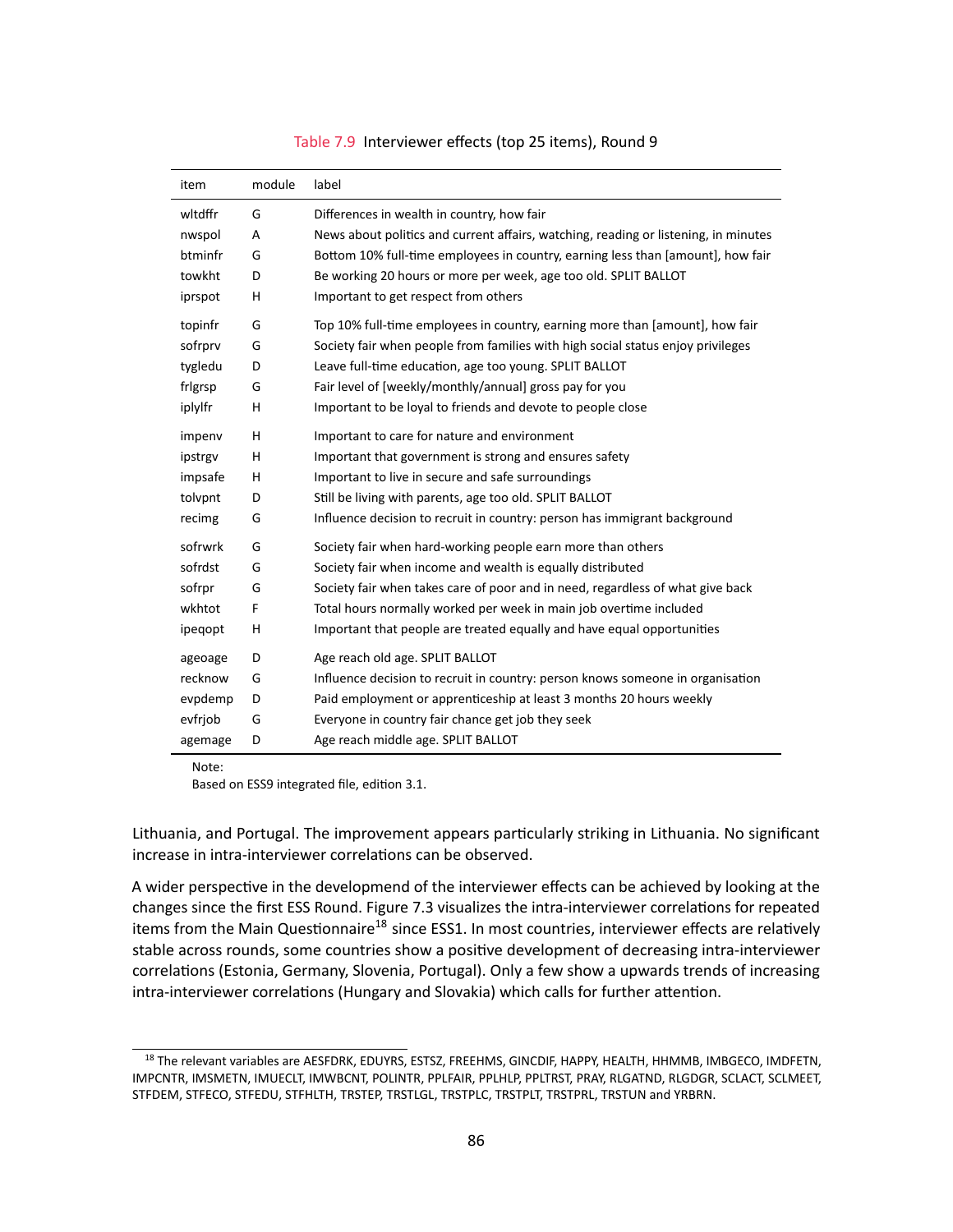|                    |       | Round 8 |       | Round 9 | Change   |       |         |
|--------------------|-------|---------|-------|---------|----------|-------|---------|
| Country            | Mean  | SD      | Mean  | SD      | Mean     | SD    | p.value |
| Austria            | 0.138 | 0.056   | 0.120 | 0.050   | $-0.019$ | 0.027 | 0.146   |
| Belgium            | 0.032 | 0.021   | 0.027 | 0.020   | $-0.005$ | 0.017 | 0.326   |
| <b>Bulgaria</b>    |       |         | 0.283 | 0.118   |          |       |         |
| Croatia            |       |         | 0.062 | 0.031   |          |       |         |
| Cyprus             |       |         | 0.072 | 0.043   |          |       |         |
| Czechia            | 0.162 | 0.063   | 0.128 | 0.056   | $-0.032$ | 0.031 | 0.021   |
| Denmark            |       |         | 0.028 | 0.051   |          |       |         |
| Estonia            | 0.058 | 0.037   | 0.045 | 0.025   | $-0.010$ | 0.022 | 0.124   |
| Finland            | 0.012 | 0.008   | 0.014 | 0.014   | 0.005    | 0.017 | 0.394   |
| France             | 0.024 | 0.017   | 0.026 | 0.018   | 0.003    | 0.020 | 0.656   |
| Germany            | 0.034 | 0.022   | 0.017 | 0.012   | $-0.018$ | 0.024 | < 0.001 |
| Hungary            | 0.249 | 0.115   | 0.317 | 0.124   | 0.067    | 0.069 | 0.026   |
| Iceland            | 0.016 | 0.010   | 0.016 | 0.010   | 0.001    | 0.016 | 0.863   |
| Ireland            | 0.114 | 0.064   | 0.062 | 0.030   | $-0.052$ | 0.052 | < 0.001 |
| Italy              | 0.164 | 0.068   | 0.165 | 0.074   | 0.001    | 0.031 | 0.963   |
| Latvia             |       |         | 0.035 | 0.023   |          |       |         |
| Lithuania          | 0.265 | 0.120   | 0.117 | 0.061   | $-0.148$ | 0.073 | < 0.001 |
| Montenegro         |       |         | 0.140 | 0.060   |          |       |         |
| <b>Netherlands</b> | 0.014 | 0.009   | 0.021 | 0.013   | 0.009    | 0.012 | 0.008   |
| Norway             | 0.018 | 0.012   | 0.016 | 0.028   | 0.002    | 0.035 | 0.880   |
| Poland             | 0.068 | 0.038   | 0.135 | 0.064   | 0.067    | 0.045 | < 0.001 |
| Portugal           | 0.024 | 0.016   | 0.032 | 0.020   | 0.008    | 0.019 | 0.069   |
| Serbia             |       |         | 0.078 | 0.035   |          |       |         |
| Slovakia           |       |         | 0.249 | 0.096   |          |       |         |
| Slovenia           | 0.026 | 0.018   | 0.023 | 0.019   | $-0.003$ | 0.018 | 0.536   |
| Spain              | 0.052 | 0.025   | 0.064 | 0.040   | 0.011    | 0.031 | 0.173   |
| Sweden             | 0.019 | 0.012   | 0.017 | 0.012   | 0.000    | 0.018 | 0.654   |
| Switzerland        | 0.039 | 0.032   | 0.039 | 0.028   | 0.000    | 0.021 | 0.999   |
| United Kingdom     | 0.031 | 0.021   | 0.040 | 0.028   | 0.009    | 0.023 | 0.174   |

<span id="page-91-0"></span>Table 7.10 Change in interviewer effects relative to the previous Round 8, Round 9

Based on ESS9 integrated file, edition 3.1.

N = 34 items in modules A to F, repeated in both rounds, for which the intrainterviewer correlation could be estimated for all participating countries.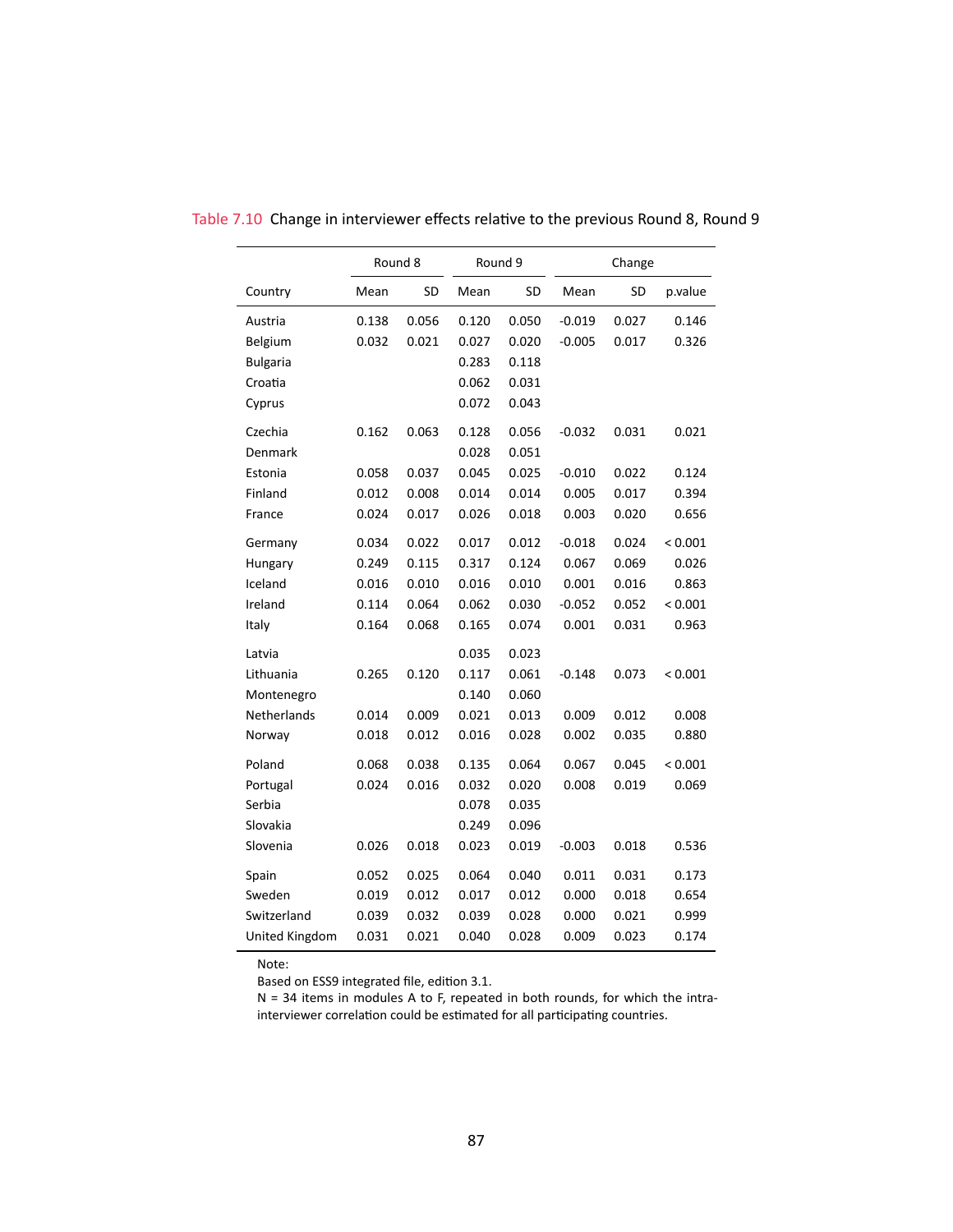

Figure 7.3 Interviewer effects across ESS Rounds

<span id="page-92-0"></span>Note: Based on ESS9 integrated file, edition 3.1.

88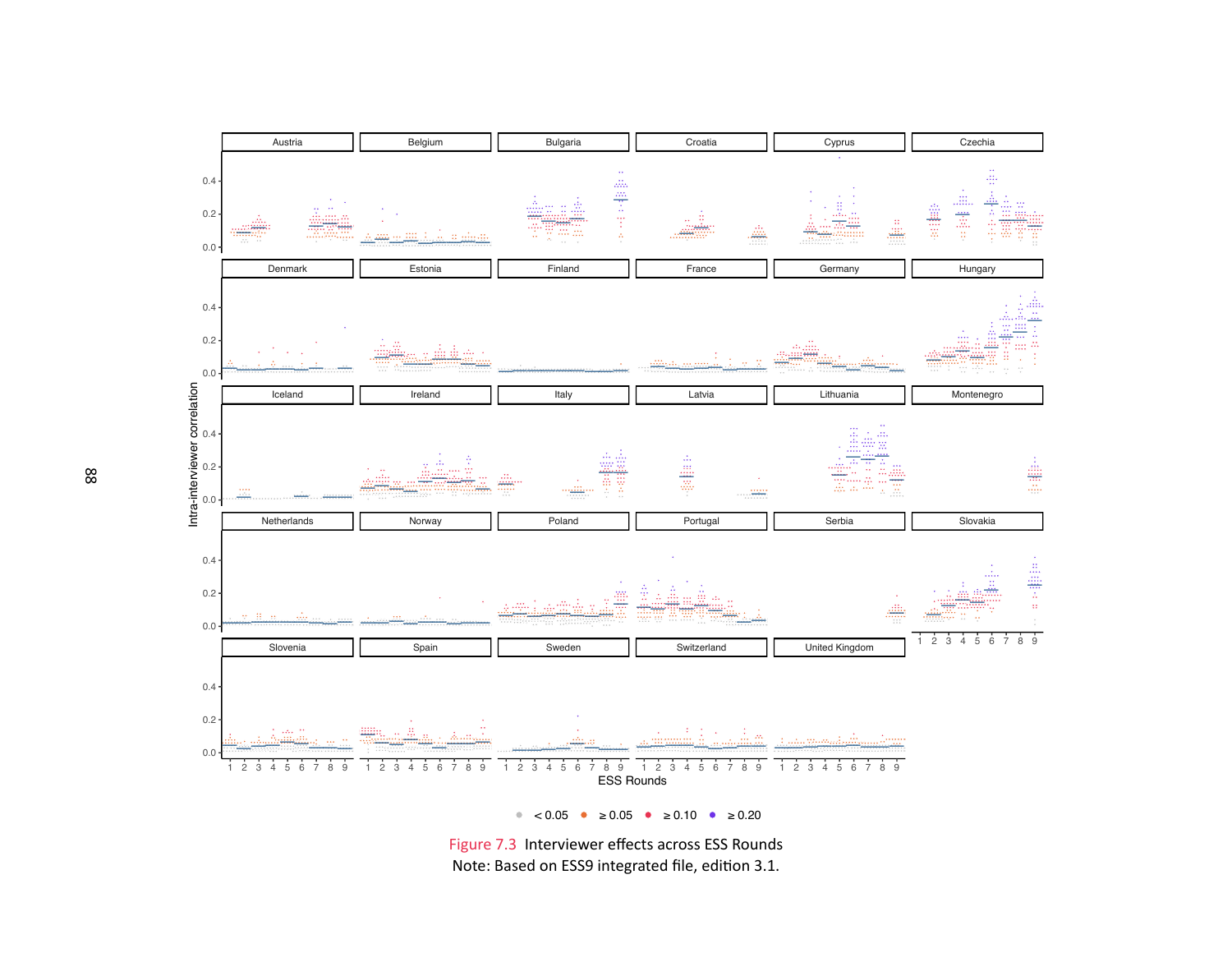## 8 DATA DEPOSIT AND PROCESSING

Once the data is collected, the survey data and paradata has to be finalised and, along with the relevant documentation, deposited to the ESS Archive, in principle by the end of February (two months after the end of the targeted fieldwork period). Before deposit, the national teams are also expected to check and edit the data concerning uniqueness and consistency of identification numbers across files, data consistency towards the dictionaries on variable names, labels, values and categories, and avoid possible disclosure risks of the respondents. A complete deposit must contain the main data file, the raw data file, the Interviewer Questionnaire data file, the Contact Form data file, the Sample Design Data file, the National Technical Summary, which documents key information on the data collection, and other documents such as population statistics, interviewer briefings and information letters to respondents.

Summarised in Table [8.1,](#page-94-0) complete deposits were made between the end of February 2019 (Austria and the Netherlands) and mid April 2020 (Iceland). Timely depositing is a challenge for many countries. By the end of February 2019, a complete deposit was made only for Austria and the Netherlands. For 12 countries, a complete deposit was made between March and May 2019, and for additional six countries, a complete deposit was made in June/July 2019. No deposits were completed in autumn 2019. Nine countries, Croatia, Denmark, Iceland, Latvia, Lithuania, Montenegro, Portugal, Slovakia and Spain, made a complete deposit between January and April 2020.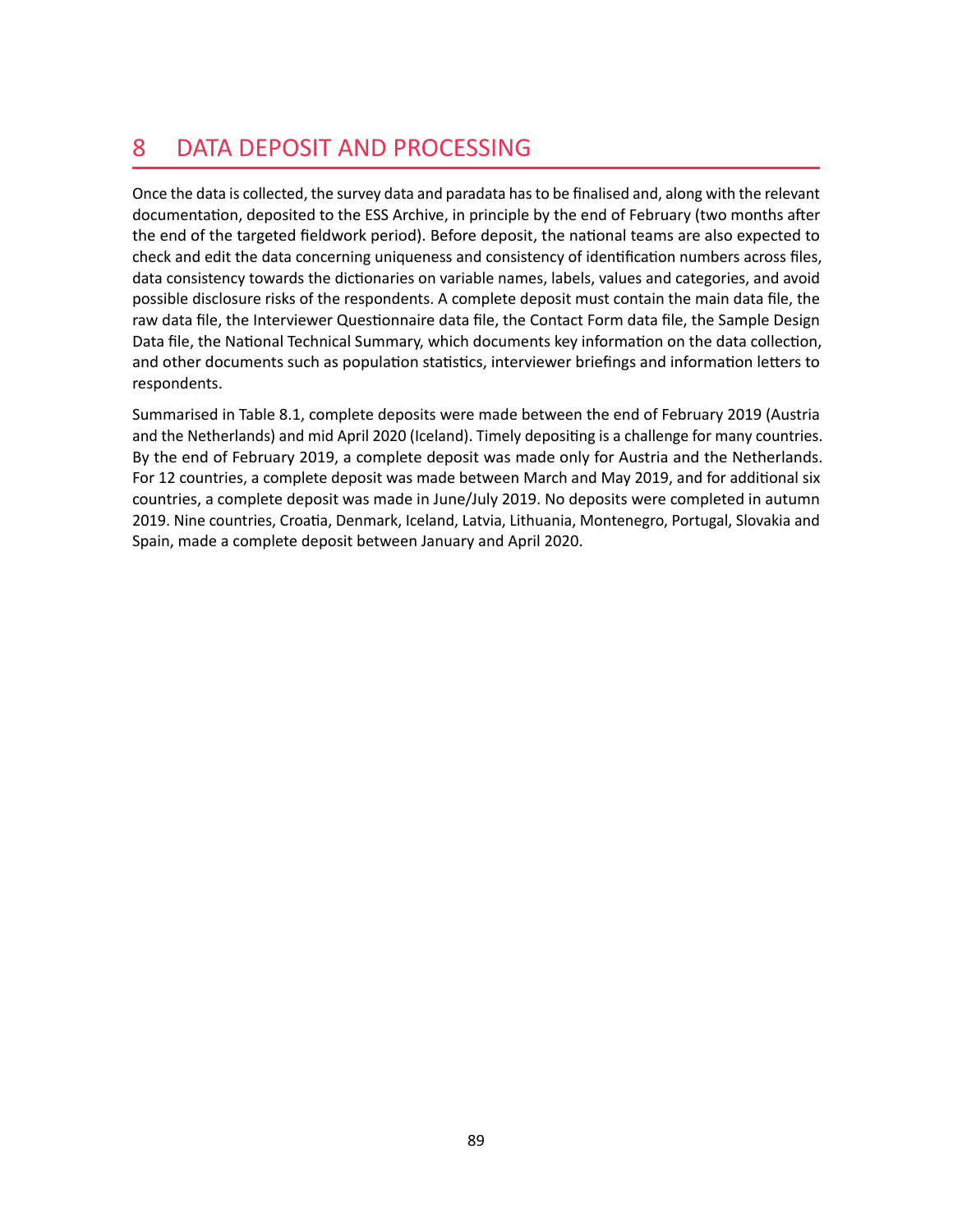<span id="page-94-0"></span>

| Country            | Date of complete<br>deposit | Weeks<br>between end of<br>fieldwork and<br>complete<br>deposit |
|--------------------|-----------------------------|-----------------------------------------------------------------|
| Austria            | 22 February 2019            | 8.0                                                             |
| Belgium            | 01 March 2019               | 9.0                                                             |
| <b>Bulgaria</b>    | 02 April 2019               | 13.1                                                            |
| Croatia            | 28 February 2020            | 12.0                                                            |
| Cyprus             | 17 June 2019                | 25.4                                                            |
| Czechia            | 27 March 2019               | 5.6                                                             |
| Denmark            | 11 March 2020               | 61.1                                                            |
| Estonia            | 29 April 2019               | 12.6                                                            |
| Finland            | 10 June 2019                | 18.6                                                            |
| France             | 23 May 2019                 | 16.0                                                            |
| Germany            | 26 April 2019               | 16.1                                                            |
| Hungary            | 24 June 2019                | 11.9                                                            |
| Iceland            | 20 April 2020               | 11.4                                                            |
| Ireland            | 21 May 2019                 | 7.6                                                             |
| Italy              | 15 March 2019               | 1.0                                                             |
| Latvia             | 10 February 2020            | 8.6                                                             |
| Lithuania          | 17 January 2020             | 5.3                                                             |
| Montenegro         | 03 February 2020            | 18.0                                                            |
| <b>Netherlands</b> | 22 February 2019            | 7.6                                                             |
| Norway             | 11 June 2019                | 25.4                                                            |
| Poland             | 05 April 2019               | 11.4                                                            |
| Portugal           | 06 February 2020            | 40.3                                                            |
| Serbia             | 06 June 2019                | 24.7                                                            |
| Slovakia           | 21 January 2020             | 11.1                                                            |
| Slovenia           | 11 April 2019               | 11.6                                                            |
| Spain              | 04 March 2020               | 7.0                                                             |
| Sweden             | 05 July 2019                | 26.6                                                            |
| Switzerland        | 02 May 2019                 | 13.0                                                            |
| United Kingdom     | 10 May 2019                 | 12.7                                                            |

#### Table 8.1 Complete deposit, Round 9

Note:

Based on information from the ESS Archive.

When the fieldwork starts late and/or is extended beyond four months, it may be difficult or even impossible to make a complete deposit by the specified deposit deadline. However, there are also marked differences between countries in the time between fieldwork completion and deposit. It took between 1 week (Italy) and 61 weeks (Denmark) before a complete deposit was made. The median country took 12 weeks.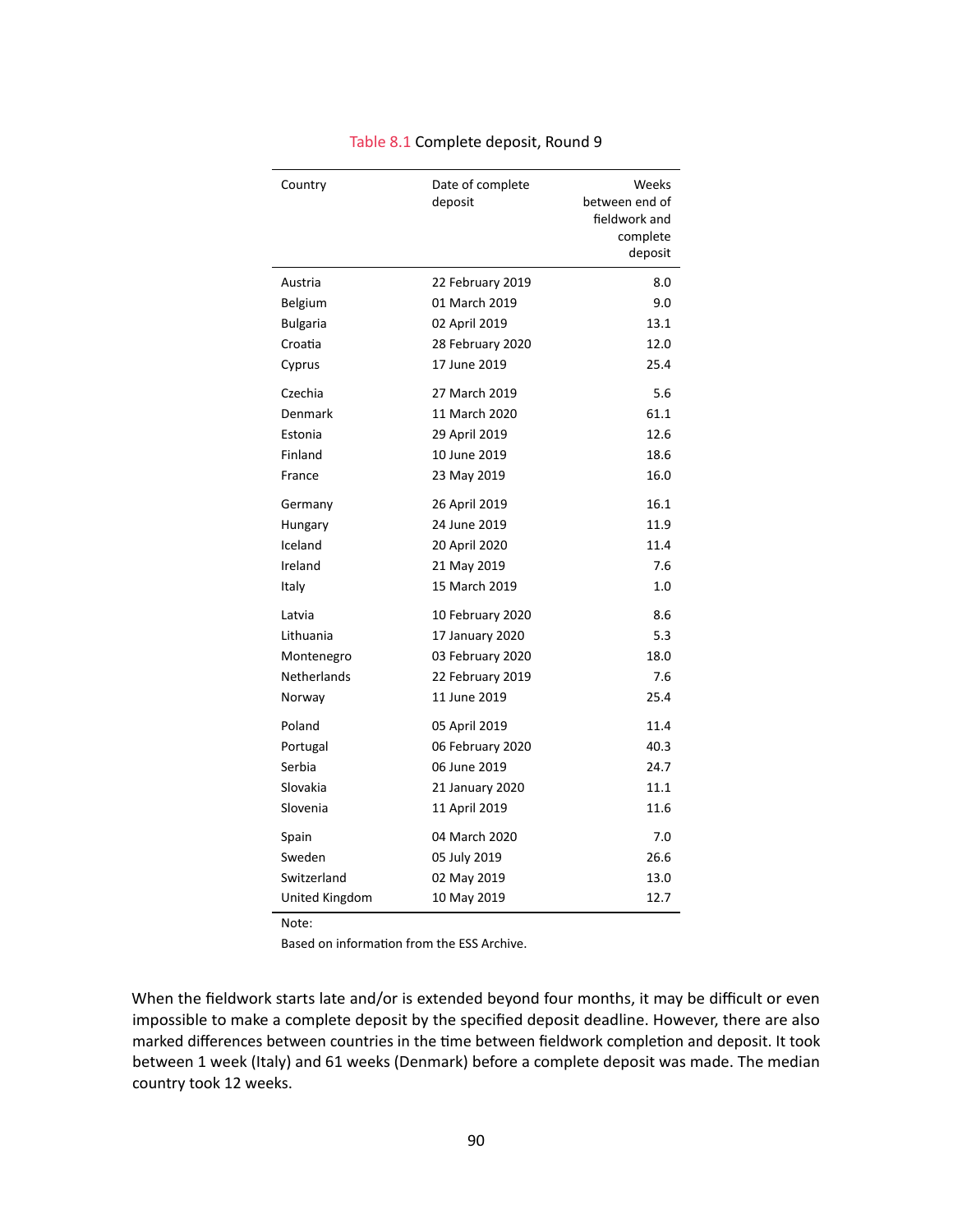For 21 countries, data deliverables were deposited on the same day or over just a few days (Table [8.2\)](#page-96-0). Iceland, Latvia and Montenegro had deposited over 2-3 months, while Denmark deposited their deliverables over 12 months. The main data file was part of, or just a few days later than the first deposit for all countries but one, which had a 'delay' of 12 days. The sample design data file was also part of or just a few days later than the first deposit for all countries except Latvia (2 months later) and Denmark, which deposited the sample design data file seven months after the deposit of the main data file. Among the 4 countries for which multiple deposits were made within 2-3 months and longer, the last deposit often consisted of either the Contact Form data file (Iceland, Montenegro and Denmark; 23 days, 2,5 months and one year respectively, after the deposit of the main data file) or the NTS (Iceland and Denmark; 2,5 months and 9 months respectively after deposit of the main data file).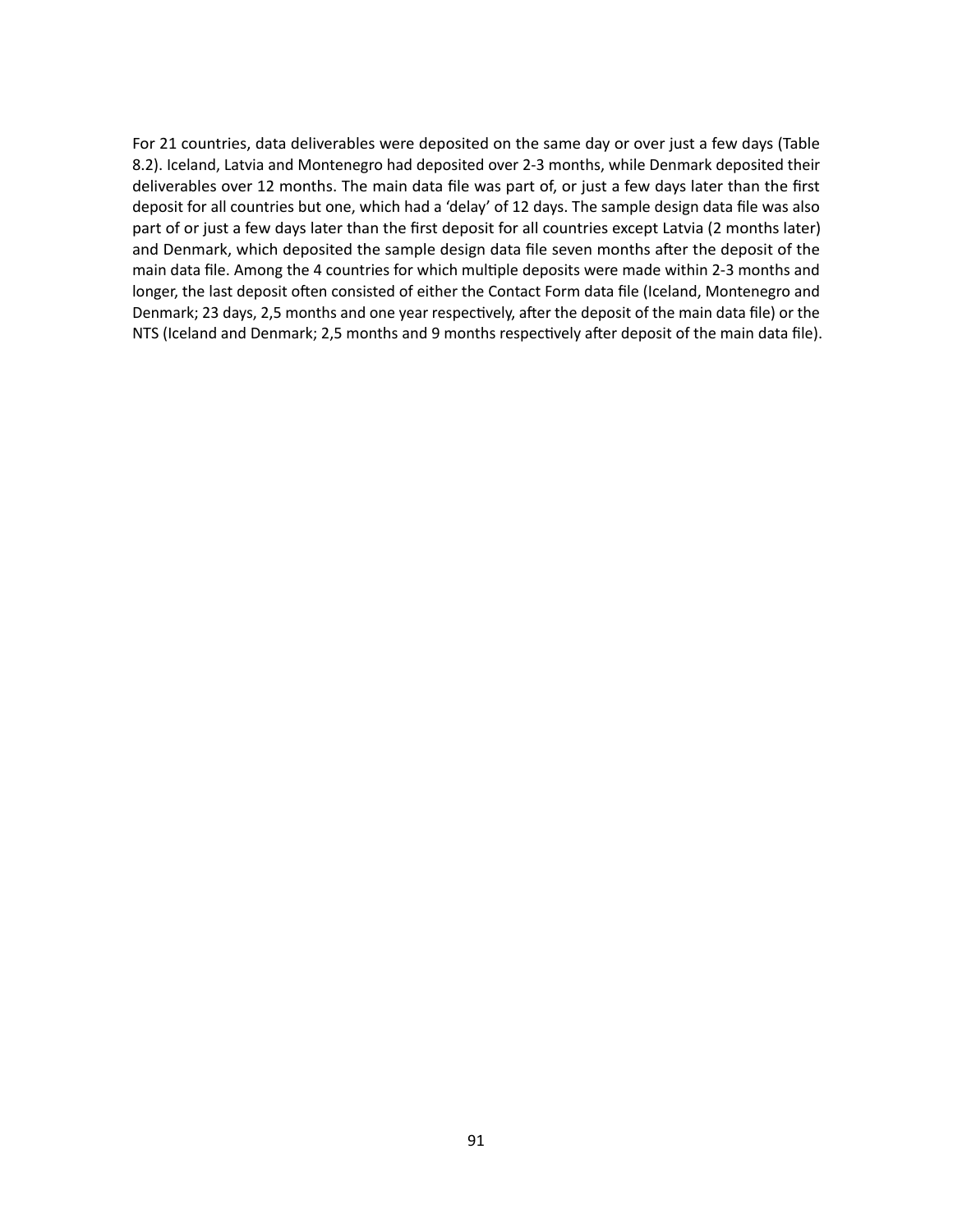| Country            | Main data file | Contact forms<br>data file | Sample<br>design data<br>file | National<br>Technical<br>Summary | Complete<br>deposit |
|--------------------|----------------|----------------------------|-------------------------------|----------------------------------|---------------------|
| Austria            | 5.3            | 5.3                        | 5.3                           | 5.9                              | 5.9                 |
| Belgium            | 4.6            | 4.6                        | 4.6                           | 4.6                              | 4.6                 |
| <b>Bulgaria</b>    | 15.3           | 15.3                       | 15.3                          | 15.3                             | 15.4                |
| Croatia            | 4.0            | 4.0                        | 4.6                           | 4.1                              | 4.6                 |
| Cyprus             | 2.7            | 2.7                        | 3.1                           | 2.7                              | 3.1                 |
| Czechia            | 7.0            | 7.0                        | 7.0                           | 7.0                              | 7.0                 |
| Denmark            | 7.4            | 61.1                       | 38.1                          | 53.0                             | 61.1                |
| Estonia            | 8.3            | 8.3                        | 8.3                           | 8.3                              | 8.3                 |
| Finland            | 14.6           | 14.6                       | 15.3                          | 16.0                             | 16.0                |
| France             | 7.4            | 7.4                        | 7.4                           | 7.4                              | 7.4                 |
| Germany            | 7.6            | 7.6                        | 7.6                           | 7.6                              | 7.6                 |
| Hungary            | 4.7            | 3.0                        | 3.0                           | 4.7                              | 4.7                 |
| Iceland            | 0.7            | 4.0                        | 0.7                           | 11.4                             | 11.4                |
| Ireland            | 6.6            | 6.6                        | 6.6                           | 6.6                              | 6.6                 |
| Italy              | 0.7            | 0.7                        | 0.7                           | 0.7                              | 0.7                 |
| Latvia             | 1.4            | 1.4                        | 10.1                          | 2.9                              | 2.9                 |
| Lithuania          | 4.3            | 4.3                        | 4.3                           | 4.3                              | 4.7                 |
| Montenegro         | 11.3           | 22.1                       | 11.9                          | 13.7                             | 13.7                |
| <b>Netherlands</b> | 4.4            | 4.4                        | 4.4                           | 4.4                              | 4.4                 |
| Norway             | 3.7            | 3.7                        | 3.7                           | 3.7                              | 3.7                 |
| Poland             | 1.9            | 1.9                        | 1.9                           | 1.9                              | 2.3                 |
| Portugal           | 4.7            | 5.7                        | 5.9                           | 4.7                              | 6.1                 |
| Serbia             | 13.9           | 13.9                       | 13.9                          | 13.9                             | 13.9                |
| Slovakia           | 3.9            | 5.7                        | 5.7                           | 5.9                              | 6.4                 |
| Slovenia           | 6.9            | 6.9                        | 6.9                           | 6.9                              | 9.9                 |
| Spain              | 5.3            | 5.3                        | 5.3                           | 5.3                              | 5.3                 |
| Sweden             | 6.0            | 6.1                        | 6.1                           | 6.1                              | 6.1                 |
| Switzerland        | 11.3           | 11.4                       | 11.1                          | 11.4                             | 11.4                |
| United Kingdom     | 11.0           | 11.0                       | 11.0                          | 11.0                             | 11.0                |

Table 8.2 Time between end of fieldwork and deposit (in weeks) of main data and documentation deliverables, Round <sup>9</sup>

<span id="page-96-0"></span>Based on information from the ESS Archive.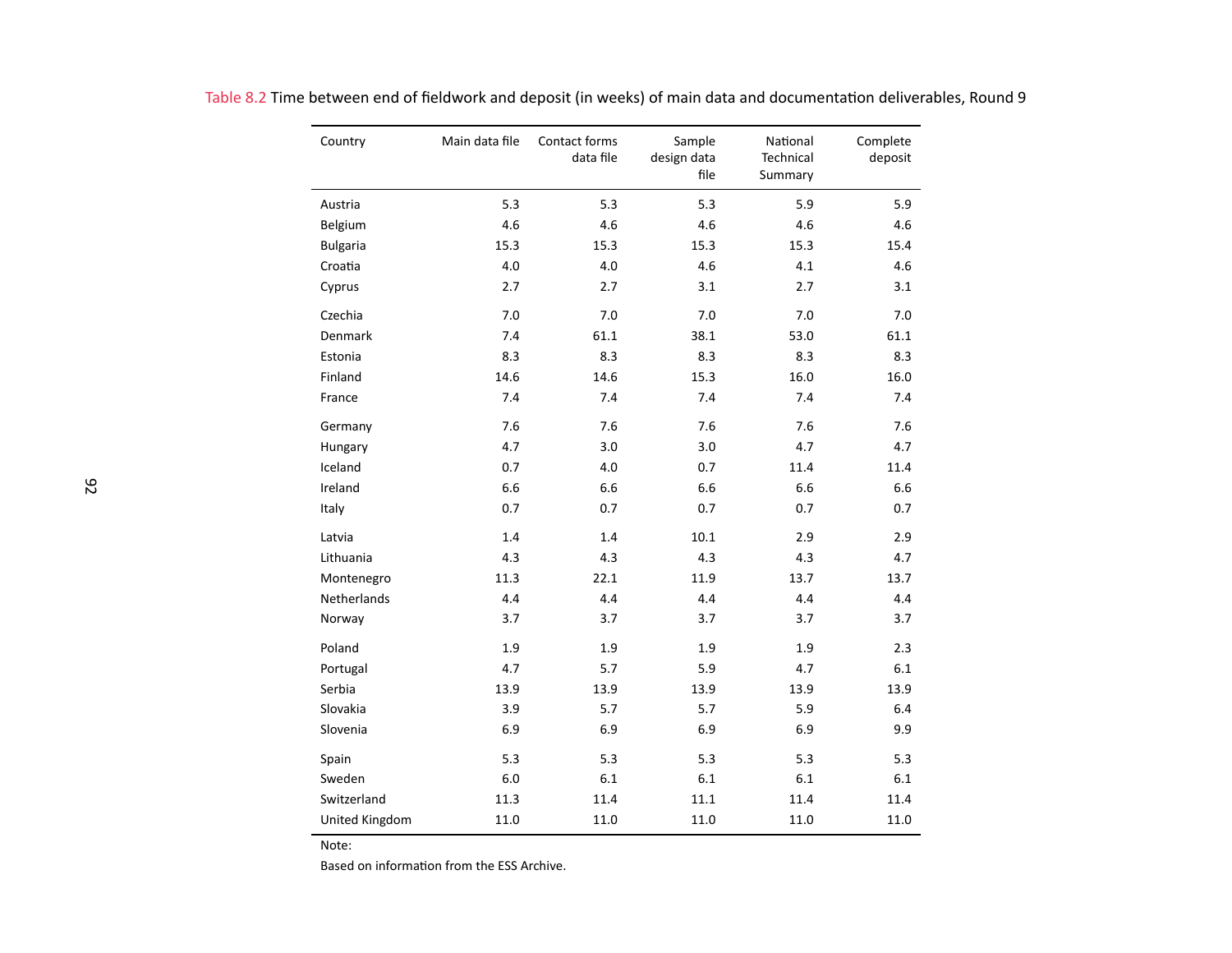Once all data files and documentation have been deposited, the ESS Archive processes the data in close collaboration with the national teams. The principles for data processing are to produce harmonised and standardised data files that are as user-friendly as possible and reflect the original quality of the data. This is an important principle: the processing shall not fix the quality of the data but rather reflect the original quality and document irregularities.

Processing is done in two main steps, each followed by a Data Processing Report containing output with issues and systematic errors from the data processing programmes. Each issue should be controlled thoroughly by the national teams.

The main action points of the processing are to check the consistency of identification numbers between files and consistency between deposited files and the dictionaries when it comes to names, labels, formats, values and categories of all variables. Values not listed in the dictionary are reported as wild codes. Cases with high item-nonresponse are flagged for countries to check and decide whether to keep them in the data. Empty categories are highlighted to investigate whether they indicate an error in the questionnaire or data. Duplicated cases in one or more modules are reported, and countries are asked to investigate duplicated interviews conducted by the same interviewer especially. In the Filter Check, we control that the flow logic defined in the source questionnaire was implemented correctly in the national CAPI instruments and the resulting data files. A high portion of cases with filter errors or systematic filter errors are reported for national teams to check or confirm. Inconsistencies related to the age distribution of respondents, household grid, interview times, contact attempts, etc. and extremely short or long interviews are all reported for further investigation. Finally, changes over time in education, religion, ancestry, occupation, country of birth and language, as well as the bridging of country-specific variables into harmonised variables, are checked, and the national teams are asked to control if changes reflect fundamental changes or are due to for instance different coding procedures between rounds.

When data processing is completed, the final step for the national teams is to validate the drafts of the country's data files.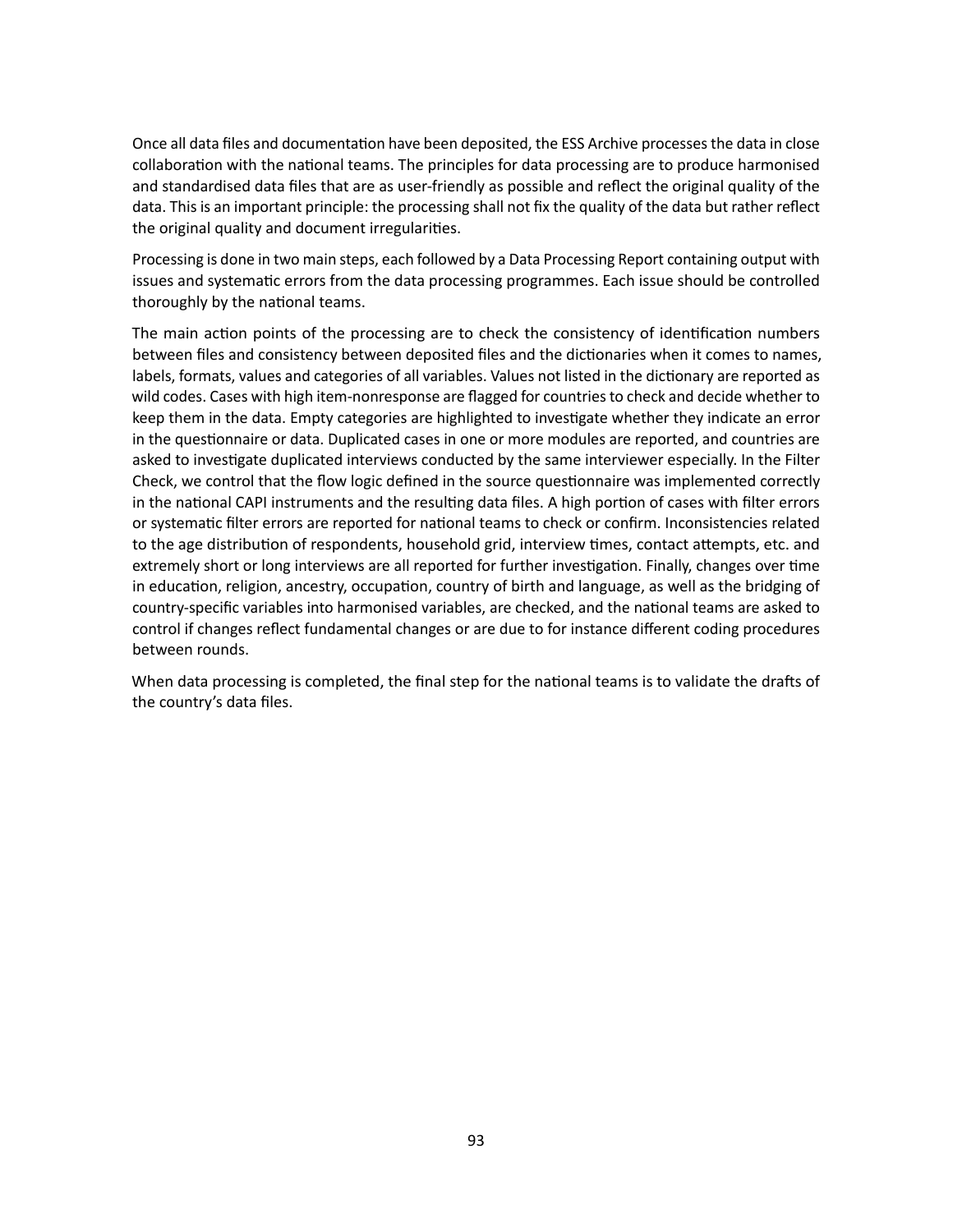## CONCLUSION AND RECOMMENDATIONS

The ESS aims for high-quality standards and cross-national comparability and has been successful in many respects. The current ESS Specification addresses various aspects of the survey design and implementation in view of cross-national comparability (input harmonisation). While high-quality standards are aimed for, and these standards are generally not out of range, they are not necessarily met across the board.

Despite the efforts to standardise the survey design and implementation across countries, considerable variation with regard to different aspects of the national survey life cycle, in terms of timing, emphasis and practical implementation, persists.

A major concern is the limited effort in some countries to adhere to the specifications set forth for the translation procedure, in particular the time needed to review the translation in a team. A well translated questionnaire is indispensible for establishing a baseline of comparison of measured concepts across countries. The established procedures are a strong safeguard to ensure it. At the same time, a national team's experience can increase the efficiency and effectiveness, and some lenience towards a lack of rule-adherence can be appropriate.

Some national teams face tight budget constraints and, therefore, may have insufficient capacity available to meet the specifications and the related high-quality standards of the ESS. One important issue is that for a number of countries, the planned net sample size (and accordingly, as is usual, the realised net 'effective' sample size) is smaller than necessary to achieve the targeted level of statistical precision because of budget constraints.

The prolonged national survey lifecycle suggests that a National Coordinator has to be available for at least one year and half in order to prepare, implement and monitor the different stages in the lifecycle. For ESS9, the median deposit period lasted only 6.4 weeks, which is much faster than in ESS8 (approximately three months). Still, there are large deviations between countries. This stage in the survey lifecycle may be relatively underestimated and underresourced. National teams face fluctuating work demands in different knowledge areas of survey data collection and thus need flexibility and versatility. Little is known about the time commitments of the National Coordinators and their teams. It may be advisable for the Core Scientific Team to map these time commitments and consider time as a constraint on the project alongside scope and cost.

The asynchronous fieldwork periods are particularly striking, with varying start dates and fieldwork durations. Countries do not only vary in terms of the difficulty of reaching sample units that are hard to contact and/or reluctant to participate but evidently also in the capacity available and the amount of effort devoted to reaching these sample units and to closely monitoring and managing this process.

Large cross-national differences in interview duration, surpassing cross-language differences, suggest that cross-national differences in interview practice continue to exist. In addition, interviewer effects remain large in some countries, suggesting that interviewing practice is also not adequately standardised across interviewers within countries. Interviewers' adherence to the principles of standardised interviewing depends on many factors. In addition to prior training and experience of the interviewer workforce and interviewer monitoring processes, the content and organisation of the interviewer briefing may be highly relevant.

The absence of an experimental design and the lack of reliable information on the fieldwork organ-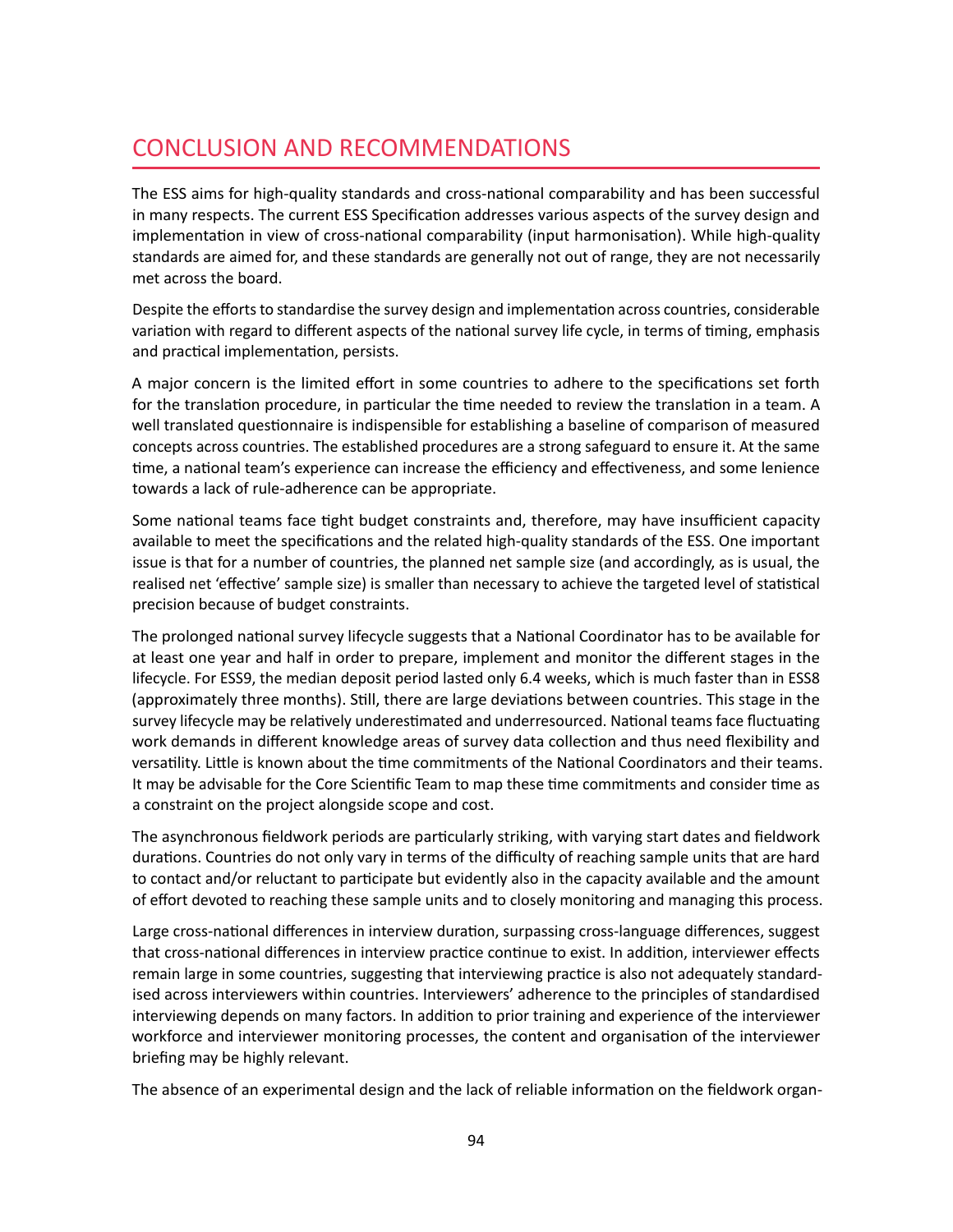isation limit causal evaluation of interviewer effects. To the extent that interviewer error is random, only the precision of survey estimates is adversely affected. However, although unquantifiable, the unstandardised interviewing practice also increases the risk of survey estimates that are, on the whole, shifted in one direction or the other (pure interviewer bias). This kind of country-specific systematic interviewer effect poses a non-negligible threat to cross-national comparability.

Nonresponse, particularly in terms of the systematic divergence between nonrespondents and respondents, and the resulting nonresponse bias reducing cross-national comparability of survey estimates, remains a cause of concern. In part, contrasting the two response groups via auxiliary paradata revealed certain differences which also could be relating to differences in substantive answers. However, the analysis in this report does not include a detailed model of capturing the potential bias' extent. Additional fieldwork efforts to convert initial nonrespondents may help to reduce the divergence between the respondent group and the group of nonrespondents. Some of the risk of nonresponse bias, which depends on both the response rate and the contrast between respondents and nonrespondents, can thereby be alleviated. All in all, maintaining high response rate targets appear to remain conducive to nonresponse error mitigation.

Data processing remains a field with many blind spots. On the one hand, the data processing by national teams and survey agencies before deposit to the Archive is insufficiently documented—as is the case for several stages in the survey lifecycle. On the other hand, the data processing by the ESS Archive is thoroughly documented, but not in a way that might facilitate a straightforward evaluation of its impact on the data. The potential impact of processing error on data quality has not received much attention thus far, neither in the ESS nor in survey methodological research more generally. Further studies directed towards the development of quality standards at that stage of the survey life-cycle would be a much needed contribution to the field of survey methodology.

Substantive data users should also remain attentive to remaining data quality issues. Cross-national comparative research should consider the differences in various aspects of the national survey life cycle and possible differences in data quality between countries, both in analysis (considering the possibility to control for interviewer variance, for example) and interpretation of results.

The ESS prioritises methodological rigour and cross-national and inter-temporal comparability, but this requires an ongoing effort and commitment. This report, outlining an assessment of the data collection process and data quality across all participating countries in Round 9, contributes to this effort. In the context of quality assessment and improvement, there may be additional benefits in applying a case study approach to gain an in-depth and multifaceted understanding of a particular aspect of the survey lifecycle that is in need of improvement (e.g. sampling, briefing, fieldwork and interviewer monitoring) in a particular set of countries. The results presented in this report can be used to select these countries and improvement areas.